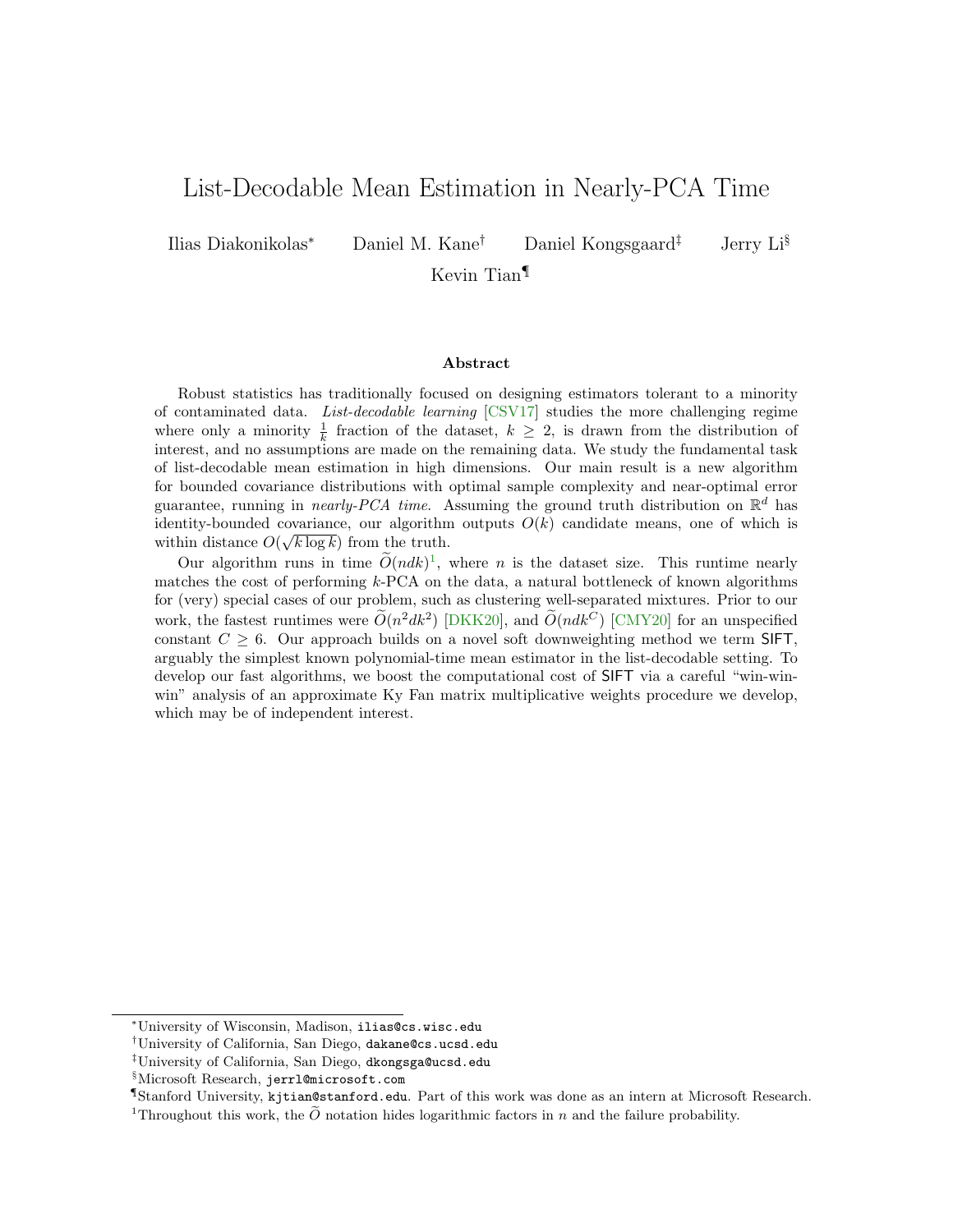# Contents

| $\mathbf{1}$        | Introduction                                                   | $\mathbf{1}$   |
|---------------------|----------------------------------------------------------------|----------------|
|                     | 1.1<br>Our results                                             | $\overline{2}$ |
|                     | 1.2                                                            | $\overline{5}$ |
|                     | 1.3                                                            | 6              |
| $\bf{2}$            | Preliminaries                                                  | 11             |
|                     | 2.1                                                            | 11             |
|                     | 2.2                                                            | 12             |
|                     | 2.3                                                            | 12             |
| 3                   | Filtering in $k$ dimensions: SIFT                              | 13             |
|                     | 3.1                                                            | 13             |
|                     | 3.2                                                            | 17             |
| 4                   | Fast filtering in $k$ dimensions under a diameter bound        | 20             |
|                     | 4.1                                                            | 22             |
|                     | 4.2                                                            | 27             |
| Cleanup<br>$\bf{5}$ |                                                                | 29             |
|                     | 5.1                                                            | 29             |
|                     | 5.2                                                            | 31             |
|                     | 5.3                                                            | 32             |
|                     | 5.4                                                            | 33             |
| 6                   | Ky Fan matrix multiplicative weights                           | 35             |
|                     | 6.1                                                            | 35             |
|                     | 6.2                                                            | 36             |
|                     |                                                                | 41             |
|                     | 6.4                                                            | 45             |
|                     | A List-decodable mean estimation for $\alpha^{-1} = \Omega(d)$ | 55             |
|                     | <b>B</b> Runtime of [CMY20]                                    | 56             |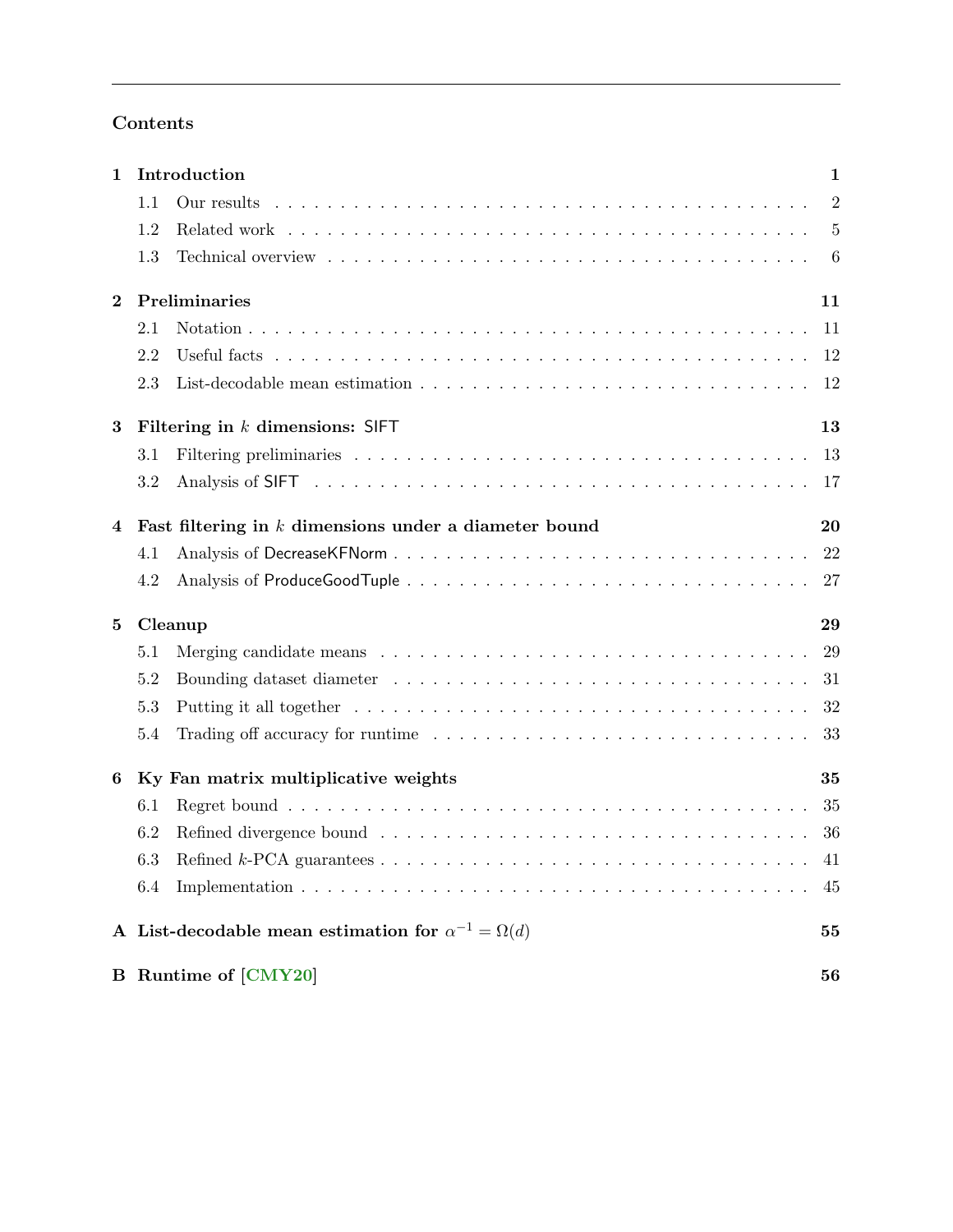## <span id="page-2-0"></span>1 Introduction

Mean estimation has emerged as one of the cornerstone tasks in robust statistics, as the most basic in a hierarchy of increasingly complex estimation problems. The problem is straightforward to state: given samples from a "nice" ground-truth distribution  $D$ , where an adversary has (arbitrarily) corrupted a fraction of the data, recover the mean of  $D$  as accurately as possible. Due to its fundamental nature, robust mean estimation has received extensive study in the statistics, theoretical computer science, and machine learning communities, starting from the 1960s [\[Ans60,](#page-52-2) [Tuk60,](#page-55-0) [Hub64,](#page-54-0) [Tuk75\]](#page-55-1).

Despite the apparent simplicity of the problem, efficient algorithms that achieved nearly-optimal er-ror rates were not known in high-dimensional settings until recently [\[LRV16,](#page-54-1) [DKK](#page-53-2)+19a, DKK+17]. These works studied mean recovery in the traditional setting where a majority of the data is "trusted," i.e. the fraction of corruptions is strictly less than  $\frac{1}{2}$ . For the standard formulation of robust mean estimation, this assumption is necessary. Indeed, if only an  $\alpha \leq \frac{1}{2}$  $\frac{1}{2}$  fraction of points can be trusted, then the dataset could consist of  $O(\frac{1}{\alpha})$  $\frac{1}{\alpha}$ ) well-separated clusters of "good" points. Thus, the mean of each individual cluster is an equally valid solution to the robust mean estimation problem, so asking for a single solution is ill-posed.

In many settings of theoretical and practical interest, asking for a majority of inlier points is too strong of an assumption. To circumvent the issue of well-posedness in the  $\alpha \leq \frac{1}{2}$  $\frac{1}{2}$  regime, [\[CSV17\]](#page-52-0) proposed a relaxed notion of learning termed list-decodable learning. Rather than being restricted to a single hypothesis, the algorithm is allowed to output a list of  $O(\frac{1}{\alpha})$  $\frac{1}{\alpha}$ ) hypotheses, with the guarantee that at least one of them is close to the truth. In the context of robust mean estimation, this amounts to outputting a list of  $O(\frac{1}{\alpha})$  $\frac{1}{\alpha}$ ) candidate means.

A natural problem in its own right, list-decodable mean estimation is also a generalization of a number of other well-studied problems. A prototypical example is learning well-separated mixture models, a task which has received extensive treatment in the literature [\[Das99,](#page-52-3) [VW04,](#page-55-2) [AM05,](#page-52-4) [DS07,](#page-53-3) [AK05,](#page-52-5) [RV17,](#page-55-3) [HL18,](#page-53-4) [DKS18,](#page-53-5) KSS18. In this problem, data is drawn from a uniform mixture<sup>[2](#page-2-1)</sup> of k "nice" distributions  $\mathcal{D}_1, \ldots, \mathcal{D}_k$ , whose means are far apart relative to their covariances, and the goal is to recover clusters which correspond to samples coming from each component. By running a list-decodable mean estimation procedure with  $\alpha = \frac{1}{k}$  $\frac{1}{k}$ , each true cluster of points is an equally valid "ground-truth distribution," so the output list must contain candidate means close to each of the true means. If the candidates are sufficiently close to the true means, standard techniques allow for recovery of the true clustering. List-decodable mean estimation robustly extends this clustering problem to tolerate adversarial noise or non-uniformity, up to constants in the output size.

Moreover, list-decodable mean estimation can be used to model important data science applications such as crowdsourcing (where a majority of respondents could be unreliable or malicious) [\[SVC16,](#page-55-4) [MV18\]](#page-54-3), or semi-random community detection in stochastic block models [\[CSV17\]](#page-52-0). This primitive is particularly useful in the context of semi-verified learning [\[CSV17,](#page-52-0) [MV18\]](#page-54-3), where a learner can audit a small amount of trusted data. Even if the trusted dataset is too small to directly learn from, in conjunction with a list-decodable learning procedure it can pinpoint a candidate hypothesis consistent with the verified data (indeed, only roughly  $\log \frac{1}{\alpha}$  vetted points are required).

The first tractable algorithm for high-dimensional list-decodable mean estimation was due to [\[CSV17\]](#page-52-0). Their work considered the setting where D has (unknown) covariance  $\Sigma$ , satisfying  $\Sigma \preceq \sigma^2 I$  for some known  $\sigma$  (i.e. a second moment bound). In this setting, [\[CSV17\]](#page-52-0) gave an algorithm which is sample-optimal, runs in polynomial time, and which outputs a list of  $O(\frac{1}{\alpha})$  $\frac{1}{\alpha}$ ) candidate means, so

<span id="page-2-1"></span><sup>2</sup>Some algorithms extend beyond the uniform setting, but we present it this way here for simplicity of exposition.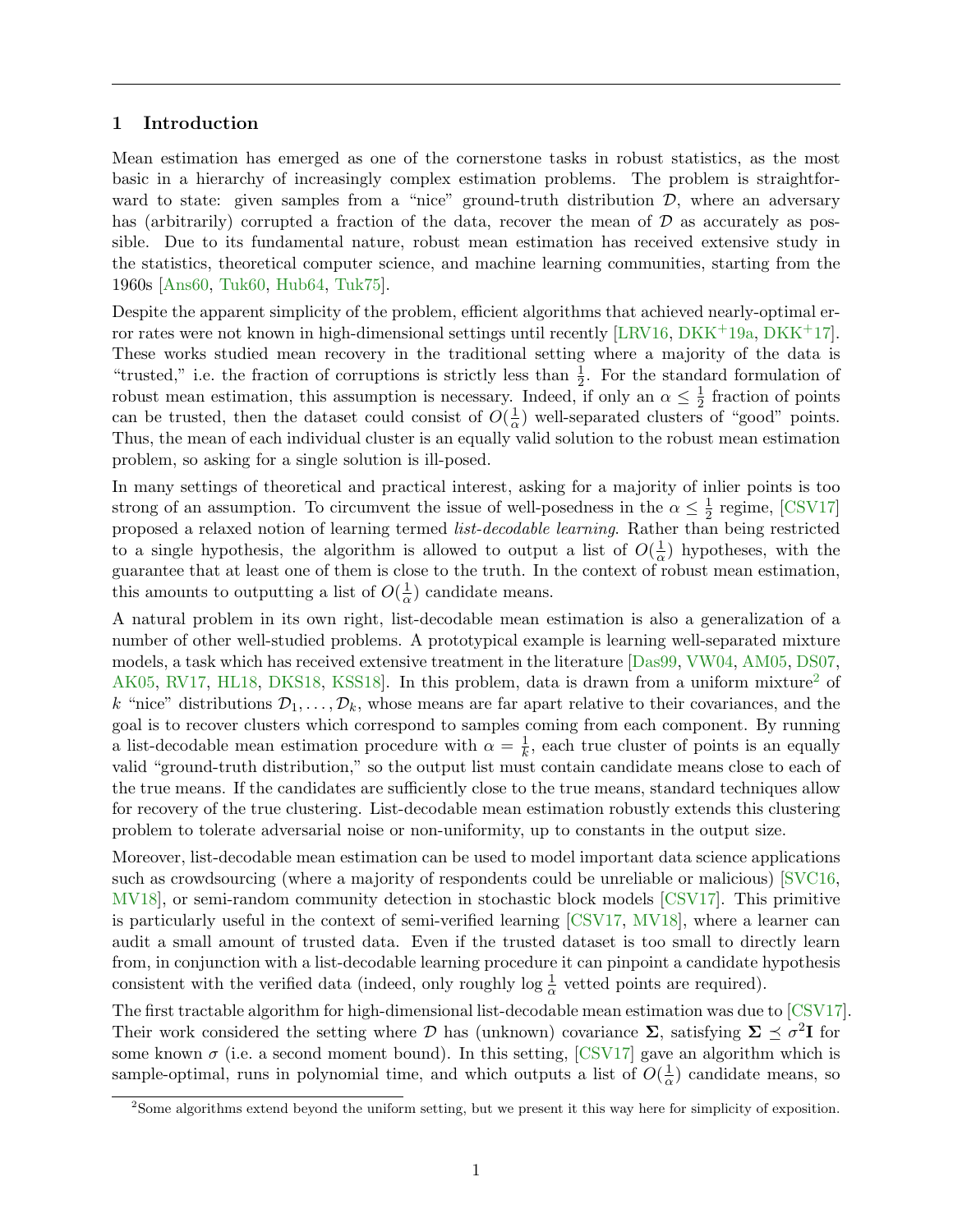that some candidate is within  $\ell_2$  distance  $O(\sigma \cdot \sqrt{\alpha^{-1} \cdot \log \alpha^{-1}})$  from the mean of D. As was later demonstrated in [\[DKS18\]](#page-53-5), this error rate is optimal up to logarithmic factors under a second moment bound. However, the [\[CSV17\]](#page-52-0) algorithm heavily relies on black-box semidefinite programming solvers, and as a result the runtime is prohibitively large in high-dimensional problem instances.

The goal of our work is to develop much faster, truly scalable algorithms for list-decodable mean estimation which achieve optimal statistical guarantees. This goal fits broadly into a larger line of work focused on understanding the computational cost of robustness for basic statistical tasks. In some settings, this line has demonstrated strong evidence that robustness comes at an inherent computational cost [\[DKS17,](#page-53-6) [HL19\]](#page-53-7). In contrast, recent algorithms have been developed that achieve robustness essentially "for free" in many other settings [\[CDG19,](#page-52-6) [DHL19,](#page-52-7) [CDGW19,](#page-52-8) [LY20,](#page-54-4) [JLT20\]](#page-54-5).

While list-decodable mean estimation has received a fair amount of attention (cf. Section [1.2\)](#page-6-0), there have only been a few results achieving improved runtimes. One line of work proposed an algorithm design framework termed multi-filtering [\[DKS18,](#page-53-5) [DKK20\]](#page-53-0), based on learning multiple candidate "weight functions." In particular, [\[DKK20\]](#page-53-0) uses this approach to design an algorithm achieving nearly-optimal error, in time  $\widetilde{O}(n^2 d\alpha^{-2})$ , where *n* is the size of the overall dataset. While this runtime dramatically improves over the runtime in  $\text{[CSV17]}$  $\text{[CSV17]}$  $\text{[CSV17]}$ , the quadratic dependence on n is not ideal in very high-dimensional problem settings. Concurrently to [\[DKK20\]](#page-53-0), the work [\[CMY20\]](#page-52-1) proposes a different, descent-based algorithm based on (approximate) positive semidefinite programming, achieving optimal error (up to constant factors) in time  $\tilde{O}(nd\alpha^{-C})$  for some constant  $C \geq 6$ . When  $\alpha = \Theta(1)$ , the [\[CMY20\]](#page-52-1) runtime is nearly-linear in the problem input size. However, if  $\alpha^{-1}$  scales polynomially with d, e.g. in learning a mixture model with many components in moderate dimension, then this large dependence on  $\alpha^{-1}$  may also be prohibitively slow.

In contrast to this somewhat murky runtime landscape, the state of affairs for clustering separated mixture models is relatively clear. The fastest algorithm for clustering a mixture of k well-separated components is almost twenty years old [\[VW04\]](#page-55-2), and runs in time  $\tilde{O}(ndk)$ , as a relatively simple and elegant application of (approximate) k-principal components analysis (k-PCA). Since list-decodable mean estimation can be thought of as the natural robust analog to clustering mixture models, it is natural to ask:

#### Can we perform list-decodable mean estimation as efficiently as learning mixture models?

Concretely, since clustering mixture models corresponds to an instance of list-decodable learning with  $\alpha = k^{-1}$ , the question becomes: can we solve list decodable mean estimation in time  $\widetilde{O}(\frac{nd}{\alpha})$  $\frac{ad}{\alpha}$ )? This runtime presents itself as a natural barrier for our problem, since any further runtime improvement would also imply faster learning of mixture models.

#### <span id="page-3-0"></span>1.1 Our results

Our main contribution is to answer this question affirmatively for a wide range of problem parameters. Our first result is the following, which states that we can nearly match the runtime of k-PCA while obtaining optimal statistical guarantees up to constants.

<span id="page-3-1"></span>**Theorem 1** (informal, cf. Theorem [4\)](#page-34-1). Let  $\alpha \in (0, \frac{1}{2})$  $\frac{1}{2}$ ). Let D be a distribution with unknown mean  $\mu^* \in \mathbb{R}^d$  and covariance matrix  $\Sigma \preceq \sigma^2 \mathbf{I}$ . Let  $T \subset \mathbb{R}^d$  have  $|T| = n$ , an  $\alpha$  fraction of which is drawn independently  $\sim \mathcal{D}$ . For  $n = \Omega(\frac{d}{\alpha})$ , Algorithm [8](#page-33-1) outputs a list of  $m = O(\frac{1}{\alpha})$  $\frac{1}{\alpha}$ ) hypotheses  $\{\mu_j\}_{j\in[m]}$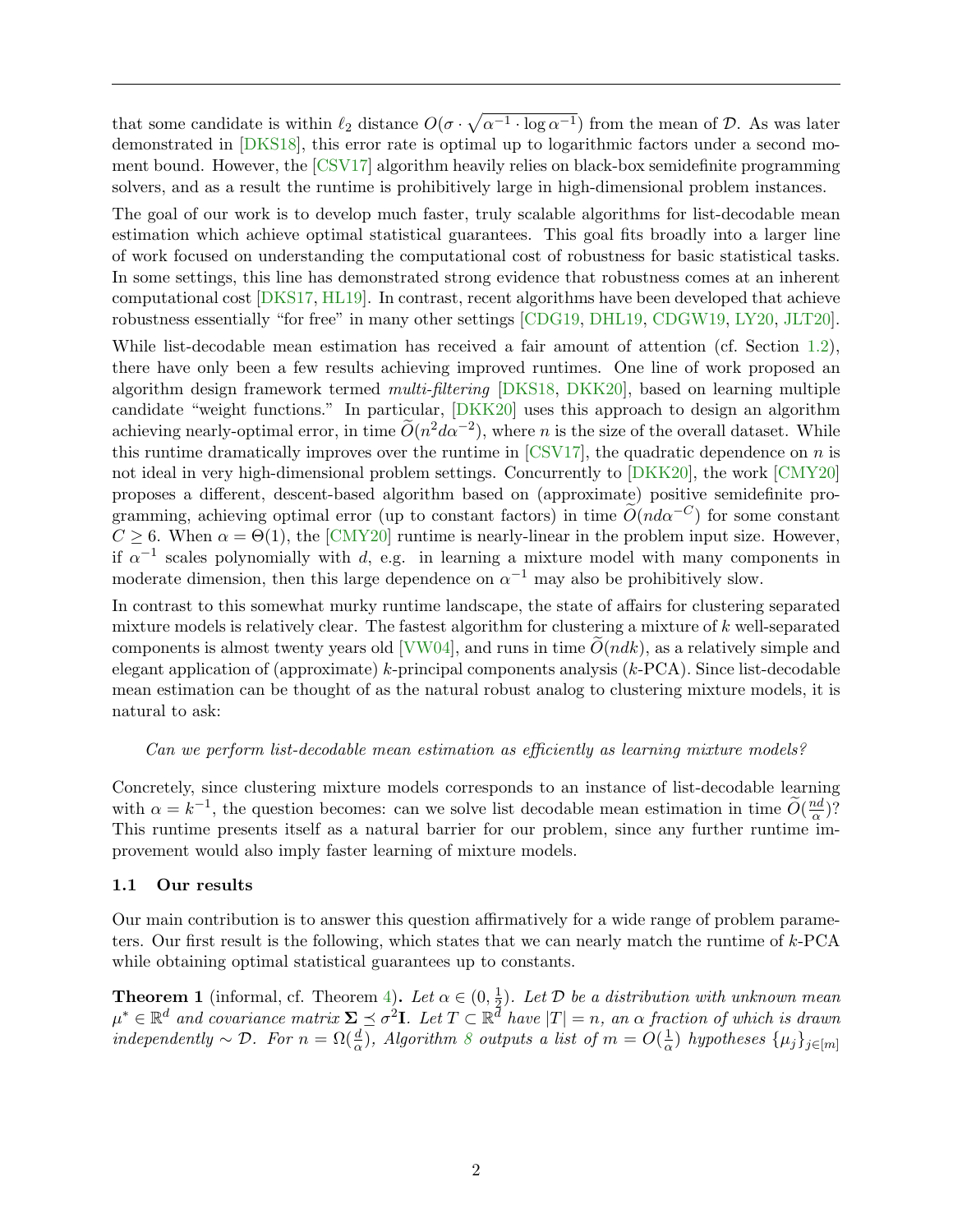so that  $\min_{j \in [m]} ||\mu^* - \mu_j||_2 = O\left(\sigma \sqrt{\frac{1}{\alpha}}\right)$  $\left(\frac{1}{\alpha}\right)$ , with high probability. The runtime of the algorithm is

$$
\widetilde{O}\left(\frac{nd}{\alpha} + \frac{1}{\alpha^6}\right).
$$

We make a few remarks regarding this result. It is known that a list size of  $\Omega(\frac{1}{\alpha})$ , sample complexity of  $\Omega(\frac{d}{\alpha})$ , and error of  $\Omega(\sigma \alpha^{-0.5})$  are information-theoretically necessary [\[DKS18\]](#page-53-5). Further, without loss of generality  $d = \omega(\alpha^{-1})$ , as otherwise there is a trivial algorithm for this problem without loss of generality  $a = \omega(\alpha^{-1})$ , as otherwise there is a trivial algorithm for this problem<br>(cf. Appendix [A\)](#page-56-0), so the  $\alpha^{-6}$  additive term in the runtime is only dominant when  $\alpha^{-1} = \Omega(\sqrt{d})$ . Notably, even with this additive overhead, our runtime is the best-known in all parameter regimes.

We also present an algorithm with an alternative postprocessing scheme which removes the  $\alpha^{-6}$ dependence in the runtime, at the cost of a  $\sqrt{\log a^{-1}}$  factor in the final error.

**Theorem 2** (informal, cf. Corollary [2\)](#page-35-0). In the same setting as Theorem [1,](#page-3-1) Algorithm [8](#page-33-1) using Algorithm [9](#page-35-1) instead of Algorithm [2](#page-21-1) outputs a list of  $m = O(\frac{1}{\alpha})$  $\frac{1}{\alpha}$ ) hypotheses  $\{\mu_j\}_{j\in[m]}$  so that  $\min_{j \in [m]} \| \mu^* - \mu_j \|_2 = O\left( \sigma \sqrt{\frac{\log \alpha^{-1}}{\alpha}} \right)$ α  $\bigg)$ , with high probability. The runtime of the algorithm is

$$
\widetilde{O}\left(\frac{nd}{\alpha}\right).
$$

<span id="page-4-0"></span>

| Reference | <b>Runtime</b>                             | Error guarantee                                           |
|-----------|--------------------------------------------|-----------------------------------------------------------|
| [CSV17]   | $\mathrm{poly}(n, d, \alpha^{-1})$         | $O(\sigma \alpha^{-\frac{1}{2}} \sqrt{\log \alpha^{-1}})$ |
| [DKK20]   | $\widetilde{O}(n^2d\alpha^{-2})$           | $O(\sigma \alpha^{-\frac{1}{2}} \log \alpha^{-1})$        |
| [CMY20]   | $\widetilde{O}(nd(\alpha^{-1})^{\geq 6})$  | $O(\sigma\alpha^{-\frac{1}{2}})$                          |
| Our work  | $\widetilde{O}(nd\alpha^{-1})$             | $O(\sigma \alpha^{-\frac{1}{2}} \sqrt{\log \alpha^{-1}})$ |
| Our work  | $\widetilde{O}(nd\alpha^{-1}+\alpha^{-6})$ | $O(\sigma\alpha^{-\frac{1}{2}})$                          |

Table 1: List-decodable mean estimation algorithm runtimes. All algorithms listed return lists of size  $O(\frac{1}{2})$  $\frac{1}{\alpha}$ ) and use sample complexity  $n = O(\frac{d}{\alpha})$  $\frac{d}{dx}$ , which are information-theoretically optimal [\[DKS18\]](#page-53-5). The  $\overline{O}$  notation hides polylogarithmic factors in failure probability and dimension.

Our approach is inspired by the way in which fast algorithms for robust mean estimation in the  $\alpha \to 1$  regime were built. At a high level, a "simple" polynomial (but not nearly-linear) time algorithm — namely, the filter — was first developed  $[DKK^+19a, DKK^+17, Stel8]$  $[DKK^+19a, DKK^+17, Stel8]$  $[DKK^+19a, DKK^+17, Stel8]$  $[DKK^+19a, DKK^+17, Stel8]$ . After the most basic tractable algorithm for the problem was discovered, it was sped up in subsequent works by combining it with tools developed by the continuous optimization community [\[CDG19,](#page-52-6) [DHL19\]](#page-52-7), specifically based on regret analyses of the matrix multiplicative weights (MMW) updates.

In this paper, we accomplish both of these steps for the  $\alpha \ll \frac{1}{2}$  regime. First, we design a simple "basic" algorithm for the problem, and then we demonstrate how to speed it up using matrix regret minimization tools. Both of these steps require substantially new ideas from previous work, which we now briefly discuss, and survey in more detail in Section [1.3.](#page-7-0)

SIFT: a new, simple algorithm for list-decodable learning. Our first main contribution is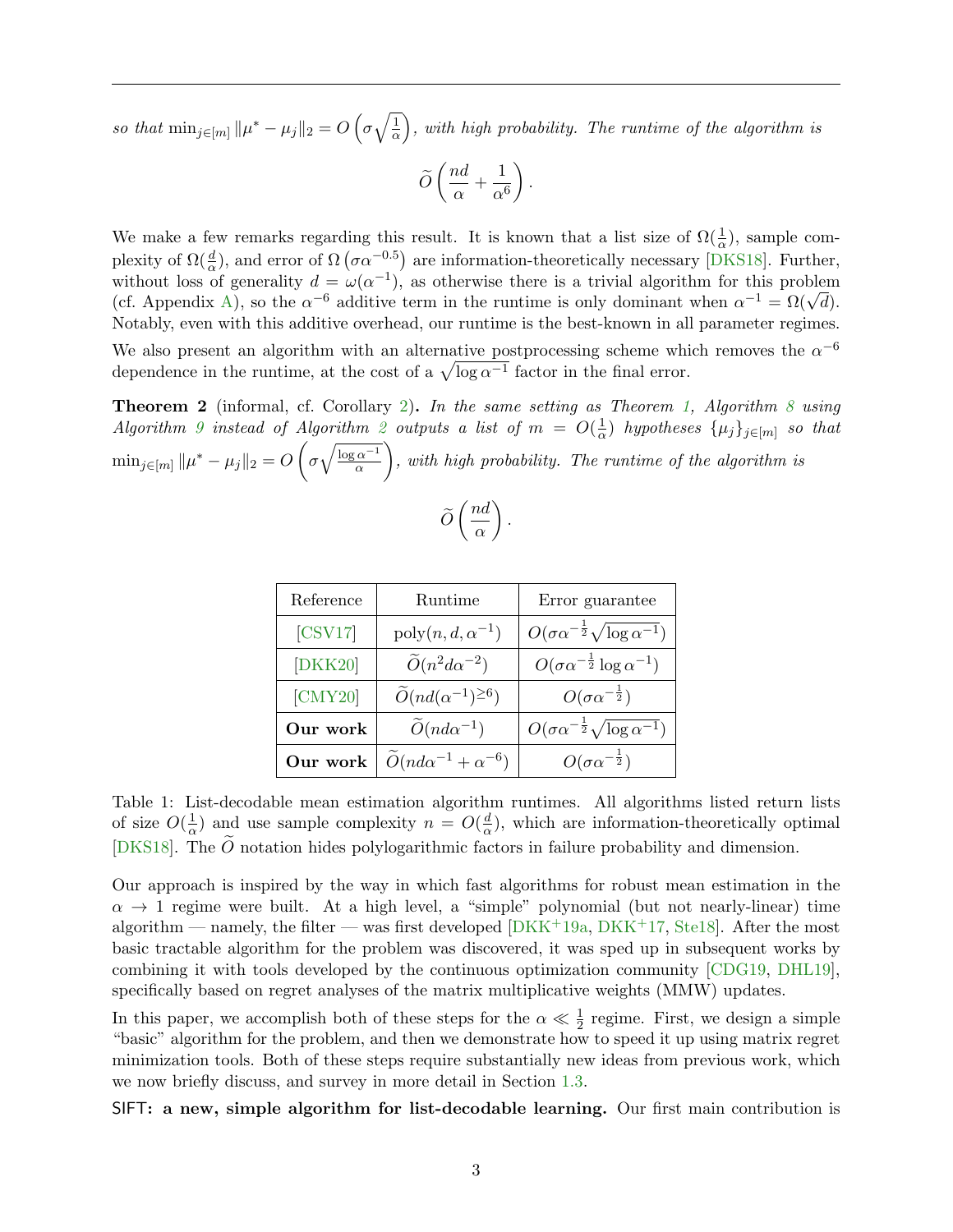a novel algorithm for list-decodable mean estimation, which we call SIFT (Subspace Isotropic Fil-Tering), achieving optimal statistical guarantees (up to constants) in time  $\widetilde{O}(\frac{n^2d}{\alpha})$  $\frac{d^2d}{\alpha}$ ). While by itself, SIFT does not achieve a nearly-linear runtime, its framework will be vital in designing our more sophisticated algorithms. Crucially, SIFT is conceptually different from all previous approaches for list-decodable mean estimation, and it is these differences that allow for our later speedups.

The main advantage of SIFT is its simplicity. All prior algorithms for list-decodable mean estimation were quite complicated, with rather involved and lengthy analyses, whereas a complete analysis of SIFT fits within roughly five pages. Because of this, we believe SIFT is of independent interest (both theoretically and practically), and can find applications in other list-decodable learning settings.

Prior list-decodable mean estimation algorithms [\[DKS18,](#page-53-5) [DKK20,](#page-53-0) [CMY20\]](#page-52-1) sought to directly identify candidate clusters of points. However, the techniques developed to do so turn out to be quite complicated. In contrast, SIFT first seeks to solve an intermediate problem: find an  $O(\alpha^{-1})$ dimensional subspace, containing (most of) the deviation of the true mean from the empirical mean. This is motivated by — and can be seen as a robust analog of — the application of  $k$ -PCA for clustering mixture models. After finding this subspace, we can then solve the problem in the low dimensional subspace via a naïve clustering method, to find all clusters at once.

This approach has a number of conceptual advantages. For one, the aforementioned prior algorithms often interlace "clustering" steps with "filtering" steps. Loosely speaking, a "clustering" step is one in which the algorithm identifies a potential cluster of good points, or a union of such clusters, and a "filtering" step is one in which the algorithm downweights points which are unlikely to be in any such cluster. The interplay between recursive calls of these two types of steps results in a variety of complications in speeding up prior algorithms. In contrast, we find all of the candidate clusters simultaneously, in the very last step of our algorithm.

To solve the intermediate problem of finding a low-dimensional subspace, we need two main technical innovations: (1) a new outlier-scoring function (for detecting which data points are likely to be outliers), and (2) a new safety condition (for maintaining an invariant on weights of the good set). Our scoring function leverages information about the subspace spanned by the top  $k = \Theta(\alpha^{-1})$ eigenvectors of the empirical covariance simultaneously. In contrast, prior scores such as those used in the multi-filter [\[DKS18,](#page-53-5) [DKK20\]](#page-53-0) or in the basic filter for the  $\alpha \to 1$  regime [\[DKK](#page-53-2)+17, [Ste18\]](#page-55-5), only used the top eigenvector. To ensure that no single cluster of points dominates the scores, we apply a whitening transformation on the subspace of top eigenvectors to make the data isotropic. We demonstrate that downweighting points based on these scores preserves a strong safety condition we call *saturation*. This condition guarantees that the total fraction of weight remaining on the good points actually increases as the overall total weight decreases, and ensures that we never lose too much information about the good points, as the process continues.

Finally, we terminate the procedure when the  $k^{\text{th}}$  largest eigenvalue of the empirical covariance is small. We show that combining this with the saturation condition allows us to learn the mean outside of a k-dimensional subspace. By combining with a low-dimensional algorithm to estimate the mean within the subspace (i.e. naïve clustering), we obtain our overall SIFT algorithm.

FastSIFT: speeding up SIFT via Ky Fan regret minimization. While each iteration of the SIFT algorithm can be performed in time  $O(ndk)$ , SIFT requires  $\Theta(n)$  iterations in the worst case. This is because there are simple hard instances in which each iteration of SIFT removes only one data point. Consequently, the main challenge is to combine the analysis of SIFT with a downweighting procedure which guarantees termination in polylogarithmically many iterations.

To achieve this goal, we use tools from semidefinite programming (SDP) to design iterative schemes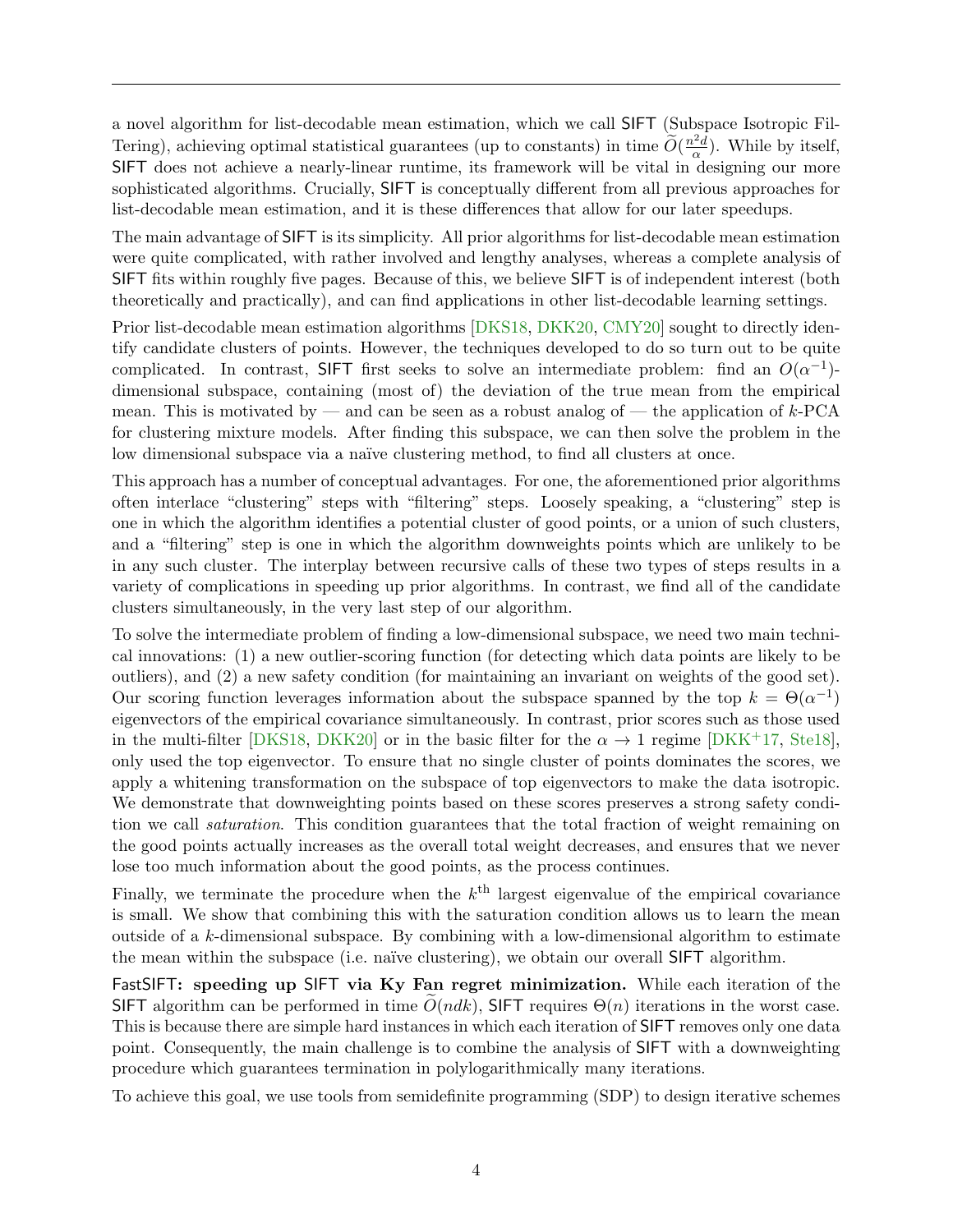with stronger termination guarantees. This mirrors, and is inspired by, the approach used in the  $\alpha \rightarrow 1$  regime, where tools such as packing semidefinite program solvers [\[CDG19\]](#page-52-6) and matrix multiplicative weights  $[DHL19]$  were used to speed up the basic filter  $[DKK^+17, Stel8]$  $[DKK^+17, Stel8]$  to achieve nearly-linear runtimes. We note that [\[CMY20\]](#page-52-1) also uses SDP tools to obtain their runtime improvements. However, their use of these tools differs substantially from our work.

As we will explain in more detail in Section [1.3,](#page-7-0) there are a number of new technical and conceptual challenges to adapting matrix optimization tools to our setting. The first main difficulty is that we require MMW-style regret guarantees against Ky Fan k-norms, for  $k = \Theta(\frac{1}{\alpha})$ , rather than the standard spectral norm. However, to our knowledge the only prior analysis of such a procedure was due to  $\text{[CMY20]}$  $\text{[CMY20]}$  $\text{[CMY20]}$ , which lost multiple factors of k in their regret guarantees. To circumvent this, we provide a novel analysis of a "lazy mirror descent" procedure adapted to a Ky Fan constraint set, and prove that it achieves the same sorts of "local norm" bounds as [\[ZLO15\]](#page-55-6) achieved for spectral norm procedures. Proving these guarantees requires a great deal of technical care (particularly under approximate  $k$ -PCA operations), and we believe it may be of independent interest.

Even with this powerful primitive, it is still not clear how to plug in the faster Ky Fan solver we develop to speed up SIFT. This is because several of the operations in SIFT appear to not be compatible with the requirements of regret minimization procedures. To get around this difficulty, we introduce a number of "exit conditions" for our multiplicative weights updates that, if violated, guarantee a great deal of progress on a different potential. If these exit conditions are not violated, then the iterative updates are sufficiently stable, ensuring progress on the original SIFT objective.

#### <span id="page-6-0"></span>1.2 Related work

Robust statistics in its current form was first proposed in a series of papers by statisticians in the 1960s and 1970s [\[Ans60,](#page-52-2) [Tuk60,](#page-55-0) [Hub64,](#page-54-0) [Tuk75\]](#page-55-1). Since then, there has been a tremendous amount of work in the area from the statistics community, see e.g. [\[Hub04\]](#page-54-6). Despite this, efficient algorithms for fundamental high dimensional problems in this field were not known until quite recently [\[DKK](#page-53-1)+19a, [LRV16,](#page-54-1) [DKK](#page-53-2)+17]. These algorithms and the techniques developed therein have been used to give robust estimators for a range of more complex problems, including covariance estimation  $[DKK^+19a]$  $[DKK^+19a]$ , sparse estimation tasks  $[BDLS17, DKK^+19c]$  $[BDLS17, DKK^+19c]$  $[BDLS17, DKK^+19c]$  $[BDLS17, DKK^+19c]$ , learning graphical models [\[CDKS18\]](#page-52-10), linear regression [\[KKM18,](#page-54-7) [DKS19\]](#page-53-9), stochastic optimization [\[PSBR18,](#page-54-8) [DKK](#page-53-10)+19b], and defending backdoor attacks against neural networks [\[TLM18\]](#page-55-7), to name a few. The reader is referred to [\[DK19,](#page-53-11) [Ste18,](#page-55-5) [Li18\]](#page-54-9) for more comprehensive overviews of these advances.

The aforementioned papers study robust statistics in the setting where  $\alpha \to 1$ . List-decodable learning as studied in this paper was first considered in [\[CSV17\]](#page-52-0); a similar learning model was introduced in [\[BBV08\]](#page-52-11), albeit in a different setting. Subsequent research on list-decodable learning can broadly be split into two lines of work, which we now describe.

The first sequence focuses on obtaining better error bounds when the distribution is assumed to have additional structure, typically in the form of some control over the higher moments [\[HL18,](#page-53-4) [KSS18,](#page-54-2) [DKS18\]](#page-53-5). While these algorithms are able to achieve better error when the unknown distribution is (say) Gaussian, these algorithms require estimating higher order moments and also often use heavy-duty tools such as the sum-of-squares hierarchy. As a result, they all require significantly more samples and expensive computation than is required in the setting we study (i.e. under a minimal second moment bound assumption). These techniques have also been extended to settings such as list-decodable regression [\[RY20,](#page-55-8) [KKK19\]](#page-54-10) and subspace recovery [\[RY20,](#page-55-8) [BK20\]](#page-52-12).

The second line of work — and the one we extend — is one focusing on developing more efficient algorithms for list-decodable mean estimation. Prior to our work, two different approaches have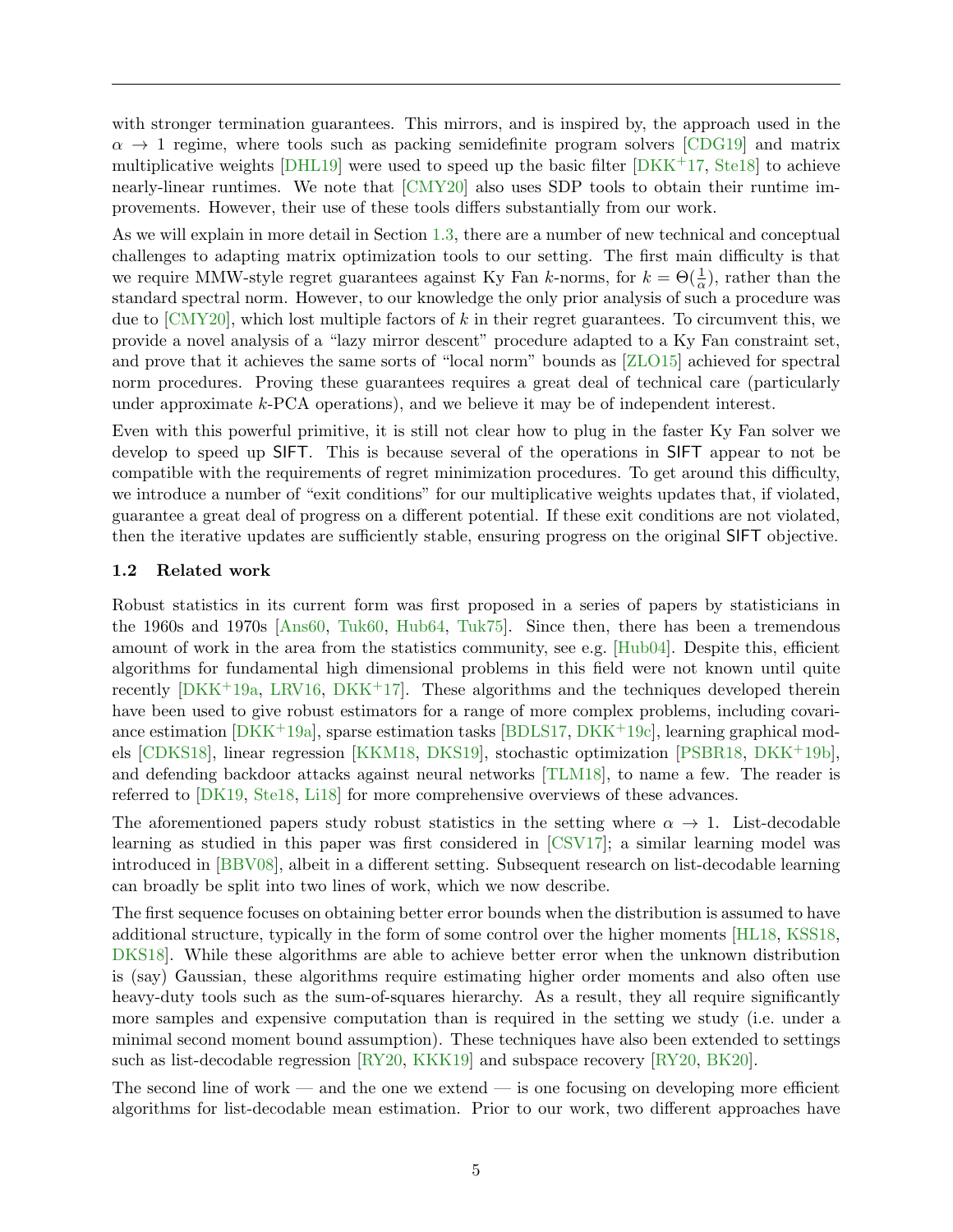been proposed for this problem. One, developed in [\[DKS18,](#page-53-5) [DKK20\]](#page-53-0), presents a method termed a multi-filter. The multi-filter recursively uses univariate projections of the data to either filter out a small fraction of clear outliers, or divide the data into overlapping clusters. Using this frame-work, [\[DKK20\]](#page-53-0) achieve a runtime of  $\tilde{O}(n^2 d k^2)$ , and an error guarantee of  $O(\sigma \cdot \alpha^{-0.5} \log(1/\alpha))$ . The second approach, and arguably the closest to ours, is the one introduced in [\[CMY20\]](#page-52-1), which achieves a runtime of  $\widetilde{O}(nd\alpha^{-C})$  for some  $C \geq 6$ . Their algorithm also uses  $O(\alpha^{-1})$ -dimensional information and tools from fast matrix optimization, specifically, generalizations of packing SDPs for the Ky Fan norm (an approach which builds on [\[CDG19\]](#page-52-6), which handled the  $\alpha \rightarrow 1$  regime).

We emphasize that we use these tools in fundamentally different ways than [\[CMY20\]](#page-52-1). In particular, the algorithm in [\[CMY20\]](#page-52-1) uses a primal-dual approach reminiscient of [\[CDG19\]](#page-52-6) to directly find one candidate cluster at a time. They then remove this cluster, and repeat the process. This approach requires rather sophisticated scoring techniques, and as a result their algorithm requires solving generalizations of packing SDPs in Ky Fan norms, similar to how [\[CDG19\]](#page-52-6) require black-box packing SDP solvers. However, these solvers lose several  $O(\alpha^{-1})$  factors in their runtime bounds. Moreover, even in the mixture model case, any process which sequentially removes one cluster at a time, and performs operations in  $O(\alpha^{-1})$  dimensions, must pay a quadratic overhead in  $O(\alpha^{-1})$ in the runtime. To obtain a linear dependence on  $\alpha^{-1}$  requires an algorithmic approach beyond iterative cluster removal (and also requires SDP solvers with faster rates).

In sharp contrast, the algorithms we develop do not require such heavy-duty SDP solvers, but rather only need a refined regret guarantee against the k-Fantope, which drives our weight removal process. Rather than directly trying to find candidate clusters, we achieve our runtime improvement by identifying a low-dimensional subspace, such that outside the subspace the problem is trivial. We can then find all the clusters simultaneously, allowing us to avoid the quadratic overhead inherent in the [\[CMY20\]](#page-52-1) approach, and the reliance on Ky Fan norm packing SDPs.

#### <span id="page-7-0"></span>1.3 Technical overview

We now highlight the main technical ideas behind our algorithms. We begin by developing our basic algorithm, SIFT (cf. Theorem [3](#page-20-0) in Section [3\)](#page-14-0), focusing on how we overcome challenges which arise in modifying prior work from the "large- $\alpha$ " regime [\[DKK](#page-53-2)+17, [Li18,](#page-54-9) [Ste18,](#page-55-5) [DHL19\]](#page-52-7) to the setting where most of the points are outliers. We then show how to leverage the tools built in developing SIFT to be combined with a weight removal scheme based on a Ky Fan-norm variant of the MMW regret minimization framework, to develop our final algorithm (cf. Theorem [4](#page-34-1) in Section [5\)](#page-30-0).

Throughout this overview, we define integer  $k = \Theta(\frac{1}{\alpha})$  to represent some dimensionality of a linear subspace; particular constants will be specified in relevant algorithms.

New safety condition for weight removal. A powerful meta-technique which has emerged in the design of robust estimation algorithms is soft downweighting, or "filtering". Consider for simplicity first a corrupted dataset where an  $1 - \epsilon$  fraction of the points are drawn from a "groundtruth" distribution, for  $\epsilon \ll \frac{1}{2}$ . The strategy of filtering then consists of the following steps.

- 1. Initialize a set of uniform weights w. We will try to non-uniformly decrease these to (relatively) downweight the corrupted subset B.
- 2. Iteratively identify a "certificate" of corruption, whose presence indicates outliers (e.g. an eigenvalue which is too large, and could only have been caused by an adversary). Ideally, in the absence of a certificate, the algorithm can successfully terminate with a good estimate.
- 3. Use the certificate to define scores  $\{\tau_i\}$ , such that the weighted average score in B is larger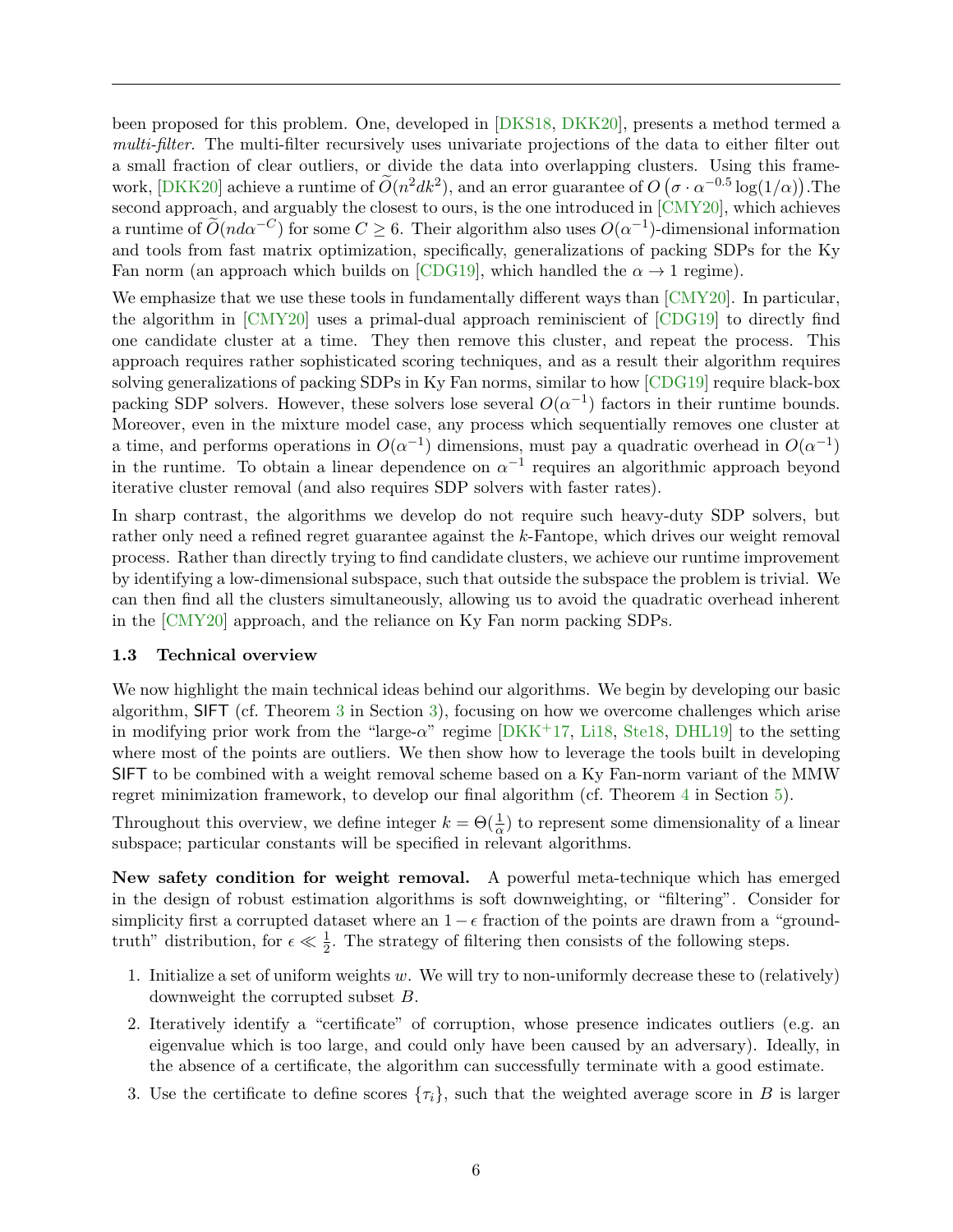than the weighted average in the good subset  $S$ . Concretely, the following "safety condition,"

<span id="page-8-0"></span>
$$
\sum_{i \in S} w_i \tau_i \le \sum_{i \in B} w_i \tau_i,\tag{1}
$$

is used. The guarantee [\(1\)](#page-8-0) is referred to as a safety condition because it allows us to conclude that  $\sum_{i \in S} w_i - w'_i \le \sum_{i \in B} w_i - w'_i$ , where

<span id="page-8-1"></span>
$$
w_i' \leftarrow \left(1 - \frac{\tau_i}{\max_{i'} \tau_{i'}}\right) w_i, \ \forall i. \tag{2}
$$

Ergo, downweighting points proportionally to their score removes less good weight than bad.

Eventually, the goal is to argue that enough weight must have been removed so there are no more bad points remaining. This clearly is too weak a goal in the small- $\alpha$  regime, since even removing e.g. twice as much bad weight as good weight can quickly lead to a situation where there are no good points remaining, and yet only a  $3\alpha$  fraction of the original total weight has been removed. To drive our filtering approach in this work, we use a different notion of safety. We propose a normalized variant of  $(1)$ , e.g.

<span id="page-8-2"></span>
$$
\sum_{i \in S} \frac{w_i}{\|w_S\|_1} \tau_i \le \frac{1}{2} \sum_{i \in T} \frac{w_i}{\|w\|_1} \tau_i,
$$
\n(3)

to be our safety condition. Here,  $T = S \cup B$  is the whole dataset. This specific choice of safety condition is due to the fact that iteratively decreasing weights via [\(2\)](#page-8-1), using scores which satisfy [\(3\)](#page-8-2), maintains the invariant

<span id="page-8-3"></span>
$$
||w_S||_1 \ge \alpha \sqrt{||w||_1}.\tag{4}
$$

We call such a set of weights *saturated*; this is made formal in Lemma [1.](#page-16-0) In other words, the total weight of the good set becomes more saturated as the algorithm progresses, to combat the fact that there are less good points to work with. By carefully balancing this saturation invariant with a choice of termination condition, we show that no matter how much weight we have removed when the algorithm ends, [\(4\)](#page-8-3) suffices to guarantee we attain the minimax estimation error.

**Learning the mean in all but k dimensions:** SIFT. We now sketch how to use the invariant [\(4\)](#page-8-3) for mean estimation. Our first observation is that in the regime where the ambient dimension (4) for mean estimation. Our first observation is that in the regime where the ambient dimension  $d = \Theta(k)$ , it is straightforward (up to logarithmic factors) to attain estimation error  $\sqrt{k}$  just by randomly sampling points, since a typical point from S is at this distance. This observation breaks the learning problem into two pieces: it suffices to learn the mean in any  $d-k$ -dimensional subspace the learning problem into two pieces: it sumces to learn the mean in any  $a - \kappa$ -dimensions.<br>up to Euclidean error  $\sqrt{k}$ , and then randomly sample in the remaining k dimensions.

It is thus natural to use the  $k^{\text{th}}$  largest eigenvalue of the covariance matrix as a termination criterion. This idea of "learning in all but  $k$  dimensions" is suggested by the special case of learning uniform, well-separated mixture models where the dataset is composed of k pieces, each drawn from a different bounded-covariance distribution. In this case, the empirical covariance will have k large eigenvectors (caused by different cluster means), and the remaining directions will be concentrated. More generally, in the robust setting, any set of points with a large enough effect to fool the algorithm will intuitively simulate one of these clusters, and create a large eigendirection. It remains to show how to use the presence of k large eigenvalues to create scores satisfying [\(3\)](#page-8-2).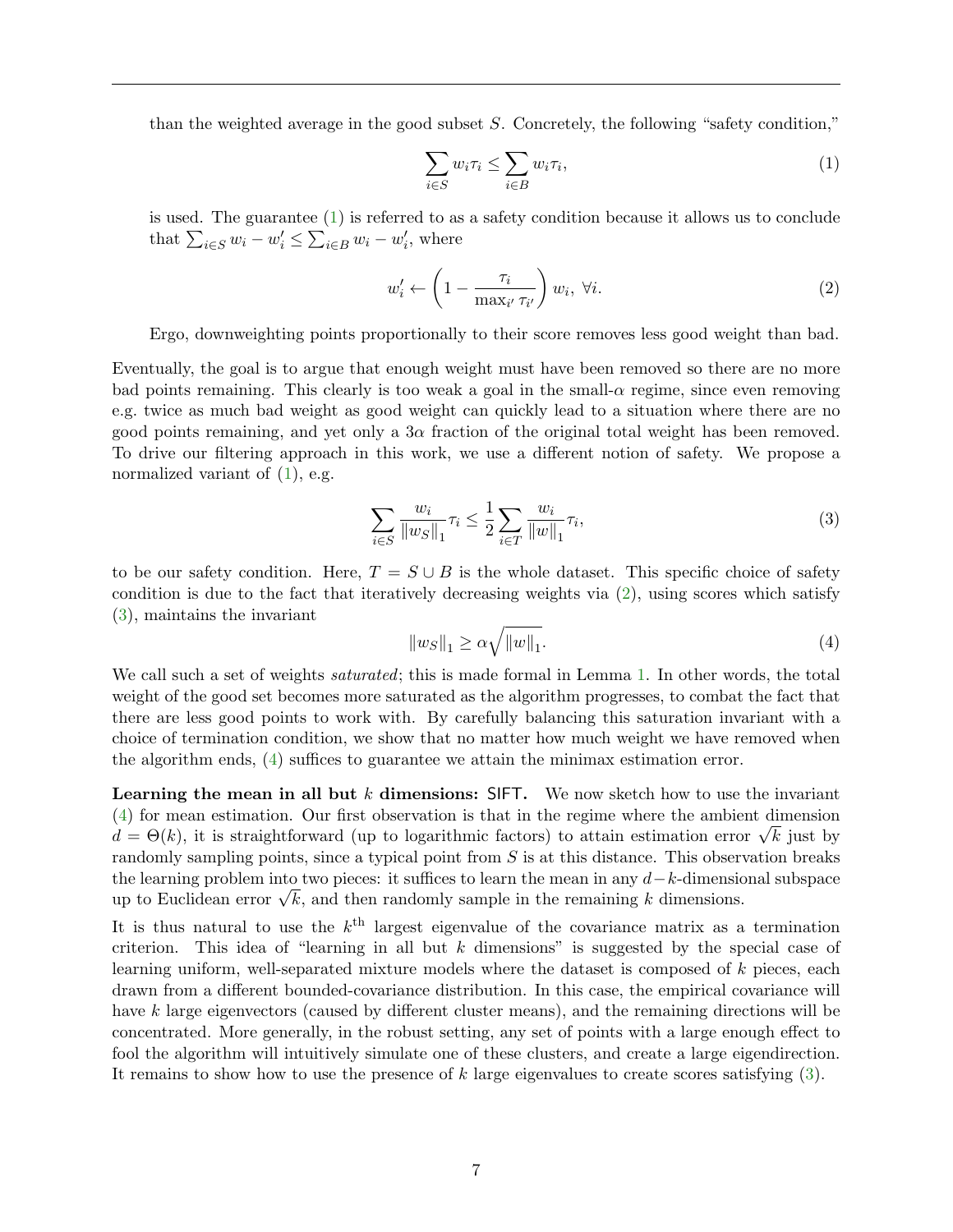Letting  $\lambda_k(\cdot)$  denote the  $k^{\text{th}}$  largest eigenvalue, we choose our termination criterion as

<span id="page-9-0"></span>
$$
\lambda_k(\text{Cov}_w(T)) = O\left(\frac{1}{\sqrt{\|w\|_1}}\right).
$$
\n(5)

Here,  $\text{Cov}_w(T)$  is the empirical covariance under given weights w. To use [\(5\)](#page-9-0), we prove (cf. Lemma [2\)](#page-16-1) that if weights w are saturated (i.e. they satisfy  $(4)$ ), then the weighted empirical mean satisfies

$$
\|\mu_w(T) - \mu^*\|_2 = O\left(\sqrt{\|\text{Cov}_w(T)\|_{\text{op}} \frac{\|w\|_1}{\|w_S\|_1}}\right).
$$

Plugging in [\(5\)](#page-9-0) to the above bound, and using the definition of saturation [\(4\)](#page-8-3), the mean distance bound above restricted to the space orthogonal to the top k eigenvectors indeed is  $O(\alpha^{-0.5}) =$  $O(\sqrt{k})$ . So, it suffices to show that the converse of [\(5\)](#page-9-0) certifies scores satisfying [\(3\)](#page-8-2).

A first natural attempt is to simply define scores of points via the length of their projection into the top-k eigenspace of the covariance matrix,  $\mathbf{V}_k \in \mathbb{R}^{d \times k}$ :

$$
\tau_i := \left\| \mathbf{V}_k^\top (X_i - \mu_w(T)) \right\|_2^2.
$$

Intuitively, if the weighted sum of these scores, i.e. the Ky Fan-k norm of the covariance, is large (certified by [\(5\)](#page-9-0) not holding), it must be because many clusters of far-out points are creating large eigenvalues. However, even then it is not clear that  $(3)$  holds, since the k large directions may not be of equal magnitude (or worse, the "true" cluster may be the largest eigendirection). Our solution to this is simple: we "whiten" the top k eigendirections to all have roughly equal energy, by renormalizing the top eigenspace to be the identity. In particular, we choose the scores

$$
\tau_i := \left\| \boldsymbol{\Sigma}_k^{-\frac{1}{2}} \mathbf{V}_k^\top (X_i - \mu_w(T)) \right\|_2^2, \text{ where } \boldsymbol{\Sigma}_k := \mathbf{V}_k^\top \text{Cov}_w(T) \mathbf{V}_k.
$$

It is not difficult to show that the above scores satisfy the safety condition [\(3\)](#page-8-2), whenever the termination condition [\(5\)](#page-9-0) does not hold. By using this weight removal framework and iteratively maintaining the invariant [\(3\)](#page-8-2), we show that whenever we have removed too much weight, the algorithm must terminate. Because every iteration of [\(2\)](#page-8-1) removes at least one point, the algorithm runs in at most n iterations. The bottleneck computation of each iteration is one top- $k$  eigenspace computation, i.e. k-PCA. These runtime and error guarantees are summarized in Theorem [3.](#page-20-0)

<span id="page-9-1"></span>Scoring via Ky Fan matrix multiplicative weights. To obtain the main result of this paper, it remains to show how we can improve the number of iterations of our algorithm to polyloga-rithmic. For this, we turn to a strategy originating in [\[DHL19\]](#page-52-7) in the large- $\alpha$  regime, which is to use the *matrix multiplicative weights* regret minimization framework to define weights for stronger performance guarantees. The intuition is that by using scores defined by more than the top eigenvector of the current covariance matrix (or in this paper, the top  $k$  eigenvectors), we can capture more than one bad point at a time and obtain better worst-case iteration bounds. The main regret guarantee of MMW makes this formal. Roughly speaking, it says that if in each iteration we can downweight the current covariance so that its inner product with a certain matrix given by the MMW framework is small, then in logarithmically many iterations we can halve the operator norm.

A key technical contribution of this paper is to give a Ky Fan  $k$ -norm (sum of  $k$  largest eigenvalues)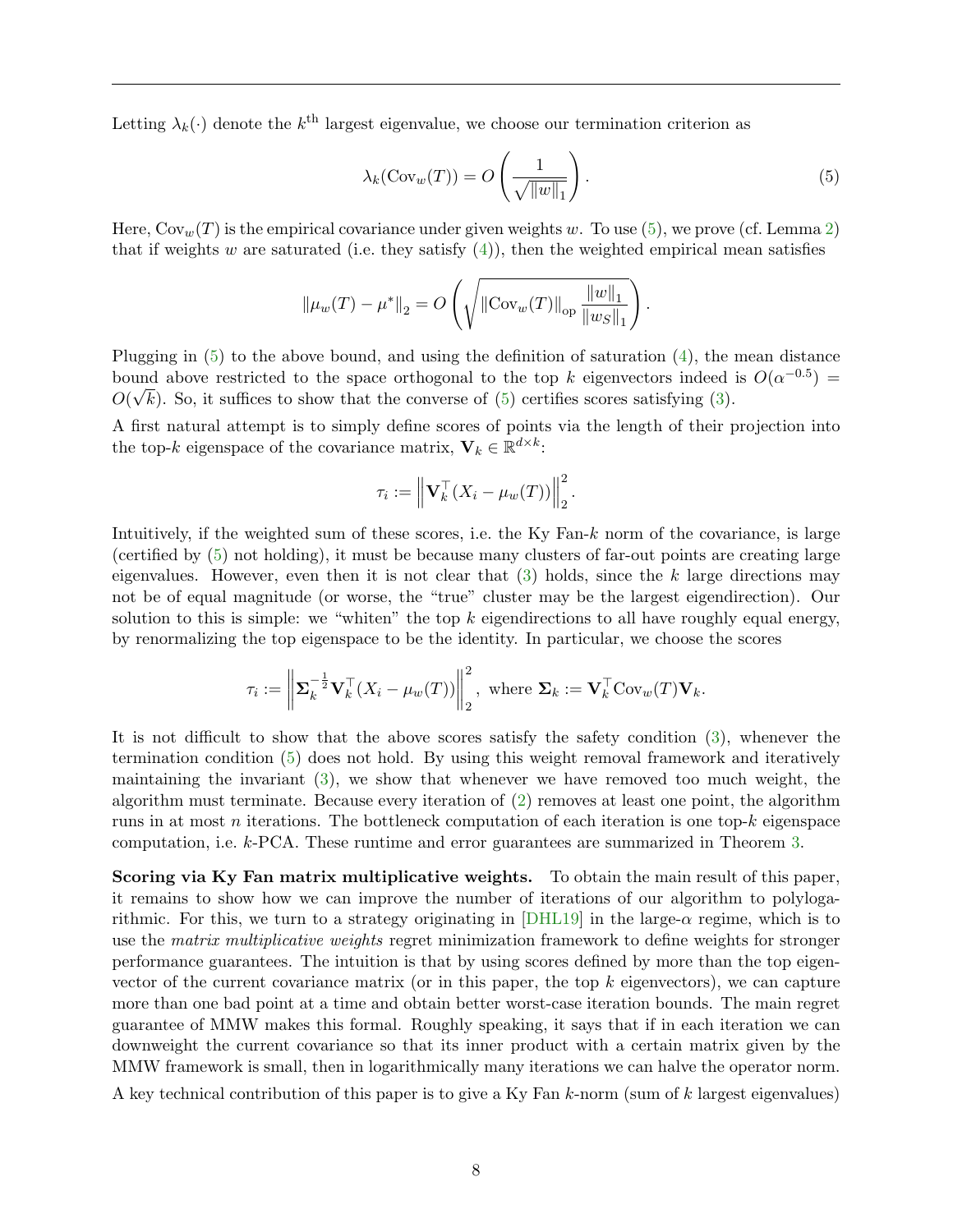generalization of MMW, which typically gives operator norm guarantees. We analyze our algorithm and show that it is tolerant to the error guarantees of approximate k-PCA procedures such as simultaneous power iteration [\[MM15\]](#page-54-11). Crucial to our tightest runtime bounds are strengthenings of the analysis of a similar procedure found in  $\text{[CMY20]}$  $\text{[CMY20]}$  $\text{[CMY20]}$  in several places, which save multiple k factors in our guarantees and may be of independent interest; we now highlight a few here.<sup>[3](#page-10-0)</sup>

The main idea of our Ky Fan MMW regret guarantee is to bound the cost of actions  ${Y_t}_{t\geq 0}$ against a sequence of positive semidefinite "gain matrices"  $\{G_t\}_{t\geq 0}$  as measured by inner products. The actions  $\{Y_t\}_{t>0}$  are given by the algorithm (depending on the gain matrices), and live in

$$
\mathcal{Y} := \{ \mathbf{Y} \in \mathbb{R}^{d \times d} \mid \mathbf{0} \preceq \mathbf{Y} \preceq \mathbf{I}, \text{Tr}(\mathbf{Y}) = k \}.
$$

The reason for this choice of action set, the "k-Fantope," is because it satisfies

$$
\sup_{\mathbf{U}\in\mathcal{Y}}\left\langle \mathbf{U},\mathbf{G}\right\rangle =\left\Vert \mathbf{G}\right\Vert _{k},
$$

where  $\lVert \cdot \rVert_k$  is the Ky Fan k-norm, so the best action in hindsight captures this norm. Ultimately, our filtering scheme requires matrix-vector query access to each  $\mathbf{Y}_t$ , which are defined by *Bregman* projections onto the set  $\mathcal Y$ . It was shown in [\[CMY20\]](#page-52-1) that the natural choice of projection, induced by a regularizer  $r(Y)$  chosen to be matrix entropy, is a truncated exponential, where truncation occurs on the top-k eigenspace. The bottleneck cost of iterations is computing this space.

To this end, we show new guarantees on the performance of approximate k-PCA, which allow for their use in this process. One example is that we show roughly  $\frac{1}{\epsilon}$  iterations of simultaneous power iteration on a positive semidefinite matrix  $S \in \mathbb{R}^{d \times d}$ , resulting in approximate eigenvectors  $\mathbf{V} \in \mathbb{R}^{d \times k}$ , are enough to guarantee (cf. Proposition [7\)](#page-44-0)

$$
(1 - \epsilon)S \preceq PSP + (I - P) S (I - P) \preceq (1 + \epsilon)S
$$
, where  $P := VV^{\top}$ .

This improves a similar analysis in [\[CMY20\]](#page-52-1), which showed an approximation factor of  $1 \pm k\epsilon$ .

The main other technical piece required by our MMW algorithm is a refined divergence bound of the form (cf. Lemma [13](#page-37-1) for a formal statement)

$$
V_{\mathbf{S}}^{r^*}(\mathbf{S} + \eta \mathbf{G}) \leq \|\eta \mathbf{G}\|_{\text{op}} \langle \eta \mathbf{G}, \mathbf{Y} \rangle, \text{ where } \mathbf{Y} := \nabla r^*(\mathbf{S}) \in \mathcal{Y},
$$
  
a strengthening of  $V_{\mathbf{S}}^{r^*}(\mathbf{S} + \eta \mathbf{G}) \leq k \|\eta \mathbf{G}\|_{\text{op}}^2.$ 

Here,  $V^{r^*}$  is the Bregman divergence in the convex conjugate of r. The latter bound follows easily from strong convexity of r (and hence smoothness of its dual); we require the former strengthening so that we can use the action matrices  ${Y_t}_{t\geq 0}$  to define scores, to decrease inner products.<sup>[4](#page-10-1)</sup> In particular, the weaker bound above has no dependence on  $\mathbf{Y}$ , so without the stronger bound it is unclear how to use the MMW update structure to downweight.

We prove our refined divergence bound by adapting arguments from previous literature [\[CDST19,](#page-52-13) [JLL](#page-54-12)+20] on using Hessian formulae of spectral functions to prove divergence bounds, whenever the conjugate  $r^*$  is twice-differentiable, and applying the Alexandrov theorem. Finally, up to (nondominant) approximation error terms, our Ky Fan MMW procedure's main guarantee can be stated as: given a sequence of positive semidefinite matrices  $\{G_t\}_{t>0}$ , let step size  $\eta > 0$  satisfy  $\eta G_t \preceq I$ 

<span id="page-10-0"></span><sup>&</sup>lt;sup>3</sup>We believe that similar wins following from our tighter analysis apply to the algorithm of  $\lceil \text{CMY20} \rceil$ , and brings their overall runtime down to roughly  $\widetilde{O}(ndk^4)$ . We give a discussion of this dependence on k in Appendix [B.](#page-57-0)

<span id="page-10-1"></span><sup>&</sup>lt;sup>4</sup>It is a strengthening since  $\nabla r^*(\mathbf{S}) \in \mathcal{Y}$ , so we can apply a matrix Hölder's inequality and use  $\text{Tr}(\mathbf{Y}) = k$ ,  $\forall \mathbf{Y} \in \mathcal{Y}$ .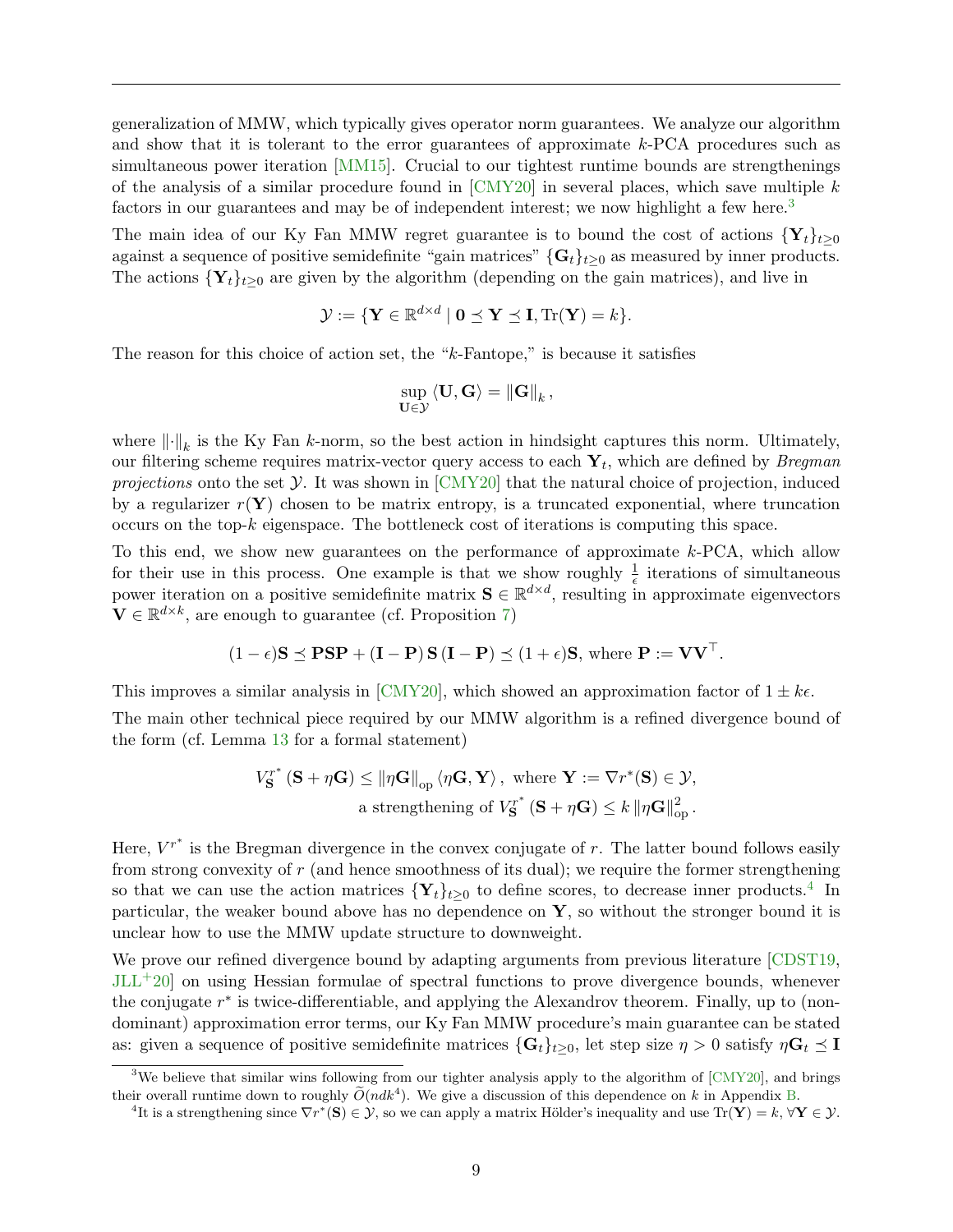for all t. The procedure plays a sequence  $\{Y_t\}_{t\geq 0} \in \mathcal{Y}$ , so that for any  $T \in \mathbb{N}$ ,

<span id="page-11-0"></span>
$$
\left\| \frac{1}{T} \sum_{t=0}^{T-1} \mathbf{G}_t \right\|_k \le \frac{2}{T} \sum_{t=0}^{T-1} \left\langle \mathbf{G}_t, \mathbf{Y}_t \right\rangle + \frac{k \log d}{\eta T}.
$$
 (6)

<span id="page-11-1"></span>Win-win-win analysis of MMW: FastSIFT. We now describe how to use the regret guarantee [\(6\)](#page-11-0) to obtain a faster algorithm. In particular, when the sequence  $\{G_t\}_{t>0}$  is monotonically nonincreasing, we can choose  $\eta = \|\mathbf{G}_0\|_{op}^{-1}$  to meet all the boundedness conditions  $\eta \mathbf{G}_t \preceq \mathbf{I}$ . If we can guarantee that every  $\langle G_t, Y_t \rangle$  is bounded by, say,  $\frac{1}{5} \|\mathbf{G}_0\|_k$ , and  $k \|\mathbf{G}_0\|_{op} \leq 2 \|\mathbf{G}_0\|_k$  (i.e. the top k eigenvalues of  $G_0$  are roughly uniform), the above regret guarantee becomes

$$
\|\mathbf{G}_T\|_k \le \left\|\frac{1}{T}\sum_{t=0}^{T-1}\mathbf{G}_t\right\|_k \le \frac{2}{5}\left\|\mathbf{G}_0\right\|_k + \frac{2\left\|\mathbf{G}_0\right\|_k \log d}{T}.
$$

Now,  $T = O(\log d)$  iterations suffice to halve the Ky Fan-k norm. Our strategy, following [\[DHL19\]](#page-52-7), is to let  $\mathbf{G}_t$  be the empirical covariance matrix with respect to  $w_t$ , for monotonically decreasing weight sequence  $\{w_t\}_{t\geq 0}$  formed by safe weight removals [\(3\)](#page-8-2). At this point, a few questions remain.

- 1. How do we define the sequence  $\{G_t\}_{t>0}$  so that it is monotonically decreasing? For instance, our safety condition [\(3\)](#page-8-2) is defined with respect to normalized scores, but normalizing the covariance matrices makes them no longer necessarily monotone.
- 2. How do we whiten the scores so that the effect of any of the top k eigenvalues does not dominate? This requirement arises in several places in the analysis (akin to in the analysis of SIFT), for example in our earlier assumption that  $k\left\|\mathbf{G}_0\right\|_{\text{op}} \leq 2\left\|\mathbf{G}_0\right\|_k$ . We note that using a trick similar to normalizing the top-k eigenspace to be the identity, as in SIFT, is not effective here as these spaces may be incompatible, and thus break monotonicity of gain matrices.
- 3. How do we safely downweight the covariances to make them satisfy  $\langle G_t, Y_t \rangle \leq \frac{1}{5} \|\mathbf{G}_0\|_k$ ?

We show that a careful analysis of each failure case leads to a different "win condition" in the algorithm, which lets us certify progress in a different way.

- 1. We restart the algorithm in phases where the  $\ell_1$  norm of the weights halves, so that in each phase the normalizing constant is stable. There can only be logarithmically many phases.
- 2. We restart the algorithm whenever the  $k^{\text{th}}$  largest eigenvalue of the covariance matrix is smaller than half the largest, setting aside the  $k$  eigendirections. The remainder of the algorithm works in the space orthogonal to these directions. Since each time we set aside  $k$  directions we halve the operator norm on the remaining subspace, this only occurs logarithmically many times.
- 3. Whenever  $\Theta(\log d)$  iterations pass without meeting either of the above "exit criteria," we use binary searches to safely remove as much weight as possible so that the next covariance matrix  $\mathbf{G}_t$  meets the inner product criteria through  $\mathbf{Y}_t$  to progress. This argument follows the safety analysis of SIFT closely, crucially using that the top  $k$  eigenvalues are roughly uniform.

By carefully reasoning about when each of the above three cases occurs, we eventually conclude that we are able to return in polylogarithmically many iterations a pair  $(\mathbf{B}, w)$  such that **B** is an orthonormal basis of a subspace of dimension roughly  $k \log d$ , and w is some weight vector whose empirical covariance's projection into  $B^{\perp}$  has bounded operator norm. At this point, we can use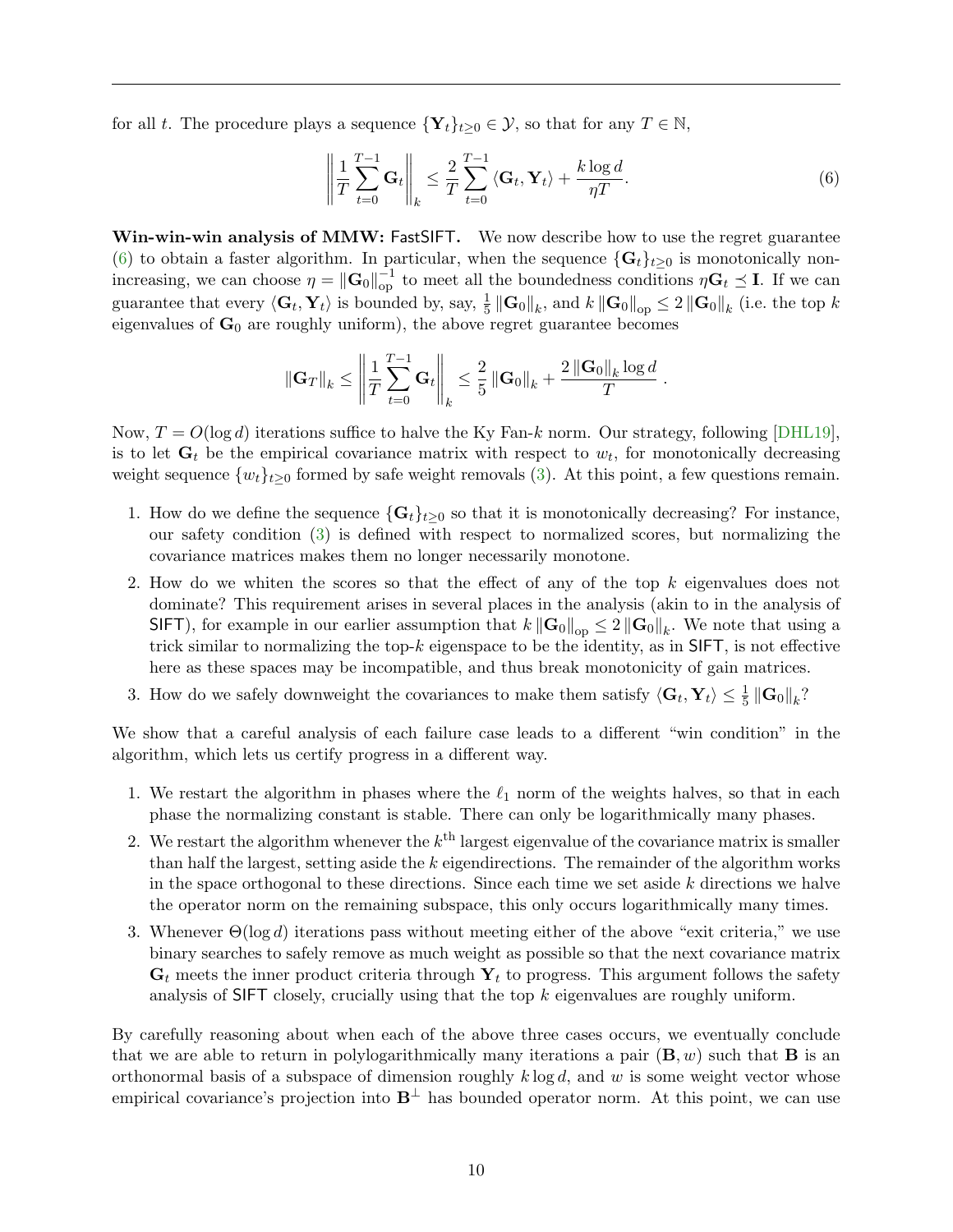the empirical mean in  $\mathbf{B}^{\perp}$  to learn the mean in all but k log d dimensions. To learn the mean in **B**, we run SIFT with a reduced sample size, resulting in a  $poly(k)$  additive overhead in the runtime.

Putting it all together: ListDecodableMeanEstimation. Implicitly, the above argument assumed that we had a polynomially bounded dataset diameter; we show a simple equivalence class partitioning, PreProcess, based on one-dimensional projections efficiently yields clusters which achieve polynomially bounded diameter, so that the entire good dataset lies in the same partition (with high probability). We also give a greedy clustering step PostProcess in a low-dimensional subspace which reduces the size of the randomly sampled list to the optimal  $O(k)$ . Applying PreProcess, FastSIFT, and PostProcess sequentially yields our final "fast" algorithm, whose guarantees are given in Theorem [4.](#page-34-1) We also give an alternative random sampling-based procedure in Corollary [2,](#page-35-0) which In Theorem 4. We also give an alternative random sampling-based procedure in Coronary 2, which<br>trades off accuracy by roughly a  $\sqrt{\log k}$  factor to remove the additive poly(k) term in our runtime.

## <span id="page-12-0"></span>2 Preliminaries

We give notation used in this paper in Section [2.1](#page-12-1) and commonly-used facts in Section [2.2.](#page-13-0) We set up the list-decodable mean estimation problem and preliminary assumptions in Section [2.3.](#page-13-1)

## <span id="page-12-1"></span>2.1 Notation

**General notation.** We let  $\mathcal{N}(\mu, \Sigma)$  denote the multivariate Gaussian distribution with specified mean and covariance, and [d] denote the set of natural numbers  $1 \leq j \leq d$ . Norms and inner products are denoted by  $\|\cdot\|$  and  $\langle \cdot, \cdot \rangle$ ; when applied to a vector argument,  $\|\cdot\|_p$  is the  $\ell_p$  norm. The nonnegative reals are denoted  $\mathbb{R}_{\geq 0}$ ; we also denote the (solid) probability simplex in n dimensions by  $\Delta^n = \{w \in \mathbb{R}^n_{\geq 0} \mid ||w||_1 \leq 1\}.$  The all-ones vector in appropriate dimension is 1. Finally, unless otherwise specified all notions of approximation throughout will be multiplicative; that is, a  $(1 + \epsilon)$ -approximation to a quantity  $\alpha$  lies in the range  $[(1 - \epsilon)\alpha, (1 + \epsilon)\alpha]$ .

Matrices. Matrices will be denoted in boldface throughout; the zero and identity matrices in appropriate dimension are **0** and **I**. The set of symmetric matrices in  $\mathbb{R}^{d \times d}$  is  $\mathbb{S}^d$ , and the positive semidefinite subset is  $\mathbb{S}^d_{\geq 0}$ . The Loewner order on  $\mathbb{S}^d$  is denoted by  $\preceq$ , and  $\lambda_{\max}(\cdot)$ ,  $\lambda_{\min}(\cdot)$ , and  $\text{Tr}(\cdot)$ are operations on  $\mathbb{S}^d$  which return the largest eigenvalue, smallest eigenvalue, and trace respectively; for  $k \in [d]$ , the operation  $\lambda_k(\cdot)$  returns the  $k^{\text{th}}$  largest eigenvalue of a symmetric matrix. In this paper, when applied to a matrix in  $\mathbb{S}^d_{\geq 0}$ ,  $\|\cdot\|_k$  for  $k \in [d]$  is the Ky Fan norm, i.e. sum of the top k eigenvalues. We also specially define  $\|\cdot\|_{\text{op}}$  and  $\|\cdot\|_{\text{tr}}$  to be the Ky Fan 1 and d norms respectively. The inner product between symmetric matrices **A**, **B** is  $\langle \mathbf{A}, \mathbf{B} \rangle = \text{Tr}(\mathbf{A}\mathbf{B})$ . We define the matrix exponential (on  $\mathbb{S}^d$ ) and matrix logarithm (on  $\mathbb{S}^d_{\geq 0}$ ) in the usual way, i.e. exp and log applied entrywise on the eigenvalues of the matrix in the appropriate basis.

**Convex analysis.** We say that twice-differentiable function  $f: \mathcal{X} \to \mathbb{R}$ , for  $\mathcal{X} \subseteq \mathbb{R}^d$ , is  $\mu$ -strongly convex with respect to some norm  $\|\cdot\|$  if for all  $x \in \mathcal{X}$  and  $v \in \mathbb{R}^d$ ,  $v^{\top} \nabla^2 f(x)v \succeq \mu \|v\|^2$ . We say that it is L-smooth in  $\|\cdot\|$  if its gradient is Lipschitz in the dual norm, e.g.  $\|\nabla f(x) - \nabla f(x')\|_* \leq$  $L ||x - x'||$  for all  $x, x' \in \mathcal{X}$ . Finally, we define the Bregman divergence, a non-Euclidean notion of distance, with respect to a convex distance-generating function  $f$ :

$$
V_x^f(x') := f(x') - f(x) - \langle \nabla f(x), x' - x \rangle.
$$

The Bregman divergence satisfies several properties which make it useful for analysis of mirror descent algorithms and their variants. In particular, it is nonnegative, convex in its argument, and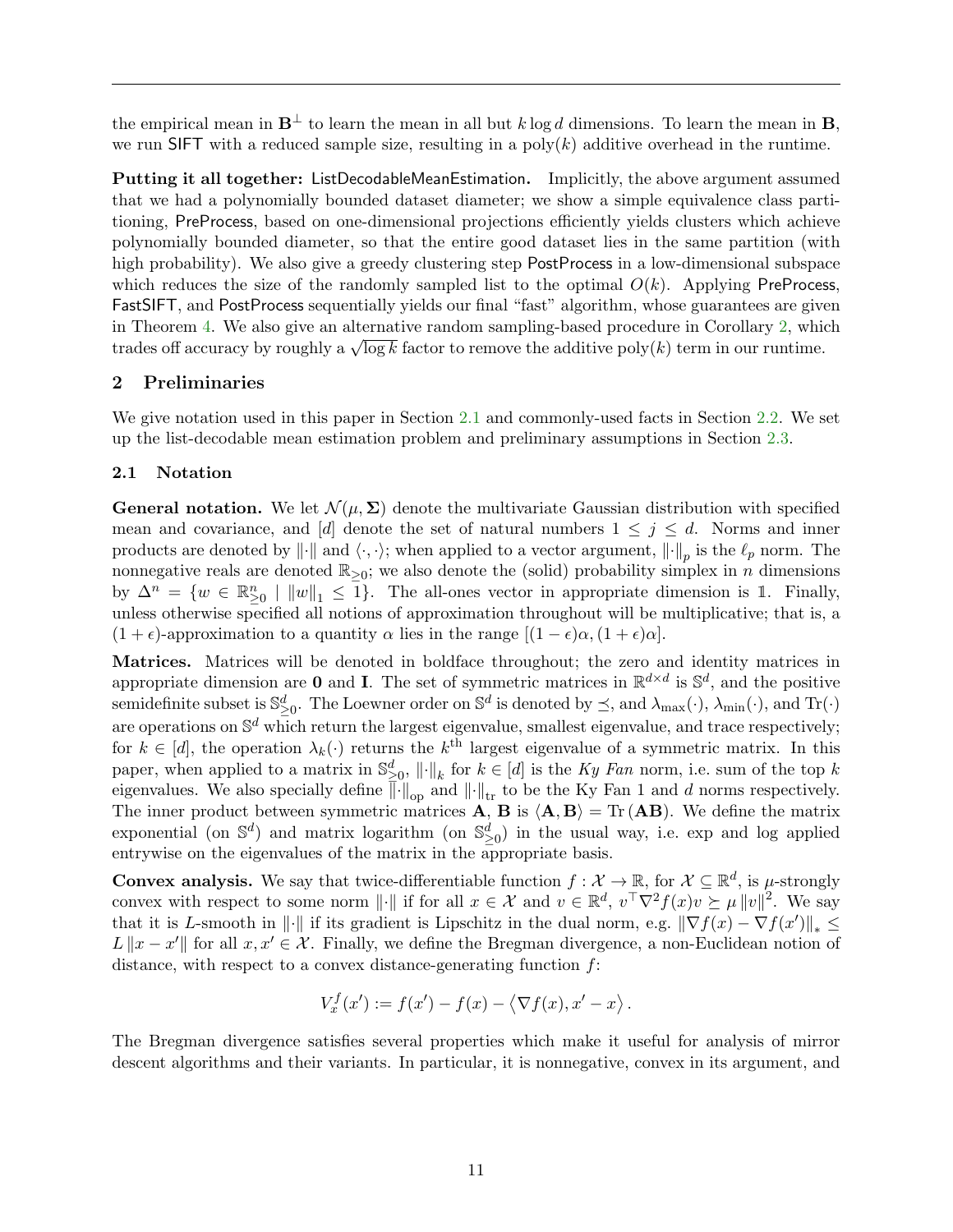satisfies the following well-known "three-point equality":

$$
\langle y - x, \nabla f(u) - \nabla f(x) \rangle = V_u^f(x) - V_u^f(y) + V_x^f(y). \tag{7}
$$

**Distributions.** Let T be a set of points in  $\mathbb{R}^d$  with  $|T| = n$ , and let  $w \in \Delta^n$ . For any  $T' \subseteq T$ ,  $w_{T'} \in \Delta^n$  is the vector which equals w on coordinates in T', and is zero elsewhere. We refer to the empirical mean and covariance, parameterized by weights w and subset  $T' \subseteq T$ , by

$$
\mu_w(T') := \sum_{i \in T'} \frac{w_i}{\|w_{T'}\|_1} X_i, \text{Cov}_w(T') := \sum_{i \in T'} \frac{w_i}{\|w_{T'}\|_1} (X_i - \mu_w(T')) (X_i - \mu_w(T'))^{\top}.
$$

Finally, we will also define the "unnormalized" covariance matrix by

$$
\widetilde{\mathrm{Cov}}_w(T') := \sum_{i \in T'} w_i \left( X_i - \mu_w(T') \right) \left( X_i - \mu_w(T') \right)^\top.
$$

#### <span id="page-13-0"></span>2.2 Useful facts

We will frequently use the following well-known facts throughout the paper. In both,  $w \in \Delta^n$  is a weight vector corresponding to a set of points  $T \subseteq \mathbb{R}^d$ .

<span id="page-13-3"></span>Fact 1. We have that

$$
\mathbf{0} \preceq \sum_{i \in T} w_i (X_i - \mu_w(T))(X_i - \mu_w(T))^\top \implies \mu_w(T)\mu_w(T)^\top \preceq \sum_{i \in T} \frac{w_i}{\|w\|_1} X_i X_i^\top.
$$

Thus, for any vector  $v \in \mathbb{R}^d$ ,

$$
(\mu_w(T) - v)(\mu_w(T) - v)^{\top} \preceq \sum_{i \in T} \frac{w_i}{\|w\|_1} (X_i - v)(X_i - v)^{\top}.
$$

<span id="page-13-4"></span>**Fact 2.** For any vector  $v \in \mathbb{R}^d$ ,

$$
\sum_{i \in [n]} w_i (X_i - v)(X_i - v)^{\top} = \sum_{i \in [n]} w_i (X_i - \mu_w(T))(X_i - \mu_w(T))^{\top} + ||w||_1 (\mu_w(T) - v)(\mu_w(T) - v)^{\top}
$$
  

$$
\geq \sum_{i \in [n]} w_i (X_i - \mu_w(T))(X_i - \mu_w(T))^{\top}.
$$

#### <span id="page-13-1"></span>2.3 List-decodable mean estimation

In the *list-decodable mean estimation* problem, we are given a set T of n points  $\{X_i\}_{i\in\mathcal{I}}$  in  $\mathbb{R}^{d}$ .<sup>[5](#page-13-2)</sup> For some known  $\alpha \in (0, \frac{1}{2})$  $\frac{1}{2}$ , there is a subset  $S \subseteq T$  of size  $\alpha n$  such that all  $\{X_i\}_{i \in S}$  are independent draws from distribution  $\mathcal D$  with mean  $\mu^*$ , where the covariance of  $\mathcal D$  is identity-bounded:

$$
\mathbb{E}_{x \sim \mathcal{D}}\left[ \left( x - \mu^* \right) \left( x - \mu^* \right)^\top \right] \preceq \mathbf{I}.
$$

It is clear that by scaling the space, this assumption appropriately generalizes to the case when the covariance bound is  $\sigma^2 I$ . The goal of list-decodable mean estimation is to output a list L, such

<span id="page-13-2"></span> ${}^{5}$ In an abuse of notation, we will both let T denote the set of points itself, as well as an index set for the points. Correspondingly, we will interchangeably use  $X_i \in T$  and  $i \in T$ .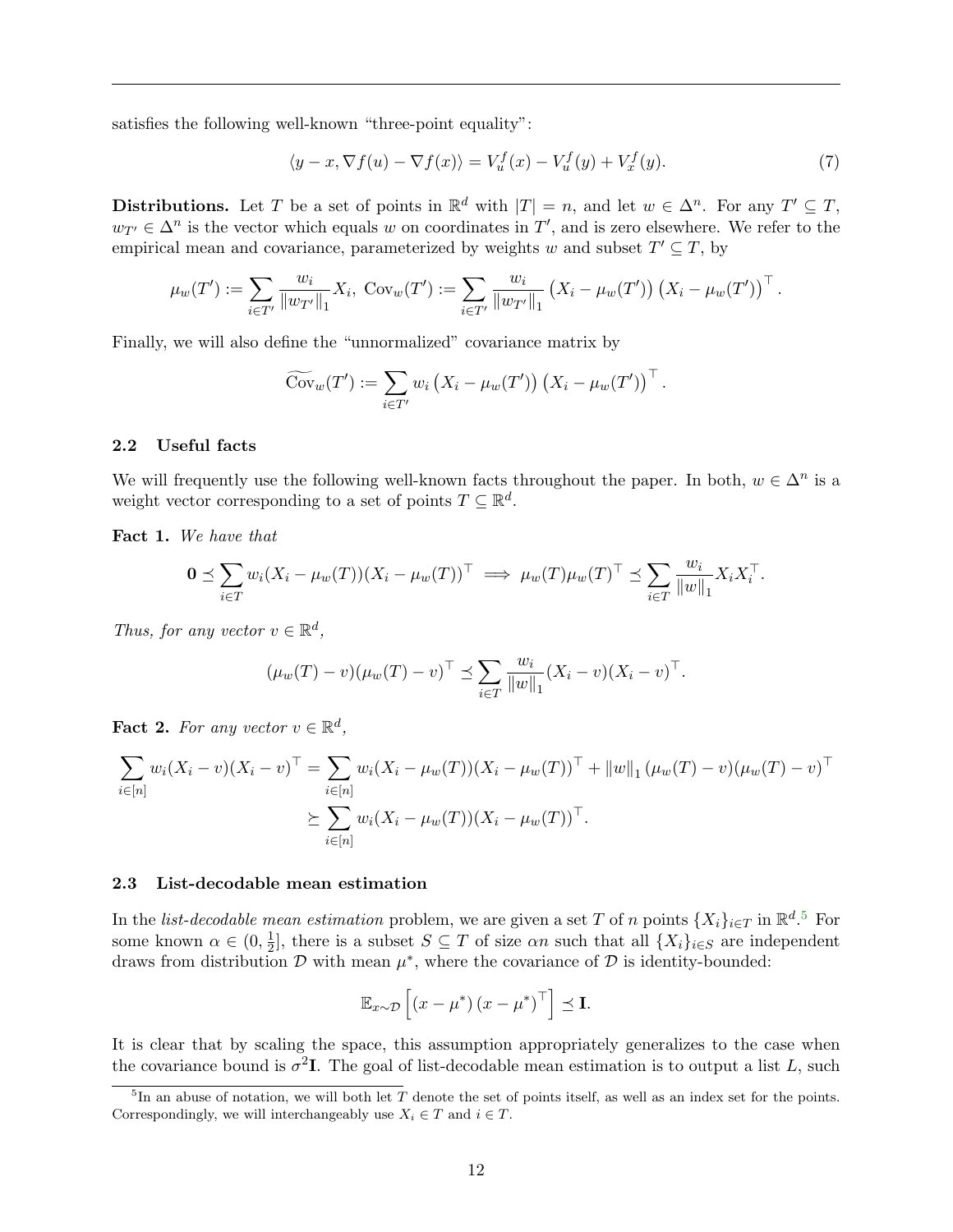that one of the elements of the list is close to the "true mean"  $\mu^*$ . Our aim will be to output a list of size  $|L| = O(\frac{1}{\alpha})$  $\frac{1}{\alpha}$ ), which is necessary simply by identifiability of the subset S; it was shown as Proposition 5.4(ii) of [\[DKS18\]](#page-53-5) that for such a list size, the minimax optimal error for the problem scales as

<span id="page-14-6"></span>
$$
\min_{\mu \in L} \|\mu - \mu^*\|_2 = \Theta\left(\frac{1}{\sqrt{\alpha}}\right). \tag{8}
$$

Regarding the sample size  $n$ , we additionally recall the following (note in Assumption [1](#page-14-2) that the matrix of interest is *not* the covariance of S, as it is centered at the true mean  $\mu^*$ ).

<span id="page-14-3"></span>**Proposition 1** (Proposition B.1, [\[CSV17\]](#page-52-0)). For any constant  $\epsilon \in (0,1)$ , there are constants  $c, C$ 0 such that with probability at least  $1 - \exp(-\Omega(n))$ , for  $n = \frac{Cd}{\alpha}$  $\frac{dA}{d\alpha}$ , if an  $(1+\epsilon)\alpha$  fraction of points in  $\{X_i\}_{i\in\mathcal{I}}\subseteq\mathbb{R}^d$  is drawn from D with covariance bounded by  $\tilde{cI}$ , then Assumption [1](#page-14-2) holds.

<span id="page-14-2"></span>**Assumption 1.** There is a subset  $S \subseteq \{X_i\}_{i \in T} \subseteq \mathbb{R}^d$  of size  $\alpha n = \Theta(d)$  satisfying

$$
\frac{1}{|S|} \sum_{i \in S} \left( X_i - \mu^* \right) \left( X_i - \mu^* \right)^\top \preceq \mathbf{I}.
$$

In the remainder of the paper, we will operate under Assumption [1.](#page-14-2) We will also explicitly assume that  $\frac{1}{\alpha} = o(d)$ , and  $d \leq n = \Theta(\frac{d}{\alpha})$ , for simplicity. The latter assumption is without loss of generality for any failure probability larger than  $\exp(-\Omega(d))$ ; for any smaller failure probability, Proposition [1](#page-14-3) implies that the assumption still holds by adjusting the sample size by a logarithmic factor. It is also fairly straightforward to see that the former assumption is also without loss of generality, since in the case  $\frac{1}{\alpha} \gg d$ , it suffices to sample  $O(\frac{1}{\alpha})$  $\frac{1}{\alpha}$  log  $\frac{1}{\delta}$ ) random points and apply a variant of the post-processing procedure of Section [5.1](#page-30-1) to obtain the correct list size and error guarantee; we give a formal treatment of this case in Appendix [A.](#page-56-0)

Finally, throughout the variable k will be reserved for values which are  $\Theta(\frac{1}{\alpha})$  for explicitly stated constants. In particular, many of our algorithms will rely on performing operations such as principal components analysis in  $\Theta(\frac{1}{\alpha})$  dimensions. As discussed earlier, this is because a substantial portion of the challenge in the estimation problem is reducing to the problem of learning the mean in  $\Theta(\frac{1}{\alpha})$ dimensions, at which point naïve random sampling solves the problem up to logarithmic factors.

## <span id="page-14-0"></span>3 Filtering in  $k$  dimensions: SIFT

In this section, we develop a simple, polynomial-time algorithm for solving the list-decodable mean estimation problem based on a "soft downweighting" approach. We outline some preliminary notions and bounds used in our algorithms and analysis in Section [3.1,](#page-14-1) which will also be used in Sections [4](#page-21-0) and [5.](#page-30-0) We then use these tools to analyze our "slow" algorithm, SIFT, in Section [3.2.](#page-18-0)

#### <span id="page-14-1"></span>3.1 Filtering preliminaries

<span id="page-14-4"></span>We define two concepts which will be useful in stating guarantees of our downweighting methods. **Definition 1** (Saturated weights). We call weights  $w \in \Delta^n$  "saturated" if  $w \leq \frac{1}{n}$  $\frac{1}{n}$  1 entrywise, and

$$
\|w_S\|_1 \geq \alpha \sqrt{\|w\|_1}.
$$

<span id="page-14-5"></span>**Definition 2** (Safe scores). We call scores  $\{\tau_i\}_{i\in\mathcal{I}} \in \mathbb{R}_{\geq 0}^n$  "safe with respect to  $w \in \Delta^n$ " if

$$
\sum_{i\in S}\frac{w_i}{\|w_S\|_1}\tau_i\leq \frac{1}{2}\sum_{i\in T}\frac{w_i}{\|w\|_1}\tau_i.
$$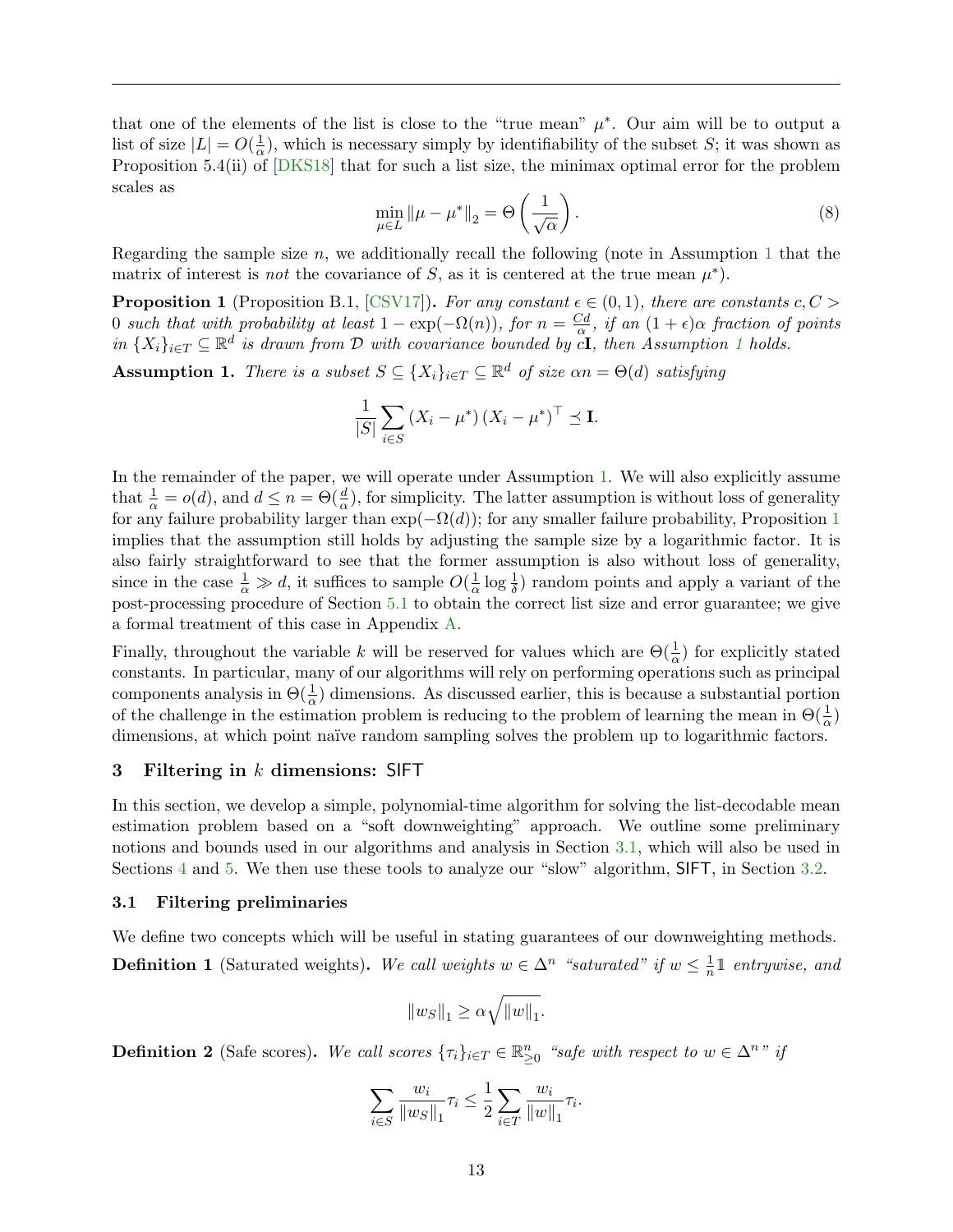

Figure 1: A picture of the dependencies of the different algorithms of this paper together with which section the algorithms are described in. Note that we have a dashed arrow from FasterSIFT to ListDecodableMeanEstimation since we present two different versions of ListDecodableMeanEstimation, where only the second (alternative) version uses FasterSIFT.

When the weights w are clear from context, we will simply call the scores  $\tau$  "safe".

In algorithms based on soft filtering in the presence of a small amount of adversarial noise (see e.g. [\[DKK](#page-53-2)+17, [Li18,](#page-54-9) [Ste18\]](#page-55-5)), a typical goal is to remove more "good weight" than "bad weight" from an iteratively updated weight vector. However, when the overwhelming majority of the initial weight is bad, clearly this is too strong of a goal. The intuition for Definition [1](#page-14-4) is that a weaker goal suffices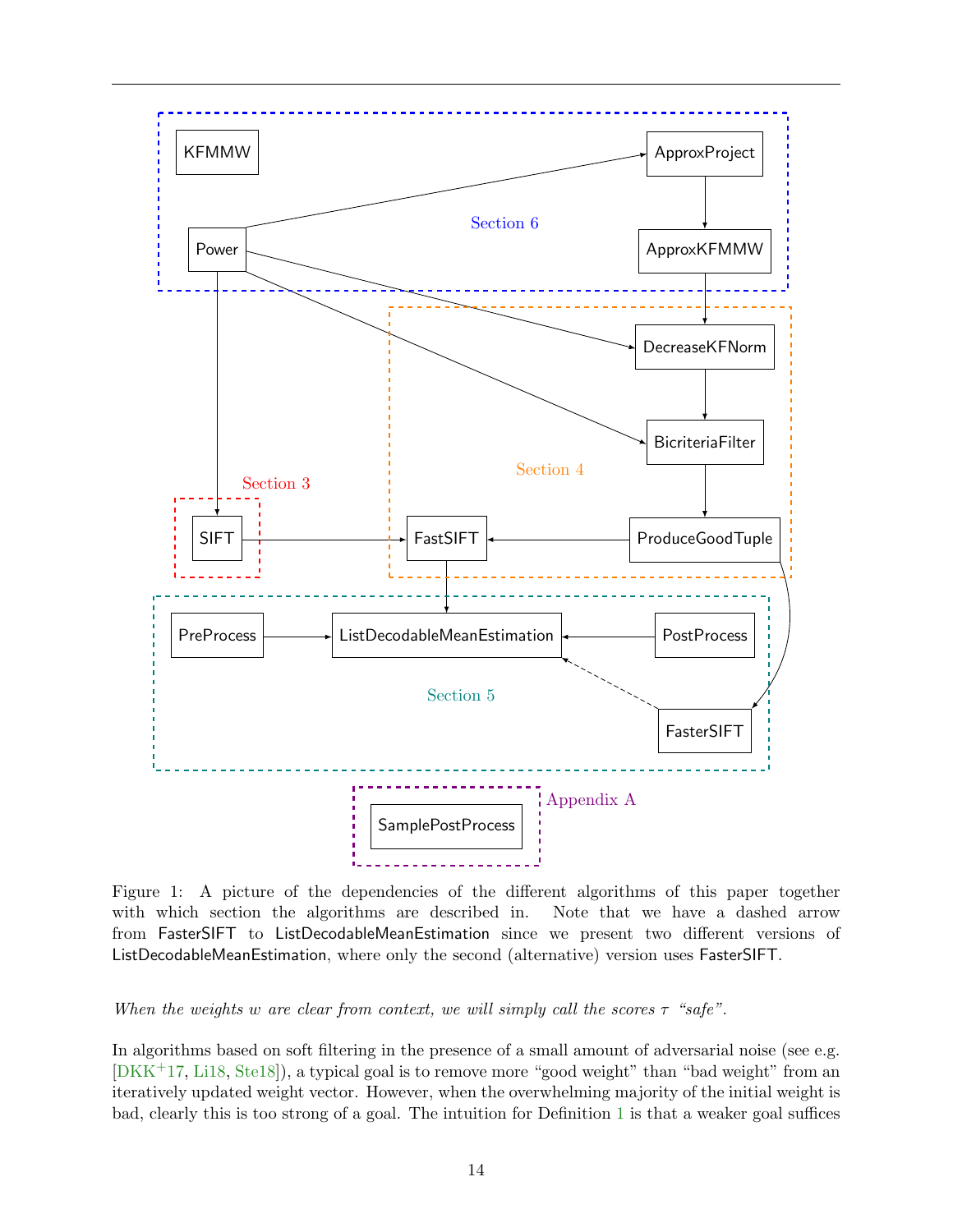for the guarantees of our methods; while the amount of good weight is decreasing throughout, Definition [1](#page-14-4) requires that the good weight becomes more saturated in the weight vector when more weight is removed. We now make the connection between these definitions formal.

<span id="page-16-0"></span>**Lemma 1.** Consider a set of saturated (cf. Definition [1\)](#page-14-4) weights  $w^{(0)}$ , and updates of the form:

1. For  $0 \leq t < N$ : (a) Let  $\left\{ \tau_i^{(t)} \right\}$  $\begin{bmatrix} i \end{bmatrix}$  $\sum_{i\in T}$  be safe (cf. Definition [2\)](#page-14-5) with respect to  $w^{(t)}$ . (b) Update for all  $i \in T$ :

<span id="page-16-2"></span>
$$
w_i^{(t+1)} \leftarrow \left(1 - \frac{\tau_i^{(t)}}{\tau_{\text{max}}^{(t)}}\right) w_i^{(t)}, \text{ where } \tau_{\text{max}}^{(t)} := \max_{i \in T | w_i^{(t)} \neq 0} \tau_i^{(t)}.
$$
 (9)

Then, the result of the updates  $w^{(N)}$  is also saturated.

*Proof.* First, fix some iteration t, and let  $w := w^{(t)}$ ,  $\tau := \tau^{(t)}$ , and  $w' := w^{(t+1)}$ . Define

$$
\delta_S:=\sum_{i\in S}\frac{w_i-w_i'}{\|w_S\|_1},\ \delta_T:=\sum_{i\in T}\frac{w_i-w_i'}{\|w\|_1}.
$$

Note that by the assumption that  $\tau$  is safe and the iteration [\(9\)](#page-16-2),

$$
\delta_S = \frac{1}{\tau_{\text{max}}} \sum_{i \in S} \frac{w_i}{\|w_S\|_1} \tau_i \le \frac{1}{2\tau_{\text{max}}} \sum_{i \in T} \frac{w_i}{\|w\|_1} \tau_i = \frac{1}{2} \delta_T.
$$

Hence, using  $1-\frac{1}{2}$  $\frac{1}{2}\delta_T \geq$ √  $\overline{1 - \delta_T}$  for all  $\delta_T \in [0, 1]$ , we have

<span id="page-16-3"></span>
$$
\frac{\left\|w_S^{(t+1)}\right\|_1}{\left\|w_S^{(t)}\right\|_1} = 1 - \delta_S \ge \sqrt{1 - \delta_T} = \sqrt{\frac{\left\|w_T^{(t+1)}\right\|_1}{\left\|w_T^{(t)}\right\|_1}}.
$$
\n(10)

Inductively telescoping [\(10\)](#page-16-3), using that  $w^{(0)}$  was assumed to be saturated, and finally comparing with Definition [1,](#page-14-4) yields the desired conclusion that  $w^{(N)}$  is saturated.  $\Box$ 

We next give three helper lemmas which help reason about how the quality of empirical estimates based on S deteriorate, as the amount of weight allocated to S is reduced. The first shows how the quality of the empirical mean is related to the empirical covariance and proportion of weight in S (and is essentially a rephrasing of Fact A.3 in [\[CMY20\]](#page-52-1)).

<span id="page-16-1"></span>**Lemma 2.** Let  $w \in \Delta^n$  have  $w \leq \frac{1}{n}$  $\frac{1}{n}$  1 entrywise. Then,

$$
\|\mu_w(T) - \mu^*\|_2 \le \sqrt{2 \left\| \text{Cov}_w(T) \right\|_{\text{op}} \frac{\|w\|_1}{\|w_S\|_1} + \frac{2\alpha}{\|w\|_1}}.
$$

*Proof.* Let  $w^* \in \Delta^n$  be the weight vector which is  $\frac{1}{|S|}$  on coordinates in S, and zero elsewhere. Note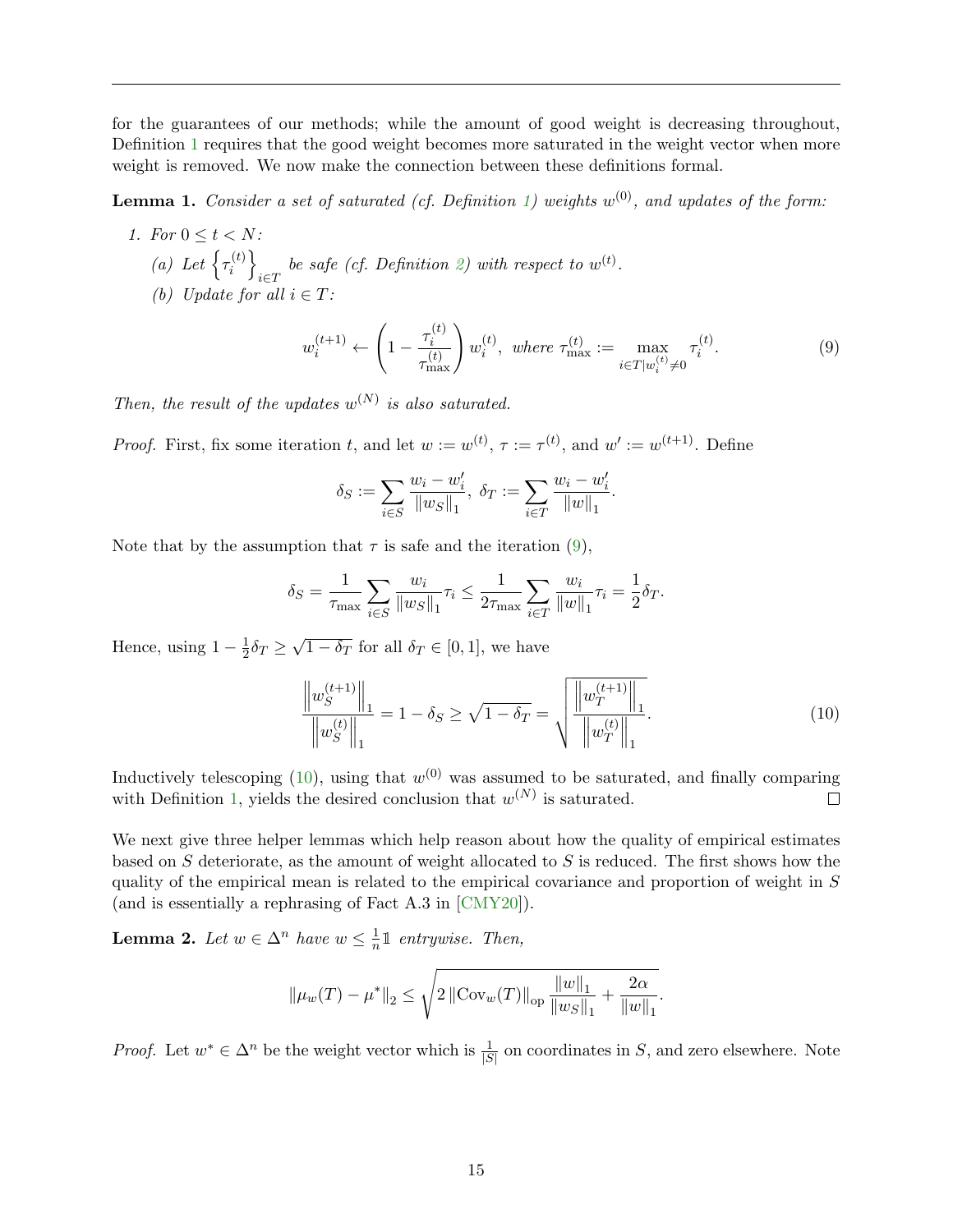that by definition  $\langle w, w^* \rangle = \frac{||w_S||_1}{\alpha n}$ . Next,

$$
\|\mu_{w}(T) - \mu^{*}\|_{2}^{2} = \max_{\|u\|_{2} = 1} \left\langle \left( \sum_{i \in T} \frac{w_{i}w_{i}^{*}}{\langle w, w^{*} \rangle} (X_{i} - \mu_{w}(T)) \right) - \left( \sum_{i \in T} \frac{w_{i}w_{i}^{*}}{\langle w, w^{*} \rangle} (X_{i} - \mu^{*}) \right), u \right\rangle^{2} \leq 2 \max_{\|u\|_{2} = 1} \left\langle \sum_{i \in T} \frac{w_{i}w_{i}^{*}}{\langle w, w^{*} \rangle} (X_{i} - \mu_{w}(T)), u \right\rangle^{2} + 2 \max_{\|u\|_{2} = 1} \left\langle \sum_{i \in T} \frac{w_{i}w_{i}^{*}}{\langle w, w^{*} \rangle} (X_{i} - \mu^{*}), u \right\rangle^{2}.
$$

We bound these two terms separately. First, by applying a quadratic form in  $u$  to Fact [1,](#page-13-3)

$$
\max_{\|u\|_{2}=1} \left\langle \sum_{i\in T} \frac{w_{i}w_{i}^{*}}{\langle w,w^{*}\rangle} (X_{i}-\mu_{w}(T)),u \right\rangle^{2} \leq \max_{\|u\|_{2}=1} \sum_{i\in T} \frac{w_{i}w_{i}^{*}}{\langle w,w^{*}\rangle} \left\langle X_{i}-\mu_{w}(T),u\right\rangle^{2}
$$

$$
= \frac{\|w\|_{1}}{\alpha n \left\langle w,w^{*}\right\rangle} \max_{\|u\|_{2}=1} \sum_{i\in T} \frac{w_{i}}{\|w\|_{1}} \left\langle X_{i}-\mu_{w}(T),u\right\rangle^{2}
$$

$$
= \|\text{Cov}_{w}(T)\|_{op} \frac{\|w\|_{1}}{\|w_{S}\|_{1}}.
$$

Next, by again applying Fact [1,](#page-13-3) and recalling Assumption [1,](#page-14-2)

$$
\max_{\|u\|_{2}=1} \left\langle \sum_{i\in T} \frac{w_{i}w_{i}^{*}}{\langle w,w^{*}\rangle}(X_{i}-\mu^{*}),u \right\rangle^{2} \leq \max_{\|u\|_{2}=1} \sum_{i\in T} \frac{w_{i}w_{i}^{*}}{\langle w,w^{*}\rangle} \left\langle X_{i}-\mu^{*},u\right\rangle^{2} \leq \frac{\|w\|_{\infty}}{\langle w,w^{*}\rangle} \max_{\|u\|_{2}=1} \sum_{i\in T} w_{i}^{*} \left\langle X_{i}-\mu^{*},u\right\rangle^{2} \leq \frac{\alpha n \left\|w\right\|_{\infty}}{\|w\|_{1}}.
$$

<span id="page-17-0"></span>The second shows how the empirical covariance of  $S$  grows relative to how much of  $S$  is kept. **Lemma 3.** Let  $w \in \Delta^n$  have  $w \leq \frac{1}{n}$  $\frac{1}{n} \mathbb{1}$  entrywise. Then  $\text{Cov}_w(S) \preceq \frac{\alpha}{\|w_S\|}$  $\frac{\alpha}{\left\Vert w_S \right\Vert_1} \mathbf{I}.$ 

*Proof.* For any vector u with  $||u||_2 = 1$ ,

$$
u^{\top}Cov_{w}(S)u = \sum_{i \in S} \frac{w_{i}}{\|w_{S}\|_{1}} \langle u, X_{i} - \mu_{w}(S) \rangle^{2}
$$
  
 
$$
\leq \sum_{i \in S} \frac{\alpha w_{i}^{*}}{\|w_{S}\|_{1}} \langle u, X_{i} - \mu^{*} \rangle^{2} \leq \frac{\alpha}{\|w_{S}\|_{1}} \left\| \sum_{i \in S} w_{i}^{*}(X_{i} - \mu^{*})(X_{i} - \mu^{*})^{\top} \right\|_{op}.
$$

In the second line we used Fact [2.](#page-13-4) Using Assumption [1](#page-14-2) yields the conclusion.

The third shows how a bound on the saturation of  $S$  in a weight vector can be used to bound the distance between empirical means in  $S$  and  $T$  via the empirical covariance matrix.

<span id="page-17-1"></span>Lemma 4. We have that

$$
(\mu_w(S) - \mu_w(T))(\mu_w(S) - \mu_w(T))^\top \preceq \frac{\|w\|_1}{\|w_S\|_1} \text{Cov}_w(T).
$$

 $\Box$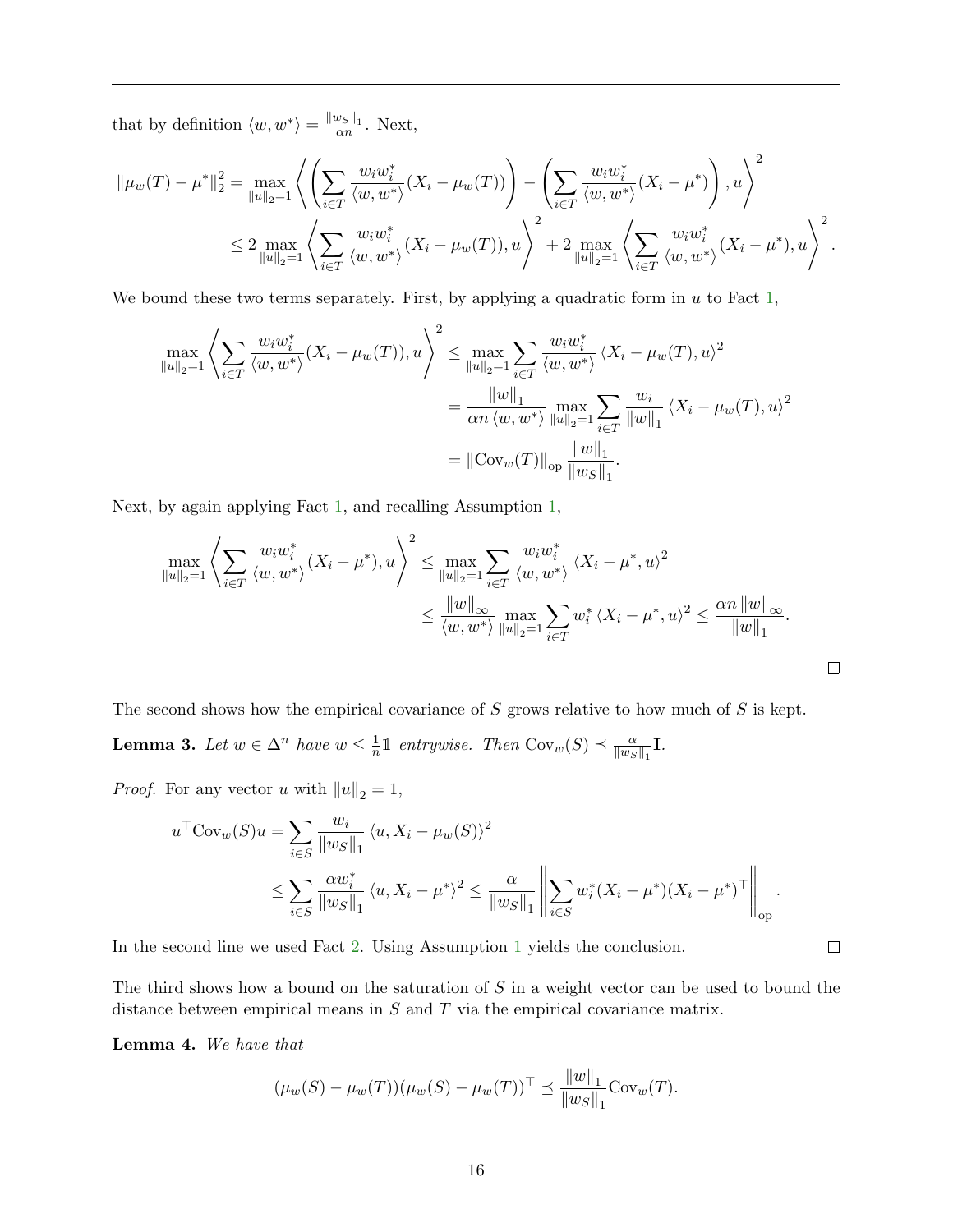Proof. This follows from the following observations (via Fact [1\)](#page-13-3)

$$
(\mu_w(S) - \mu_w(T))(\mu_w(S) - \mu_w(T))^\top \preceq \sum_{i \in S} \frac{w_i}{\|w_S\|_1} (X_i - \mu_w(T))(X_i - \mu_w(T))^\top
$$
  

$$
\preceq \frac{\|w\|_1}{\|w_S\|_1} \sum_{i \in T} \frac{w_i}{\|w\|_1} (X_i - \mu_w(T))(X_i - \mu_w(T))^\top
$$
  

$$
= \frac{\|w\|_1}{\|w_S\|_1} \text{Cov}_w(T).
$$

 $\Box$ 

<span id="page-18-0"></span>3.2 Analysis of SIFT

We now present SIFT as Algorithm [1.](#page-19-0) It requires calls to an approximate  $k$ -PCA subroutine Power, the classical simultaneous power iteration method, which is stated as Algorithm [11](#page-42-1) in Section [6.3,](#page-42-0) where we present an improved analysis of its guarantees. However, for analysis in this section it suffices to use the following guarantee. For simplicity in this section we drop the arguments  $\lambda_{\text{max}}$ and  $\lambda_{\text{min}}$  as inputs to Power, which do not play a role in Proposition [2.](#page-18-1)

<span id="page-18-1"></span>**Proposition 2** (Theorem 1, [\[MM15\]](#page-54-11)). For any  $\delta \in (0,1)$  and  $k \in [d]$ , there is an algorithm, Power, which takes as input k,  $\delta$ ,  $\mathbf{A} \in \mathbb{S}_{\geq 0}^d$  and  $\epsilon \in (0,1)$ , and returns with probability  $1-\delta$  a set of orthonormal vectors  $\mathbf{V} \in \mathbb{R}^{d \times k}$  such that if  $\mathbf{V}_{:i}$  is column i of  $\mathbf{V}_{:i}$ ,

$$
\langle \mathbf{V}_{:i}, \mathbf{A} \mathbf{V}_{:i} \rangle \in [1 - \epsilon, 1 + \epsilon] \lambda_i(\mathbf{A}) \text{ for all } i \in [k],
$$
  
and 
$$
\left\| \left( \mathbf{I} - \mathbf{V} \mathbf{V}^\top \right) \mathbf{A} \left( \mathbf{I} - \mathbf{V} \mathbf{V}^\top \right) \right\|_{op} \leq (1 + \epsilon) \lambda_{k+1}(\mathbf{A}).
$$

When **A** is given in the form  $M^{\top}M$  for some  $M \in \mathbb{R}^{n \times d}$ , the runtime of Power is

$$
O\left(\frac{ndk}{\epsilon}\log\left(\frac{d}{\delta\epsilon}\right)\right).
$$

Note that Lines 6 through 10 of Algorithm [1](#page-19-0) exactly constitute a weight removal method of the form given in Lemma [1.](#page-16-0) Consequently, to use Lemma [1](#page-16-0) it suffices to prove that the weights  $\tau_i$  used in each iteration are safe with respect to the current set of weights, which we now demonstrate.

<span id="page-18-2"></span>**Lemma 5.** In each iteration t of Algorithm [1](#page-19-0) until termination,  $\tau^{(t)}$  is safe with respect to  $w^{(t)}$ .

*Proof.* Throughout this proof, let  $w := w^{(t)}$  and  $\tau := \tau^{(t)}$ . Furthermore, let **V**,  $\Sigma$ , and  $\beta$  correspond to the weights w at the iteration's start. We will inductively prove that  $\tau$  is safe with respect to w, which by applying Lemma [1](#page-16-0) implies that at the start of the iteration,  $w$  is saturated (since clearly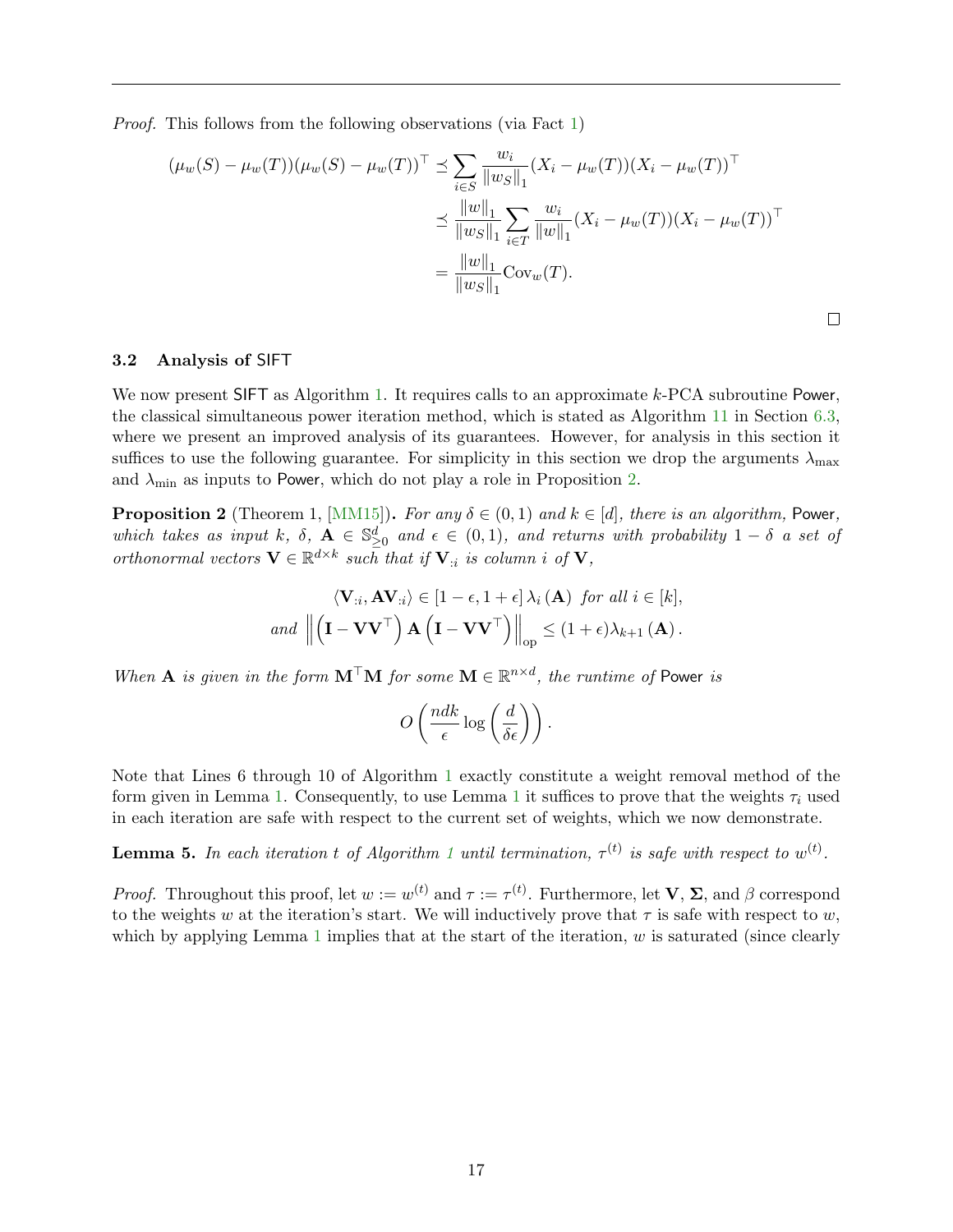Algorithm 1 SIFT $(T, \delta)$ 

<span id="page-19-0"></span>1: **Input:**  $T \subset \mathbb{R}^d$  with  $|T| = n$  satisfying Assumption [1,](#page-14-2)  $\delta \in (0, 1)$ 2:  $w^{(0)} \leftarrow \frac{1}{n} \mathbb{1}_T, t \leftarrow 0, \beta \leftarrow 1, k \leftarrow \lceil \frac{4}{\alpha} \rceil$ 3:  $\mathbf{V} \leftarrow \mathsf{Power}(\mathrm{Cov}_{w^{(t)}}(T), k, 0.2, \frac{\delta}{2n})$  $\frac{\delta}{2n})$ 4:  $\mathbf{\Sigma} \leftarrow \mathbf{V}^\top \text{Cov}_{w^{(t)}}(T)\mathbf{V}$ 5: while  $\lambda_k(\mathbf{\Sigma}) \geq \frac{4}{\sqrt{2}}$  $\frac{1}{\overline{\beta}}$  do 6:  $\tau_i^{(t)} \leftarrow \parallel$  $\sum_{i=1}^{-1} \mathbf{V}^{\top} (X_i - \mu_w(T))$ 2 for all  $i \in T$ 7:  $w_i^{(t+1)} \leftarrow \left(1 - \frac{\tau_i^{(t)}}{\tau_i^{(t)}}\right)$  $\left(\frac{\tau_i^{(t)}}{\tau_\text{max}^{(t)}}\right)w_i^{(t)}$ (*t*) for all  $i \in T$ , where  $\tau_{\max}^{(t)} := \max_{i \in T | w_i^{(t)} \neq 0} \tau_i^{(t)}$ i 8:  $t \leftarrow t + 1, \beta \leftarrow ||w^{(t)}||_1$ 9:  $\mathbf{V} \leftarrow \mathsf{Power}(\mathrm{Cov}_{w^{(t)}}(T), k, 0.2, \frac{\delta}{2n})$  $\frac{\delta}{2n})$ 10:  $\mathbf{\Sigma} \leftarrow \mathbf{V}^\top \text{Cov}_{w(t)}(T)\mathbf{V}$ 11: end while 12: **return**  $L := \{ \mathbf{V} \mathbf{V}^\top X_i + (\mathbf{I} - \mathbf{V} \mathbf{V}^\top) \mu_{w^{(t)}}(T) \text{ where } i \in T \text{ is sampled uniformly at random} \},\$ with list size  $|L| = \lceil \frac{2}{\alpha} \rceil$  $\frac{2}{\alpha} \log \frac{2}{\delta}$ 

 $w^{(0)}$  is saturated). We first compute the average score in S:

$$
\sum_{i \in S} \frac{w_i}{\|w_S\|_1} \tau_i = \sum_{i \in S} \frac{w_i}{\|w_S\|_1} \left\| \Sigma^{-\frac{1}{2}} \mathbf{V}^\top (X_i - \mu_w(T)) \right\|_2^2
$$
  
\n
$$
= \sum_{i \in S} \frac{w_i}{\|w_S\|_1} \left( \left\| \Sigma^{-\frac{1}{2}} \mathbf{V}^\top (X_i - \mu_w(S)) \right\|_2^2 + \left\| \Sigma^{-\frac{1}{2}} \mathbf{V}^\top (\mu_w(S) - \mu_w(T)) \right\|_2^2 \right)
$$
  
\n
$$
= \left\langle \Sigma^{-1}, \mathbf{V}^\top \text{Cov}_w(S) \mathbf{V} \right\rangle + \left\| \Sigma^{-\frac{1}{2}} \mathbf{V}^\top (\mu_w(S) - \mu_w(T)) \right\|_2^2
$$
  
\n
$$
\leq \left\langle \Sigma^{-1}, \frac{\alpha}{\|w_S\|_1} \mathbf{I} \right\rangle + \frac{\|w\|_1}{\|w_S\|_1} \leq \frac{1}{4} \left\langle \sqrt{\beta} \mathbf{I}, \frac{1}{\sqrt{\beta}} \mathbf{I} \right\rangle + \frac{\sqrt{\beta}}{\alpha} \leq \frac{k}{2}.
$$

The first three equalities follow by expanding definitions; the first inequality is by Lemmas [3](#page-17-0) and [4,](#page-17-1) as well as the definition of  $\Sigma$ . The second inequality is by using the definition of saturated weights  $\overline{O}$ (Definition [1\)](#page-14-4) twice, which implies that  $||w_S||_1 \ge \alpha \sqrt{\beta}$ , as well as the exit condition in Line 5. The third inequality follows from the definition of k. Finally, we conclude that  $\tau$  is indeed safe, since the average score in  $T$  is exactly  $k$  by design:

$$
\sum_{i \in T} \frac{w_i}{\|w\|_1} \tau_i = \sum_{i \in T} \frac{w_i}{\|w\|_1} \left\| \Sigma^{-\frac{1}{2}} \mathbf{V}^\top (X_i - \mu_w(T)) \right\|_2^2
$$
  
=  $\left\langle \Sigma^{-1}, \mathbf{V}^\top \left( \sum_{i \in T} \frac{w_i}{\|w\|_1} (X_i - \mu_w(T)) (X_i - \mu_w(T))^\top \right) \mathbf{V} \right\rangle = \left\langle \Sigma^{-1}, \Sigma \right\rangle = k.$ 

Finally, we prove a runtime and correctness guarantee on Algorithm [1.](#page-19-0)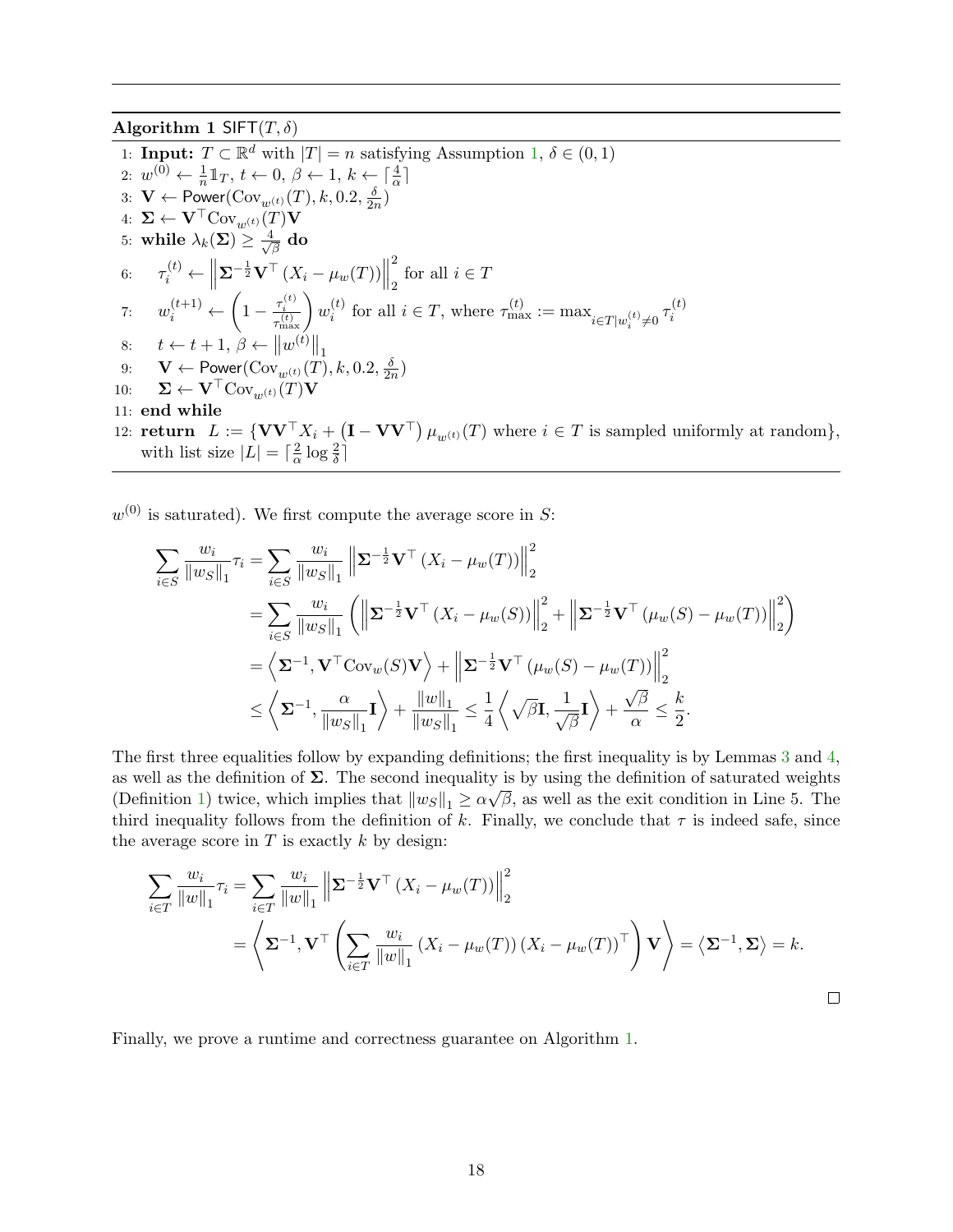<span id="page-20-0"></span>**Theorem 3.** Under Assumption [1,](#page-14-2) with probability  $1 - \delta$  $1 - \delta$ , the output of Algorithm 1 satisfies

$$
\min_{\mu \in L} \|\mu - \mu^*\|_2^2 \le \frac{22}{\alpha}.
$$

The overall runtime of Algorithm [1](#page-19-0) is

$$
O\left(n^2 d k \log\left(\frac{d}{\delta}\right)\right).
$$

Proof. We will show correctness and complexity of Algorithm [1](#page-19-0) separately.

Complexity guarantee. It is clear that there are at most n iterations in Algorithm [1,](#page-19-0) since at least one weight is zeroed out in Line 7 each iteration. Further, the bottleneck operation in each iteration is clearly the complexity of Power, since an eigendecomposition of  $\Sigma$  takes time  $O(k^3) = O(ndk)$ . Since  $\epsilon$  is a constant in Proposition [2](#page-18-1) and  $n = O(d^2)$ , this yields the complexity bound. Using a union bound, with probability  $1-\frac{\delta}{2}$  $\frac{\delta}{2}$  $\frac{\delta}{2}$  $\frac{\delta}{2}$ , the conclusion of Proposition 2 applies in every iteration; we will condition on this event for the remainder of the proof.

We finally note that the algorithm must terminate the while loop before removing all the weight. This is because throughout the algorithm since w is saturated (by Lemmas [1](#page-16-0) and [5\)](#page-18-2),  $||w||_1 \ge \alpha^2$ holds directly by using Definition [1](#page-14-4) and  $||w||_1 \ge ||ws||_1$ .

Correctness guarantee. As in Lemma  $5$ , we let  $w$  denote the weights on the last iteration of the algorithm (after exiting on Line 12). Denote  $\mathbf{P} := \mathbf{V}\mathbf{V}^\top$  and  $Y_i := \mathbf{P}X_i$  for all  $i \in T$ . Since

$$
\sum_{i \in S} \frac{1}{\alpha n} \left( Y_i - \mathbf{P} \mu^* \right) \left( Y_i - \mathbf{P} \mu^* \right)^\top = \mathbf{P} \left( \sum_{i \in S} \frac{1}{\alpha n} \left( X_i - \mu^* \right) \left( X_i - \mu^* \right)^\top \right) \mathbf{P} \preceq \mathbf{P},
$$

by Assumption [1,](#page-14-2) the expectation of  $||Y_i - \mathbf{P}\mu^*||_2^2$ <sup>2</sup>/<sub>2</sub> for a uniformly random sample  $i \in S$  is  $\frac{4}{\alpha}$  by linearity of trace. Hence, by Markov with probability at least  $\frac{1}{2}$  a sample from S has  $||Y_i - \mathbf{P}\mu^*||_2^2 \le$ 8  $\frac{8}{\alpha}$ , so with probability at least  $1-\frac{\delta}{2}$  $\frac{\delta}{2}$ , one of the random samples in L will have an  $X_i$  with  $\|\overline{Y}_i - \mathbf{P}\mu^*\|_2^2 \leq \frac{8}{\alpha}$  $\frac{8}{\alpha}$ . For this value of *i*, we expand via the Pythagorean theorem

$$
\|(\mathbf{P}X_i + (\mathbf{I} - \mathbf{P})\mu_w(T)) - \mu^*\|_2^2 = \|Y_i - \mathbf{P}\mu^*\|_2^2 + \|(\mathbf{I} - \mathbf{P})(\mu_w(T) - \mu^*)\|_2^2
$$
  

$$
\leq \frac{8}{\alpha} + \|(\mathbf{I} - \mathbf{P})(\mu_w(T) - \mu^*)\|_2^2.
$$

To bound this second term, we apply Lemma [2](#page-16-1) on the set of points  $\{({\bf I}-{\bf P})X_i\}_{i\in T}$ . This implies

$$
\begin{aligned} \left\| \left( \mathbf{I} - \mathbf{P} \right) \left( \mu_w(T) - \mu^* \right) \right\|_2^2 &\leq \frac{2\beta}{\|w_S\|_1} \left\| (\mathbf{I} - \mathbf{P}) \text{Cov}_w(T) (\mathbf{I} - \mathbf{P}) \right\|_{\text{op}} + \frac{2\alpha}{\beta} \\ &\leq \frac{12\sqrt{\beta}}{\|w_S\|_1} + \frac{2\alpha}{\beta} \leq \frac{14}{\alpha}. \end{aligned}
$$

Here, the last inequality used the definition of saturation, which also implies that  $\beta \geq \alpha^2$ . The second inequality used that the guarantees of Power and the termination condition imply that

$$
\|(\mathbf{I}-\mathbf{P})\operatorname{Cov}_{w}(T)(\mathbf{I}-\mathbf{P})\|_{\text{op}} \leq 1.2\lambda_{k}(\operatorname{Cov}_{w}(T)) \leq 1.5\lambda_{k}(\boldsymbol{\Sigma}) \leq \frac{6}{\sqrt{\beta}}.
$$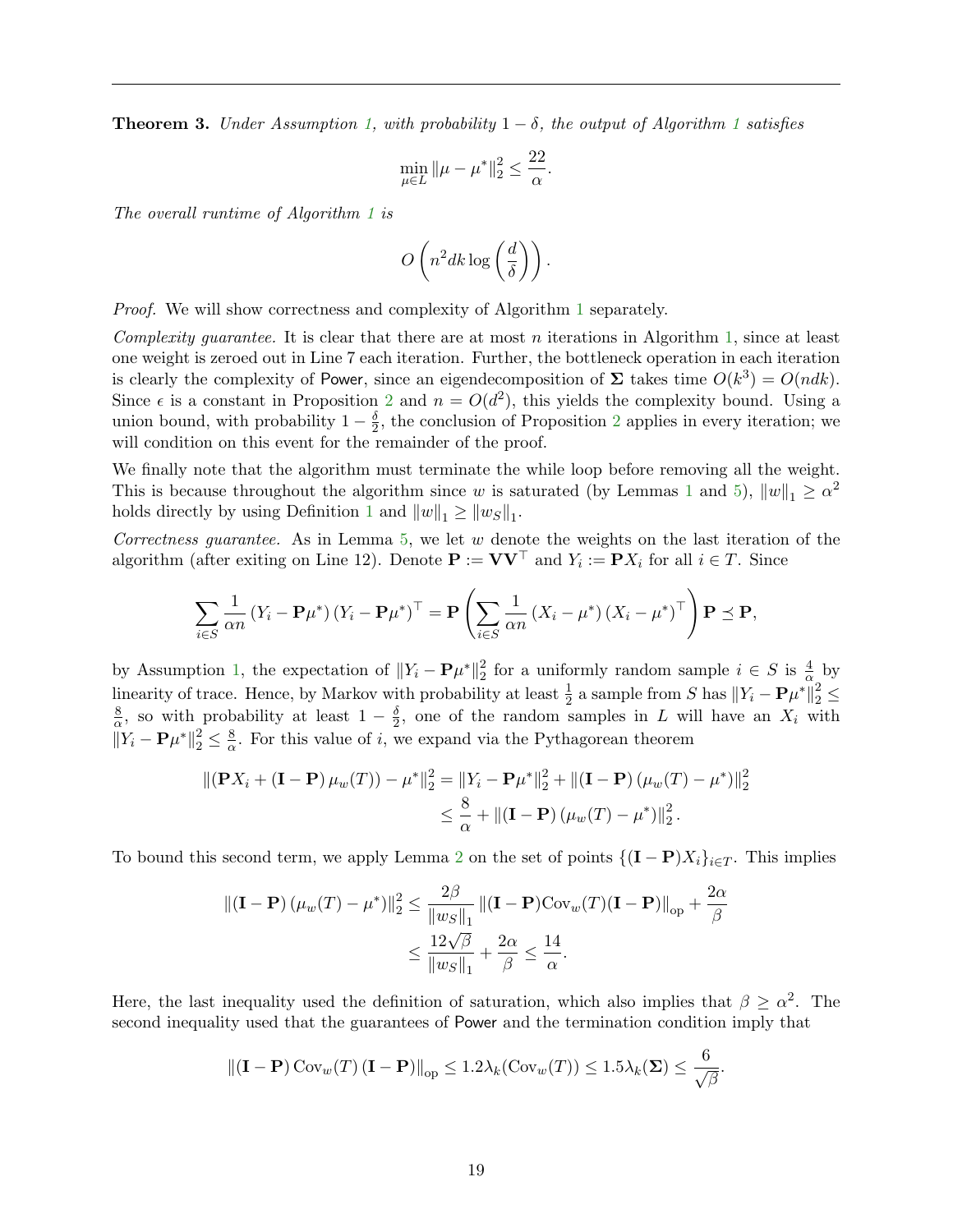Here, we use that the eigenvalues of  $\Sigma$  are the same as those of  $VV<sup>T</sup>Cov<sub>w</sub>(T)VV<sup>T</sup>$ ; this calculation is given in the correctness proof of Proposition [8.](#page-46-1) Combining the above bounds yields the conclusion.  $\Box$ 

While Theorem [3](#page-20-0) achieves the desired error guarantee [\(8\)](#page-14-6), it unfortunately has a quadratic dependence on the sample complexity n, as well as a suboptimal list size by a factor of  $O(\log \frac{1}{\delta})$ . We address the latter issue with a post-processing step in Section [5.1;](#page-30-1) regarding the former issue, Algorithm [1](#page-19-0) will play a role in our final "fast" algorithm in the following Section [4,](#page-21-0) which obtains a runtime with a linear dependence on  $n$  via more sophisticated weight removal.

## <span id="page-21-0"></span>4 Fast filtering in k dimensions under a diameter bound

We now give an algorithm,  $FastSIFT$ , with an improved dependence on the sample size n compared to the method SIFT developed in Section [3.](#page-14-0) We use the following assumption in this section.

#### <span id="page-21-2"></span>Assumption 2. All data points in T lie in a Euclidean ball of radius R.

We eventually show how to reduce the more general mean estimation problem to mean estimation on datasets satisfying Assumption [2](#page-21-2) in Section [5.2](#page-32-0) to obtain our final algorithm. The primary goal of this section is to develop a method for quickly finding a "good" tuple  $(\mathbf{B}, w)$ , defined as follows.

<span id="page-21-3"></span>**Definition 3** (Good tuple). We call  $(\mathbf{B}, w)$  "good" if it obeys the following conditions.

- 1.  $\mathbf{B} \in \mathbb{R}^{d \times k'}$  has orthogonal columns, for some  $k' = O(\frac{\log R}{\alpha})$  $\frac{gR}{\alpha}$ ), and  $w \in \Delta^n$  is saturated.
- 2. Let  $\mathbf{P}_B := BB^{\top}$ . The restriction of  $Cov_w(T)$  to the complement of  $\mathbf{P}_B$ , denoted by

$$
\mathrm{Cov}^{\mathbf{P}_{\mathbf{B}}^{\perp}}_{w}(T) := (\mathbf{I} - \mathbf{P}_{\mathbf{B}}) \, \mathrm{Cov}_w(T) \, (\mathbf{I} - \mathbf{P}_{\mathbf{B}})
$$

satisfies for a universal constant c,

$$
\left\|\mathrm{Cov}^{\mathbf{P}^\perp_\mathbf{B}}_w(T)\right\|_{\mathrm{op}} \leq \frac{c}{\sqrt{\|w\|_1}}.
$$

Intuitively, a good tuple signifies that in all but  $O(\frac{\log R}{\alpha})$  $\frac{gR}{\alpha}$ ) dimensions, we have learned the mean via the guarantee of Lemma [2.](#page-16-1) However, in the remaining dimensions we can simply run the algorithm of Section [3,](#page-14-0) which obtains an additive  $poly(k)$  runtime dependence. We now make this rigorous.

## Algorithm 2 FastSIFT $(T, \delta, \text{ProductGoodTuple})$

- <span id="page-21-1"></span>[1](#page-14-2): **Input:**  $T = T_{\text{fast}} \cup T_{\text{slow}} \subset \mathbb{R}^d$  with  $|T_{\text{fast}}| = n$  satisfying Assumptions 1 and [2,](#page-21-2)  $|T_{\text{slow}}| = O(\frac{\log R}{\alpha^2})$ satisfying Assumption [1](#page-14-2) for a fixed  $O(\frac{\log R}{\alpha})$  $\frac{g R}{\alpha}$ )-dimensional subspace,  $\delta \in (0,1)$ , subroutine ProduceGoodTuple which returns a good tuple with specified failure probability
- 2:  $(\mathbf{B}, w) \leftarrow \mathsf{ProduceGoodTuple}(T_{\text{fast}}, \frac{\delta}{2})$ 2.  $(\mathbf{D}, w) \leftarrow \mathbf{1}$  founded bod tupie( $\mathbf{I}$  fast,  $\frac{1}{2}$ <br>3:  $\mu_{\text{fast}} \leftarrow (\mathbf{I} - \mathbf{B} \mathbf{B}^{\top}) \mu_w(T)$

- 4:  $L_{\rm slow} \leftarrow \mathsf{SIFT}(\{\mathbf{B}\mathbf{B}^\top X_i \mid X_i \in T_{\rm slow}\}, \frac{\delta}{2})$  $\frac{\delta}{2})$
- 5: **return**  $L \leftarrow {\mu_{slow} + \mu_{fast} | \mu_{slow} \in L_{slow}}$

<span id="page-21-4"></span>**Lemma 6.** With probability  $1 - \delta$ , some  $\hat{\mu} \in L$  outputted by Algorithm [2](#page-21-1) satisfies

$$
\|\hat{\mu} - \mu^*\|_2^2 \le \frac{48 + 4c}{\alpha}.
$$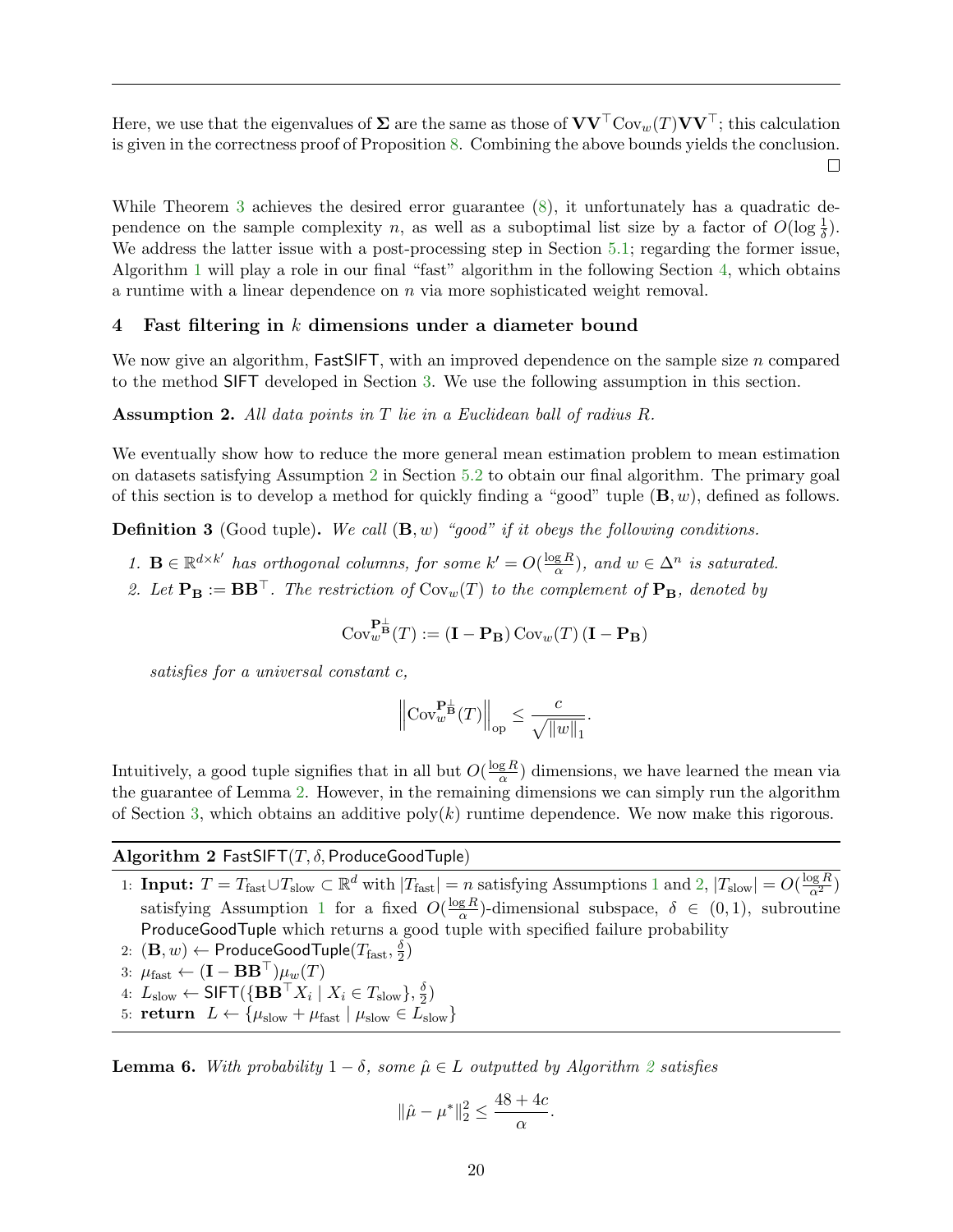The overall runtime of Algorithm [2](#page-21-1) is the cost of running ProduceGoodTuple( $T_{\text{fast}}, \frac{\delta}{2}$  $\frac{\delta}{2}$ ) plus

$$
O\left(\frac{d}{\alpha^3}\log(R)\log\left(\frac{dR}{\delta}\right) + \frac{1}{\alpha^6}\log^3(R)\log\left(\frac{d}{\delta}\right)\right) \text{ additional runtime overhead.}
$$

Proof. By the proof of Theorem [3](#page-20-0) and the second part of Definition [3,](#page-21-3) it is immediate that

$$
\|(\mathbf{I} - \mathbf{P}_{\mathbf{B}})(\mu_w(T) - \mu^*)\|_2^2 \le \frac{2c + 2}{\alpha}.
$$

Moreover, since the size of  $T_{slow}$  is large enough for Proposition [1](#page-14-2) to apply, it satisfies Assumption 1 on the k'-dimensional subspace whose projection matrix is  $P_B = BB^{\top}$ . Thus, Theorem [3](#page-20-0) shows

$$
\|\mu_{\mathrm{slow}}-\mathbf{P}_{\mathbf{B}}\mu^*\|_2^2\leq \frac{22}{\alpha}\text{ for some }\mu_{\mathrm{slow}}\in L_{\mathrm{slow}}.
$$

Combining these two bounds and the Pythagorean theorem yields the correctness guarantee. For the runtime overhead guarantee, it is clear the bottleneck operation is Line 4 since Line 3 can be implemented in time  $O(\frac{d}{\alpha})$  $\frac{a}{\alpha}$  log R). For Line 4, we run Algorithm [1](#page-19-0) entirely in the coordinate system of the columns of **B**, which is isomorphic to  $\mathbb{R}^{k'}$ , and then left-multiply the resulting list by **B**. Forming the input set  $\{ \mathbf{B}^\top X_i \mid X_i \in T_{\text{slow}} \}$  takes time  $O(|T_{\text{slow}}|k'd) = O(\frac{d}{\alpha^3} \log^2 R)$ ; multiplying the resulting output list by **B** cannot be the dominant cost by more than a  $\log \frac{1}{\delta}$  factor.

Here, we note that because we take  $n = \Omega(d\alpha^{-1}) = \Omega(\alpha^{-2})$  in accordance with Proposition [1,](#page-14-3) the cost of  $O(d\alpha^{-3}\log R\log \frac{dR}{\delta})$  incurred by Lemma [6](#page-21-4) is no more than the cost of logarithmically many  $k$ -PCAs on the original dataset. Regarding the separation of the original dataset into  $T<sub>fast</sub>$  and  $T_{\text{slow}}$ , which appropriately satisfy Assumption [1,](#page-14-2) we make the following comment.

<span id="page-22-0"></span>**Remark 1.** We can form a partitioned dataset  $T = T_{\text{fast}} \cup T_{\text{slow}}$  of the form required by Algorithm [2](#page-21-1) by independently drawing n samples to form  $T_{\text{fast}}$ ,  $O(\frac{\log R}{\alpha^2})$  samples to form  $T_{\text{slow}}$ , and applying Assumption [1](#page-14-2) to  $T_{\text{fast}}$  and the projection of  $T_{\text{slow}}$  into a k'-dimensional subspace. Up to a  $\log \frac{1}{\delta}$ factor in the sample complexity (for error probabilities which are smaller than  $\exp(-\Omega(\alpha^{-1})))$ , these are valid applications of Assumption [1](#page-14-2) because of independence; in particular, the draws  $T_{slow}$  are independent of the  $k'$ -dimensional subspace learned by running ProduceGoodTuple on  $T_{\text{fast}}$ , which only depends on randomness used in Step 2 of FastSIFT.

We now state our strategy for the implementation of ProduceGoodTuple. Roughly speaking, ProduceGoodTuple is a composition of three subroutines at different levels, named BicriteriaFilter, DecreaseKFNorm, and KFMMW. Each subroutine is associated with one or more potential functions which show that the subroutine "one level down" is called  $O(\log d)$  times.

- 1. ProduceGoodTuple iteratively calls BicriteriaFilter, an algorithm which takes as input saturated weights w and either produces saturated weights  $||w'||_1 \leq \frac{1}{2}$  $\frac{1}{2}$   $||w||_1$ , or a good tuple.
- 2. BicriteriaFilter iteratively calls DecreaseKFNorm, an algorithm which takes as input saturated weights w and maintains an updated set of orthogonal vectors  $\bf{B}$ . Each call to DecreaseKFNorm either (1) halves the  $\ell_1$  norm of w, (2) halves the Ky Fan k norm of the covariance matrix, or  $(3)$  decreases the operator norm of the covariance matrix by a constant factor and adds k vectors to **B**, for some  $k = \Theta(\frac{1}{\alpha})$ .
- 3. DecreaseKFNorm is based on a "win-win-win" analysis of the fine-grained guarantees of a Ky Fan norm matrix multiplicative weights procedure, developed in Section [6.](#page-36-0) We will show that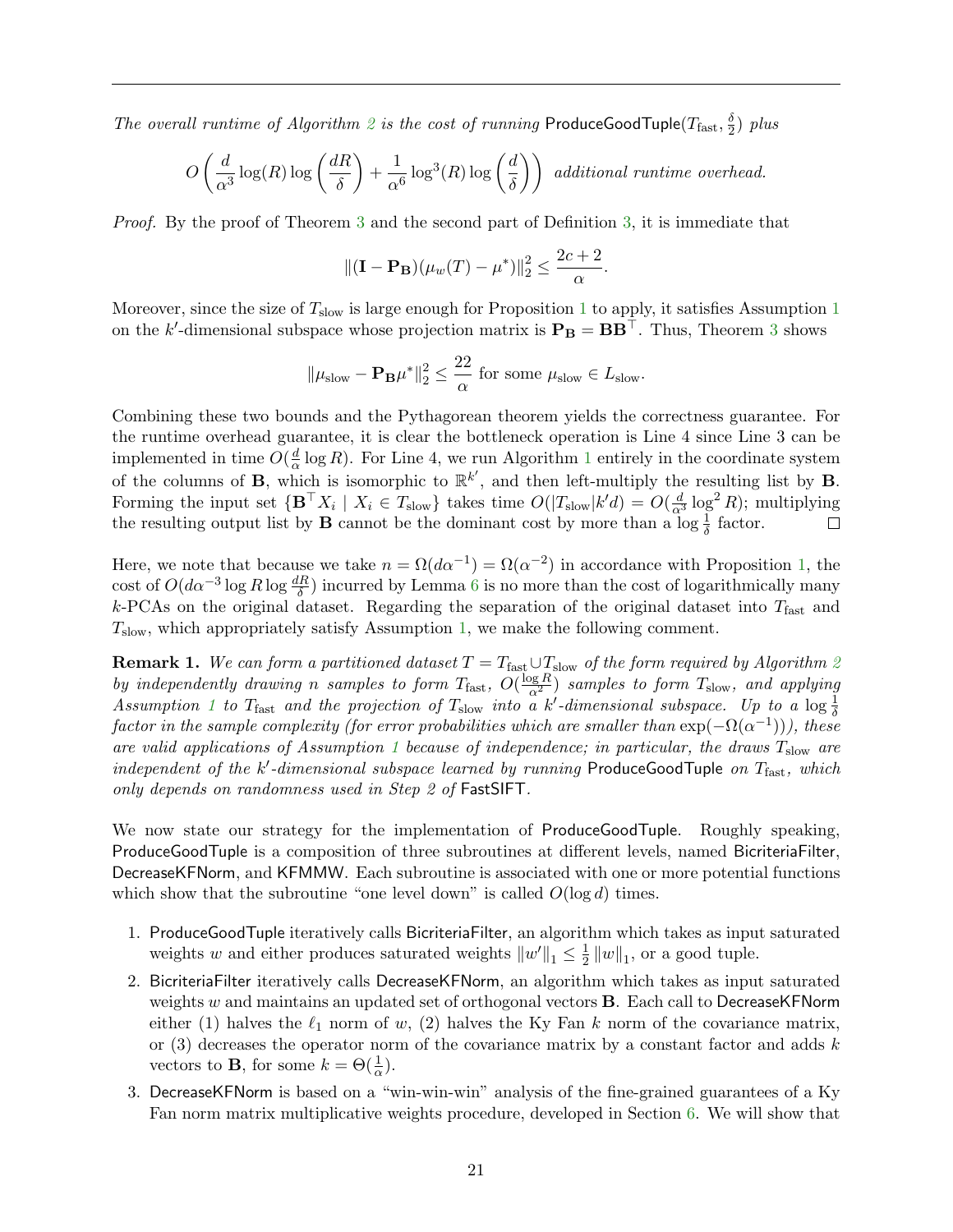in  $O(\log d)$  iterations of KFMMW, either the Ky Fan k norm has halved, or one of the other two "exit conditions" required by DecreaseKFNorm has been certifiably met.

Given the guarantees of DecreaseKFNorm, correctness of ProduceGoodTuple and BicriteriaFilter follow straightforwardly. Thus, in Section [4.1,](#page-23-0) we state and prove a performance guarantee on DecreaseKFNorm, which we use to give a simple analysis of ProduceGoodTuple in Section [4.2.](#page-28-0) Combining our analysis of ProduceGoodTuple with Lemma [6](#page-21-4) gives the main export from this section. Finally, we note that in the following development of ProduceGoodTuple and its subroutines, we will overload the input set  $T$  to be  $T_{\text{fast}}$  in Algorithm [2,](#page-21-1) because it is the input to ProduceGoodTuple.

#### <span id="page-23-0"></span>4.1 Analysis of DecreaseKFNorm

We first state a guarantee for ApproxKFMMW as Proposition [3,](#page-23-1) which is a computationally efficient variant of KFMMW (these methods are both given and analyzed in Section [6\)](#page-36-0). Proposition [3](#page-23-1) is a restatement of Corollary [4](#page-50-0) and Lemma [20](#page-50-1) with  $\Delta = \frac{1}{200}$ , which are proven in Section [6.4.](#page-46-0)

<span id="page-23-1"></span>Proposition 3. There is an algorithm, ApproxKFMMW (Algorithm [13\)](#page-50-2), which takes as input a sequence of matrices  $\{G_t\}_{t\geq 0}\subset \mathbb{S}^d_{\geq 0}$  each in the form  $\mathbf{M}_t^\top\mathbf{M}_t$  for  $\mathbf{M}_t\in \mathbb{R}^{n\times d}$  for explicitly given  $\mathbf{M}_t$ , and  $k \in [d]$ . Suppose that the matrices  $\{\mathbf{G}_t\}_{t\geq 0}$  are weakly decreasing in Loewner order, and let  $\eta \leq \frac{1}{2\|\mathbf{G}_c\|}$  $\frac{1}{2\|\mathbf{G}_0\|_{\text{op}}}$ . For any  $N \geq 1$ , with probability  $1-\delta'$ , ApproxKFMMW defines a sequence of matrices  ${\{\hat{\mathbf{Y}}_t\}_{0\leq t\leq N}}$ , where  ${\hat{\mathbf{Y}}_t}$  only depends on  ${\{\mathbf{G}_s\}_{0\leq s\leq t}}$ , such that

$$
\|\mathbf{G}_{N}\|_{k} \leq \frac{2}{T} \sum_{t=0}^{N-1} \left\langle \mathbf{G}_{t}, \widehat{\mathbf{Y}}_{t} \right\rangle + \frac{k \log d}{\eta N} + \frac{k}{200\eta}.
$$

Each  $\widehat{\mathbf{Y}}_t$  satisfies  $\left\|\widehat{\mathbf{Y}}_t\right\|_{\mathrm{op}} \leq 1.01$  and  $\left\|\widehat{\mathbf{Y}}_t\right\|_{\mathrm{tr}} \leq 1.01k$ . The cost of the algorithm is

$$
O\left(ndkN^2\log^2\left(\frac{dN}{\delta'}\right)\right).
$$

Furthermore, for any set of n fixed vectors  $\{v_i\}_{i\in[n]}\subset \mathbb{R}^d$  and any iteration t, 1.05-approximations to all  $v_i^{\top} \hat{\mathbf{Y}}_t v_i$  can be computed in time

$$
O\left(ndN\log\left(\frac{nd}{\delta'}\right)\right) \text{ with probability at least } 1-\delta'.
$$

We are now ready to state the algorithm DecreaseKFNorm as Algorithm [3.](#page-24-0) At a high level, the goal of DecreaseKFNorm is to implement Proposition [3](#page-23-1) in a way so that each of the inner products  $\left\langle \mathbf{G}_t, \widehat{\mathbf{Y}}_t \right\rangle$  is sufficiently small, via decreasing weights defined in terms of the matrix  $\widehat{\mathbf{Y}}_t$ . We will be able to successfully do this as long as the  $\ell_1$  norm of the weight remains stable, and the top eigenvalue of the covariance matrix is not too much larger than the  $k<sup>th</sup>$  largest. When either of these conditions fail, we will exit the algorithm via a different termination condition.

The first step in the analysis of Algorithm [3](#page-24-0) is to guarantee that any time a weight removal procedure is performed, it is with respect to safe scores, and hence the weights remain saturated throughout the course of the algorithm. We give this proof of safe weight removal as Lemma [7,](#page-23-2) and then an overall correctness and runtime guarantee in Proposition [4.](#page-26-0)

<span id="page-23-2"></span>**Lemma 7.** Throughout the course of Algorithm [3,](#page-24-0) any time weight removal is performed in Line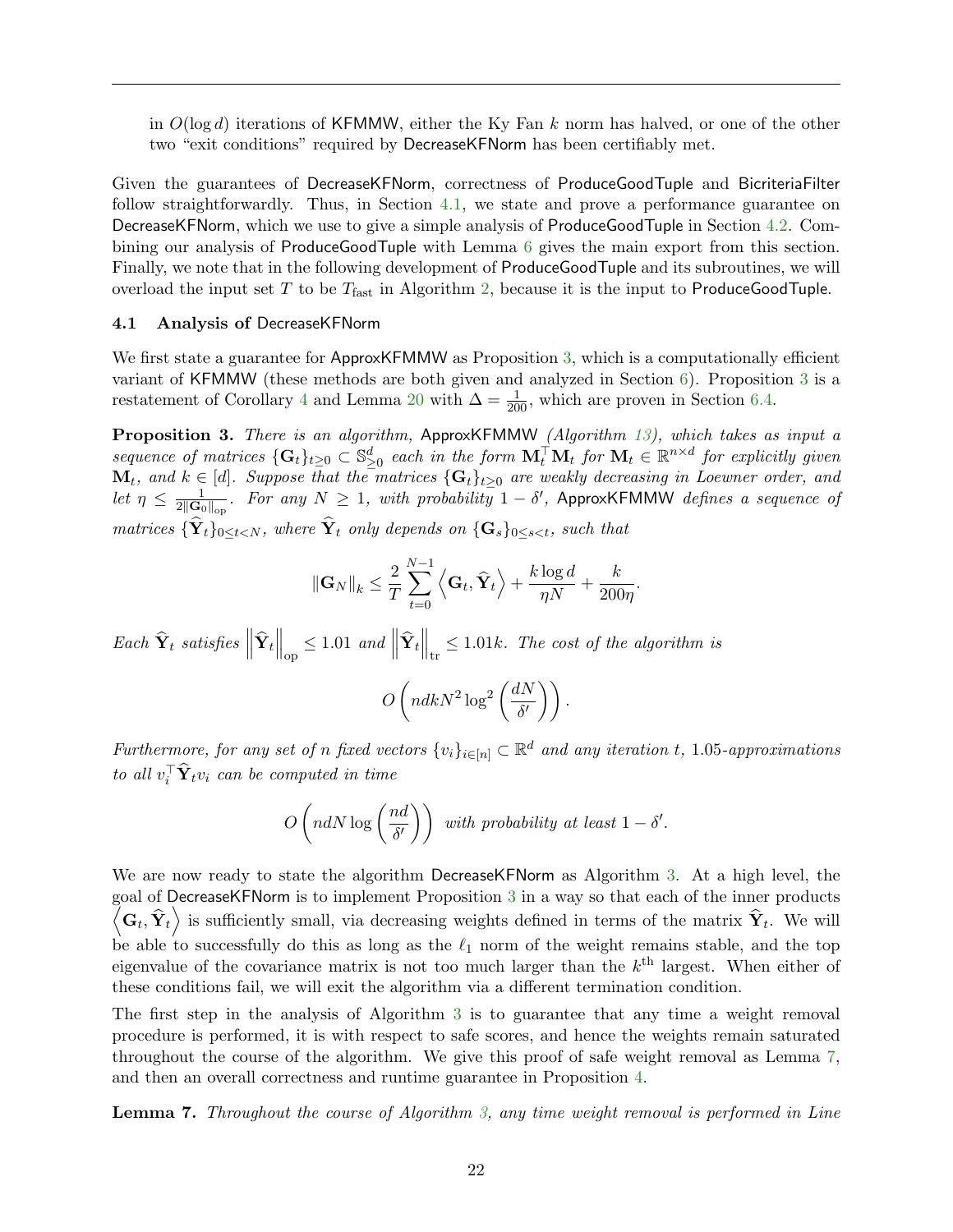## Algorithm 3 DecreaseKFNorm $(T, w, \gamma, \delta)$

- <span id="page-24-0"></span>[1](#page-14-2): Input:  $T \subset \mathbb{R}^d$  with  $|T| = n$  satisfying Assumptions 1 and [2,](#page-21-2) saturated  $w, \gamma \leftarrow 1.05$ approximation to  $\|\text{Cov}_w(T)\|_k$  with probability at least  $1 - \frac{\delta}{3(N+1)}$  for  $k := \lceil \frac{612}{\alpha} \rceil$  $\frac{12}{\alpha}$  satisfying  $\gamma \geq \frac{-110k}{(110)}$  $\frac{10k}{\|w\|_1}, \delta \in (0,1)$
- 2: **Output:** Saturated w', satisfying one of the following possibilities with probability  $\geq 1 \delta$ :
	- 1. *w'* has  $||w'||_1 \leq \frac{1}{2}$  $\frac{1}{2}||w||_1$  (marked "Case 1")
	- 2.  $\mathbf{V} \in \mathbb{R}^{d \times k}$  is also outputted, and  $\|$  $\mathrm{Cov}_{w'}^{\mathbf{P}_{\mathbf{V}}^{\perp}}(T)\Big\|_{\mathrm{op}} \leq \frac{2}{3}$  $\frac{2}{3}$   $\left\Vert \mathrm{Cov}_{w}(T)\right\Vert _{\text{op}}$  (marked "Case 2")
	- 3. *w*' has  $\|\text{Cov}_{w'}(T)\|_{k} \leq \frac{1}{2}$  $\frac{1}{2}$   $\left\| \text{Cov}_w(T) \right\|_k$  (marked "Case 3")
- 3:  $N \leftarrow [425 \log d], w^{(0)} \leftarrow w, \overline{\beta} \leftarrow ||w^{(0)}||_1, \eta \leftarrow \frac{1}{2.1\rho}$ , where  $\rho$  is a 1.05-approximation of  $\left\|\widetilde{\mathrm{Cov}}_{w^{(0)}}(T)\right\|_{\mathrm{op}}$  with probability at least  $1-\frac{\delta}{3(N-1)}$  $3(N+1)$
- 4: for  $0 \leq t < N$  do
- 5:  $\mathbf{V} \leftarrow \mathsf{Power}(\mathrm{Cov}_{w^{(t)}}(T), k, 0.05, \frac{\delta}{3(N+1)})$
- 6:  $\tilde{\lambda}_1 \leftarrow \langle \mathbf{V}_{:1}, \text{Cov}_{w^{(t)}}(T)\mathbf{V}_{:1}\rangle, \, \tilde{\lambda}_k \leftarrow \langle \mathbf{V}_{:k}, \text{Cov}_{w^{(t)}}(T)\mathbf{V}_{:k}\rangle$
- 7: if  $\tilde{\lambda}_1 \geq 3.5 \tilde{\lambda}_k$  then
- 8: return  $(w^{(t)}, \mathbf{V}, \text{``Case 2''})$
- 9: end if
- 10:  $\tau_i^{(t)} \leftarrow 1.05$ -approximation to  $\left\langle (X_i \mu_{w^{(t)}}(T)), \hat{\mathbf{Y}}_t(X_i \mu_{w^{(t)}}(T)) \right\rangle$  for all  $i \in T$ , with probability at least  $1 - \frac{\delta}{3(N)}$  $\frac{3(N+1)}{2}$
- 11: if  $\sum_{i \in T} w_i^{(t)}$  $\hat{\tau}^{(t)}_i \tau^{(t)}_i > \frac{\gamma \bar{\beta}}{12} \; {\rm then}$ 12:  $w^{(t+1)} \leftarrow w^{(t,K)}$ , where  $K \leftarrow$  smallest natural number such that

<span id="page-24-1"></span>
$$
\text{either } \left\|w^{(t,K)}\right\|_{1} \leq \frac{\bar{\beta}}{2}, \text{ or } \sum_{i \in T} w_i^{(t,K)} \tau_i^{(t)} \leq \frac{\gamma \bar{\beta}}{12},
$$
\n
$$
\text{where } w_i^{(t,K)} := \left(1 - \frac{\tau_i^{(t)}}{\tau_{\text{max}}^{(t)}}\right)^K w_i^{(t)}, \text{ and } \tau_{\text{max}}^{(t)} := \max_{i \in T|w_i^{(t)} \neq 0} \tau_i^{(t)} \tag{11}
$$

13: **if**  $||w^{(t+1)}||_1 \leq \frac{\bar{\beta}}{2}$  $\frac{\beta}{2}$  then 14: **return**  $(w^{(t+1)}, "Case 1")$ 15: end if 16: else 17: w  $(t+1) \leftarrow w^{(t)}$ 18: end if 19: Feed  $\mathbf{G}_t \leftarrow \widetilde{\text{Cov}}_{w^{(t+1)}}(T)$  into the routine ApproxKFMMW with step size  $\eta$  and  $\delta' \leftarrow \frac{\delta}{3}$ 20: end for 21: **return**  $(w^{(N)}, "Case 3")$ 

12, it is with respect to safe scores, and thus  $w^{(t)}$  is saturated for all  $0 \le t < N$ .

*Proof.* With probability  $1 - \delta$ , all executions of Lines 5 and 10 throughout the algorithm succeed,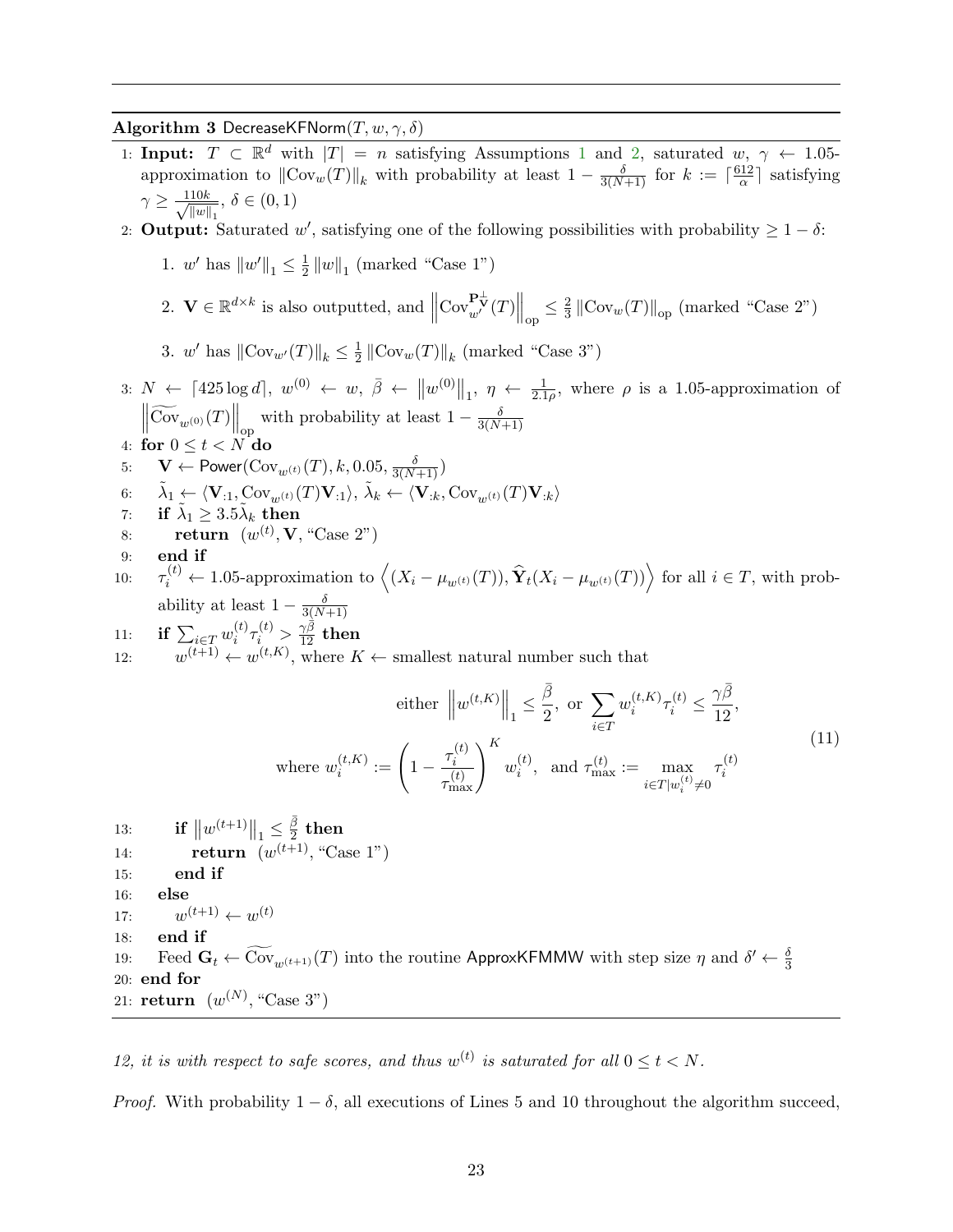so we will condition on this event for the remainder of this proof. We also note that in any iteration t where Line 12 is reached, Line 7 did not pass, and thus

<span id="page-25-0"></span>
$$
\lambda_1 \left( \operatorname{Cov}_{w^{(t)}}(T) \right) \le 1.05 \tilde{\lambda}_1 < 3.675 \tilde{\lambda}_k \le 4 \lambda_k \left( \operatorname{Cov}_{w^{(t)}}(T) \right) \implies \left\| \operatorname{Cov}_{w^{(t)}}(T) \right\|_k \ge \frac{k}{4} \left\| \operatorname{Cov}_{w^{(t)}}(T) \right\|_{\text{op}} \tag{12}
$$

by the guarantees of Power in Proposition [2.](#page-18-1) Consider now a single iteration  $0 \leq t \leq N$ , and suppose inductively that  $w^{(t)}$  is saturated before Line 12 is executed. In every round of weight removal  $0 \leq \ell \leq K$ , assuming that the  $\ell_1$  norm has not halved, we can lower bound the average score in  $T$  by the definition of  $K$ :

$$
\sum_{i \in T} \frac{w_i^{(t,\ell)}}{\big\| w^{(t,\ell)} \big\|_1} \tau_i^{(t)} \ge \frac{1}{\bar{\beta}} \sum_{i \in T} w_i^{(t,\ell)} \tau_i^{(t)} \ge \frac{\gamma}{12}.
$$

Hence, to prove that the scores are safe in iteration  $\ell$ , it suffices to show that the average score in S is at most  $\frac{\gamma}{24}$ . Because the weights  $w^{(t,\ell)}$  are monotone in  $\ell$ , and the  $\ell_1$  norm of  $w_S^{(t,\ell)}$ S is at most  $\frac{\gamma}{24}$ . Because the weights  $w^{(t,\ell)}$  are monotone in  $\ell$ , and the  $\ell_1$  norm of  $w_S^{(\ell,\ell)}$  inductively does not change by more than a factor of  $\sqrt{2}$  by the following Lemma [7,](#page-23-2) it suffices to show tha

$$
\sum_{i \in S} \frac{w_i^{(t,0)}}{\left\|w_S^{(t,0)}\right\|_1} \tau_i^{(t)} \le \frac{\gamma}{34} \implies \sum_{i \in S} \frac{w_i^{(t,\ell)}}{\left\|w_S^{(t,\ell)}\right\|_1} \tau_i^{(t)} \le \frac{\gamma\sqrt{2}}{34} < \frac{\gamma}{24}.
$$

We now prove this bound on the average score in S with respect to  $w^{(t,0)} = w^{(t)}$ , which will conclude the proof. To see this bound, we have

$$
\sum_{i \in S} \frac{w_i^{(t)}}{\|w_S^{(t)}\|_1} \tau_i^{(t)} \le 1.05 \left\langle \hat{\mathbf{Y}}_t, \sum_{i \in S} \frac{w_i^{(t)}}{\|w_S^{(t)}\|_1} (X_i - \mu_{w^{(t)}}(T)) (X_i - \mu_{w^{(t)}}(T))^{\top} \right\rangle
$$
  
= 1.05  $\left\langle \hat{\mathbf{Y}}_t, \text{Cov}_{w^{(t)}}(S) \right\rangle + 1.05 \left\langle \hat{\mathbf{Y}}_t, (\mu_{w^{(t)}}(S) - \mu_{w^{(t)}}(T)) (\mu_{w^{(t)}}(S) - \mu_{w^{(t)}}(T))^{\top} \right\rangle$   

$$
\le 1.07k \left\| \text{Cov}_{w^{(t)}}(S) \right\|_{\text{op}} + 1.07 \left\| (\mu_{w^{(t)}}(S) - \mu_{w^{(t)}}(T)) (\mu_{w^{(t)}}(S) - \mu_{w^{(t)}}(T))^{\top} \right\|_{\text{op}}
$$
  

$$
\le \frac{1.07k\alpha}{\left\| w_S^{(t)} \right\|_1} + \frac{9\gamma}{k\alpha} \le \frac{1.6k}{\sqrt{\beta}} + \frac{9\gamma}{k\alpha} \le \frac{\gamma}{34}.
$$

Here, the first inequality is by the approximation guarantees on the scores  $\tau_i^{(t)}$  $i_{i}^{(i)}$ . The second inequality used matrix Hölder twice, as well as trace and operator norm bounds on  $\hat{\mathbf{Y}}_t$  due to Proposition 3. and finally the fact that the trace and operator norm agree for any rank-1 matrix. The fourth in-equality is by the helper Lemma [7](#page-23-2) and saturation of  $w^{(0)}$ , and the fifth is by our choices of k and lower bound on  $\gamma \geq \frac{110k}{\sqrt{2}}$  $\frac{1}{\beta}$ . The third inequality used Lemmas [3](#page-17-0) and [4,](#page-17-1) the latter of which implies

$$
\left\| (\mu_{w^{(t)}}(S) - \mu_{w^{(t)}}(T)) (\mu_{w^{(t)}}(S) - \mu_{w^{(t)}}(T))^\top \right\|_{op} \leq \frac{\left\| w^{(t)} \right\|_1}{\left\| w^{(t)}_S \right\|_1} \left\| \text{Cov}_{w^{(t)}}(T) \right\|_{op}
$$
  

$$
\leq \frac{1}{\alpha} \cdot \frac{4}{k} \left\| \text{Cov}_{w^{(t)}}(T) \right\|_k \leq \frac{8.4\gamma}{k\alpha}.
$$

The second inequality used our assumption [\(12\)](#page-25-0), and the last used that  $\widetilde{\mathrm{Cov}}_{w(t)}(T)$  is monotonically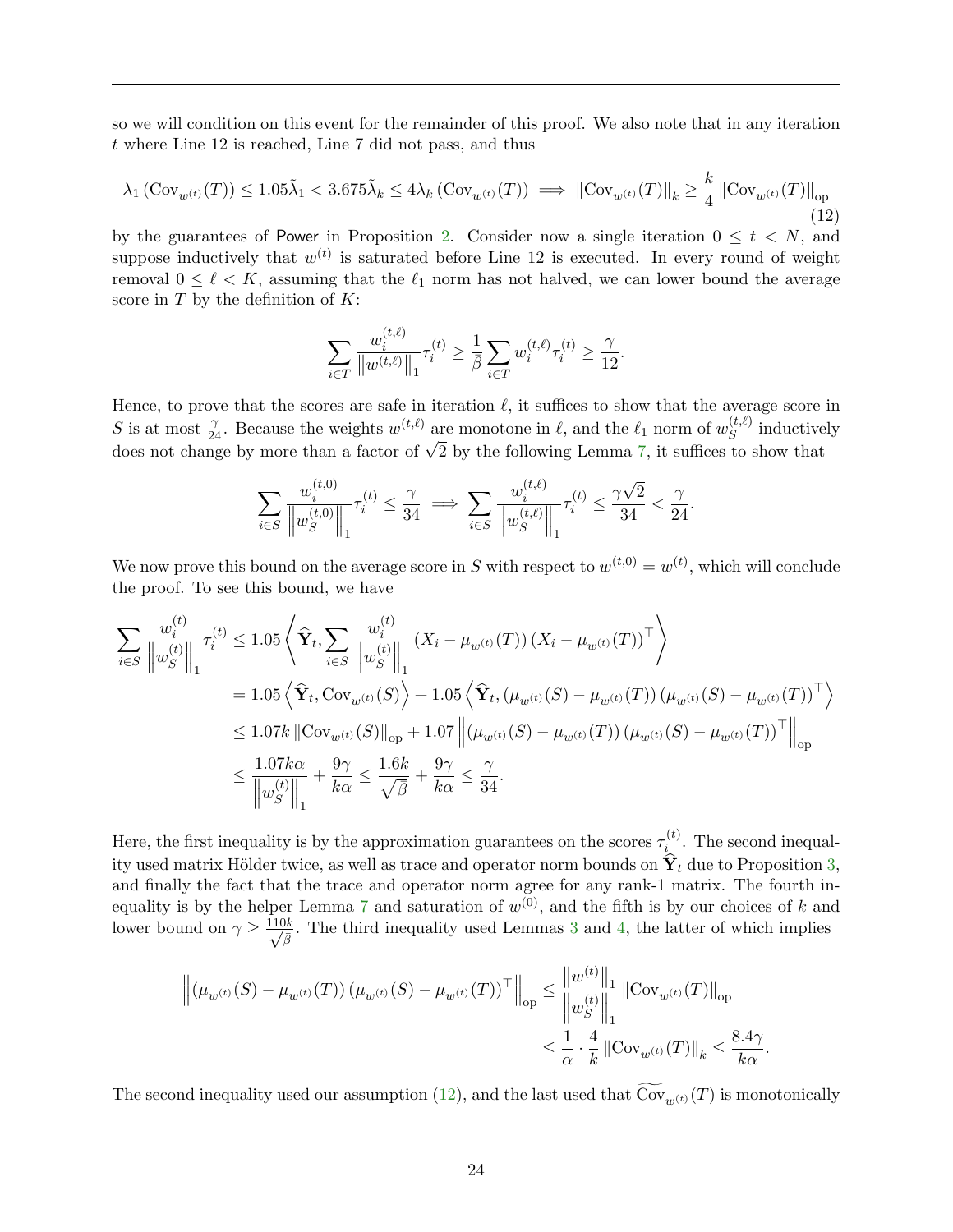decreasing in the Loewner order, and thus since until termination, the normalization factor  $||w^{(t)}||_1$ does not change by more than a factor of two, and  $\gamma$  is a 1.05-approximation to  $\|\text{Cov}_{w^{(0)}}(T)\|_{k}$ ,

$$
\left\|\text{Cov}_{w^{(t)}}(T)\right\|_{k} = \frac{1}{\left\|w^{(t)}\right\|_{1}}\left\|\widetilde{\text{Cov}}_{w^{(t)}}(T)\right\|_{k} \le \frac{2}{\bar{\beta}}\left\|\widetilde{\text{Cov}}_{w^{(0)}}(T)\right\|_{k} \le 2.1\gamma.
$$

In proving Lemma [7,](#page-23-2) we used the following helper lemma.

**Lemma 8.** Consider any algorithm of the form in Lemma [1.](#page-16-0) Suppose in some iteration  $t$ ,  $\|w^{(t)}\|_1 \ge$ 1  $\frac{1}{2}$   $||w^{(0)}||_1$ . Then,  $||$  $w_S^{(t)}$  $S\bigg\|_1 \geq \frac{1}{\sqrt{2}}$ 2  $\begin{array}{c} \hline \end{array}$  $w_S^{(0)}$  $S^{(0)}\Big\|_1$ .

*Proof.* This is immediate from telescoping [\(10\)](#page-16-3), which was used in the proof of Lemma [1.](#page-16-0)  $\Box$ 

Finally, we prove overall correctness of Algorithm [3.](#page-24-0)

<span id="page-26-0"></span>**Proposition 4.** Algorithm [3](#page-24-0) succeeds with probability at least  $1-\delta$ , in the sense that each of Cases 1-3 returns correctly. The overall complexity is bounded by

$$
O\left(ndk\log^2(d)\log^2\left(\frac{dR}{\delta}\right)\right).
$$

Proof. We will show correctness and complexity of Algorithm [3](#page-24-0) separately.

Correctness guarantee. As argued in the proof of Lemma [7,](#page-23-2) with probability  $1 - \delta$  every weight removal is safe, so Lemma [7](#page-23-2) shows that  $w^{(t)}$  is saturated throughout the algorithm. By a union bound, we also assume that all approximations are correct in the remainder of the proof. It is obvious that if the algorithm terminates in Line 14, the requirement of Case 1 is met. If the algorithm terminates in Line 8, the guarantees of Power (Proposition [2\)](#page-18-1) imply that

<span id="page-26-1"></span>
$$
\lambda_1 (\text{Cov}_{w^{(t)}}(T)) \ge \frac{1}{1.05} \tilde{\lambda}_1 \ge \frac{3.5}{1.05} \tilde{\lambda}_k \ge \frac{3.5}{1.05^2} \lambda_k (\text{Cov}_{w^{(t)}}(T))
$$
  

$$
\ge \frac{3.5}{1.05^3} \left\| (\mathbf{I} - \mathbf{V} \mathbf{V}^\top) \text{Cov}_{w^{(t)}}(T) (\mathbf{I} - \mathbf{V} \mathbf{V}^\top) \right\|_{op} \ge 3 \left\| \text{Cov}_{w^{(t)}}^{\mathbf{P}^+_W}(T) \right\|_{op} .
$$
 (13)

However, since the algorithm did not terminate on Line 14 in the previous iteration, we also have

$$
\lambda_1(\mathrm{Cov}_{w^{(t)}}(T)) = \frac{1}{\|w^{(t)}\|_1} \lambda_1\left(\widetilde{\mathrm{Cov}}_{w^{(t)}}(T)\right) \leq \frac{2}{\bar{\beta}} \lambda_1\left(\widetilde{\mathrm{Cov}}_{w^{(0)}}(T)\right) = 2\lambda_1\left(\mathrm{Cov}_{w^{(0)}}(T)\right).
$$

Combining the above two calculations gives the correctness proof for Case 2, as

$$
\left\| \mathrm{Cov}^{\mathbf{P}^{\perp}_{\mathbf{V}}}_{w^{(t)}}(T) \right\|_{\mathrm{op}} \leq \frac{1}{3} \lambda_1 \left( \mathrm{Cov}_{w^{(t)}}(T) \right) \leq \frac{2}{3} \lambda_1 \left( \mathrm{Cov}_{w^{(0)}}(T) \right).
$$

Finally, we show correctness in Case 3, where N iterations of the algorithm have passed without terminating on either of Lines 8 (which halves operator norm) or 14 (which halves weight). In this case, we apply Proposition [3,](#page-23-1) which is valid since the  $G_t$  are monotonically decreasing, and  $\eta \mathbf{G}_0 \preceq \frac{1}{2}$  $\frac{1}{2}I$  by the approximation guarantee on  $\rho$ . Here, we also note that all our matrices  $G_t$  are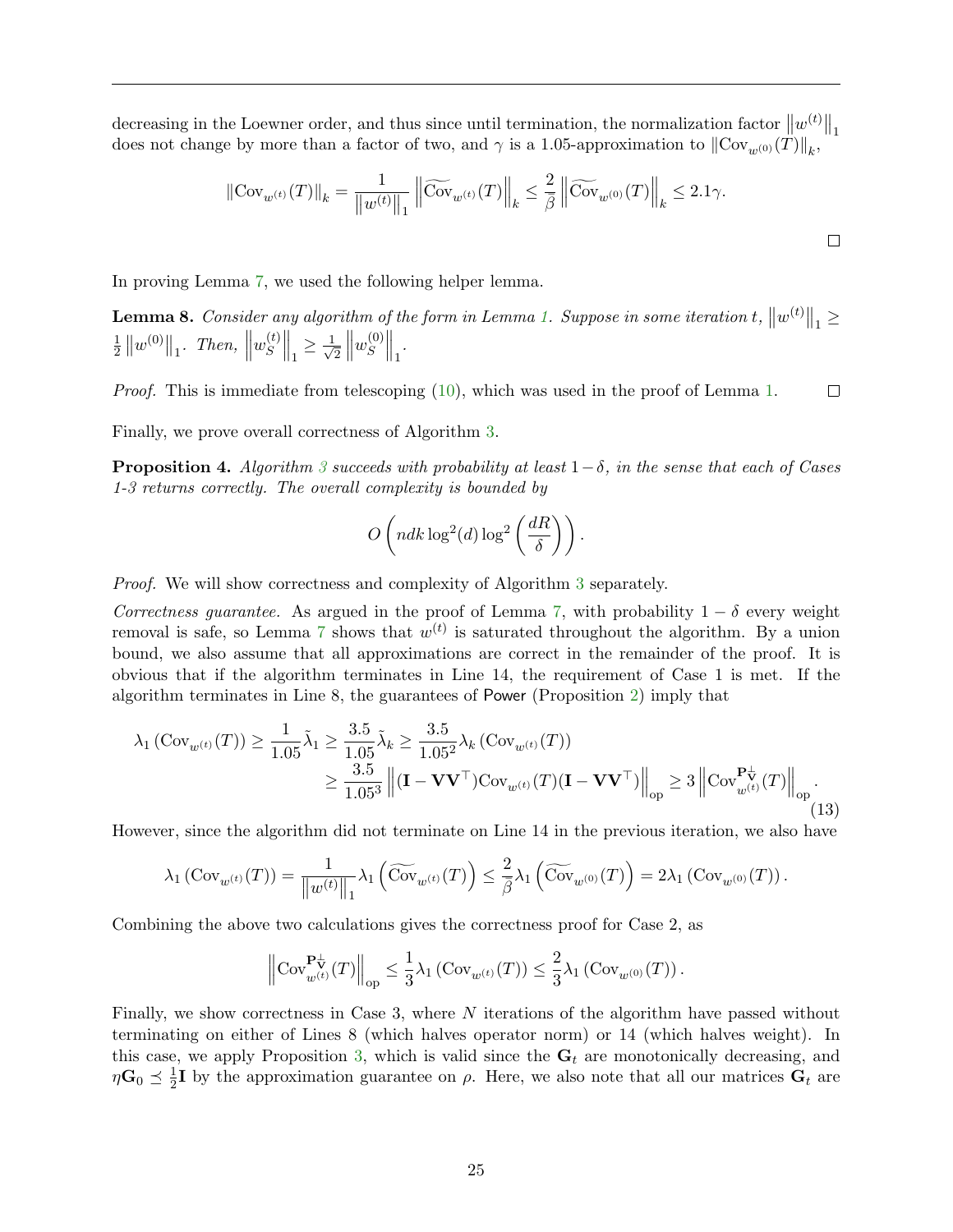covariance matrices with known weights, so they can be expressed in the form  $\mathbf{M}_t^{\top} \mathbf{M}_t$  for explicitly given  $\mathbf{M}_t \in \mathbb{R}^{n \times d}$ . Proposition [3](#page-23-1) additionally requires a bound on each  $\left\langle \mathbf{G}_t, \hat{\mathbf{Y}}_t \right\rangle$ ; to this end,

$$
\left\langle \mathbf{G}_{t}, \hat{\mathbf{Y}}_{t} \right\rangle = \sum_{i \in T} w_{i}^{(t+1)} \left\langle \left(X_{i} - \mu_{w^{(t+1)}}(T)\right), \hat{\mathbf{Y}}_{t} \left(X_{i} - \mu_{w^{(t+1)}}(T)\right) \right\rangle
$$
\n
$$
\leq \sum_{i \in T} w_{i}^{(t+1)} \left\langle \left(X_{i} - \mu_{w^{(t)}}(T)\right), \hat{\mathbf{Y}}_{t} \left(X_{i} - \mu_{w^{(t)}}(T)\right) \right\rangle \leq 1.05 \sum_{i \in T} w_{i}^{(t+1)} \tau_{i}^{(t)} \leq \frac{1.05 \gamma \bar{\beta}}{12}.
$$

In the first inequality, we used Fact [2;](#page-13-4) in the second, we used the assumption on the scores  $\tau^{(t)}$ ; and in the third, we used the second guarantee in [\(11\)](#page-24-1) since we did not terminate on Line 14. Now, applying this bound in every iteration  $0 \le t < N$  in Proposition [3,](#page-23-1) and defining  $\mathbf{G}_N = \mathbf{G}_{N-1}$ ,

$$
\begin{aligned} \|\mathbf{G}_{N}\|_{k}&\leq \frac{1.05\gamma\bar{\beta}}{6}+\frac{2.1k\rho\log d}{N}+\frac{2.1k\rho}{200}\\ &\leq \frac{1.05\gamma\bar{\beta}}{6}+\frac{2.21k\left\|\widetilde{\mathrm{Cov}}_{w^{(0)}}(T)\right\|_{\mathrm{op}}\log d}{N}+\frac{2.21k\left\|\widetilde{\mathrm{Cov}}_{w^{(0)}}(T)\right\|_{\mathrm{op}}}{200}\\ &\leq \frac{1.05\gamma\bar{\beta}}{6}+\frac{9\left\|\widetilde{\mathrm{Cov}}_{w^{(0)}}(T)\right\|_{k}\log d}{N}+\frac{9\left\|\widetilde{\mathrm{Cov}}_{w^{(0)}}(T)\right\|_{k}}{200}\\ &\leq \frac{1.05^{2}\left\|\mathrm{Cov}_{w^{(0)}}(T)\right\|_{k}\bar{\beta}}{6}+\frac{9\left\|\widetilde{\mathrm{Cov}}_{w^{(0)}}(T)\right\|_{k}\log d}{N}+\frac{9\left\|\widetilde{\mathrm{Cov}}_{w^{(0)}}(T)\right\|_{k}}{200}.\end{aligned}
$$

The first inequality was by Proposition [3](#page-23-1) and the definition of  $\eta$ ; the second was by the approximation guarantee on  $\rho$ ; the third was by the fact that the first iteration did not terminate on Line 8, so we can apply the bound [\(12\)](#page-25-0); and the fourth was by the definition of  $\gamma$ . Next, dividing both sides by  $\bar{\beta}$  and using that termination on Line 14 has not occurred,

$$
\begin{aligned} \frac{1}{2}\left\|\operatorname{Cov}_{w^{(N)}}(T)\right\|_{k}&=\frac{1}{2\left\|w^{(N)}\right\|_{1}}\left\|\widetilde{\operatorname{Cov}}_{w^{(N)}}(T)\right\|_{k}\\ &\leq\frac{1}{\bar{\beta}}\left\|\mathbf{G}_{N}\right\|_{k}\leq\left\|\operatorname{Cov}_{w^{(0)}}(T)\right\|_{k}\left(\frac{1.05^{2}}{6}+\frac{9\log d}{N}+\frac{9}{200}\right). \end{aligned}
$$

Here, we used that  $\frac{1}{\beta}$  $\left\|\widetilde{\text{Cov}}_{w^{(0)}}(T)\right\|_{k} = \|\text{Cov}_{w^{(0)}}(T)\|_{k}$  twice, by definition of  $\bar{\beta}$ . Rearranging and using the definition of  $N \geq 425 \log d$  then yields correctness of Case 3.

Complexity guarantee. For  $N = O(\log d)$ , the total cost of running ApproxKFMMW is

$$
O\left(ndk\log^2(d)\log^2\left(\frac{d}{\delta}\right)\right),\,
$$

as given by Proposition [3.](#page-23-1) It is straightforward to check that the costs of Lines 5 and 10, given by Propositions [2](#page-18-1) and [3,](#page-23-1) do not dominate this. Finally, since the cost of checking [\(11\)](#page-24-1) for a value of K is linear in n, it suffices to provide an upper bound on K and then binary search. For this, we have

$$
\sum_{i \in T} w_i^{(t,K)} \tau_i^{(t)} \le \sum_{i \in T} \exp \left( -\frac{K \tau_i^{(t)}}{\tau_{\max}^{(t)}} \right) w_i^{(t)} \tau_i^{(t)} \le \frac{1}{eK} \sum_{i \in T} w_i^{(t)} \tau_{\max}^{(t)} \le \frac{\tau_{\max}^{(t)}}{eK}.
$$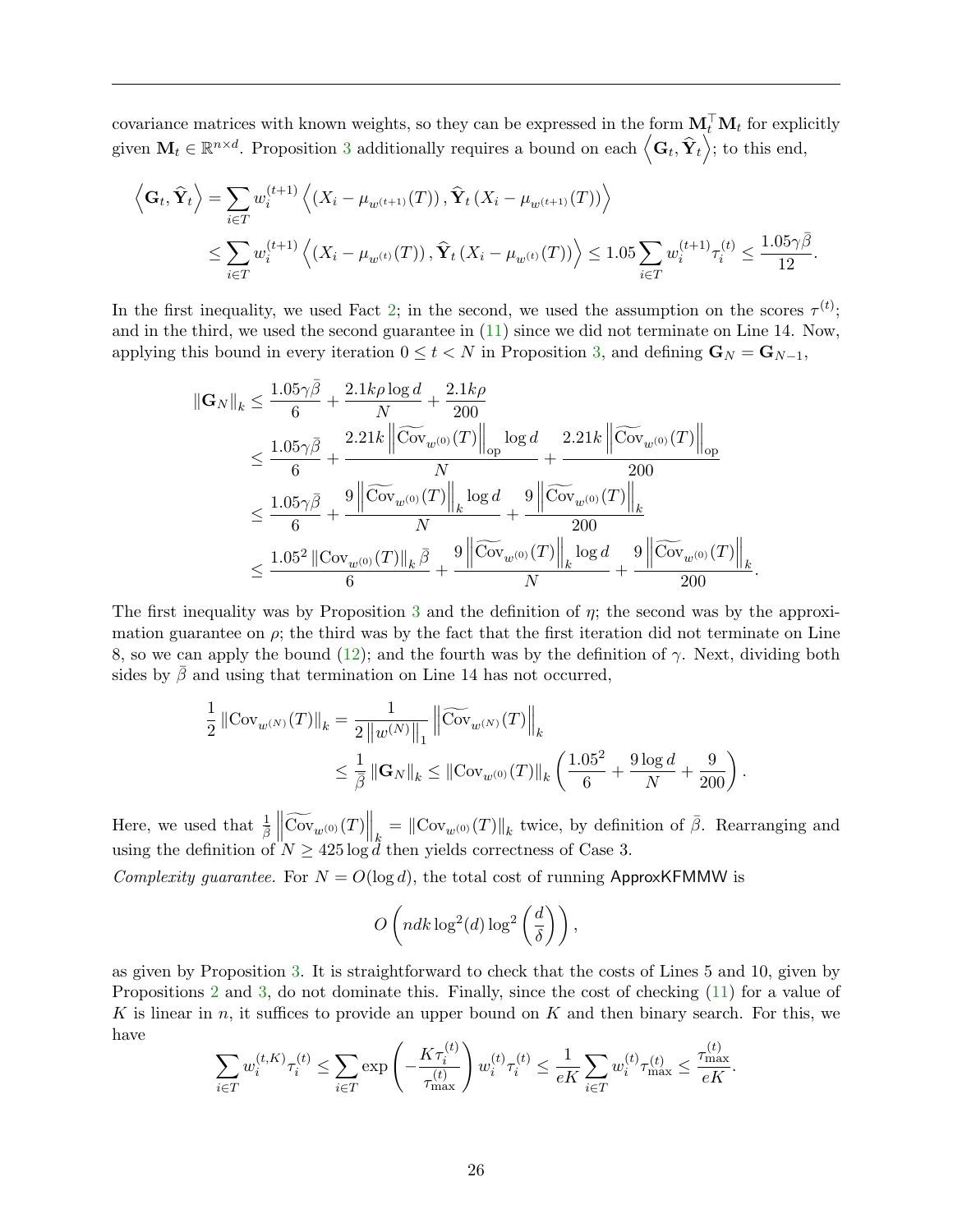Here, the first inequality used the definition of  $w_i^{(t,K)}$  $i_t^{(t,K)}$ , the second used that  $x \exp(-Cx) \leq \frac{1}{eC}$  for all nonnegative x, where we chose  $C = \frac{K}{\sqrt{t}}$  $\frac{K}{\tau_{\text{max}}^{(t)}}$ , and the third used  $w^{(t)} \in \Delta^n$ . Since the definition of saturated weights implies that  $\sqrt{\bar{\beta}} \ge \alpha$ , it follows that the threshold in Line 11 satisfies

$$
\frac{\gamma\bar{\beta}}{12}\geq\frac{110k\alpha}{12}\geq5000.
$$

Also, Assumption [2](#page-21-2) and  $\left\|\hat{\mathbf{Y}}_t\right\|_{\text{op}} \leq 1.01$  imply that all scores are bounded by  $1.01R^2$ , so we conclude  $K \leq R^2$ . Thus, the complexity of the binary search is  $O(n \log R)$  and does not dominate.  $\Box$ 

## <span id="page-28-0"></span>4.2 Analysis of ProduceGoodTuple

At this point, the statements and analyses of both BicriteriaFilter and ProduceGoodTuple are straightforward, as we have done most of the heavy lifting in proving Proposition [4.](#page-26-0) We state both here and prove their correctness and a runtime guarantee in Proposition [5.](#page-28-1)

<span id="page-28-1"></span>Proposition 5. Algorithm [5,](#page-29-0) ProduceGoodTuple, correctly outputs a good tuple with probability at least  $1 - \delta$ . Its overall complexity is

$$
O\left(\frac{nd}{\alpha}\log^2(d)\log^2\left(\frac{dR}{\delta}\right)\log(R)\log\left(\frac{1}{\alpha}\right)\right).
$$

Proof. We will show correctness and complexity of Algorithm [5](#page-29-0) separately.

Correctness guarantee. We first claim that if BicriteriaFilter meets its specifications, then so does ProduceGoodTuple. This is since every time BicriteriaFilter returns in Case 1, the  $\ell_1$  norm of w is halved, but it can never be smaller than  $\alpha^2$  since w is always saturated, so Case 1 occurs  $\leq 2 \log \frac{1}{\alpha}$ times. Finally, note that Case 2 of BicriteriaFilter indeed constitutes a good tuple, with  $c = 128$ .

It remains to prove that BicriteriaFilter meets its specifications. We first claim that the while loop of Lines 5-23 is not run more than  $M$  times. To see this, whenever DecreaseKFNorm returns in Case 1, the loop immediately terminates, so it suffices to bound the number of times DecreaseKFNorm returns in Case 2 or Case 3 before exiting on Line 13. Observe that every time Case 2 occurs, the operator norm of  $\text{Cov}_w(T)$  is decreased by  $\frac{1}{3}$ , but by Assumption [2](#page-21-2) it is bounded by  $R^2$  initially, and as soon as it is smaller than 100, then the algorithm will exit on Line 13. Thus, the number of times Case 2 occurs is at most  $3\log(\frac{R^2}{100})$ ; similarly, Case 3 occurs at most  $2\log(\frac{R^2}{100})$  times since it halves the Ky Fan norm each time. Combining these yields the claimed bound of M loops.

Thus, the failure probability of BicriteriaFilter is met; it remains to prove that in each case, it returns correctly. If the algorithm returns on Line 7, this is clear. If the algorithm returns on Line 16, note that its input w has  $||w||_1 \leq \beta$  by monotonicity of filtering, so it must be that the output of DecreaseKFNorm has  $\ell_1$  norm at most  $\frac{1}{2}\bar{\beta}$  by Case 1 of DecreaseKFNorm. The only other place the algorithm can return is in Line 13. However, in this case it is clear that B has at most  $k \cdot (3 \log(\frac{R^2}{100}) + 1) = O(\frac{\log R}{\alpha})$  $\frac{gR}{\alpha}$ ) columns, since every time Line 18 is executed only k columns are appended, and we earlier bounded the number of times Line 18 can occur. Finally, by combining the definition of  $\gamma$ , the fact that we always project T into the orthogonal complement of  $BB^{\top}$ in Line 9, and the fact that Proposition [2](#page-18-1) implies that  $\lambda_{k+1}(\text{Cov}_w(T)) \leq (1.05)^2 \frac{\gamma}{k}$  (see e.g. the calculation  $(13)$ , we see that when  $(w, \mathbf{B})$  is returned,

$$
\left\|\mathrm{Cov}_{w}^{\mathbf{P}_{\mathbf{B}}^{\perp}}(T)\right\|_{\mathrm{op}} \leq \frac{(1.05)^{3}\gamma}{k} \leq \frac{128}{\sqrt{\left\|w\right\|_1}}.
$$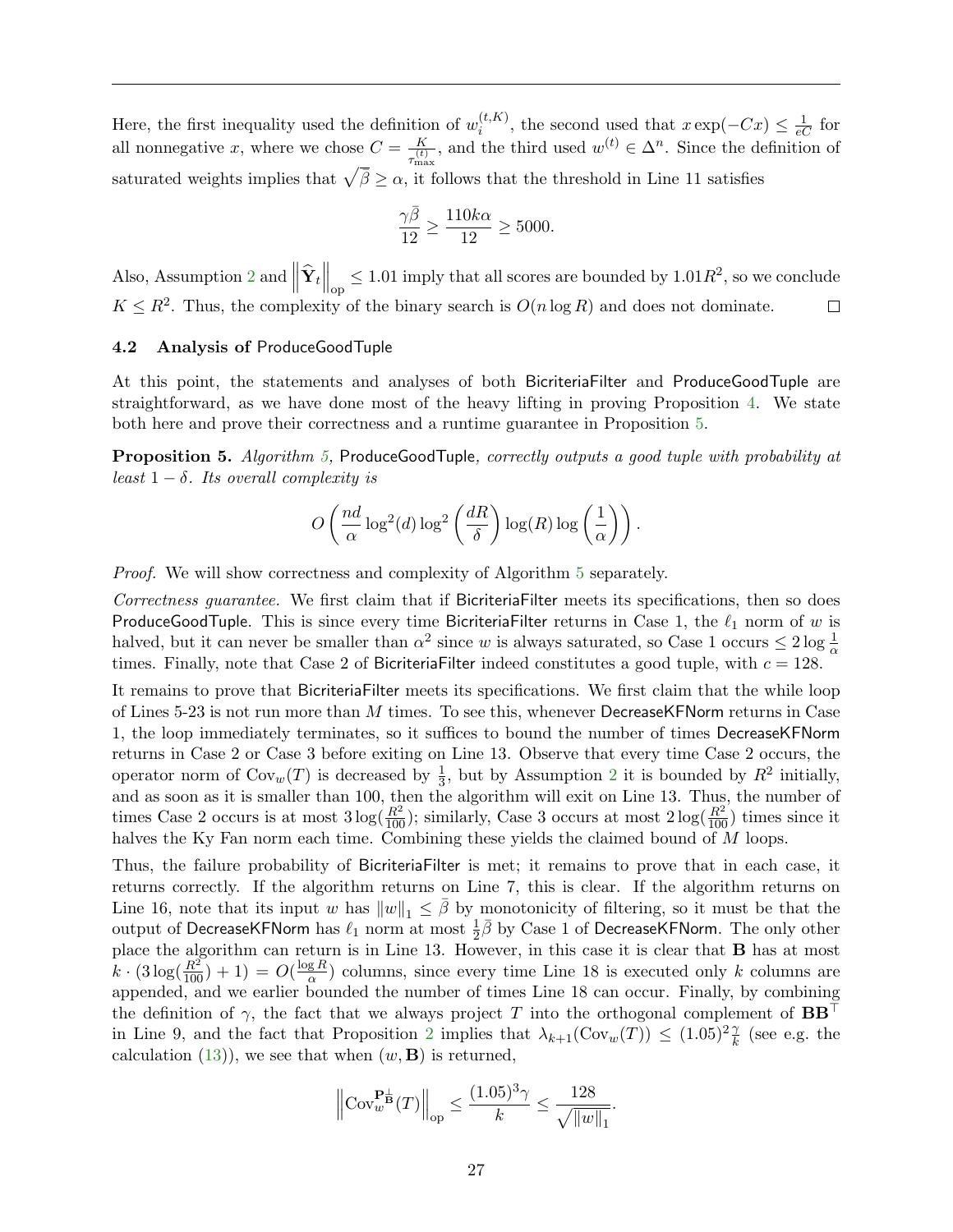## Algorithm 4 BicriteriaFilter $(T, \delta, w)$

- [1](#page-14-2): **Input:**  $T \subset \mathbb{R}^d$  with  $|T| = n$  satisfying Assumptions 1 and [2,](#page-21-2)  $\delta \in (0, 1)$ , saturated w
- 2: **Output:** Saturated w', satisfying one of the following possibilities with probability  $\geq 1 \delta$ :
	- 1.  $w'$  has  $||w'||_1 \leq \frac{1}{2}$  $\frac{1}{2}||w||_1$  (marked "Case 1")
	- 2.  $\mathbf{B} \in \mathbb{R}^{d \times k'}$  is also outputted, for  $k' = O(\frac{\log R}{\alpha})$  $\frac{gR}{\alpha}$ , and

$$
\left\| \mathrm{Cov}_{w'}^{\mathbf{P}_{\mathbf{B}}^{\perp}}(T) \right\|_{\mathrm{op}} \le \frac{128}{\sqrt{\|w'\|_1}} \text{ (marked "Case 2")}
$$

```
3: \mathbf{B} \leftarrow [], k \leftarrow \lceil \frac{612}{\alpha} \rceil, \bar{\beta} \leftarrow ||w||_14: \delta' \leftarrow \frac{\delta}{M}, for M = 5 \log(\frac{R^2}{100})5: while true do
 6: if \|w\|_1 \leq \frac{1}{2}\frac{1}{2}\bar{\beta} then
 7: return (w, "Case 1")8: end if
 9: T \leftarrow projection of T into orthogonal complement of BB^{\top}10: \gamma \leftarrow 1.05-approximation to \|\text{Cov}_w(T)\|_k with probability \geq 1 - \frac{\delta'}{3(N+1)}, for N = \lceil 150 \log d \rceil11: if \gamma < \frac{110k}{\sqrt{11}}\frac{10k}{\|w\|_1} then
12: Append the columns of \mathsf{Power}(\mathrm{Cov}_w(T), k, 0.05, \frac{\delta'}{3(N+1)}) to B
13: return (w, \mathbf{B}, \text{``Case 2''})14: end if
15: if DecreaseKFNorm(T, w, \gamma, \delta') returns "Case 1" then
16: return (DecreaseKFNorm(T, w, \gamma, \delta'), "Case 1")
17: else if DecreaseKFNorm(T, w, \gamma, \delta') returns "Case 2" then
18: (w, V) \leftarrow DecreaseKFNorm(T, w, \gamma, \delta')19: Append the columns of V to B20: else
21: w \leftarrow DecreaseKFNorm(T, w, \gamma, \delta')22: end if
23: end while
```
Algorithm 5 ProduceGoodTuple $(T, \delta)$ 

<span id="page-29-0"></span>[1](#page-14-2): **Input:**  $T \subset \mathbb{R}^d$  with  $|T| = n$  satisfying Assumptions 1 and [2,](#page-21-2)  $\delta \in (0, 1)$ 2: **Output:** Good tuple  $(\mathbf{B}, w)$  (cf. Definition [3\)](#page-21-3) with probability  $\geq 1 - \delta$ 3:  $w \leftarrow \frac{1}{n} \mathbb{1}$ 4: while true do 5: **if** BicriteriaFilter  $\left(T,\frac{\delta}{2\log{\frac{1}{\alpha}}},w\right)$  returns "Case 1" then 6:  $w \leftarrow$  BicriteriaFilter  $(T, \frac{\delta}{2 \log \frac{1}{\alpha}}, w)$ 7: else 8: return BicriteriaFilter  $\left(T,\frac{\delta}{2\log{\frac{1}{\alpha}}},w\right)$ 9: end if 10: end while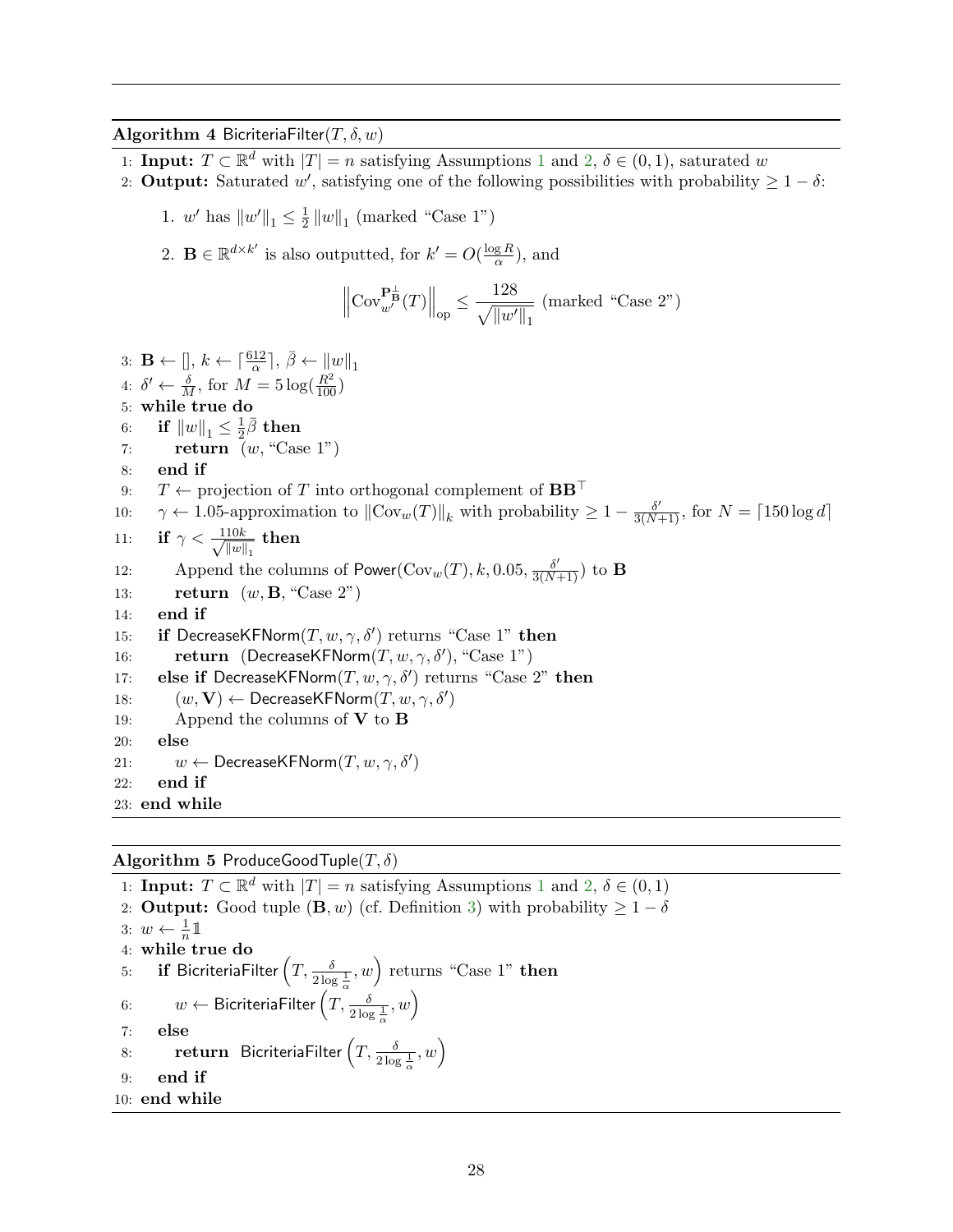In the above equation, we overload  $T$  to mean the original dataset (rather than after projection in Line 9). This proves correctness of BicriteriaFilter in all cases. Finally, we remark that all parts of DecreaseKFNorm operate correctly after the projection in Line 9. The only place this may cause difficulty is in dependences on smallest eigenvalues in implementing ApproxKFMMW, because the gain matrices are not full rank. However, it is straightforward to check that the guarantees of the subroutines ApproxProject and Power as given in Section [6](#page-36-0) will depend on the smallest eigenvalues of gain matrices restricted to  $Span(I - BB^{\top})$ , if all operations are performed in this space.

Complexity guarantee. By our earlier analysis, ProduceGoodTuple incurs a multiplicative  $O(\log \frac{1}{\alpha})$ overhead on the cost of BicriteriaFilter, so it suffices to understand this latter complexity. The dominant cost is clearly the (at most  $M$ ) calls to DecreaseKFNorm, and the projection steps in Line 9. Line 9 involves orthogonalizing each of n vectors against  $O(k \log R)$  vectors in d dimensions, so its complexity is  $O(ndk \log R \cdot M)$ , which does not dominate. The overall cost bound follows from combining Proposition [4](#page-26-0) with a multiplicative  $O(M \log \frac{1}{\alpha})$  overhead factor.  $\Box$ 

By combining Lemma [6](#page-21-4) with Proposition [5,](#page-28-1) we have the following guarantee on FastSIFT.

<span id="page-30-4"></span>**Corollary 1.** With probability  $1 - \delta$ , some  $\hat{\mu} \in L$  outputted by Algorithm [2](#page-21-1) satisfies

$$
\|\hat{\mu} - \mu^*\|_2^2 \le \frac{560}{\alpha}.
$$

The overall runtime of Algorithm [2](#page-21-1) is

$$
O\left(\frac{nd}{\alpha}\log^2(d)\log^2\left(\frac{dR}{\delta}\right)\log(R)\log\left(\frac{1}{\alpha}\right)+\frac{1}{\alpha^6}\log^3(R)\log\left(\frac{dR}{\delta}\right)\right).
$$

#### <span id="page-30-0"></span>5 Cleanup

In this section, we give implementations of pre-processing and post-processing procedures on the dataset which will be used in attaining our final guarantees. In particular, Section [5.1](#page-30-1) shows how to reduce the size of our final output list, and Section [5.2](#page-32-0) shows how to naïvely cluster the dataset to have diameter polynomially bounded in problem parameters. Finally, we put all the pieces together in giving our final result on list decodable mean estimation in Section [5.3,](#page-33-0) as well as a variant on this procedure which obtains a slight runtime-accuracy tradeoff, in Section [5.4.](#page-34-0)

#### <span id="page-30-1"></span>5.1 Merging candidate means

We give a simple greedy algorithm for taking the output of Algorithm [2](#page-21-1) (**FastSIFT**) and reducing its size to be  $O(\frac{1}{\alpha})$  $\frac{1}{\alpha}$ ), without affecting the guarantee [\(8\)](#page-14-6) by more than a constant factor. The algorithm and analysis bear some resemblance to the strategy in [\[DKK20\]](#page-53-0), but we include it for completeness. In this section, denote  $k := \lceil \frac{4}{\alpha} \rceil$  $\frac{4}{\alpha}$  as in Algorithm [1.](#page-19-0) We recall from the description of SIFT that the output L of FastSIFT has the property that elementwise, all  $\hat{\mu} \in L$  are of the form

<span id="page-30-3"></span>
$$
\mu_{\text{fixed}} + \mathbf{V} \mathbf{V}^{\top} \mathbf{B} \mathbf{B}^{\top} X_i = \mu_{\text{fixed}} + \mathbf{P} X_i, \text{ where } X_i \in T_{\text{slow}}, \ \mathbf{P} := \mathbf{V} \mathbf{V}^{\top}, \tag{14}
$$

since columns of  $V \in \mathbb{R}^{d \times k}$  are contained in Span(B), and  $\mu_{fixed}$  lies in the orthogonal complement of Span(V).<sup>[6](#page-30-2)</sup> To see this, note that all input points to SIFT are of the form  $BB^{\top}X_i$  (Line 4 of FastSIFT), and because SIFT then works in the coordinate system of B, every element of the

<span id="page-30-2"></span><sup>&</sup>lt;sup>6</sup>In the implementation, we will have  $\mathbf{V} \in \mathbb{R}^{k' \times k}$  where k' is the column dimensionality of **B** since it is expressed in the coordinate system of B, but we write it this way for consistency with the whole algorithm.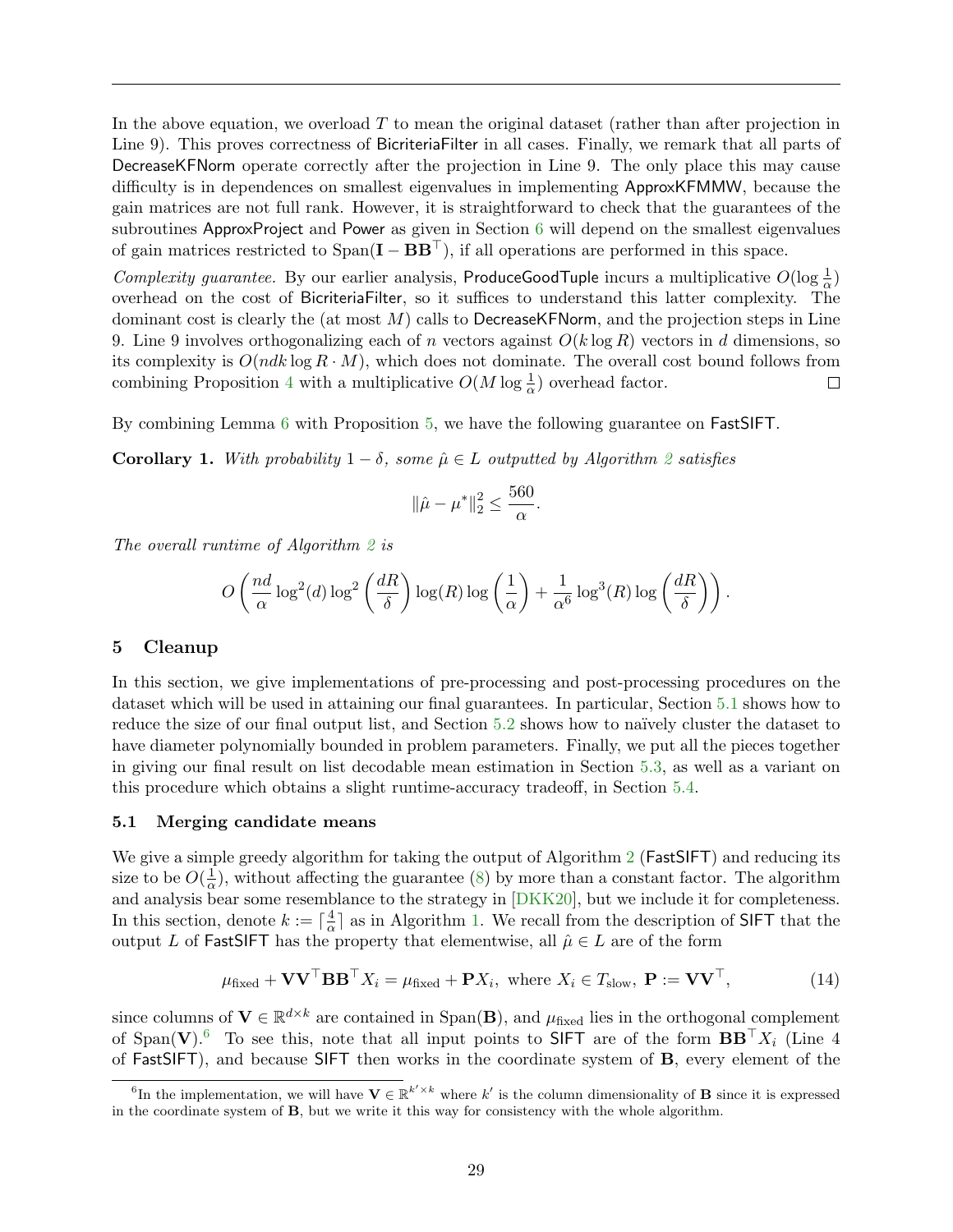output list will have this form. In particular,  $\mu_{fixed}$  is the sum of  $\mu_{fast}$  (Line 3, Algorithm [2\)](#page-21-1) and the empirical mean in the last iteration of SIFT projected into  $(I - P)$  (Line 12, Algorithm [1\)](#page-19-0). Because the proof of Lemma [6](#page-21-4) (with  $c = 128$ , cf. Proposition [5\)](#page-28-1) shows that

<span id="page-31-0"></span>
$$
\|\mu_{\text{fixed}} - (\mathbf{I} - \mathbf{P})\mu^*\|_2^2 \le \frac{512 + 28}{\alpha} = \frac{540}{\alpha}, \ \|\mathbf{P}(X_i - \mu^*)\|_2^2 \le \frac{8}{\alpha} \text{ for some } \hat{\mu} \in L,\tag{15}
$$

it suffices to reduce the number of  $\mathbf{P} X_i$  while maintaining one with squared  $\ell_2$  distance  $O(\frac{1}{\alpha})$  $\frac{1}{\alpha}$ ) from  $\mathbf{P}\mu^*$ . We now give our post-processing procedure. In the following, define  $n' := |T_{\text{slow}}| = O(\frac{\log R}{\alpha^2})$ .

Algorithm 6 PostProcess $(L, \alpha)$ 

- <span id="page-31-1"></span>1: **Input:**  $L$ , the output of Algorithm [2](#page-21-1) (FastSIFT) decomposed as  $(14)$ , satisfying  $(15)$
- 2: **Output:**  $\widetilde{L}$ , a subset of L with  $|\widetilde{L}| \leq \frac{2}{\alpha}$
- 3:  $L \leftarrow \emptyset$
- 4: Let  $\widetilde{L}$  be a maximal subset of L of points  $\hat{\mu} = \mu_{\text{fixed}} + \mathbf{P}X_i$ , such that  $\|\mathbf{P}(X_i X_j)\|_2^2 \leq \frac{32}{\alpha}$  $rac{32}{\alpha}$  for at least  $\frac{n'\alpha}{2}$  $\frac{\gamma' \alpha}{2}$  of the  $X_j \in T_{\text{slow}}$ , and  $\|\hat{\mu} - \hat{\mu}'\|_2^2 \ge \frac{128}{\alpha}$  $\frac{28}{\alpha}, \forall \hat{\mu}' \in \widetilde{L}$ 5: return  $\tilde{I}$

<span id="page-31-3"></span>**Lemma 9.** The output of Algorithm [6](#page-31-1) has  $|\widetilde{L}| \leq \frac{2}{\alpha}$ , and at least one  $\hat{\mu} \in \widetilde{L}$  has

$$
\|\hat{\mu} - \mu^*\|_2^2 \le \frac{1052}{\alpha}.
$$

The overall runtime of the algorithm is

$$
O\left(\frac{1}{\alpha^4} \log(R) \log\left(\frac{1}{\delta}\right)\right).
$$

*Proof.* We first prove the bound on the list size. Note that every element  $\hat{\mu} \in \tilde{L}$  is associated with at least  $\frac{n'\alpha}{2}$  $\frac{7\alpha}{2}$  elements in  $T_{slow}$ ; call this the "cluster" of  $\hat{\mu}$ . By the separation assumption on pairs in  $\tilde{L}$ , the clusters of all  $\hat{\mu}, \hat{\mu}' \in \tilde{L}$  are distinct, so there can only be at most  $\frac{2}{\alpha}$  clusters as desired.

We now show the error guarantee. By the decomposition  $(14)$ , the assumption  $(15)$ , and the Pythagorean theorem, it suffices to show that for some  $\hat{\mu} = \mathbf{P}X_j + \mu_{\text{fixed}}$  in the output list,

<span id="page-31-2"></span>
$$
\|\mathbf{P}(X_j - \mu^*)\|_2^2 \le \frac{512}{\alpha}.\tag{16}
$$

By assumption, there is a particular  $\hat{\mu} = \mathbf{P}X_i + \mu_{\text{fixed}} \in L$  which satisfies the bound [\(15\)](#page-31-0). We will designate this  $\hat{\mu}$  as  $\hat{\mu}_{\text{good}}$  throughout the proof, and fix the index i to be associated with  $\hat{\mu}_{\text{good}}$ . Next, we recall that at least  $\frac{n'\alpha}{2}$  $\frac{7\alpha}{2}$  of the points  $X_j \in T_{\text{slow}}$  have

$$
\|\mathbf{P}(X_j - \mu^*)\|_2^2 \le \frac{8}{\alpha}.
$$

This was shown in the first part of Theorem [3,](#page-20-0) and is a straightforward application of Markov and Assumption [1.](#page-14-2) By triangle inequality to  $\mu^*$  and the definition of  $\hat{\mu}_{\text{good}}$ ,  $X_i$  satisfies

$$
\|\mathbf{P}(X_i - X_j)\|_2^2 \le \frac{32}{\alpha} \text{ for at least } \frac{n'\alpha}{2} \text{ of the } X_j \in T_{\text{slow}}.
$$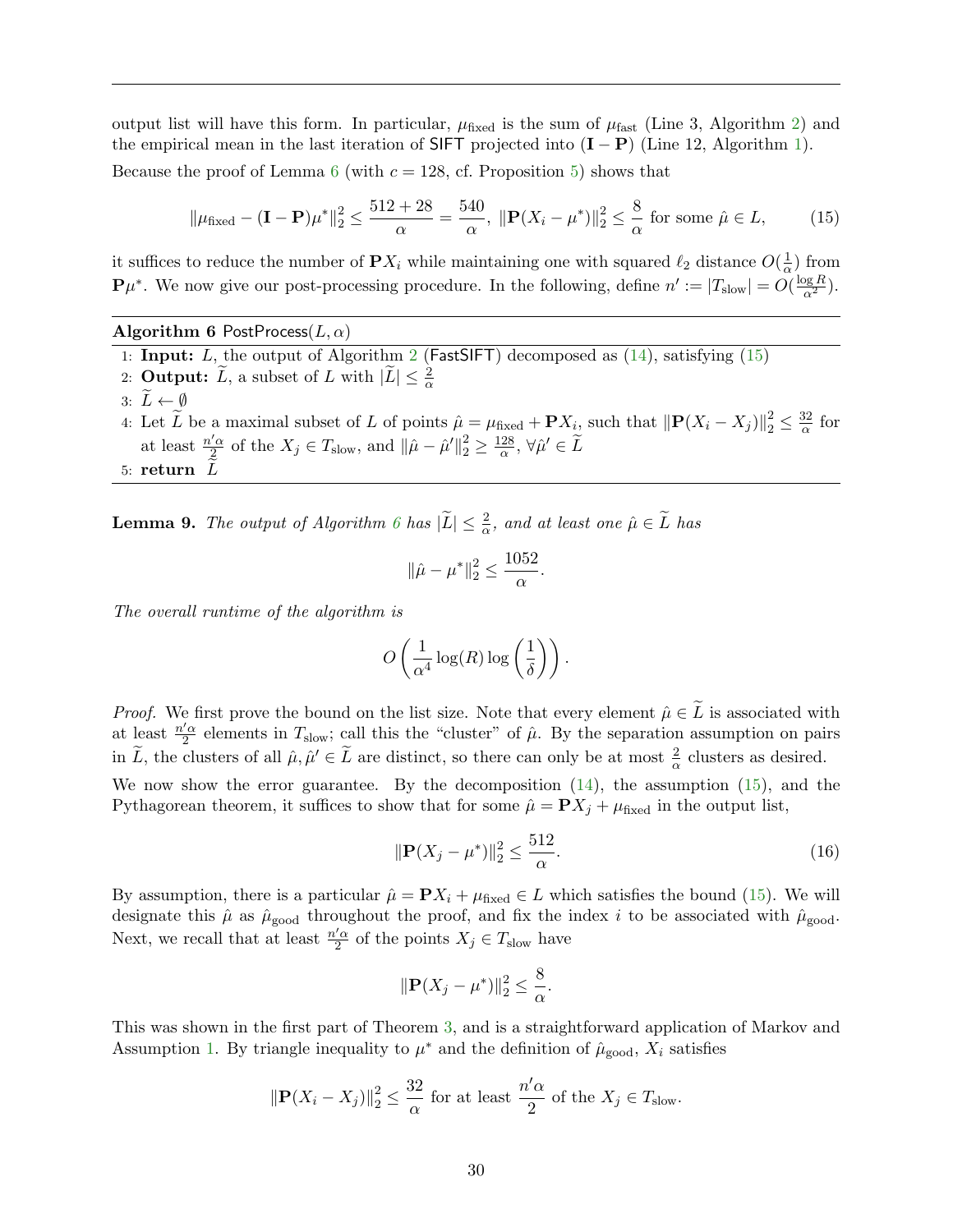Now, assume that [\(16\)](#page-31-2) does not occur; this clearly also means that  $\hat{\mu}_{\text{good}}$  cannot belong to L. However, this is a contradiction, since triangle inequality implies that if no point in  $\overline{L}$  satisfies [\(16\)](#page-31-2), then  $\hat{\mu}_{\text{good}}$  would be added to the list by maximality of the subset.

Finally, we show the complexity guarantee. Throughout, we use the assumption that L has already been decomposed as  $(14)$ , and all components in **P** are expressed in the coordinate system of **V**, so all distance comparisons take time  $O(k)$ . We can first eliminate all points which do not meet the clustering criteria (e.g. do not have enough points nearby) in one pass, in time  $O(|L||T_{slow}|k)$ . Afterwards, a naïve greedy algorithm suffices for forming a list  $L$  in Line 4, e.g. iteratively looping over L and performing the check against points in  $|L|$  sequentially until a loop adds no elements to  $\tilde{L}$ . This costs  $O(|L||\tilde{L}|^2k)$ , which yields the runtime since we argued  $|\tilde{L}| = O(k)$ .  $\tilde{L}$ . This costs  $O(|L||\tilde{L}|^2k)$ , which yields the runtime since we argued  $|\tilde{L}| = O(k)$ .

#### <span id="page-32-0"></span>5.2 Bounding dataset diameter

In Section [4,](#page-21-0) we developed an algorithm for list-decodable mean estimation under Assumption [2.](#page-21-2) We now demonstrate how to reduce a general dataset satisfying Assumption [1](#page-14-2) to this case. Our strategy will be to divide the original dataset into multiple portions of bounded diameter, such that with high probability all of the points in  $S$  satisfying Assumption [1](#page-14-2) lie in the same set. To do so, we perform a random one-dimensional projection, which is likely to preserve distances up to a polynomial factor, and then use an equivalence class partition as our clustering. We state two simple facts which are helpful in the analysis.

<span id="page-32-3"></span>**Lemma 10.** No two points  $X_i, X_j \in S$  have  $||X_i - X_j||_2 \geq 2\sqrt{n}$ .

*Proof.* It suffices to show that every point in S has distance at most  $\sqrt{n}$  from  $\mu^*$ . If this were not the case, it is clear Assumption [1](#page-14-2) cannot hold by virtue of the corresponding rank-one term.  $\Box$ 

<span id="page-32-2"></span>**Lemma 11.** Let T be a set of n points in  $\mathbb{R}^d$ , and sample  $g \sim \mathcal{N}(0, \mathbf{I})$ . With probability at least  $1 - \delta$ , for every pair of distinct points  $X_i, X_j \in T$ ,

<span id="page-32-1"></span>
$$
\frac{1}{4\log\frac{n}{\delta}}\left(\langle g, X_i - X_j \rangle\right)^2 \le \|X_i - X_j\|_2^2 \le \frac{n^4}{\delta^2}\left(\langle g, X_i - X_j \rangle\right)^2. \tag{17}
$$

 $\Box$ 

*Proof.* Fix a pair  $X_i, X_j \in T$ ; we show that each of the bounds in [\(17\)](#page-32-1) holds with probability at least  $1-\frac{\delta}{n^2}$ , and then the conclusion holds by a union bound over both tails and all pairs. Since the distribution of  $\langle g, X_i - X_j \rangle$  is  $\mathcal{N}(0, \|X_i - X_j\|_2^2)$  $2<sup>2</sup>$ ), the lower bound in [\(17\)](#page-32-1) is a straightforward application of sub-Gaussian concentration. The upper bound comes from the fact that the probability mass of  $\mathcal{N}(0,1)$  in the range  $[-\sqrt{\epsilon}, \sqrt{\epsilon}]$  is bounded by

$$
\frac{1}{\sqrt{2\pi}} \int_{-\sqrt{\epsilon}}^{\sqrt{\epsilon}} \exp\left(-\frac{1}{2}t^2\right) dt \le \sqrt{\epsilon}.
$$

Hence, the probability that  $Z \sim \mathcal{N}(0, \|X_i - X_j\|_2^2)$  $\frac{2}{2}$ ) has  $Z^2 \leq \frac{\delta^2}{n^4}$  is bounded by  $\frac{\delta}{n^2}$ .

At this point, we are ready to give our pre-processing procedure.

<span id="page-32-4"></span>Lemma 12. PreProcess meets its output specifications. The overall runtime is

$$
O\left(nd + n\log n\right).
$$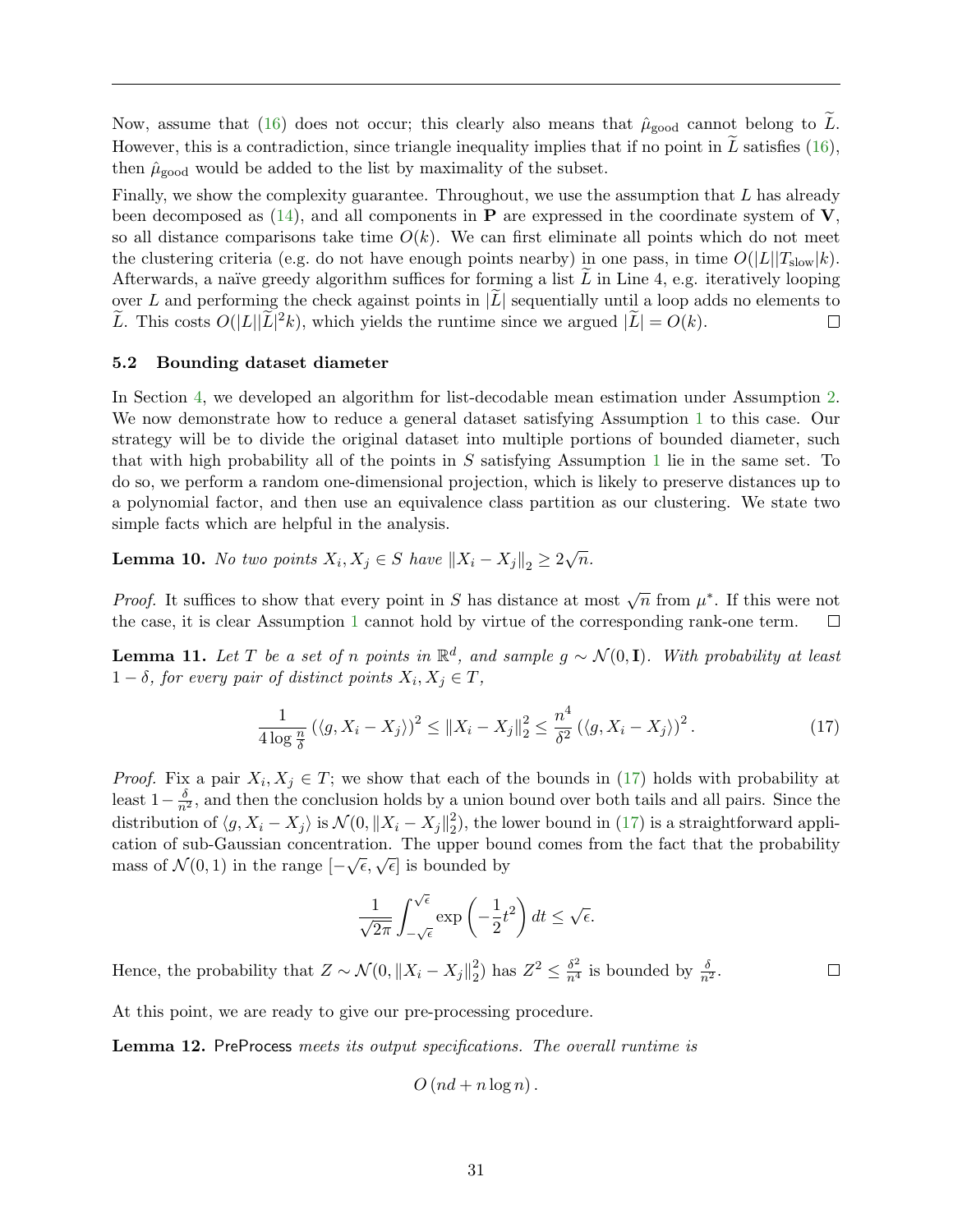## Algorithm 7 PreProcess $(T, \delta)$

- 1: **Input:**  $T \subset \mathbb{R}^d$  with  $|T| = n$  satisfying Assumption [1,](#page-14-2)  $\delta \in (0, 1)$
- 2: **Output:** Partition of T into disjoint clusters  $\{T_j\}_{j\in[m]}$ , such that all of S is contained in a single cluster, and every cluster has radius  $\leq \frac{4n^4}{\delta^2}$  $\frac{4n^4}{\delta^2}$ , with probability  $1-\delta$
- 3:  $g \sim \mathcal{N}(0, I)$
- 4:  $v_i \leftarrow \langle q, X_i \rangle$  for all  $X_i \in T$
- 5: Partition T into equivalence classes  $\{T_j\}_{j\in[m]}$ , where indices i, i' are in the same  $T_j$  if there is a path of distinct  $i_1 = i, i_2, \ldots i_\ell = i'$  so that each consecutive  $|v_{i_a} - v_{i_{a+1}}| \leq 4\sqrt{n \log \frac{n}{\delta}}$
- 6: **return** Clusters in  ${T_j}_{j\in[m]}$  with at least  $\alpha n$  points

*Proof.* The runtime bound is immediate; Lines 3 and 4 clearly take time  $O(nd)$ , and Line 5 can be performed by sorting the values  $\{v_i\}_{i\in\mathcal{I}}$  and greedily forming clusters, creating disjoint paths from the smallest value to the largest. To show correctness, condition on the conclusion of Lemma [11](#page-32-2) occuring (giving the failure probability). We begin with the claim that all of  $S$  is contained in a single cluster; to see this, if  $X_i, X_j \in S$ , then combining Lemma [10](#page-32-3) and Lemma [11](#page-32-2) implies that

$$
(v_i - v_j)^2 \le \left(4\log\frac{n}{\delta}\right)(4n) \implies |v_i - v_j| \le 4\sqrt{n\log\frac{n}{\delta}}.
$$

Furthermore, suppose two points  $X_i$ ,  $X_{i'}$  are in the same cluster, witnessed by a path of length  $\ell \leq n$  starting at  $i_1 = i$  and ending at  $i_{\ell} = i'$ . Then, by triangle inequality

$$
|v_i - v_{i'}| \leq \sum_{a=1}^{\ell-1} |v_{i_a} - v_{i_{a+1}}| \leq 4\sqrt{n^3 \log \frac{n}{\delta}}
$$
  
\n
$$
\implies (\langle g, X_i - X_{i'} \rangle)^2 \leq 16n^3 \log \frac{n}{\delta} \implies ||X_i - X_{i'}||_2^2 \leq \frac{16n^7}{\delta^2} \log \frac{n}{\delta} \leq \frac{16n^8}{\delta^4}.
$$

 $\Box$ 

In the last implication, we used the upper bound in Lemma [11.](#page-32-2)

#### <span id="page-33-0"></span>5.3 Putting it all together

Finally, we put together the pieces we have developed to give our final algorithm.

## <span id="page-33-1"></span>Algorithm 8 ListDecodableMeanEstimation( $T, \delta$ )

- 1: Input:  $T \subset \mathbb{R}^d$  with  $|T| = n$  satisfying Assumption [1,](#page-14-2)  $T_{\text{slow}} \subset \mathbb{R}^d$  with  $|T_{\text{slow}}| = O(\frac{\log d/\delta}{\alpha^2})$ satisfying Assumption [1](#page-14-2) for  $\frac{1}{\alpha}$  fixed  $O(\frac{\log d}{\alpha})$  $\frac{a}{\alpha}$ )-dimensional subspaces (cf. Remark [1,](#page-22-0) where we use  $R = \text{poly}(d, \delta^{-1})$  as below, where  $n = \text{poly}(d)$ ),  $\delta \in (0, 1)$
- 2: **Output:**  $L \subset \mathbb{R}^d$  with  $|L| \leq \frac{2}{\alpha}$  satisfying [\(8\)](#page-14-6) with probability  $\geq 1 \delta$
- $3: \; \{T_j\}_{j \in [m]} \leftarrow \mathsf{PreProcess}(T, \frac{\delta}{2})$
- 4:  $L_j \leftarrow \textsf{FastSIFT}(T_j, \frac{\delta \alpha}{2})$  $\frac{\tilde{\omega}_{\alpha}}{2},$  ProduceGoodTuple), for all  $j\in[m],$  with  $R=\frac{4n^4}{\delta^2}$  $\frac{\Delta n^4}{\delta^2}$ , and  $\alpha_j = \frac{\alpha|T|}{|T_j|}$  $\frac{\alpha |I|}{|T_j|}$ , reusing the same datapoints  $T_{\mathrm{slow}}$  for each call to  $\mathsf{FastSIFT}$
- 5:  $L_j \leftarrow$  PostProcess $(L_j, \alpha_j)$ , for all  $j \in [m]$
- 6: **return**  $L \leftarrow \bigcup_{j \in P} L_j$ , where  $P = \{j \in [m] \mid |L_j| \leq \frac{2}{\alpha_j}\}$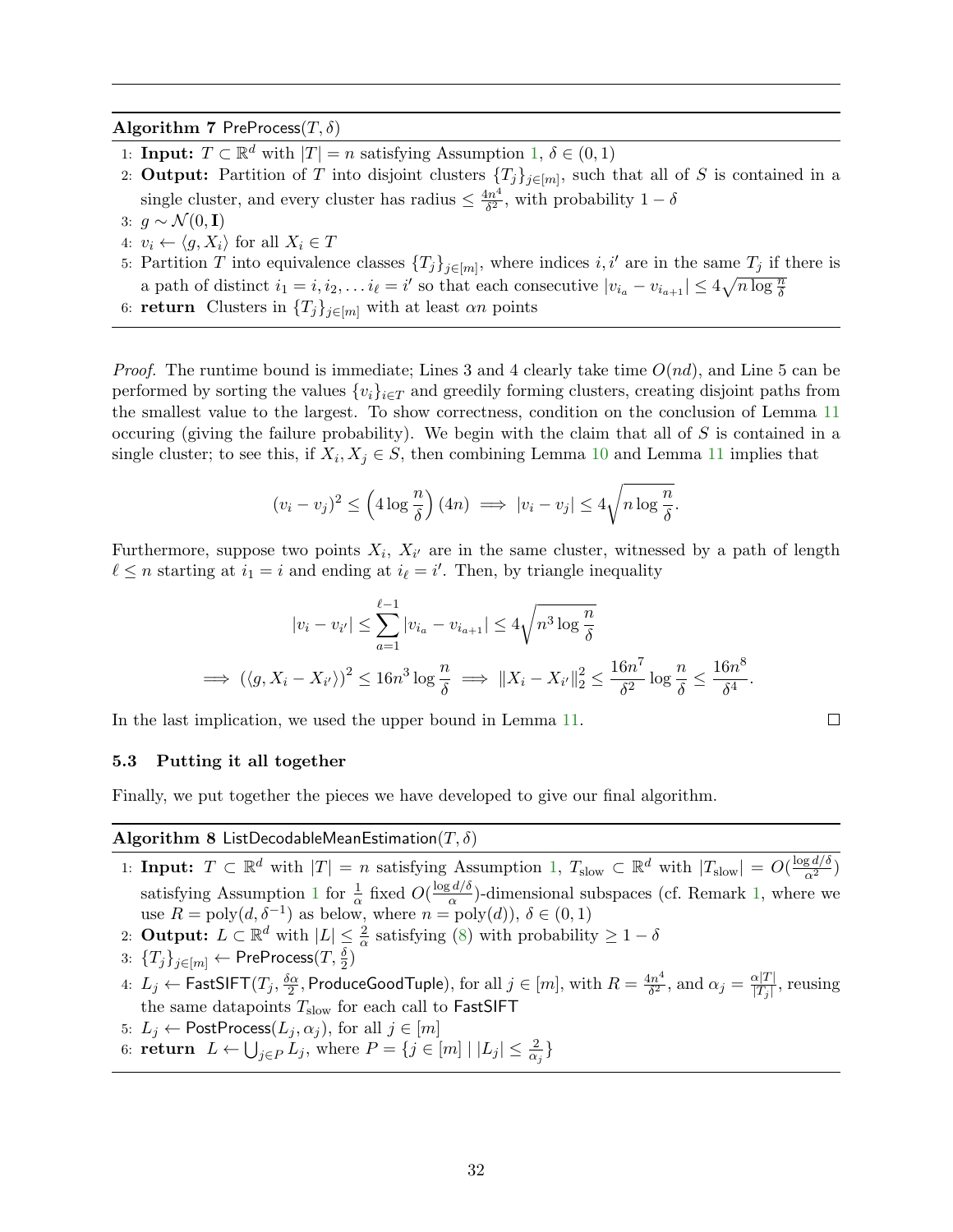<span id="page-34-1"></span>**Theorem 4.** Under Assumption [1,](#page-14-2) with probability at least  $1 - \delta$ , ListDecodableMeanEstimation outputs a list of size at most  $\frac{2}{\alpha}$ , and attains error

$$
\min_{\mu \in L} ||\mu - \mu^*||_2 = O\left(\frac{1}{\sqrt{\alpha}}\right).
$$

The overall runtime is

$$
O\left(\frac{nd}{\alpha}\log^2(d)\log^3\left(\frac{d}{\delta}\right)\log\left(\frac{1}{\alpha}\right)+\frac{1}{\alpha^6}\log^4\left(\frac{d}{\delta}\right)\right).
$$

Proof. We will show correctness and complexity of Algorithm [8](#page-33-1) separately.

Correctness guarantee. First, note there are at most  $\alpha^{-1}$  clusters outputted by PreProcess, so by a union bound, with probability at least  $1 - \delta$ , both PreProcess and all FastSIFT calls succeed. Note that whichever cluster  $T_j$  that contains all of S indeed satisfies Assumption [1,](#page-14-2) with  $|S| = \alpha_j |T_j|$ , by definition of  $\alpha_j$ . Thus, Corollary [1](#page-30-4) and Lemma [9](#page-31-3) imply that index j will belong to the output set P, and an element of  $L_j$  will meet the error guarantee [\(8\)](#page-14-6). The list size follows from

$$
|L|\leq \sum_{j\in [m]}\frac{2}{\alpha_j}=\frac{2}{\alpha}.
$$

Finally, we remark that we can reuse the same slow dataset  $T_{slow}$  for each of the at most  $\frac{1}{\alpha}$  runs of FastSIFT in Line 4, corresponding to different clusters, up to a  $\frac{1}{\alpha}$  factor in the failure probability of Proposition [1.](#page-14-3) This is because (as in Remark [1\)](#page-22-0), the low-dimensional subspaces produced by ProduceGoodTuple are each independent of any randomness used in generating the set  $T_{slow}$ .

Complexity guarantee. The cost of PostProcess given in Lemma [9](#page-31-3) never dominates the cost of FastSIFT given in Corollary [1;](#page-30-4) similarly, it is clear that the cost of PreProcess given in Lemma [12](#page-32-4) never dominates. Thus, it suffices to bound the costs of all calls to FastSIFT in Line 4. To this end, we bound contributions of the two terms in the runtime of Corollary [1.](#page-30-4) Because each  $\alpha_j \geq \alpha$  and the sum of the sizes of the  $\{T_j\}_{j\in[m]}$  is n,

$$
\sum_{j \in [m]} \frac{|T_j|d}{\alpha_j} \le \frac{|T|d}{\alpha} = \frac{nd}{\alpha}.
$$

Similarly, denoting  $k_j = \frac{1}{\alpha}$  $\frac{1}{\alpha_j}$  and  $k=\frac{1}{\alpha}$  $\frac{1}{\alpha}$ , since  $\sum_{j\in[m]}k_j=k$  by design,

$$
\sum_{j \in [m]} k_j^6 \le \left(\sum_{j \in [m]} k_j\right)^6 = \frac{1}{\alpha^6}.
$$

 $\Box$ 

#### <span id="page-34-0"></span>5.4 Trading off accuracy for runtime

In this section, we give a simple alternative to the algorithm ListDecodableMeanEstimation which removes the lower-order term in the runtime (so that the complexity is just the cost of polylogarithmically many calls to a  $k$ -PCA routine), at the cost of a slight loss in the accuracy term. We first note that unless  $\alpha^{-1} = \omega \left( \sqrt{d} \right)$ , the term with dependence  $\alpha^{-6}$  will not dominate the complexity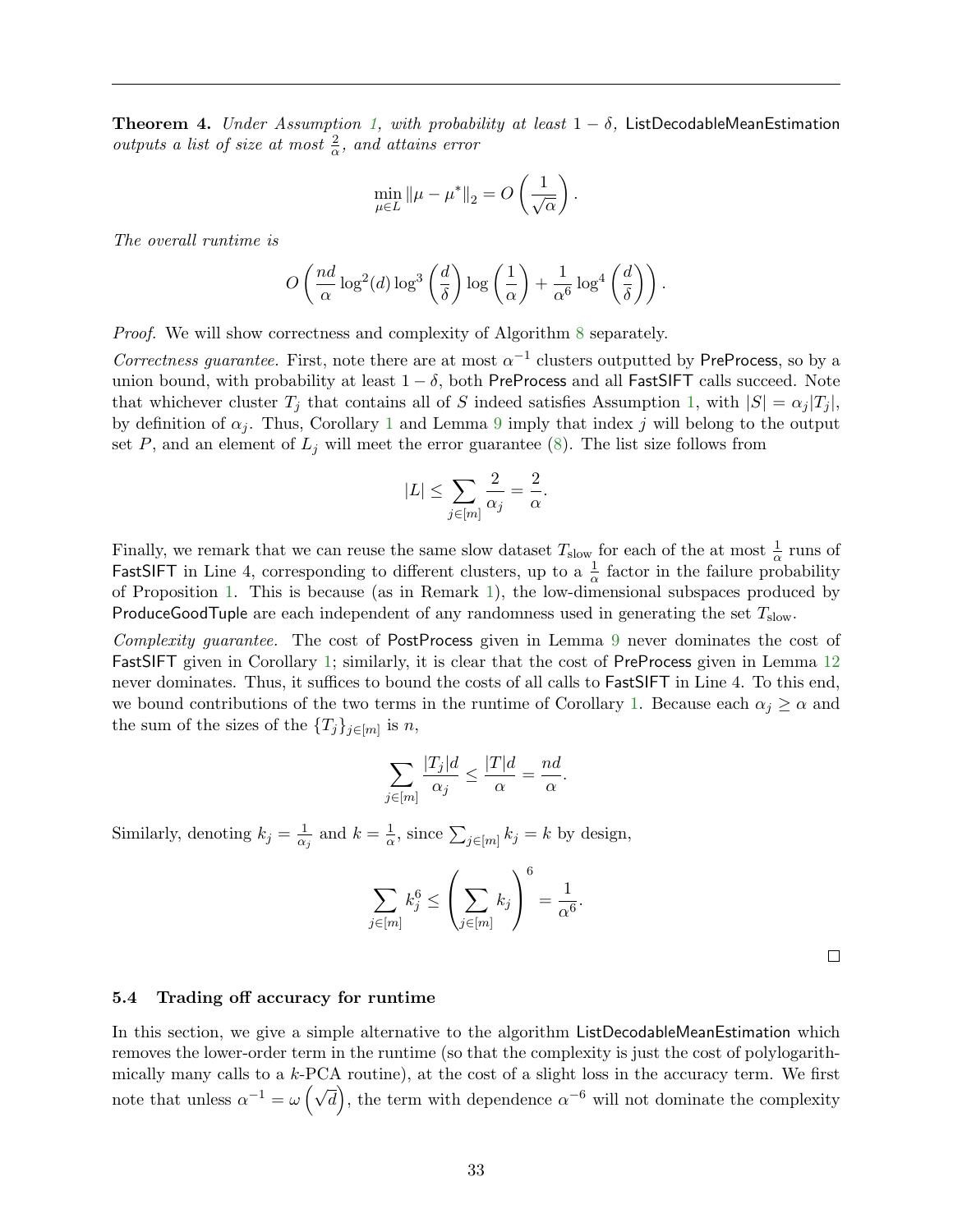of Theorem [4.](#page-34-1) This is because we choose our sample complexity (following Assumption [1\)](#page-14-2) to be on the order of  $\frac{d}{\alpha}$ , so that asymptotically,

$$
\frac{1}{\alpha^6} > \frac{nd}{\alpha} \implies d^2 < \frac{1}{\alpha^4}.
$$

We now give the main result of this section, which shows in this regime of  $\alpha^{-1}$ , it suffices to randomly sample in the last stage of each run of FastSIFT rather than apply SIFT. The following Algorithm [9](#page-35-1) (FasterSIFT) is a simple modification of FastSIFT, which is the same for the first three lines, as well as the last. The only difference is that in Line 4, the list  $L_{slow}$  is formed by random sampling points from  $T_{slow}$  and projecting into the subspace  $BB^{\perp}$ .

Algorithm 9 FasterSIFT $(T, \delta, \text{ProduceGoodTuple})$ 

- <span id="page-35-1"></span>[1](#page-14-2): **Input:**  $T = T_{\text{fast}} \cup T_{\text{slow}} \subset \mathbb{R}^d$  with  $|T_{\text{fast}}| = n$  satisfying Assumptions 1 and [2,](#page-21-2)  $|T_{\text{slow}}| = O(\frac{\log R}{\alpha^2})$ satisfying Assumption [1](#page-14-2) for a fixed  $O(\frac{\log R}{\alpha})$  $\frac{gR}{\alpha}$ -dimensional subspace,  $\delta \in (0,1)$ , subroutine ProduceGoodTuple which returns a good tuple with specified failure probability
- $2\colon \left( \mathbf{B}, w \right) \leftarrow \mathsf{ProduceGoodTuple}(T_{\text{fast}}, \frac{\delta}{2})$  $\frac{\delta}{2})$
- 3:  $\mu_{\text{fast}} \leftarrow (\mathbf{I} \mathbf{B} \mathbf{B}^{\top}) \mu_w(T)$
- 4:  $L_{\text{slow}} \leftarrow \{ \mathbf{BB}^\top X_i \text{ where } i \in T_{\text{slow}} \text{ is sampled uniformly at random} \}$ , with list size  $|L_{\text{slow}}|$  =  $\lceil \frac{2}{\alpha} \rceil$  $\frac{2}{\alpha} \log \frac{4}{\delta \alpha}$ ]
- 5:  $\text{return } L \leftarrow {\mu_{\text{slow}} + \mu_{\text{fast}} \mid \mu_{\text{slow}} \in L_{\text{slow}} }$

<span id="page-35-0"></span>Corollary 2. Consider running ListDecodableMeanEstimation with a modification: in Line 4, use FasterSIFT (Algorithm [9\)](#page-35-1) in place of FastSIFT (Algorithm [2\)](#page-21-1). The resulting list has size at most  $\frac{2}{\alpha}$ . Under Assumption [1,](#page-14-2) with probability at least  $1 - \delta$ , the overall runtime is

$$
O\left(\frac{nd}{\alpha}\log^2(d)\log^3\left(\frac{d}{\delta}\right)\log\left(\frac{1}{\alpha}\right)\right),\right
$$

and the error guarantee is

$$
\min_{\mu \in L} ||\mu - \mu^*||_2 = O\left(\sqrt{\frac{\log \frac{1}{\delta \alpha}}{\alpha}}\right).
$$

*Proof.* We first discuss list size and error guarantee. It suffices to show that for the cluster  $T_i$ containing all of S, we can modify Lemma [9](#page-31-3) to obtain a list size  $\frac{2}{\alpha_j}$  and error guarantee on the order of  $\sqrt{\log(1/\delta\alpha)/\alpha}$ . To see this, all arguments in Lemma [9](#page-31-3) follow identically, except that the random sampling occured in a  $O(\frac{\log R}{\alpha})$  $\frac{\log R}{\alpha_j}$ )-dimensional space. Hence, the error guarantee is correspondingly amplified, where we recall  $R = poly(d, \delta^{-1})$ , but the list size argument is the same (e.g. we only keep means which contain at least  $O(|T_i| \alpha_i)$  points within their cluster, and all clusters are disjoint).

We now discuss runtime. The cost of all runs of **FastSIFT** remains the same, up until the step where SIFT is run; clearly, the cost of random sampling is cheaper than running ProduceGoodTuple, once the projections into the coordinate system of B have already been formed. Finally, the only place that we can lose runtime due to working in a larger-dimensional subspace is in the complexity of PostProcess, where operations are done in  $O(\frac{\log R}{\alpha})$  $\frac{gR}{\alpha}$ ) dimensions. Mirroring the proof of Lemma [9,](#page-31-3) this only adds a  $log R$  overhead, and it is straightforward to check that the cost of all runs of PostProcess do not dominate, since for  $d \ge \alpha^{-1}$  and our choice of  $n, \frac{nd}{\alpha} \ge \frac{1}{\alpha^4}$ .  $\Box$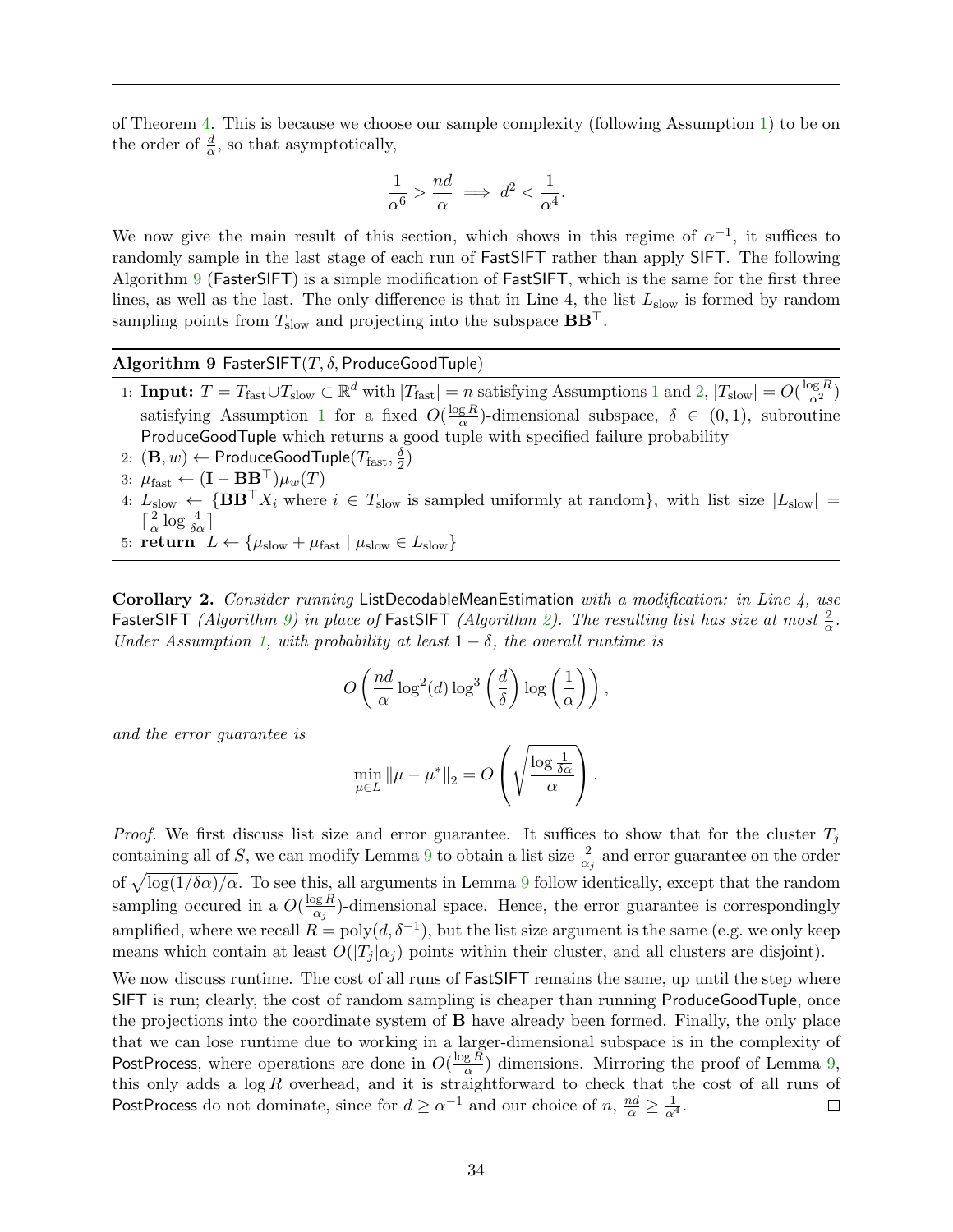### <span id="page-36-0"></span>6 Ky Fan matrix multiplicative weights

We give a regret guarantee for a Ky Fan matrix multiplicative weights procedure, as well as its efficient implementation. We first state a general-purpose regret bound in Section [6.1,](#page-36-1) using a key divergence bound shown in Section [6.2.](#page-37-0) We then show how to use a more fine-grained analysis of simultaneous power iteration developed in Section [6.3](#page-42-0) to prove correctness and a complexity bound on our overall method (tolerant to approximation error), given in Section [6.4.](#page-46-0)

Throughout this entire section, all variables (unless otherwise specified) will be either d-dimensional vectors or  $d \times d$  matrices, and we let  $k \in [d]$  be some smaller dimensionality.

#### <span id="page-36-1"></span>6.1 Regret bound

Throughout this section, we define a "dual set" and regularizer inducing dual variables as follows:

<span id="page-36-2"></span>
$$
\mathcal{Y} := \{ \mathbf{Y} \mid \mathbf{0} \preceq \mathbf{Y} \preceq \mathbf{I}, \text{ Tr}(\mathbf{Y}) = k \}, \ r(\mathbf{Y}) := \langle \mathbf{Y}, \log \mathbf{Y} \rangle - \text{Tr}(\mathbf{Y}). \tag{18}
$$

Finally, we define the projection operator for any symmetric matrix S,

<span id="page-36-6"></span>
$$
\nabla r^*(\mathbf{S}) := \operatorname{argmin}_{\mathbf{Y} \in \mathcal{Y}} \left\{ \langle -\mathbf{S}, \mathbf{Y} \rangle + r(\mathbf{Y}) \right\}, \text{ where } r^*(\mathbf{S}) := \max_{\mathbf{Y} \in \mathcal{Y}} \left\{ \langle \mathbf{S}, \mathbf{Y} \rangle - r(\mathbf{Y}) \right\}. \tag{19}
$$

Here, we remark that it is a direct application of convex duality and the following fact (which is standard, and follows from e.g. the arguments of  $[Yu13]$  that  $\nabla r^*$  is unique, and is the gradient of  $r^*$ , the Fenchel dual of r over the set  $\mathcal{Y}$ .

<span id="page-36-4"></span>**Fact 3.** Function r defined in [\(18\)](#page-36-2) is  $\frac{1}{k}$ -strongly convex over  $\mathcal{Y}$  in  $\lVert \cdot \rVert_{\text{tr}}$ , and has range  $k \log \frac{d}{k}$ .

We prove a helper lemma about the structure of  $\nabla r^*$ , using its closed form derived in [\[CMY20\]](#page-52-1).

<span id="page-36-5"></span>**Fact 4** ([\[CMY20\]](#page-52-1), Lemma 7.3). Given symmetric matrix **S** with eigenvalues  $\lambda_1 \geq \lambda_2 \geq \ldots \geq \lambda_d$ and corresponding eigenvectors  $\{v_j\}_{j\in[d]}$ , we can compute  $\nabla r^*(\mathbf{S})$  as follows. Define

<span id="page-36-7"></span>
$$
\tau(\mathbf{S}) := \max\left\{\tau \mid \tau > 0, \ \frac{\exp(\tau)}{\sum_{j \in [d]} \exp(\min(\tau, \lambda_j))} \le \frac{1}{k}\right\}.
$$
 (20)

Then,

$$
\nabla r^*(\mathbf{S}) = \sum_{j \in [d]} \frac{k \exp(\min(\tau(\mathbf{S}), \lambda_j))}{\sum_{j' \in [d]} \exp(\min(\tau(\mathbf{S}), \lambda_{j'}))} v_j v_j^{\top}.
$$

## Algorithm 10 KFMMW $(k, {\{G_t\}_{t \geq 0}}, \eta)$

<span id="page-36-3"></span>1: **Input:** Gain matrices  $\{\mathbf{G}_t\}_{t\geq0}$ , step size  $\eta > 0$ 2:  $\mathbf{Y}_0 \leftarrow \frac{k}{d}\mathbf{I}, \mathbf{S}_0 \leftarrow \nabla r(\mathbf{Y}_0) = \log(\frac{k}{d})\mathbf{I}$ 3: for  $t > 0$  do 4:  $\mathbf{S}_{t+1} \leftarrow \mathbf{S}_t + \eta \mathbf{G}_t$ 5:  $\mathbf{Y}_{t+1} \leftarrow \nabla r^*(\mathbf{S}_{t+1})$ 6: end for

<span id="page-36-8"></span>In other words,  $\nabla r^*$  exponentiates its argument and normalizes the trace to be k, with the exception of "large" coordinates which are truncated so that the resulting matrix is operator norm bounded (as in the definition of  $\mathcal{Y}$ ). We now give a "refined regret bound" for Algorithm [10](#page-36-3) when all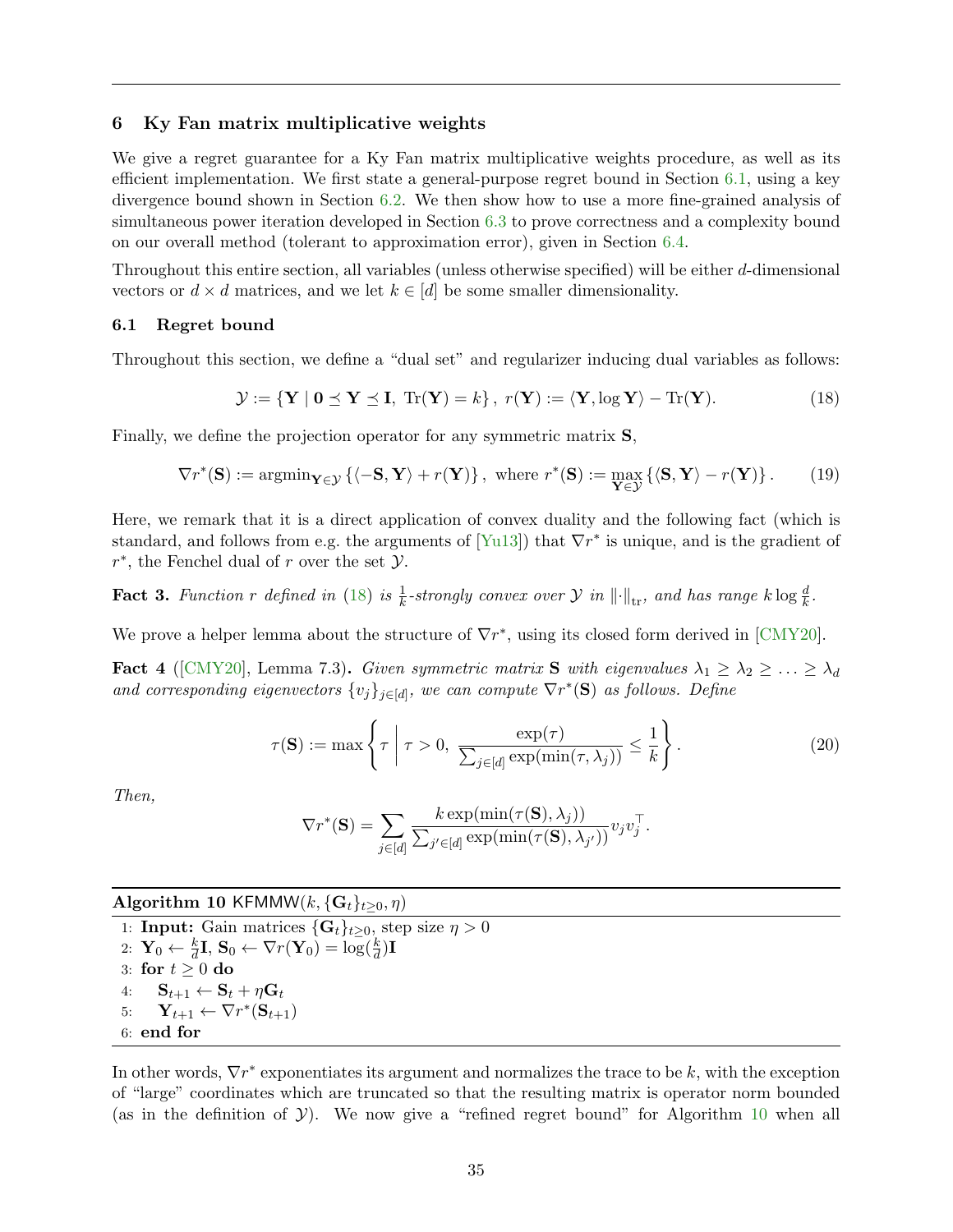gain matrices  $\{G_t\}_{t>0}$  are positive and bounded. The bound is refined in the sense that it depends directly on the inner products  $\langle G_t, Y_t \rangle$  rather than a looser, more standard bound such as  $k\left\|G_t\right\|_{\text{op}}$ (cf. discussion in [\[ZLO15\]](#page-55-6)). In proving Proposition [6,](#page-37-2) we will rely on a new bound on Bregman divergences with respect to  $r^*$ , which is stated here, and proven in the following Section [6.2.](#page-37-0)

<span id="page-37-1"></span>**Lemma 13.** For symmetric matrix **S**, positive semidefinite **G**, and scalar  $\eta > 0$  let  $S' = S + \eta G$ . Suppose that  $\|\eta\mathbf{G}\|_{\text{op}} \leq \frac{1}{2}$  $rac{1}{2}$ . Then,

$$
V_{\mathbf{S}}^{r^*}(\mathbf{S}') \leq \langle \eta \mathbf{G}, \nabla r^*(\mathbf{S}) \rangle.
$$

<span id="page-37-2"></span>**Proposition 6.** Suppose the input gain matrices to Algorithm [10](#page-36-3) satisfy the bound, for all  $t \geq 0$ ,

$$
\mathbf{0} \preceq \eta \mathbf{G}_t \preceq \frac{1}{2} \mathbf{I}.
$$

Then, we have the guarantee for all  $T \geq 1$ , and all  $U \in \mathcal{Y}$ ,

$$
\frac{1}{T} \sum_{t=0}^{T-1} \langle \mathbf{G}_t, \mathbf{U} \rangle \leq \frac{2}{T} \sum_{t=0}^{T-1} \langle \mathbf{G}_t, \mathbf{Y}_t \rangle + \frac{k \log d}{\eta T}.
$$

*Proof.* Fix some  $U \in \mathcal{Y}$  throughout this proof, and note that by Fact [3,](#page-36-4)  $V_{\mathbf{Y}_0}^r(U) \le k \log d$  as  $\mathbf{Y}_0$ minimizes r. Moreover, fix  $\Psi := \nabla r(\mathbf{U})$ ; it is a straightforward computation that the inverse mapping  $\nabla r^*(\Psi) = \mathbf{U}$  holds, via Fact [4.](#page-36-5) For each iteration t,

<span id="page-37-3"></span>
$$
\langle \eta \mathbf{G}_t, \mathbf{U} - \mathbf{Y}_t \rangle = \langle \mathbf{S}_{t+1} - \mathbf{S}_t, \nabla r^*(\boldsymbol{\Psi}) - \nabla r^*(\mathbf{S}_t) \rangle \n= V_{\boldsymbol{\Psi}}^{r^*}(\mathbf{S}_t) - V_{\boldsymbol{\Psi}}^{r^*}(\mathbf{S}_{t+1}) + V_{\mathbf{S}_t}^{r^*}(\mathbf{S}_{t+1}) \leq V_{\boldsymbol{\Psi}}^{r^*}(\mathbf{S}_t) - V_{\boldsymbol{\Psi}}^{r^*}(\mathbf{S}_{t+1}) + \langle \eta \mathbf{G}_t, \mathbf{Y}_t \rangle.
$$
\n(21)

The second equality is the well-known three-point equality of Bregman divergence and follows from expanding definitions, and in the last inequality we used Lemma [13.](#page-37-1) Telescoping [\(21\)](#page-37-3) across all iterations and dividing by  $\eta T$ , we arrive at the bound

$$
\frac{1}{T}\sum_{t=0}^{T-1} \left\langle \mathbf{G}_t, \mathbf{U} - \mathbf{Y}_t \right\rangle \leq \frac{1}{T}\sum_{t=0}^{T-1} \left\langle \mathbf{G}_t, \mathbf{Y}_t \right\rangle + \frac{V_{\Psi}^{r^*}(\mathbf{S}_0)}{\eta T}.
$$

The conclusion follows by rearrangement and using that (from Fact [3](#page-36-4) and  $\nabla r(\mathbf{Y}_0) = \mathbf{S}_0$ )

$$
V_{\Psi}^{r^*}(\mathbf{S}_0) = r^*(\mathbf{S}_0) - r^*(\Psi) - \langle \mathbf{U}, \mathbf{S}_0 - \Psi \rangle
$$
  
= (\langle \mathbf{Y}\_0, \mathbf{S}\_0 \rangle - r(\mathbf{Y}\_0)) - (\langle \mathbf{U}, \Psi \rangle - r(\mathbf{U})) - \langle \mathbf{U}, \mathbf{S}\_0 - \Psi \rangle  
= r(\mathbf{U}) - r(\mathbf{Y}\_0) - \langle \nabla r(\mathbf{Y}\_0), \mathbf{U} - \mathbf{Y}\_0 \rangle = V\_{\mathbf{Y}\_0}^r(\mathbf{U}) \le k \log d.

 $\Box$ 

In Section [6.4,](#page-46-0) where we will only have approximate access to the  $\{Y_t\}_{t\geq 0}$ , we give a simple bound showing that the guarantee in Proposition [6](#page-37-2) does not significantly deteriorate as Corollary [4.](#page-50-0)

#### <span id="page-37-0"></span>6.2 Refined divergence bound

In this section, we prove Lemma [13.](#page-37-1) The proof is patterned from calculations in  $[CDST19, JLL^+20]$  $[CDST19, JLL^+20]$  $[CDST19, JLL^+20]$  $[CDST19, JLL^+20]$ tailored towards the specific properties of the functions  $r, r^*$  in [\(18\)](#page-36-2), [\(19\)](#page-36-6). We define the vector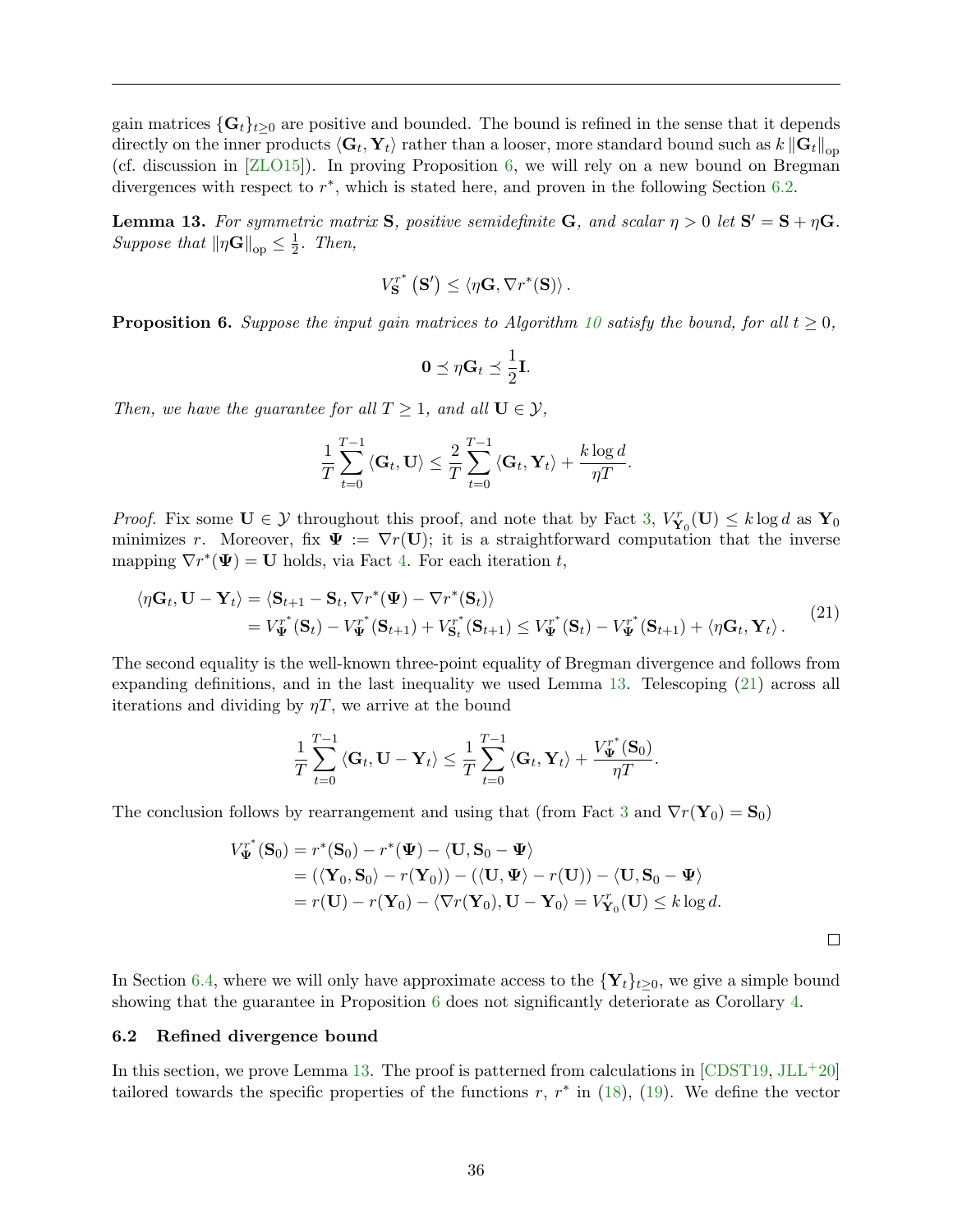variants of these functions, denoted  $r_{\text{vec}} : \mathcal{Y}_{\text{vec}} \to \mathbb{R}$  and  $r_{\text{vec}}^* : \mathbb{R}^d \to \mathbb{R}$ , by

$$
r_{\text{vec}}(y) := \langle y, \log y \rangle - ||y||_1, \ r_{\text{vec}}^*(s) := \min_{y \in \mathcal{Y}_{\text{vec}}} \left\{ \langle -s, y \rangle + r(y) \right\},\
$$

where  $\mathcal{Y}_{\text{vec}}$  is the set of nonnegative vectors with  $\ell_1$  norm k and maximum entry bounded by 1. Here, we use  $\log y$  to denote the entrywise logarithm of a vector.

<span id="page-38-2"></span>**Lemma 14.** For  $s \in \mathbb{R}^d$ , overload  $\tau(s)$  to mean [\(20\)](#page-36-7) applied to a matrix whose eigenvalues are given by s. Then,  $r_{\text{vec}}^*$  is twice-differentiable at s if and only if no coordinate of s is equal to  $\tau(s)$ .

*Proof.* Suppose without loss throughout this proof that s is sorted so  $s_1 \geq \ldots \geq s_d$ ; we may do this since  $r_{\text{vec}}^*$  is symmetric in its arguments. Also, define (overloading  $(20)$  appropriately for vectors)

<span id="page-38-1"></span>
$$
N(s) := \sum_{j \in [d]} \exp(\min(\tau(s), s_j)) \implies [\nabla r_{\text{vec}}^*(s)]_j = \frac{k \exp(\min(\tau(s), s_j))}{N(s)}.
$$
 (22)

This implication is via a direct modification of the calculations leading to Fact [4](#page-36-5) (alternatively, this follows from Corollary 3.3 of  $\text{[Lew96]}$  $\text{[Lew96]}$  $\text{[Lew96]}$  since  $r^*$  is a spectral function).

Twice-differentiable case. We first prove that  $r_{\text{vec}}^*(s)$  is twice-differentiable when no coordinate of s is  $\tau(s)$ ; suppose that for some  $0 \leq \ell \leq k-1$ , exactly  $\ell$  coordinates of s are (strictly) larger than  $\tau(s)$ .<sup>[7](#page-38-0)</sup> If  $\ell = 0$ , it is clear that  $r_{\text{vec}}^*$  is twice-differentiable, so we focus on the case  $\ell \neq 0$ ; in this case, by the definition of  $\tau(s)$  (summing over indices larger and smaller than  $\tau$  separately),

$$
N(s) = k \exp(\tau(s)) = \ell \exp(\tau(s)) + \sum_{j \notin [\ell]} \exp(s_j) \implies \exp(\tau(s)) = \frac{\sum_{j \notin [\ell]} \exp(s_j)}{k - \ell}.
$$

We thus compute

$$
\frac{\partial}{\partial s_j} \exp(\tau(s)) = \begin{cases} 0 & j \in [\ell] \\ \frac{\exp(s_j)}{k - \ell} & j \notin [\ell] \end{cases}, \frac{\partial}{\partial s_j} N(s) = \begin{cases} 0 & j \in [\ell] \\ \frac{k \exp(s_j)}{k - \ell} & j \notin [\ell] \end{cases}.
$$
 (23)

It is then a straightforward calculation that  $\nabla^2_{ij} r^*_{\text{vec}}(s)$  exists in all cases, upon differentiating coordinates of  $\nabla r^*_{\text{vec}}$  as computed in [\(22\)](#page-38-1). In particular,

<span id="page-38-3"></span>
$$
\nabla_{ij}^2 r_{\text{vec}}^*(s) = \begin{cases} \frac{k \exp(s_i)}{N(s)} - \frac{k \exp(s_i)^2}{N(s)^2} & i = j \notin [\ell] \\ -\frac{k \exp(s_i) \exp(s_j)}{N(s)^2} & i, j \notin [\ell], i \neq j \\ 0 & \text{otherwise} \end{cases} \tag{24}
$$

This also shows that all  $\nabla^2_{ij} r^*_{\text{vec}}$  are continuous in a small neighborhood of s, so we conclude  $r^*_{\text{vec}}$  is twice-differentiable at s.

Non-twice-differentiable case. Next, suppose we are in the case where some coordinate  $s_\ell = \tau(s)$ . We claim that  $\frac{\partial}{\partial s_{\ell}}$ **∂**  $\frac{\partial}{\partial s_{\ell}} r_{\text{vec}}^{*}(s)$  does not exist. In particular, perturbing  $s_{\ell}$  in a positive direction does not affect  $\tau(s)$ , and thus does not affect  $N(s)$  either, so the derivative from above of  $\frac{\partial}{\partial s_\ell} r^*_{\text{vec}}(s)$  with respect to  $s_{\ell}$  vanishes. To compute the derivative from below, suppose without loss of generality that  $s_\ell \geq \tau(s)$  but  $s_{\ell+1} < \tau(s)$ . We handle the case where  $\ell \geq 2$  here, and discuss  $\ell = 1$  at the end.

<span id="page-38-0"></span><sup>&</sup>lt;sup>7</sup>From the definition of  $\tau$ , we cannot have  $\ell \geq k$  since otherwise the sum of the k largest elements is too large.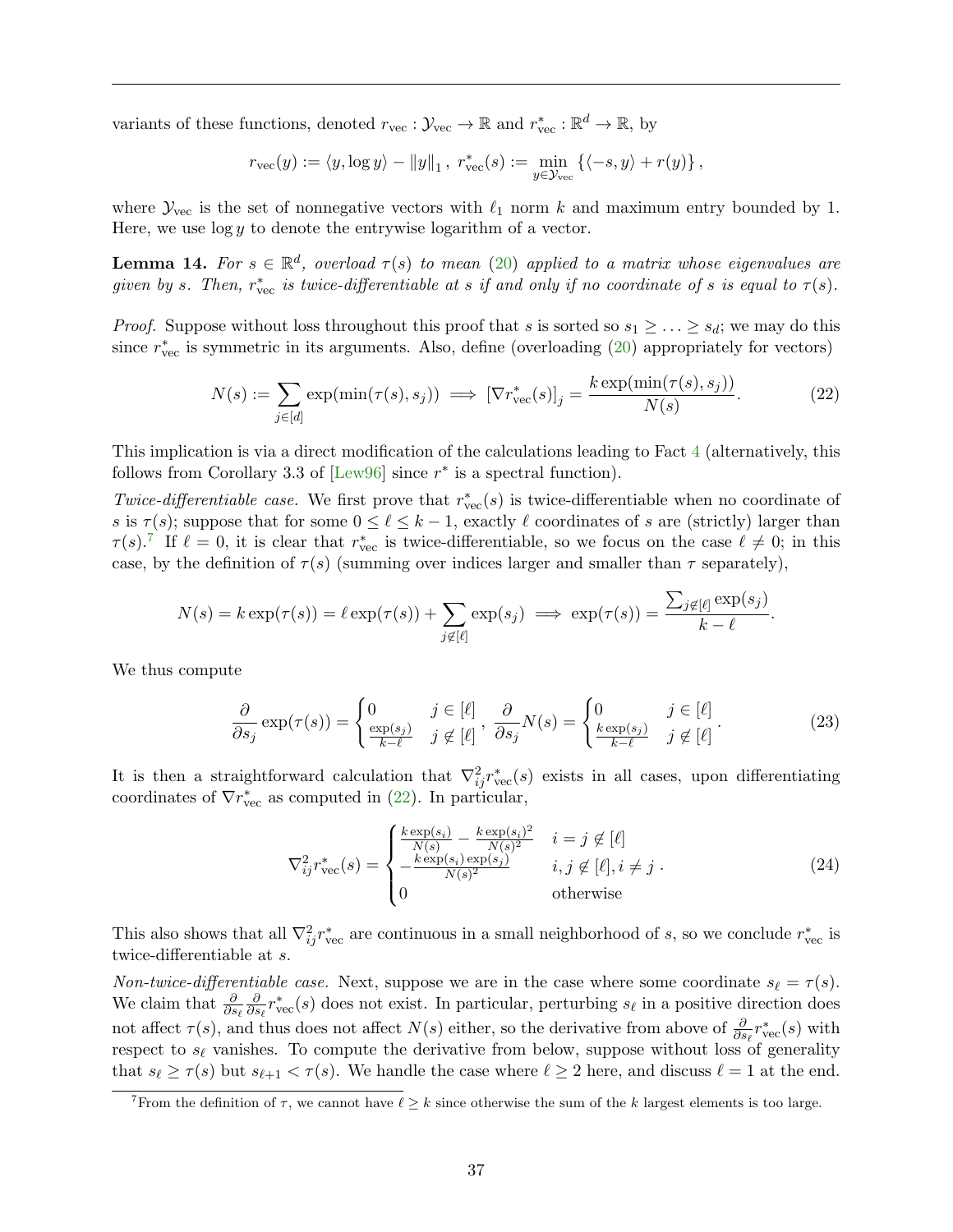We first compute the effect on negatively perturbing  $s_\ell$  on  $\tau(s)$ ; for vanishing  $\delta > 0$ , let  $s' = s - \delta e_\ell$ . Since  $\tau$  is weakly monotone in its argument, clearly  $s_j \geq \tau(s) > s'_\ell$  for  $j \in [\ell - 1]$ , so since

$$
k \exp(s'_{\ell}) \leq \ell \exp(s'_{\ell}) + (k - \ell) \exp(\tau(s)) = \ell \exp(s'_{\ell}) + \sum_{j \notin [\ell]} \exp(s_j) = \sum_{j \in [d]} \exp\left(\min(s'_{\ell}, s'_{j})\right),
$$

we have by the definition [\(20\)](#page-36-7) that  $\tau(s') \geq s'_\ell$ . Next, by

$$
k \exp(\tau(s')) = (\ell - 1) \exp(\tau(s')) + \exp(s'_{\ell}) + \sum_{j \notin [\ell]} \exp(s_j)
$$

$$
\implies \exp(\tau(s')) = \frac{\exp(s'_{\ell}) + \sum_{j \notin [\ell]} \exp(s_j)}{k - (\ell - 1)} = \frac{\exp(s'_{\ell}) + (k - \ell) \exp(\tau(s))}{k - (\ell - 1)},
$$

we see that  $\tau(s') < \tau(s)$  since  $s'_\ell$  decreased. It is straightforward to see from this that since

$$
\left[\frac{\partial}{\partial s_{\ell}}\right]_{-} \exp(\tau(s)) = \frac{\exp(s_{\ell})}{k - (\ell - 1)} \implies \left[\frac{\partial}{\partial s_{\ell}}\right]_{-} \sum_{j \in [d]} \exp(\min(\tau(s), s_j)) = \frac{k \exp(s_{\ell})}{k - (\ell - 1)},
$$

where  $\left[\frac{\partial}{\partial s_{\ell}}\right]$  is the derivative from below, we have

$$
\left[\frac{\partial}{\partial s_{\ell}}\right]_{-} \frac{k \exp(s_{\ell})}{\sum_{j\in[d]} \exp(\min(\tau(s), s_j))}
$$
\n
$$
= \frac{k}{\left(\sum_{j\in[d]} \exp(\min(\tau(s), s_j))\right)^2} \left(\exp(s_{\ell}) \sum_{j\in[d]} \exp(\min(\tau(s), s_j)) - \frac{k \exp(s_{\ell})^2}{k - (\ell - 1)}\right) \neq 0.
$$

The last inequality is by

$$
\sum_{j \in [d]} \exp(\min(\tau(s), s_j)) = k \exp(\tau(s)) \neq \frac{k}{k - (\ell - 1)} \exp(\tau(s)) = \frac{k}{k - (\ell - 1)} \exp(s_{\ell}).
$$

Thus, the derivatives from above and below do not agree as desired. Finally, consider when  $\ell = 1$ ; the above calculations imply that  $\tau(s') = \infty$  (since then no element needs to be truncated). Hence,

$$
\left[\frac{\partial}{\partial s_{\ell}}\right]_{-} \frac{k \exp(s_{\ell})}{\sum_{j \in [d]} \exp(\min(\tau(s), s_j))} = \frac{k}{\left(\sum_{j \in [d]} \exp(s_j)\right)^2} \left(\exp(s_{\ell}) \sum_{j \in [d]} \exp(s_j) - \exp(s_{\ell})^2\right) \neq 0.
$$

We next prove a bound on quadratic forms with respect to the (matrix) Hessian of  $r^*$ , at symmetric matrices S where the function is twice-differentiable. We crucially use formulas for the derivatives of spectral functions (permutation-invariant scalar-valued functions on symmetric matrices which depend only on the eigenvalues), from [\[Lew96,](#page-54-13) [LS01\]](#page-54-14).

<span id="page-39-0"></span>**Lemma 15.** Let  $S = U^{\top}$ diag(s) U be a symmetric matrix with eigenvalues s sorted so that  $s_1 \geq \ldots \geq s_d$ , and **U** is an orthonormal basis. Then,  $r^*$  is twice-differentiable at **S** if and only if no coordinate of s equals  $\tau(S)$ . Further, when  $r^*$  is twice-differentiable at S, for any positive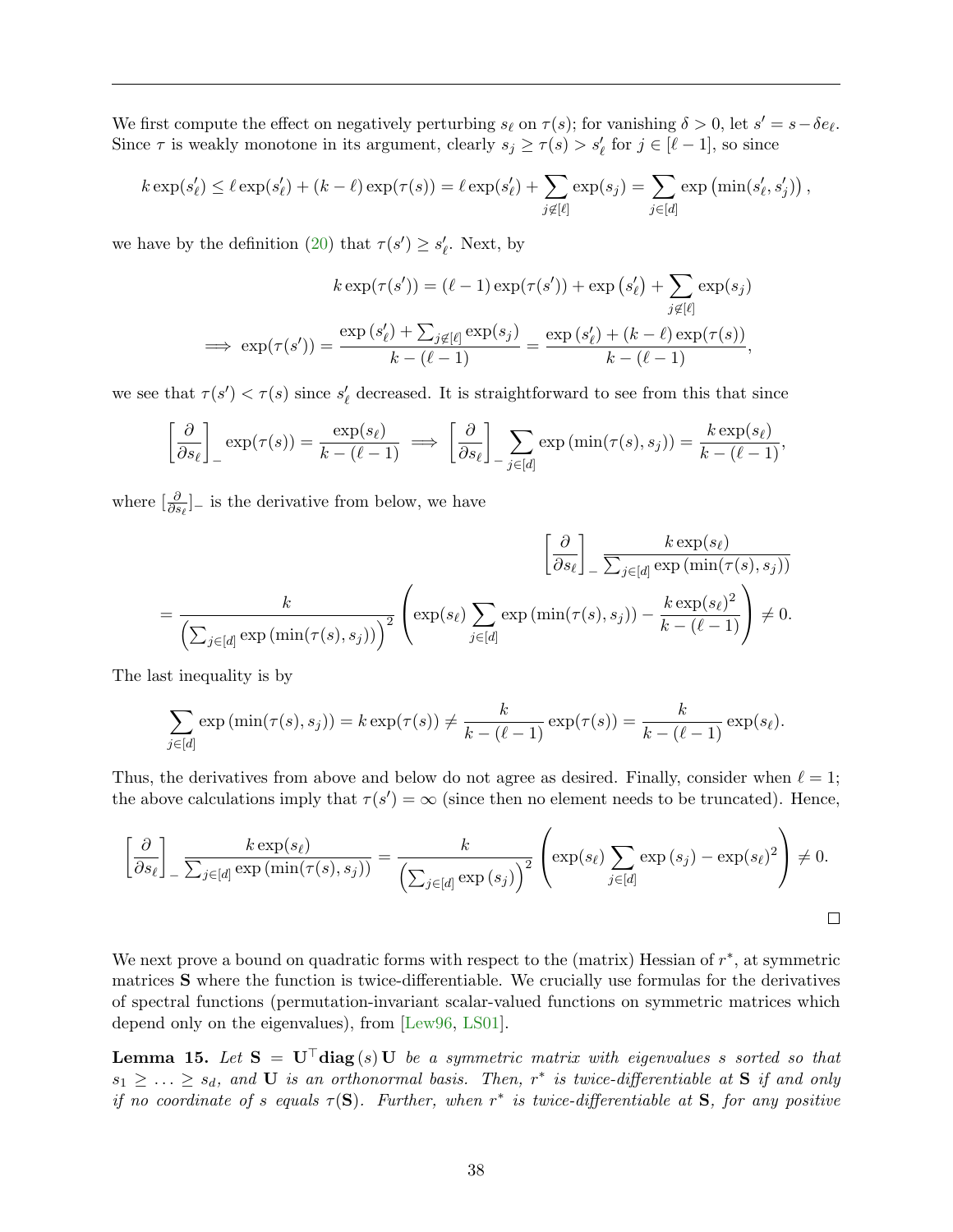semidefinite G,

$$
\nabla^2 r^*(\mathbf{S})[\mathbf{G},\mathbf{G}] \le \left\langle \nabla r^*(\mathbf{S}),\mathbf{G}^2 \right\rangle.
$$

Proof. The first claim is a direct consequence of Lemma [14](#page-38-2) and the first part of Theorem 3.3 of [\[LS01\]](#page-54-14), which states that when  $r^*$  is a spectral function of S, it is twice-differentiable at S if and only if  $r_{\text{vec}}^*$  is twice-differentiable at s. Moreover, Theorem 3.3 of [\[LS01\]](#page-54-14) gives the formula

<span id="page-40-2"></span>
$$
\nabla^2 r^*(\mathbf{S})[\mathbf{G}, \mathbf{G}] = \nabla^2 r_{\text{vec}}^*(s) \left[ \text{diagvec}(\widetilde{\mathbf{G}}), \text{diagvec}(\widetilde{\mathbf{G}}) \right] + \left\langle \mathcal{A}, \widetilde{\mathbf{G}} \circ \widetilde{\mathbf{G}} \right\rangle,
$$
\n
$$
\text{where } \widetilde{\mathbf{G}} = \mathbf{U}\mathbf{G}\mathbf{U}^\top, \ \mathcal{A}_{ij} = \begin{cases} 0 & i = j \\ \frac{\nabla_i r_{\text{vec}}^*(s) - \nabla_j r_{\text{vec}}^*(s)}{s_i - s_j} & i \neq j \end{cases},\tag{25}
$$

 $\circ$  is the Hadamard (entrywise) product, and diagvec :  $\mathbb{R}^{d \times d} \to \mathbb{R}^d$  returns the vector whose entries are the diagonal of the input matrix. Here, we assume that no two entries of  $s$  are identical since it is clear that the scalar-valued Hessian is continuous at  $s$  by the formula [\(24\)](#page-38-3), so Theorem 4.2 of [\[LS01\]](#page-54-14) shows that  $\nabla^2 r^*$  is also continuous at **S** (thus we can perturb **S** infinitesimally so the eigenvalues are unique). Now, let  $\tilde{s} = \min(\tau(s), s)$  entrywise. We first have

<span id="page-40-0"></span>
$$
\nabla^2 r_{\text{vec}}^*(s) \left[ \text{diagvec}(\widetilde{\mathbf{G}}), \text{diagvec}(\widetilde{\mathbf{G}}) \right] \le \mathbf{diag}\left( \left\{ \frac{k \exp(s_i)}{N(s)} \right\}_{s_i \le \tau(s)} \right) \left[ \text{diagvec}(\widetilde{\mathbf{G}}), \text{diagvec}(\widetilde{\mathbf{G}}) \right]
$$

$$
\le \frac{k}{N(s)} \sum_{i \in [d]} \exp(\widetilde{s}_i) \left( \widetilde{\mathbf{G}}_{ii} \right)^2. \tag{26}
$$

Here, we used that  $\nabla^2 r_{\text{vec}}^*(s)$  is a diagonal matrix minus a rank-one term, restricted to eigenvalues which are at most  $\tau(s)$  as calculated in [\(24\)](#page-38-3). Next, we claim that for any tuple  $i \neq j \in [d]$ ,

$$
\frac{\exp(\tilde{s}_i) - \exp(\tilde{s}_j)}{s_i - s_j} \le \frac{\exp(\tilde{s}_i) + \exp(\tilde{s}_j)}{2}.
$$

Without loss of generality assume  $s_i > s_j$ . This claim is obvious for any tuple where  $s_i > s_j \geq \tau(s)$ . For all other cases, we recall the identity  $\frac{\exp(a) - \exp(b)}{a - b} \leq \frac{\exp(a) + \exp(b)}{2}$  $\frac{1}{2}$  for all  $a \neq b$  (cf. Lemma B.3, [\[JLL](#page-54-12)<sup>+</sup>20]). Then, if  $s_j \leq s_i < \tau(s)$ , a direct application of this identity yields the claim; for the final case where  $s_j < \tau(s) \leq s_i$ , this follows from also using  $s_i - s_j \geq \tilde{s}_i - \tilde{s}_j$ . Continuing,

<span id="page-40-1"></span>
$$
\left\langle A, \widetilde{\mathbf{G}} \circ \widetilde{\mathbf{G}} \right\rangle = \frac{k}{N(S)} \sum_{i \neq j \in [d]} \frac{\exp(\widetilde{s}_i) - \exp(\widetilde{s}_j)}{s_i - s_j} \left( \widetilde{\mathbf{G}}_{ij} \right)^2
$$
\n
$$
\leq \frac{k}{N(S)} \sum_{i \neq j \in [d]} \frac{\exp(\widetilde{s}_i) + \exp(\widetilde{s}_j)}{2} \left( \widetilde{\mathbf{G}}_{ij} \right)^2.
$$
\n(27)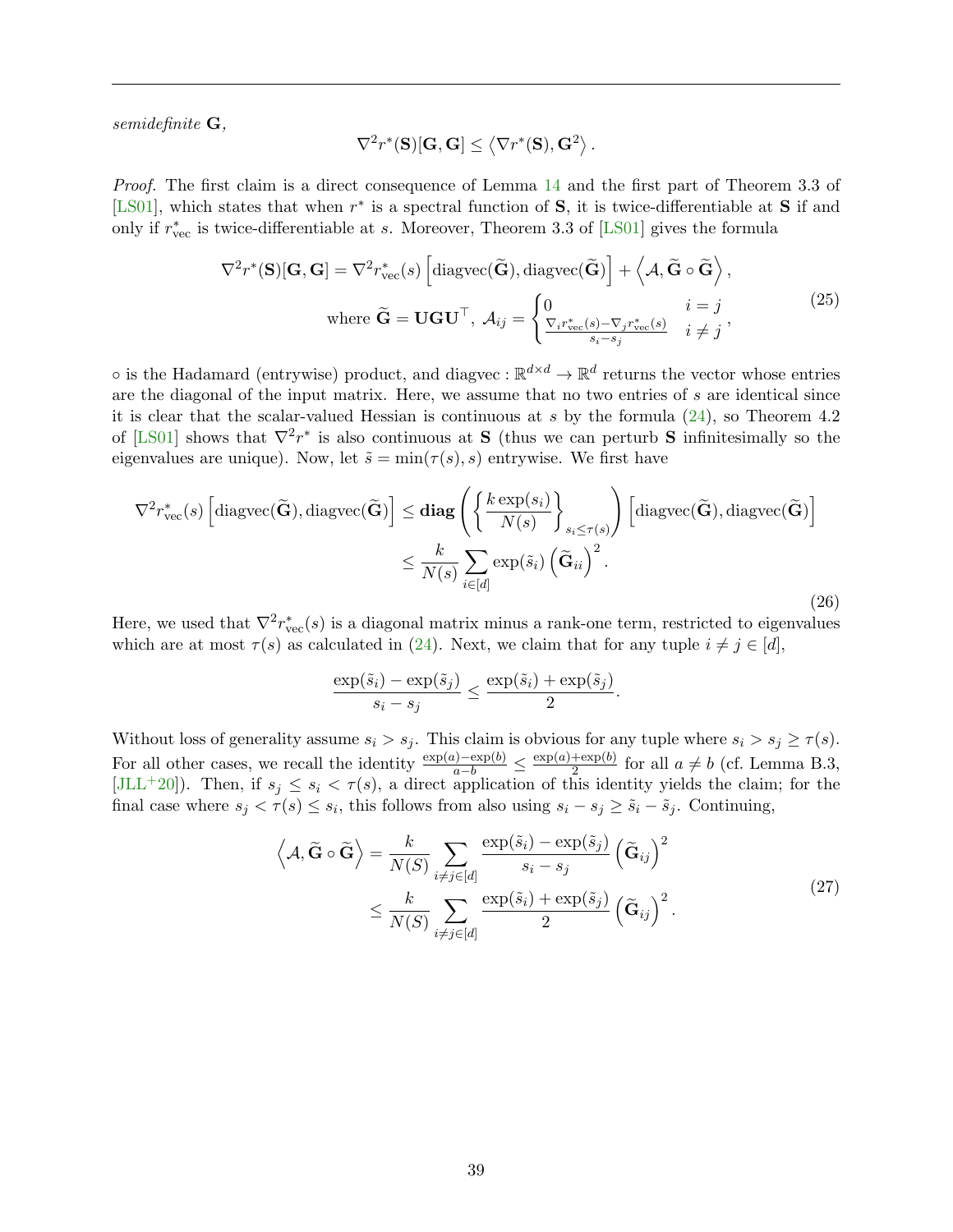Combining  $(26)$  and  $(27)$  in the formula  $(25)$ ,

$$
\nabla^{2} r^{*}(\mathbf{S})[\mathbf{G},\mathbf{G}] \leq \frac{k}{N(S)} \sum_{i,j \in [d]} \frac{\exp(\tilde{s}_{i}) + \exp(\tilde{s}_{j})}{2} \left(\tilde{\mathbf{G}}_{ij}\right)^{2}
$$
  

$$
= \frac{k}{N(S)} \sum_{i,j \in [d]} \exp(\tilde{s}_{i}) \left(\tilde{\mathbf{G}}_{ij}\right)^{2} = \frac{k}{N(S)} \sum_{i \in [d]} \exp(\tilde{s}_{i}) \left(\sum_{j \in [d]} \left(\tilde{\mathbf{G}}_{ij}\right)^{2}\right)
$$
  

$$
= \sum_{i \in [d]} \frac{k \exp(\tilde{s}_{i})}{N(S)} \left[\tilde{\mathbf{G}}^{2}\right]_{ii} = \left\langle \textbf{diag}\left(\nabla r_{\text{vec}}^{*}(s)\right), \tilde{\mathbf{G}}^{2} \right\rangle.
$$

Finally, note that  $\tilde{\mathbf{G}}^2 = \mathbf{U}\mathbf{G}^2\mathbf{U}^{\top}$ , so the last expression is equal to  $\langle \mathbf{U}^{\top} \mathbf{diag} (\nabla r_{\text{vec}}^*(s)) \mathbf{U}, \mathbf{G}^2 \rangle$  by the cyclic property of trace. We conclude by the fact that  $\nabla r^*(\mathbf{S}) = \mathbf{U}^\top \mathbf{diag}(\nabla r^*_{\text{vec}}(s)) \mathbf{U}$ , since  $r^*$  is a spectral function, due to Corollary 3.3 of [\[Lew96\]](#page-54-13).

We conclude with the desired proof of Lemma [13.](#page-37-1)

<span id="page-41-1"></span>**Lemma 13.** For symmetric matrix **S**, positive semidefinite **G**, and scalar  $\eta > 0$  let  $S' = S + \eta G$ . Suppose that  $\|\eta \mathbf{G}\|_{\text{op}} \leq \frac{1}{2}$  $rac{1}{2}$ . Then,

$$
V_{\mathbf{S}}^{r^*}(\mathbf{S}') \leq \langle \eta \mathbf{G}, \nabla r^*(\mathbf{S}) \rangle.
$$

Proof. We first claim that without loss of generality, everywhere on the straight-line path from **S** to S' except for a measure-zero set (in  $\mathbb{R}^1$ ),  $r^*$  is twice-differentiable. To see this, the Alexandrov theorem says that since  $r^*$  is convex, it is twice-differentiable everywhere except a measure-zero set in the space of its argument. However, by perturbing  $S$  and  $S'$  by a random matrix with eigenvalues distributed uniformly at random  $\in [-\delta, \delta]$ , for vanishing  $\delta > 0$ , with probability one the line between perturbed matrices only intersects the non-twice-differentiable set on a measure-zero set (this follows from the disintegration theorem). Thus, by continuity of  $V^{r^*}$  in both arguments (since  $\nabla r^*$  is Lipschitz by Lemma 15.3 of [\[Sha07\]](#page-55-10), as  $r^*$  is the dual of a strongly convex function), we assume  $S, S'$  have this property, so we may write

<span id="page-41-0"></span>
$$
V_{\mathbf{S}}^{r^*}(\mathbf{S}') = \int_0^1 \int_0^s \nabla^2 r^*(\mathbf{S}_t) [\mathbf{G}, \mathbf{G}] dt ds
$$
  
\n
$$
\leq \int_0^1 \int_0^s \left\langle \nabla r^*(\mathbf{S}_t), \eta^2 \mathbf{G}^2 \right\rangle dt ds \leq \frac{1}{2} \int_0^1 \int_0^s \left\langle \nabla r^*(\mathbf{S}_t), \eta \mathbf{G} \right\rangle dt ds.
$$
\n(28)

Here, for  $t \in [0,1]$  we define  $S_t = S + t\eta G$ , and used Lemma [15](#page-39-0) in the second line (almost everywhere) as well as the assumed bound on  $\|\eta\mathbf{G}\|_{\text{op}}$  so that  $\eta^2\mathbf{G}^2 \preceq \frac{1}{2}$  $\frac{1}{2}\eta\mathbf{G}$ . Define  $p(t) := r^*(\mathbf{S}_t)$ and  $v(t) := V_{\mathbf{S}}^{r^*}$  $\mathbf{S}^{r^*}(\mathbf{S}_t)$ ; then,

$$
\int_0^s \langle \nabla r^*(\mathbf{S}_t), \eta \mathbf{G} \rangle dt = p(s) - p(0) = v(s) + \langle \nabla r^*(\mathbf{S}), s\eta \mathbf{G} \rangle \le v(1) + \langle \nabla r^*(\mathbf{S}), s\eta \mathbf{G} \rangle.
$$

In the last inequality, we used that  $v$  is increasing, which can be seen via

$$
tv'(t) = \langle t\eta \mathbf{G}, \nabla r^*(\mathbf{S}_t) - \nabla r^*(\mathbf{S}) \rangle \ge 0.
$$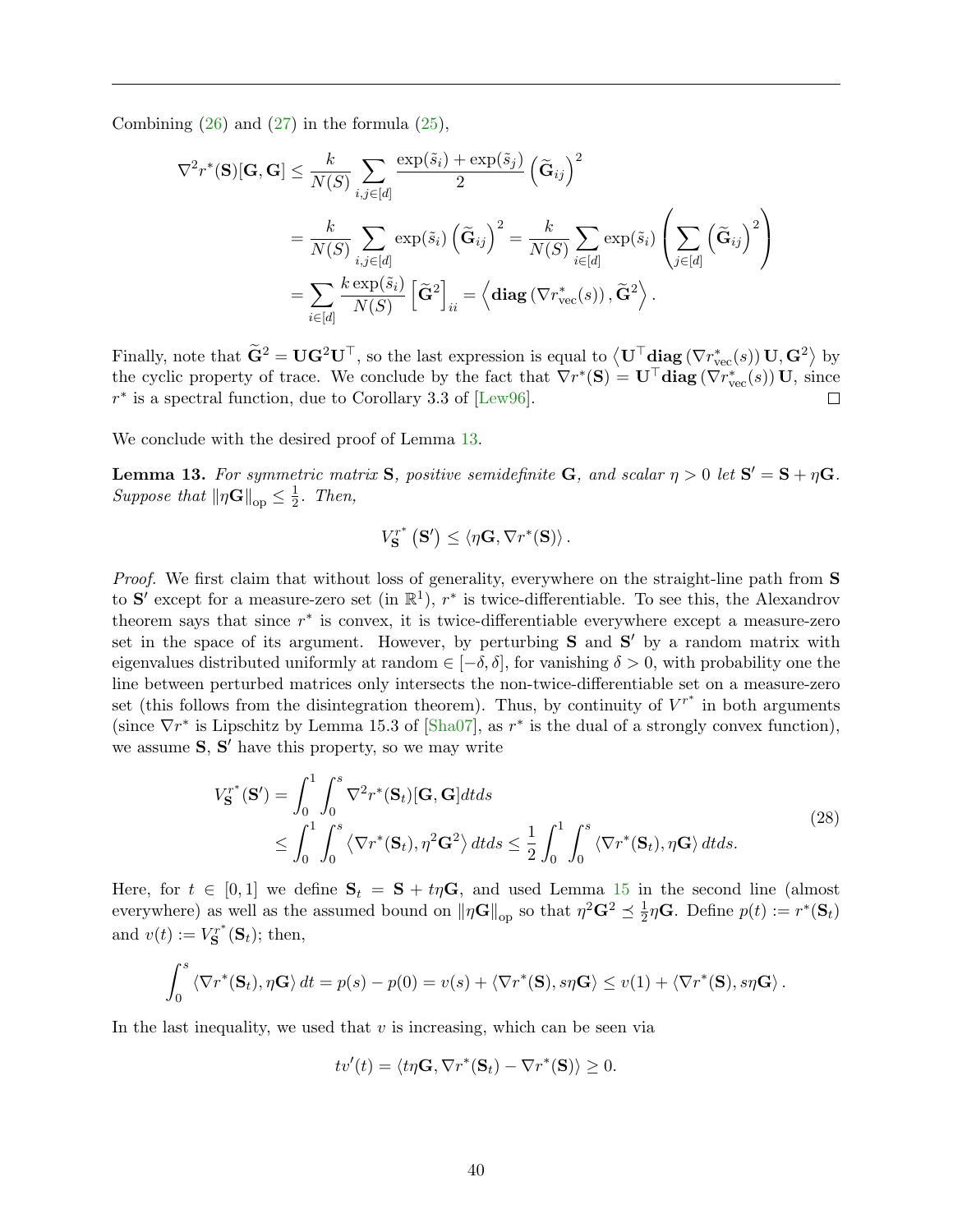Substituting back into [\(28\)](#page-41-0),

$$
V_{\mathbf{S}}^{r^*}(\mathbf{S}') \leq \frac{1}{2} \int_0^1 \left( v(1) + \langle \nabla r^*(\mathbf{S}), s\eta \mathbf{G} \rangle \right) ds \leq \frac{1}{2} v(1) + \frac{1}{2} \langle \nabla r^*(\mathbf{S}), \eta \mathbf{G} \rangle.
$$

Rearranging and using that  $V_{\mathbf{S}}^{r^*}$  $S^{rr^*}(\mathbf{S}') = v(1)$  yields the desired bound.

#### <span id="page-42-0"></span>6.3 Refined  $k$ -PCA guarantees

We show a refined bound on the guarantees of simultaneous power iteration for approximately learning the top k eigenvectors of a positive semidefinite matrix (i.e.  $k$ -PCA). In particular, the main result of this section (Proposition [7\)](#page-44-0) strengthens Theorem 6.1 in  $\lfloor \text{CMY20} \rfloor$  by a factor of k.

Algorithm 11  $\mathsf{Power}(\mathbf{A}, \lambda_{\max}, \lambda_{\min}, k, \epsilon, \delta)$ 

- <span id="page-42-1"></span>1: **Input:** Positive semidefinite  $A \in \mathbb{R}^{d \times d}$  with  $\lambda_{\min} I \preceq A \preceq \lambda_{\max} I$ , accuracy  $\epsilon \in (0,1)$ ,  $k \in [d]$ ,  $\delta \in (0,1)$
- 2:  $N \leftarrow \Theta\left(\frac{1}{\epsilon}\right)$  $\frac{1}{\epsilon} \log \left( \frac{d}{\delta \epsilon} \cdot \frac{\lambda_{\max}}{\lambda_{\min}} \right)$  for a sufficiently large universal constant

3: 
$$
\mathbf{G} \in \mathbb{R}^{d \times k}
$$
 entrywise  $\sim \mathcal{N}(0, 1)$ 

4: return  $\mathbf{V} \in \mathbb{R}^{d \times k}$ , an orthonormal basis for the column span of  $\mathbf{A}^N \mathbf{G}$ 

For the remainder of this section, we will fix a particular positive semidefinite matrix  $\mathbf{A} =$  $\mathbf{U}^\top \mathbf{diag}(\lambda) \mathbf{U}$ , where  $\mathbf{U} \in \mathbb{R}^{d \times d}$  is orthonormal and  $\lambda_1 \geq \lambda_2 \geq \ldots \geq \lambda_d$  are the ordered eigenvalues of **A**. We will also define three sets which partition  $[d]$ :

<span id="page-42-2"></span>
$$
L := \{ j \in [d] \mid \lambda_j > (1 + \frac{\epsilon}{4})\lambda_{k+1} \},
$$
  
\n
$$
M := \{ j \in [d] \mid (1 + \frac{\epsilon}{4})\lambda_{k+1} \ge \lambda_j \ge (1 - \frac{\epsilon}{4})\lambda_{k+1} \},
$$
  
\n
$$
S := \{ j \in [d] \mid \lambda_j < (1 - \frac{\epsilon}{4})\lambda_{k+1} \}.
$$
\n(29)

In particular,  $L, M$ , and  $S$  are the "large", "medium", and "small" eigenvalues of  $A$ . We first give two key structural results, which say that with high probability, the span of  $V$  contains essentially all the  $\ell_2$  mass of any vector in L, and essentially none of the  $\ell_2$  mass of any vector in S.

<span id="page-42-4"></span>**Lemma 16.** Let  $P := VV^{\top}$  where V is the output of Algorithm [11.](#page-42-1) With probability at least 1 -  $\frac{\delta}{3}$  - exp(-Ck) for a universal constant C, for all  $j \in S$ ,  $\|\mathbf{P} u_j\|_2 \leq \frac{\lambda_d^2}{\lambda_1^2} \cdot \frac{\epsilon^2}{64a}$  $\frac{\epsilon^2}{64d^2}$ , where  $u_j$  is row j of U, and we follow notation in [\(29\)](#page-42-2).

*Proof.* By rotational invariance of Gaussian matrices, it suffices to consider the case where  $\bf{A}$  is diagonal and U is the identity; henceforth in this lemma,  $u_j$  is the  $j<sup>th</sup>$  standard basis vector. Recall that **P** is the projection onto the column span of  $\mathbf{A}^N\mathbf{G}$ . We explicitly compute

<span id="page-42-3"></span>
$$
\mathbf{P} = \mathbf{A}^N \mathbf{G} \left( \mathbf{G}^{\top} \mathbf{A}^{2N} \mathbf{G} \right)^{-1} \mathbf{G}^{\top} \mathbf{A}^N \implies \|\mathbf{P} u_j\|_2^2 = u_j^{\top} \mathbf{A}^N \mathbf{G} \left( \mathbf{G}^{\top} \mathbf{A}^{2N} \mathbf{G} \right)^{-1} \mathbf{G}^{\top} \mathbf{A}^N u_j. \tag{30}
$$

Here, we used that  $\mathbf{P}^2 = \mathbf{P}$ . Now, notice that (where  $\mathbf{G}_j$ : is row j of  $\mathbf{G}$ )

$$
\mathbf{G}^{\top}\mathbf{A}^{2N}\mathbf{G} = \sum_{j \in [d]} \lambda_j^{2N} \mathbf{G}_j \cdot \mathbf{G}_{j\cdot}^{\top} \succeq \lambda_k^{2N} \sum_{j \in [k]} \mathbf{G}_j \cdot \mathbf{G}_{j\cdot}^{\top}.
$$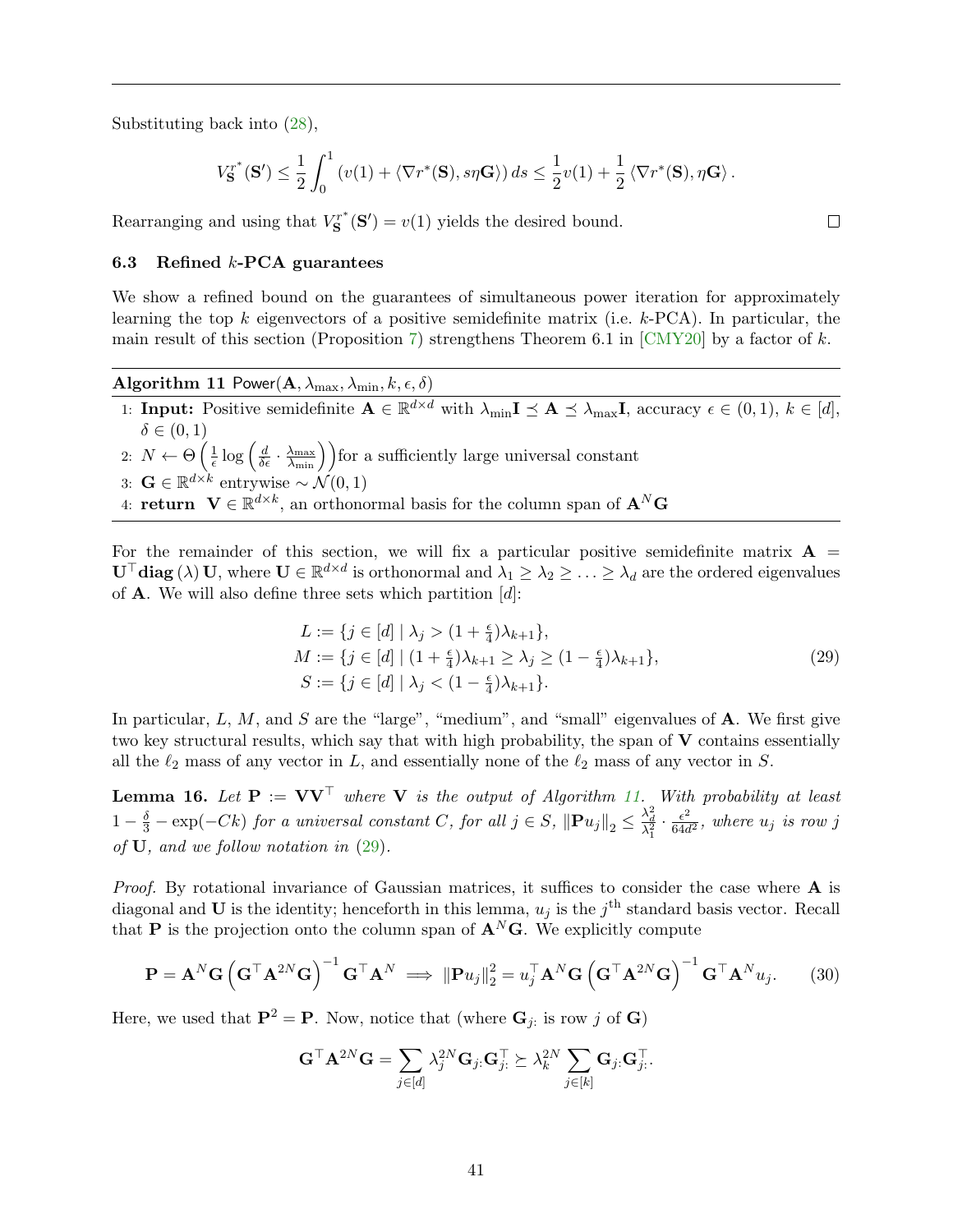However, Theorem 1.1 of [\[RV09\]](#page-55-11) shows that with probability  $\frac{\delta}{6} + \exp(-Ck)$  for some constant C, the smallest eigenvalue of a  $k \times k$  Gram matrix for independent Gaussian entries is at least  $\frac{\delta}{6\sqrt{k}}$ . Assuming that this happens, we then continue to bound

$$
\lambda_k^{2N} \sum_{j \in [k]} \mathbf{G}_{j:} \mathbf{G}_{j:}^{\top} \succeq \frac{\lambda_k^{2N} \delta}{6\sqrt{k}} \mathbf{I} \implies \|\mathbf{P} u_j\|_2^2 \le \frac{6\sqrt{k}}{\delta \lambda_k^{2N}} u_j^{\top} \mathbf{A}^N \mathbf{G} \mathbf{G}^{\top} \mathbf{A}^N u_j
$$

$$
= \frac{6\sqrt{k}}{\delta} \left(\frac{\lambda_j}{\lambda_k}\right)^{2N} \left[\mathbf{G} \mathbf{G}^{\top}\right]_{jj}
$$

$$
\le \frac{6\sqrt{k}}{\delta} \exp\left(-\frac{\epsilon N}{2}\right) \sum_{i \in [k]} \mathbf{G}_{ji}^2.
$$

In the first implication, we combined the lower bound we just derived with [\(30\)](#page-42-3). Using standard chi-squared concentration bounds (cf. Lemma 1, [\[LM00\]](#page-54-15)), the probability that  $\sum_{i\in[k]} \mathbf{G}_{ji}^2 \geq 2k+3\log\frac{6}{\delta}$ is no more than  $\frac{\delta}{6}$ . Performing a union bound, with failure probability at most  $\frac{\delta}{3} + \exp(-Ck)$ , we have that for sufficiently large  $N = \Theta\left(\frac{1}{\epsilon}\right)$  $\frac{1}{\epsilon} \log \left( \frac{d}{\delta \epsilon} \cdot \frac{\lambda_{\max}}{\lambda_{\min}} \right) \right), \text{ since } k \leq d,$ 

$$
\|\mathbf{P} u_j\|_2^2 \leq \frac{12k^{1.5} + 18\sqrt{k}\log \frac{6}{\delta}}{\delta} \exp\left(-\frac{\epsilon N}{2}\right) \leq \frac{\lambda_{\min}^2}{\lambda_{\max}^2} \cdot \frac{\epsilon^2}{64d^2} \leq \frac{\lambda_d^2}{\lambda_1^2} \cdot \frac{\epsilon^2}{64d^2}.
$$

Finally, adjusting the failure probability of the chi-squared tail bound by a factor of d, the conclusion follows by union bounding over all  $j \in S$ .  $\Box$ 

<span id="page-43-0"></span>**Lemma 17.** Let  $P := VV^{\top}$  where V is the output of Algorithm [11.](#page-42-1) With probability at least 1 −  $\frac{\delta}{3}$  − dexp(−Ck) for a universal constant C, for all  $j \in L$ ,  $||\mathbf{P}u_j||_2^2 \ge 1 - \frac{\lambda_d^2}{\lambda_1^2} \cdot \frac{\epsilon^2}{64a}$  $rac{\epsilon^2}{64d^2}$ , where  $u_j$  is row *i* of **U**, and we follow notation in  $(29)$ .

*Proof.* By definition of L, it is clear that  $j \in [k]$ . Again we consider the case where A is diagonal and **U** is the identity without loss of generality. Let  $\mathbf{G}_{[k]}$ : be the first k rows of **G**, and let

$$
\widetilde{\mathbf{G}}:=\mathbf{G}\left(\mathbf{G}_{[k] :}\right)^{-1}.
$$

Observe that the first k rows of  $\tilde{G}$  are exactly I. Also, with probability at least  $1 - \frac{\delta}{6} - \exp(-Ck)$ , the largest singular value of  $(\mathbf{G}_{[k]})^{-1}$  is bounded above by  $\frac{6\sqrt{k}}{\delta}$  $\frac{\sqrt{k}}{\delta}$ , again by Theorem 1.1 of [\[RV09\]](#page-55-11). Condition on this event for the remainder of the proof. Since in this case  $\mathbf{G}_{[k]}$ : is invertible, where Span denotes column span,

$$
\text{Span}\left(\widetilde{\mathbf{G}}\right) = \text{Span}\left(\mathbf{G}\right) \implies \text{Span}\left(\mathbf{A}^N \widetilde{\mathbf{G}}\right) = \text{Span}\left(\mathbf{A}^N \mathbf{G}\right).
$$

Fix some  $j \in L$ . To show the conclusion, it suffices to show that there exists a unit vector  $v^*$  in the span of  $\mathbf{A}^N \widetilde{\mathbf{G}}$  with  $(\langle u_j, v^* \rangle)^2 \geq 1 - \frac{\lambda_d^2}{\lambda_1^2} \cdot \frac{\epsilon^2}{64a}$  $\frac{\epsilon^2}{64d^2}$ . To see this, let  $\{v_i\}_{i\in[k]}$  be any orthonormal basis for Span  $(A^N \widetilde{G})$  with  $v_1 = v^*$ ; then

$$
\|\mathbf{P}u_j\|_2^2 = u_j^{\top} \mathbf{P}u_j = \sum_{i \in [k]} (\langle u_j, v_i \rangle)^2 \ge (\langle u_j, v^* \rangle)^2 \ge 1 - \frac{\lambda_d^2}{\lambda_1^2} \cdot \frac{\epsilon^2}{64d^2}
$$

.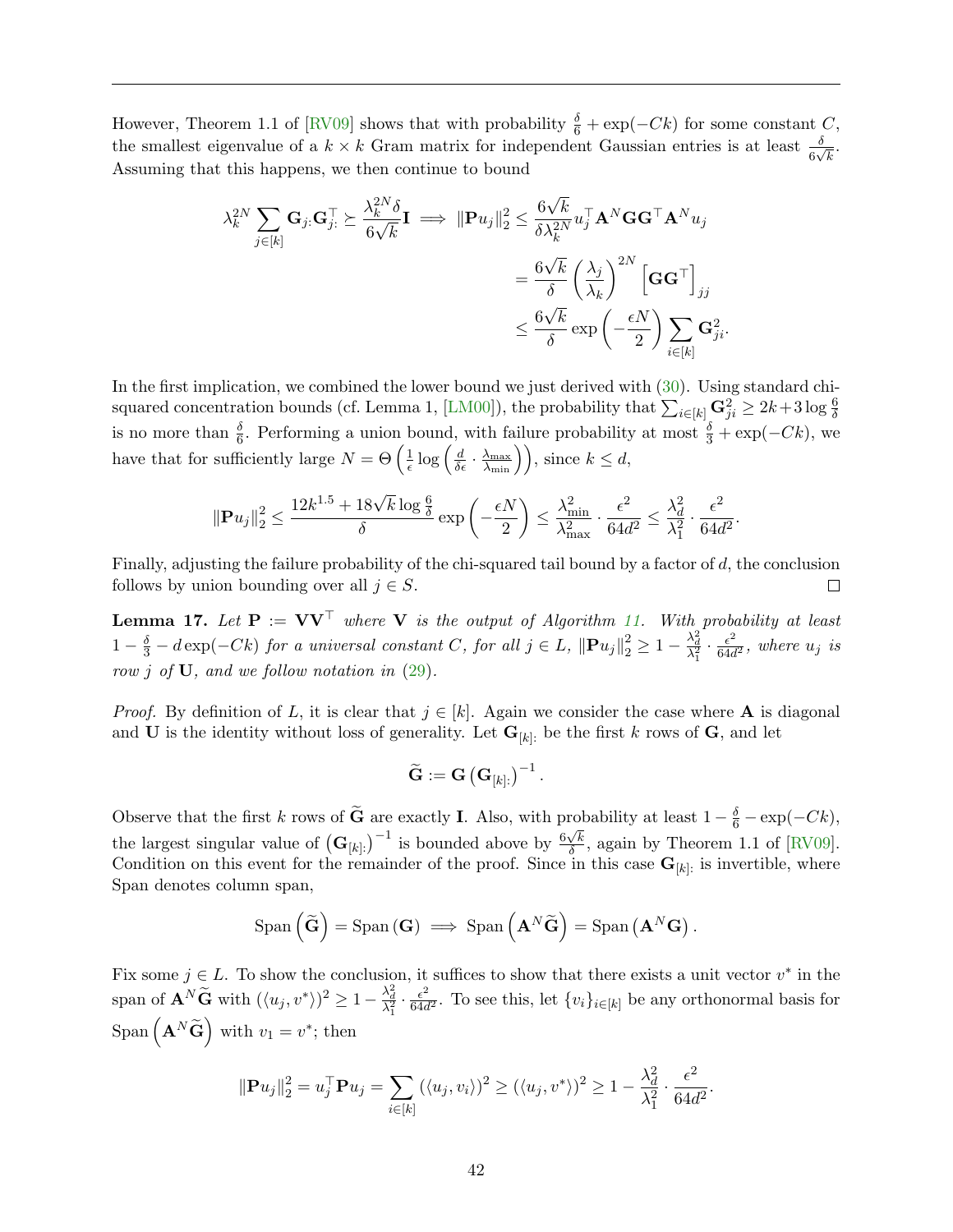We will choose  $v^*$  to be the normalization of  $\mathbf{A}^N \widetilde{\mathbf{G}}_{:j}$  which has unit  $\ell_2$  norm, where  $\widetilde{\mathbf{G}}_{:j}$  is column j of  $\widetilde{G}$ . By standard chi-squared concentration bounds, with probability at least  $1 - \frac{\delta}{6}$  $\frac{6}{6}$ , all rows  $i \notin [k]$  of the matrix **G** have squared  $\ell_2$  norm at most

$$
2k + 3\log\frac{6d}{\delta}.
$$

Here, we adjusted the failure probability of Lemma 1 in [\[LM00\]](#page-54-15) by a factor of d and union bounded over all  $i \notin [k]$ . Now, this implies that for all  $i \notin [k]$ ,

$$
\left\| \left( \left( \mathbf{G}_{[k]}. \right)^{-1} \right)^\top \mathbf{G}_{i:}^\top \right\|_2^2 \le \frac{72k^2 + 108k \log \frac{6d}{\delta}}{\delta^2} \implies \widetilde{\mathbf{G}}_{ij}^2 \le \frac{72k^2 + 108k \log \frac{6d}{\delta}}{\delta^2} \text{ for all } j \in [k].
$$

We conclude that the column vector  $\widetilde{\mathbf{G}}_{:j}$  has the property that

$$
\widetilde{\mathbf{G}}_{ij}^2 \begin{cases}\n= 1 & i = j \\
= 0 & i \neq j, i \in [k] \\
\leq \frac{72k^2 + 108k \log \frac{6d}{\delta}}{\delta^2} & i \notin [k].\n\end{cases}
$$

Here, the first two cases are by design, and the last is by our earlier derivation. Thus, by choosing  $N = \Theta\left(\frac{1}{\epsilon}\right)$  $\frac{1}{\epsilon} \log \left( \frac{d}{\delta \epsilon} \cdot \frac{\lambda_{\max}}{\lambda_{\min}} \right)$  to be sufficiently large (as in the ending of the proof of Lemma [16\)](#page-42-4), we see that  $\mathbf{A}^N \widetilde{\mathbf{G}}_{:j}$  places all but a negligible amount of  $\ell_2^2$  mass on coordinate j, where we use that  $\lambda_j^N \geq (1+\frac{\epsilon}{4})^N \lambda_i^N$  for all  $i \notin [k]$ .  $\Box$ 

We also give a simple helper calculation for demonstrating Loewner orderings.

<span id="page-44-1"></span>**Lemma 18.** Let  $A, B \in \mathbb{R}^{d \times d}$  be positive semidefinite and suppose for any fixed unit test vector  $v \in \mathbb{R}^d$  and some  $\epsilon \in (0,1)$ ,

$$
\left| v^{\top} \left( \mathbf{A} - \mathbf{B} \right) v \right| \leq \epsilon v^{\top} \mathbf{B} v.
$$

Then,  $(1 - \epsilon)$ **B**  $\prec$  **A**  $\prec$   $(1 + \epsilon)$ **A**.

Proof. The upper bound follows from

$$
v^{\top} \mathbf{A} v \le v^{\top} \mathbf{B} v + \left| v^{\top} \left( \mathbf{A} - \mathbf{B} \right) v \right| \le (1 + \epsilon) v^{\top} \mathbf{B} v.
$$

The lower bound follows similarly.

Our main bound follows from an application of the above three results.

<span id="page-44-0"></span>**Proposition 7.** Let  $P := VV^{\top}$  where V is the output of Algorithm [11.](#page-42-1) With probability at least  $1-\frac{2\delta}{3}-2\exp(-Ck)$  for a universal constant C,

<span id="page-44-2"></span>
$$
(1 - \epsilon) (\mathbf{PAP} + (\mathbf{I} - \mathbf{P}) \mathbf{A} (\mathbf{I} - \mathbf{P})) \preceq \mathbf{A} \preceq (1 + \epsilon) (\mathbf{PAP} + (\mathbf{I} - \mathbf{P}) \mathbf{A} (\mathbf{I} - \mathbf{P})).
$$
 (31)

Proof. Condition on the conclusions of Lemmas [16](#page-42-4) and [17](#page-43-0) holding for the rest of this proof. We note

$$
\mathbf{A} - (\mathbf{PAP} + (\mathbf{I} - \mathbf{P}) \mathbf{A} (\mathbf{I} - \mathbf{P})) = \mathbf{P}\mathbf{A} (\mathbf{I} - \mathbf{P}) + (\mathbf{I} - \mathbf{P}) \mathbf{A}\mathbf{P}.
$$

 $\Box$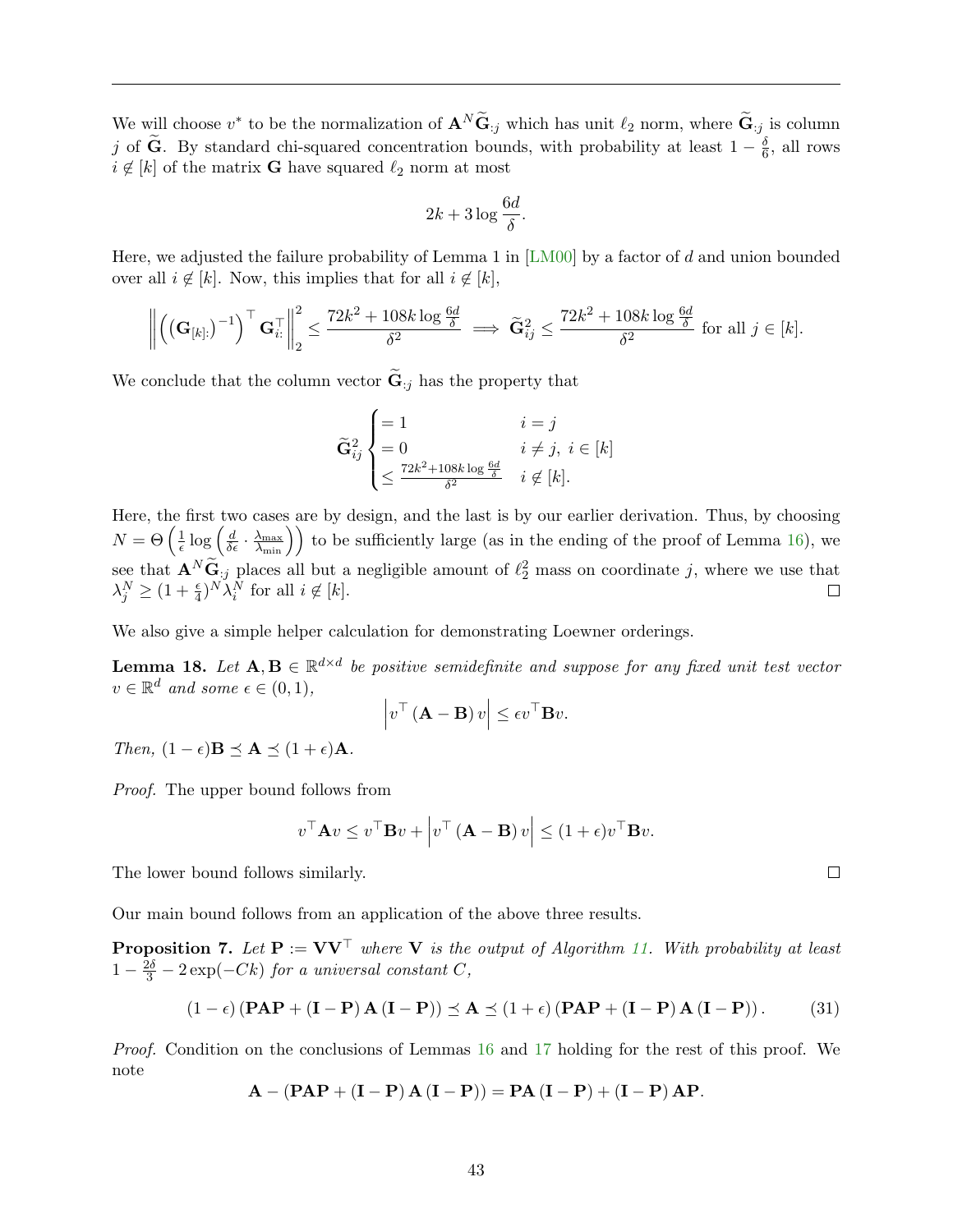Hence, applying Lemma [18,](#page-44-1) for any fixed unit test vector  $v \in \mathbb{R}^d$ , this proposition asks to show

$$
2\left|y^{\top} \mathbf{A} x\right| \leq \epsilon \left(x^{\top} \mathbf{A} x + y^{\top} \mathbf{A} y\right), \text{ where } x := \mathbf{P} v \text{ and } y := (\mathbf{I} - \mathbf{P}) v.
$$

Recall that  $\mathbf{A} = \sum_{j \in [d]} \lambda_j u_j u_j^{\top}$ . Letting  $\tilde{x} := \mathbf{U}x$  and  $\tilde{y} := \mathbf{U}y$ , it suffices to show

<span id="page-45-2"></span>
$$
\left| \sum_{j \in [d]} \lambda_j \tilde{x}_j \tilde{y}_j \right| \le \frac{\epsilon}{2} \sum_{j \in [d]} \lambda_j \left( \tilde{x}_j^2 + \tilde{y}_j^2 \right).
$$
 (32)

Since  $\langle \tilde{x}, \tilde{y} \rangle = \langle x, y \rangle = 0$  by the definition of  $x, y$ ,

$$
\left|\sum_{j\in[d]}\lambda_j\tilde{x}_j\tilde{y}_j\right|=\left|\sum_{j\in[d]}(\lambda_j-\lambda_{k+1})\tilde{x}_j\tilde{y}_j\right|\leq \frac{\epsilon}{4}\sum_{j\in M}\lambda_{k+1}|\tilde{x}_j\tilde{y}_j|+\left|\sum_{j\not\in M}(\lambda_j-\lambda_{k+1})\tilde{x}_j\tilde{y}_j\right|.
$$

Here we used the definition of  $j \in M$ , so that  $|\lambda_j - \lambda_{k+1}| \leq \frac{\epsilon}{4} \lambda_{k+1}$ . We first bound

<span id="page-45-0"></span>
$$
\frac{\epsilon}{4} \sum_{j \in M} \lambda_{k+1} |\tilde{x}_j| |\tilde{y}_j| \le \frac{\epsilon}{4(1 - \frac{\epsilon}{4})} \sum_{j \in M} \lambda_j |\tilde{x}_j| |\tilde{y}_j| \le \frac{\epsilon}{4} \sum_{j \in M} \lambda_j (\tilde{x}_j^2 + \tilde{y}_j^2) \le \frac{\epsilon}{4} \sum_{j \in [d]} \lambda_j (\tilde{x}_j^2 + \tilde{y}_j^2).
$$
 (33)

Moreover, by Lemma [16,](#page-42-4) for each  $j \in S$ , we have

$$
|\tilde{x}_j| = \left| u_j^\top \mathbf{P} v \right| \leq \left\| \mathbf{P} u_j \right\|_2 \left\| v \right\|_2 \leq \frac{\lambda_d}{\lambda_1} \cdot \frac{\epsilon}{8d},
$$

and similarly for each  $j \in L$ ,  $\tilde{y}_j \leq \frac{\lambda_d}{\lambda_1}$  $\frac{\lambda_d}{\lambda_1} \cdot \frac{\epsilon}{8a}$  $\frac{\epsilon}{8d}$  by Lemma [17.](#page-43-0) Thus, since all  $|\tilde{x}_j|$  and  $|\tilde{y}_j|$  are at most 1,

<span id="page-45-1"></span>
$$
\left| \sum_{j \in S} (\lambda_j - \lambda_{k+1}) \tilde{x}_j \tilde{y}_j \right| \leq \lambda_1 \sum_{j \in S} |\tilde{x}_j| \leq \frac{\epsilon}{8} \lambda_d \leq \frac{\epsilon}{8} \sum_{j \in [d]} \lambda_j \left( \tilde{x}_j^2 + \tilde{y}_j^2 \right),
$$
\n
$$
\left| \sum_{j \in L} (\lambda_j - \lambda_{k+1}) \tilde{x}_j \tilde{y}_j \right| \leq \lambda_1 \sum_{j \in L} |\tilde{y}_j| \leq \frac{\epsilon}{8} \lambda_d \leq \frac{\epsilon}{8} \sum_{j \in [d]} \lambda_j \left( \tilde{x}_j^2 + \tilde{y}_j^2 \right).
$$
\n(34)

Finally, combining [\(33\)](#page-45-0) and [\(34\)](#page-45-1), we have the desired bound [\(32\)](#page-45-2).

An unfortunate consequence of Proposition [7](#page-44-0) is that its failure probability is exponentially related to k, rather than d. However, for sufficiently small  $k = O(\log \frac{1}{\delta})$ , we can use an alternative analysis of the power method due to [\[CMY20\]](#page-52-1) to conclude that the desired bound [\(31\)](#page-44-2) holds.

<span id="page-45-3"></span>Corollary 3. There is an algorithm (either Algorithm [11](#page-42-1) of this paper, or Algorithm 5 of [\[CMY20\]](#page-52-1)) which takes as input positive semidefinite  $A \in \mathbb{R}^{d \times d}$  with  $\lambda_{\min} I \preceq A \preceq \lambda_{\max} I$ ,  $k \in [d]$ , and accuracy parameter  $\epsilon \in (0,1)$ , and returns with probability at least  $1-\delta$  a set of orthonormal vectors  $\mathbf{V} \in \mathbb{R}^{d \times k}$ such that for  $\mathbf{P} := \mathbf{V}\mathbf{V}^{\top}$ , [\(31\)](#page-44-2) holds. The number of matrix-vector products to **A** required is

$$
O\left(\frac{k}{\epsilon}\log^2\left(\frac{d}{\delta\epsilon}\frac{\lambda_{\max}}{\lambda_{\min}}\right)\right).
$$

*Proof.* In the case where  $k \geq \frac{\log 6/\delta}{C}$  $\frac{\partial^5 O}{\partial C}$  for C the universal constant in Proposition [7,](#page-44-0) the conclusion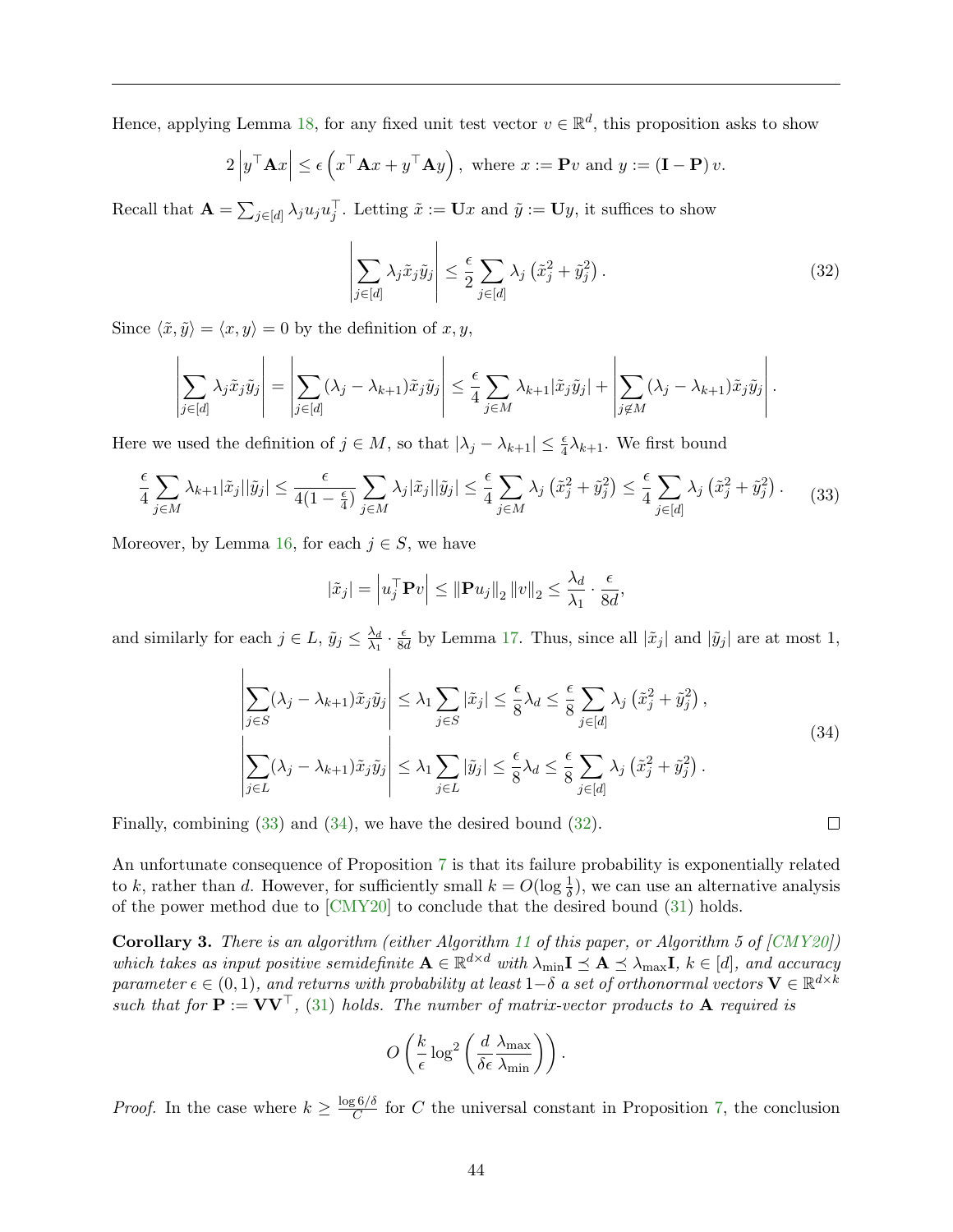is immediate from Proposition [7.](#page-44-0) In the other case, we have that  $k = O(\log \frac{1}{\delta})$ . Hence, we can run Algorithm 5 of  $\text{[CMY20]}$  $\text{[CMY20]}$  $\text{[CMY20]}$  with an accuracy parameter which is  $O(k)$  times smaller, and use their Theorem 6.1 to obtain the desired conclusion. The iteration complexity of Algorithm 5 of [\[CMY20\]](#page-52-1) depends linearly on the inverse accuracy, so the bound loses an additional logarithmic factor.  $\Box$ 

#### <span id="page-46-0"></span>6.4 Implementation

In this section, we give an algorithm (Algorithm [12\)](#page-46-2) which takes as input a matrix **S** and produces a matrix  $\hat{\mathbf{Y}}$  such that for some choice of input  $\Delta \geq 0$ , we have

<span id="page-46-5"></span><span id="page-46-3"></span>
$$
\left\| \widehat{\mathbf{Y}} - \nabla r^*(\mathbf{S}) \right\|_{\text{tr}} \le k\Delta. \tag{35}
$$

We will use this at the end of the section to give a complete (computationally efficient) implementation of an approximate variant of Algorithm [10,](#page-36-3) and give its guarantees as Corollary [4.](#page-50-0)

<span id="page-46-2"></span>Algorithm 12 ApproxProject(S,  $\lambda_{\max}$ ,  $\lambda_{\min}$ ,  $k$ ,  $\Delta$ ,  $\delta$ ) 1: Input: Positive semidefinite  $S = M^{\top}M \in \mathbb{R}^{d \times d}$  for some explicitly given  $M \in \mathbb{R}^{n \times d}$  with  $\lambda_{\min}$ **I**  $\leq$  **S**  $\leq$   $\lambda_{\max}$ **I**,  $k \leq d \leq n$ , accuracy  $\Delta \in (0, 1)$ ,  $k \in [d]$ ,  $\delta \in (0, 1)$ 2: Output:  $\widehat{\mathbf{Y}}$  satisfying  $\left\| \widehat{\mathbf{Y}} - \nabla r^*(\mathbf{S}) \right\|_{\text{tr}} \leq k\Delta$  with probability  $\geq 1 - \delta$  tr 3:  $\mathbf{V} \leftarrow \mathsf{Power}(\mathbf{S}, \lambda_{\max}, \lambda_{\min}, k, \frac{\Delta}{8\lambda_{\max}}, \frac{\delta}{2})$  $\frac{\delta}{2}$ ) (or when  $k \leq \frac{\log 12/\delta}{C}$  $\frac{12}{C}$ , use Algorithm 5 of [\[CMY20\]](#page-52-1)) 4:  $\{u_j\}_{j\in[k]} \leftarrow$  eigenvectors of  $V^{\top}M^{\top}MV \in \mathbb{R}^{k\times k}$ , left-multiplied by V 5: For  $j \in [k], \tilde{\lambda}_j \leftarrow u_j^{\top} \mathbf{P} \mathbf{S} \mathbf{P} u_j$  where  $\mathbf{P} := \mathbf{V} \mathbf{V}^{\top}$ 6:  $\widehat{\mathbf{S}} \leftarrow \sum_{j \in [k]} \tilde{\lambda}_j u_j u_j^{\top} + (1 - \frac{\Delta}{4\lambda_{\mathrm{m}}}$  $\frac{\Delta}{4 \lambda_{\max}}) (\mathbf{I} - \mathbf{P}) \mathbf{S} (\mathbf{I} - \mathbf{P})$ 7:  $\widehat{T} \leftarrow (1 \pm \frac{\Delta}{8})$  $\frac{\Delta}{8}$ )-approximation to Tr exp  $\left((1 - \frac{\Delta}{4\lambda_m})\right)$  $\frac{\Delta}{4\lambda_{\text{max}}})(\mathbf{I}-\mathbf{P})\mathbf{S}(\mathbf{I}-\mathbf{P})\Big)$  with probability  $1-\frac{\delta}{2}$ 2 8:  $\hat{\tau} \leftarrow$  fixed point of  $k \exp(\hat{\tau}) = \sum_{j \in [k]} \exp(\min(\hat{\tau}, \tilde{\lambda}_j)) + \hat{T}$ 9:  $\widehat{\mathbf{Y}} \leftarrow \frac{k}{\sum_{i \in [k]} \exp(\mathbf{m})}$  $_{j\in\left[ k\right] }\exp(\min(\widehat{\tau},\tilde{\lambda}_{j}))+\widehat{T}% _{j\in\left[ k\right] }\exp(\min(\widehat{\tau},\tilde{\lambda}_{j})).$  $\left( \sum_{j \in [k]} \exp(\min(\widehat{\tau}, \widetilde{\lambda}_j)) u_j u_j^{\top} + \exp\left( (1 - \frac{\Delta}{4\lambda_m})\right) \right)$  $\frac{\Delta}{4 \lambda_{\max}}) (\mathbf{I}-\mathbf{P}) \mathbf{S}(\mathbf{I}-\mathbf{P})\Big)\Big)$ 10: return  $\hat{\mathbf{Y}}$ 

<span id="page-46-1"></span>**Proposition 8.** With probability at least  $1 - \delta$ , the output  $\hat{\mathbf{Y}}$  of Algorithm [12](#page-46-2) satisfies [\(35\)](#page-46-3). The complexity of Lines 3-8 of the algorithm is

$$
O\left(ndk \cdot \frac{\lambda_{\max}}{\Delta^2} \log^2\left(\frac{d}{\Delta\delta} \frac{\lambda_{\max}}{\lambda_{\min}}\right)\right).
$$

Moreover, for any  $\epsilon \in (0,1)$ , the complexity of providing  $(1 \pm \epsilon)$ -approximate access to quadratic forms through  $\widehat{\mathbf{Y}}$  for any n fixed vectors  $\{v_i\}_{i\in[n]}\subset\mathbb{R}^d$  with probability at least  $1-\delta$  is

$$
O\left(nd \cdot \frac{\lambda_{\max}}{\epsilon^2} \log\left(\frac{1}{\epsilon}\right) \log\left(\frac{nd}{\delta}\right)\right).
$$

Proof. We will show correctness and complexity of Algorithm [12](#page-46-2) separately.

Correctness guarantee. We begin with proving correctness, which we complete in two parts. In particular, we show that the following two bounds hold:

<span id="page-46-4"></span>
$$
\left\|\nabla r^*(\mathbf{S}) - \nabla r^*(\widehat{\mathbf{S}})\right\|_{\text{tr}} \le \frac{k\Delta}{2}, \left\|\widehat{\mathbf{Y}} - \nabla r^*(\widehat{\mathbf{S}})\right\|_{\text{tr}} \le \frac{k\Delta}{2}.
$$
 (36)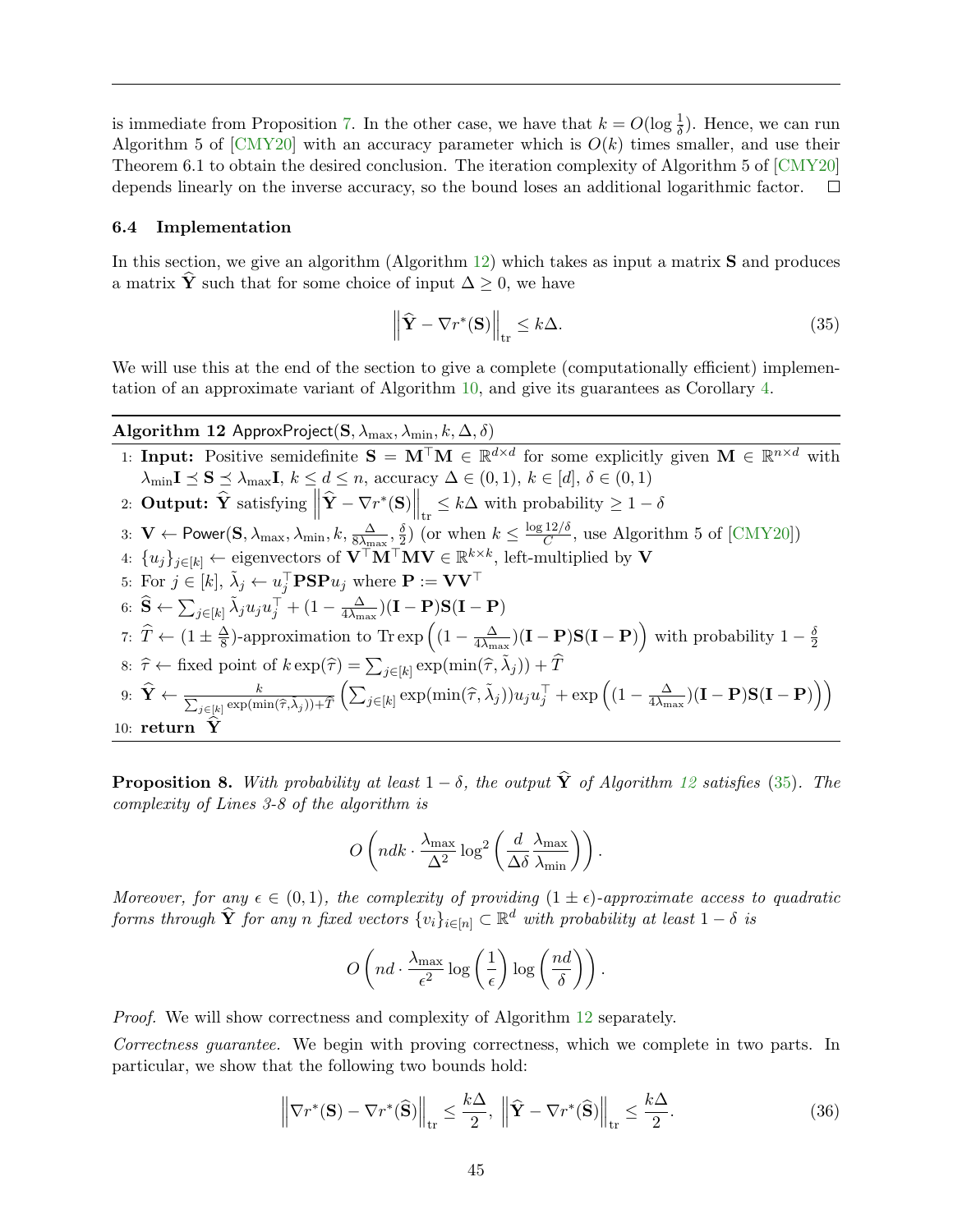By combining the two parts of [\(36\)](#page-46-4) and applying the triangle inequality, we have the desired conclusion. To show the former bound, because the convex conjugate of any  $\frac{1}{k}$ -strongly convex function in  $\left\|\cdot\right\|_{\text{tr}}$  is k-smooth in  $\left\|\cdot\right\|_{\text{op}}$  (cf. Lemma 15.3, [\[Sha07\]](#page-55-10)), and Fact [3](#page-36-4) states that r is strongly convex, it suffices to show that

<span id="page-47-0"></span>
$$
\left\|\widehat{\mathbf{S}} - \mathbf{S}\right\|_{\text{op}} \le \frac{\Delta}{2} \implies \left\|\nabla r^*(\widehat{\mathbf{S}}) - \nabla r^*(\mathbf{S})\right\|_{\text{tr}} \le k \left\|\widehat{\mathbf{S}} - \mathbf{S}\right\|_{\text{op}} \le \frac{k\Delta}{2}.\tag{37}
$$

Assume first that Power was used in computing Line 3. By Proposition [7,](#page-44-0) we have that

<span id="page-47-1"></span>
$$
\|\mathbf{S} - (\mathbf{PSP} + (\mathbf{I} - \mathbf{P})\mathbf{S}(\mathbf{I} - \mathbf{P}))\|_{\text{op}} \le \frac{\Delta}{8\lambda_{\text{max}}} \|\mathbf{S}\|_{\text{op}} \le \frac{\Delta}{8}.
$$
 (38)

Next, we claim that  $\{u_j\}_{j\in[k]}$  are the eigenvectors of **PSP**, so that

$$
\sum_{j\in[k]}\tilde{\lambda}_ju_ju_j^\top=\textbf{PSP}.
$$

To see this, let  $w_j \in \mathbb{R}^k$  be an eigenvector of  $V^\top \mathbf{M}^\top \mathbf{M} \mathbf{V}$  with eigenvalue  $\tilde{\lambda}_j$ , and let  $u_j = \mathbf{V} w_j$ , as in Line 4 of Algorithm [12.](#page-46-2) Then indeed we have (since  $V^{\top}V$  is the identity)

$$
\mathbf{PSP}u_j = \mathbf{V}\mathbf{V}^\top \mathbf{S}\mathbf{V}\mathbf{V}^\top \mathbf{V} w_j = \mathbf{V}\left(\mathbf{V}^\top \mathbf{M}^\top \mathbf{M} \mathbf{V} w_j\right) = \tilde{\lambda}_j \mathbf{V} w_j = \tilde{\lambda}_j u_j.
$$

We then compute, using the definition of  $\hat{S}$  in Line 6,

<span id="page-47-2"></span>
$$
\left\| \left( \mathbf{PSP} + (\mathbf{I} - \mathbf{P}) \mathbf{S} (\mathbf{I} - \mathbf{P}) \right) - \widehat{\mathbf{S}} \right\|_{op} = \frac{\Delta}{4\lambda_{max}} \left\| (\mathbf{I} - \mathbf{P}) \mathbf{S} (\mathbf{I} - \mathbf{P}) \right\|_{op} \le \frac{3\Delta}{8\lambda_{max}} \left\| \mathbf{S} \right\|_{op} \le \frac{3\Delta}{8}.
$$
 (39)

Here, we used Proposition [7](#page-44-0) once more to (loosely) upper bound  $(I-P)S(I-P)$  by 1.5S. Combining [\(37\)](#page-47-0), [\(38\)](#page-47-1), and [\(39\)](#page-47-2) gives the first conclusion in [\(36\)](#page-46-4).

We next claim the top eigenvalue of  $(I - P)S(I - P)$  is at most  $(1 + \frac{\Delta}{4\lambda_{\text{max}}})\tilde{\lambda}_k$ ; this follows from the second and third parts of Theorem 1 of [\[MM15\]](#page-54-11). Thus, by scaling down  $(I-P)S(I-P)$  by a factor  $1-\frac{\Delta}{4\lambda}$  $\frac{\Delta}{4\lambda_{\max}}$ , we have that its largest eigenvalue is smaller than the smallest of **PSP**. Let  $\{\tilde{\lambda}_j\}_{j\in[d]\setminus[k]},$  ${u_j}_{j\in[d]\setminus[k]}$  complete an eigendecomposition of  $\widehat{S}$ . We conclude that none of the eigenvalues of  $\hat{\mathbf{S}}$  − **PSP** will be truncated in the projection since they are not in the top k, so Fact [4](#page-36-5) yields that

$$
\nabla r^*(\widehat{\mathbf{S}}) = \frac{k}{\sum_{j \in [k]} \min(\sigma, \alpha_j) + T} \left( \sum_{j \in [k]} \min(\sigma, \alpha_j) u_j u_j^{\top} + \sum_{j \notin [k]} \alpha_j u_j u_j^{\top} \right),
$$
  
where  $T := \text{Tr} \exp \left( \left( 1 - \frac{\Delta}{4\lambda_{\max}} \right) (\mathbf{I} - \mathbf{P}) \mathbf{S} (\mathbf{I} - \mathbf{P}) \right),$   
and  $\sigma := \exp(\tau(\widetilde{\lambda})), \ \alpha_j := \exp(\widetilde{\lambda}_j)$  for all  $j \in [d].$ 

Specifically, this form is clear for the first k eigenvectors, and for the remainder the  $\nabla r^*$  operation applies an exponentiation and scaling (since they will not be truncated), which does not affect the relevant basis. Finally, by applying the following Lemma [19](#page-49-0) with  $\gamma = \frac{\Delta}{6}$  $\frac{\Delta}{6}$ , and using that the eigenvectors of our returned  $\hat{Y}$  align exactly with those of  $\hat{S}$ , we have the desired second bound in [\(36\)](#page-46-4). We remark that the only place we used the fact that Power was used in Line 3 thus far in this proof was in citing Theorem 1 of [\[MM15\]](#page-54-11); however, if Algorithm 5 of [\[CMY20\]](#page-52-1) is used, a similar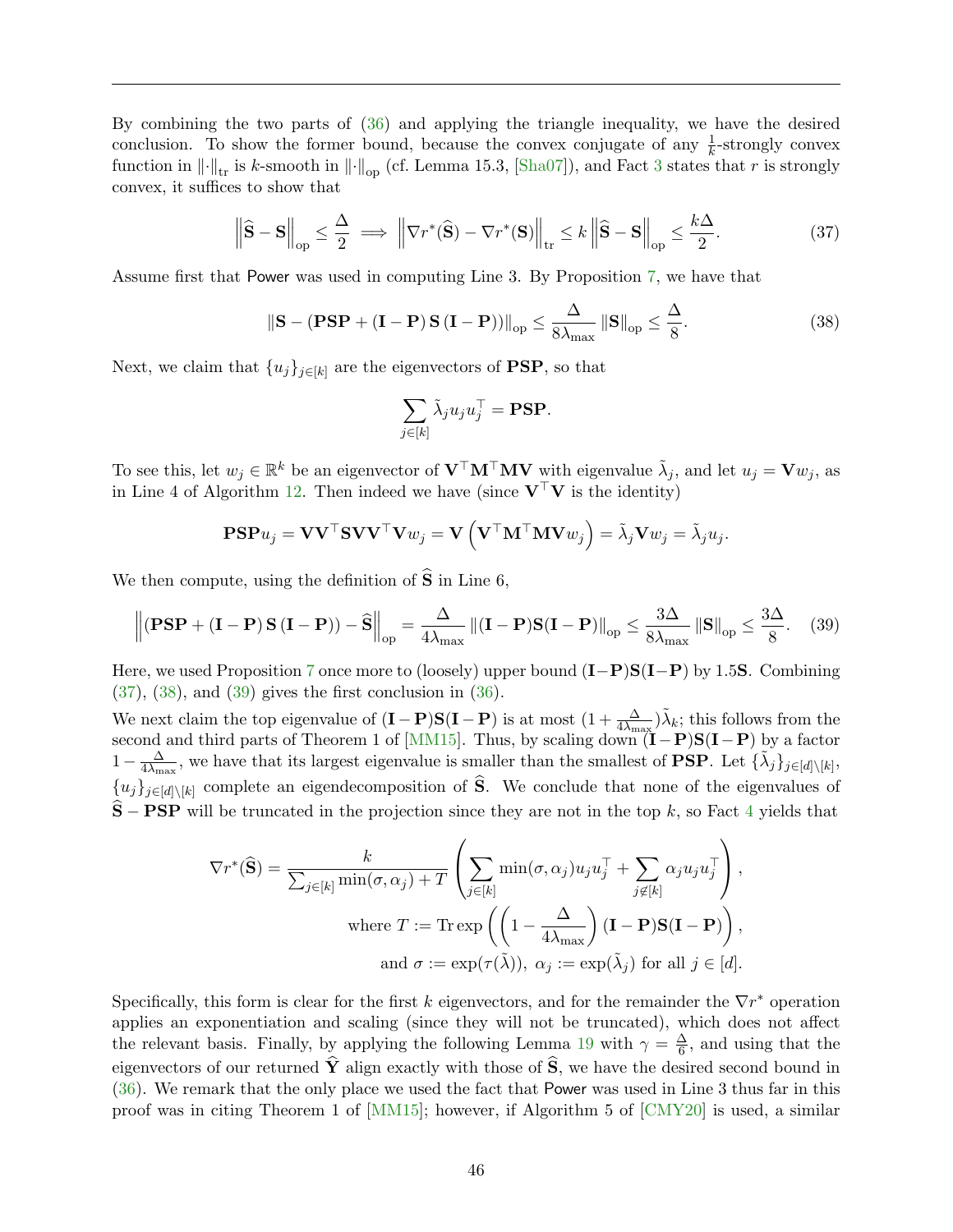statement on the top eigenvalue of  $\hat{S} - PSP$  follows by their Remark 6.9.

Complexity quarantee. When **S** is given in the form  $M^{\top}M$ , the cost of a matrix-vector product in  $S$  is  $O(nd)$ . So, from Corollary [4](#page-50-0) the cost of Line 3 is bounded by

$$
O\left(ndk \cdot \frac{\lambda_{\max}}{\Delta} \log^2\left(\frac{d}{\Delta\delta} \frac{\lambda_{\max}}{\lambda_{\min}}\right)\right).
$$

In Line 4, the cost of forming the matrix  $MV$  is  $O(ndk)$ , and forming its Gram matrix and performing an eigendecomposition takes time  $O(k^2d + k^3)$ ; left-multiplying all resulting vectors by V also takes time  $O(k^2d)$ . The cost of Line 5 for each  $j \in [k]$  is  $O(nd+kd)$ , so the overall cost is also  $O(ndk)$ . Line 8 is a scalar optimization problem and will not dominate the complexity (tolerance to error in a binary search is guaranteed via Lemma [19\)](#page-49-0). The only remaining cost is in Line 6.

To estimate Tr exp(A) to  $1 \pm \gamma$  accuracy for a positive semidefinite matrix  $0 \leq A \leq \lambda_{\text{max}} I$  (here, we note Proposition [7](#page-44-0) guarantees  $\mathbf{A} = (1 - \frac{\Delta}{4\lambda})$  $\frac{\Delta}{4\lambda_{\text{max}}}(I-P)S(I-P) \leq S \leq \lambda_{\text{max}}I$ , we will use two facts well-known in the approximate semidefinite programming literature. First, Theorem 4.1 of [\[SV14\]](#page-55-12) shows that a degree- $O(\lambda_{\max} \log \frac{1}{\gamma})$  polynomial p has the property that

$$
\left(1-\frac{\gamma}{3}\right)\exp(\mathbf{A}) \preceq p(\mathbf{A}) \preceq \left(1+\frac{\gamma}{3}\right)\exp(\mathbf{A}).
$$

Moreover, the Johnson-Lindenstrauss lemma (e.g. the implementation given in [\[Ach03\]](#page-52-14)) shows that to estimate Tr exp(A) it suffices to sample a random  $\pm \frac{1}{\sqrt{r}}$  matrix  $\mathbf{G} \in \mathbb{R}^{d \times r}$  for some  $r =$  $O(\log(\frac{d}{\delta})\gamma^{-2})$  and then compute

$$
\sum_{j\in[r]}\left\|p\left(\frac{1}{2}\mathbf{A}\right)\mathbf{G}_{:j}\right\|_{2}^{2}\approx_{1\pm\frac{\gamma}{3}}\sum_{j\in[r]}\left\|\exp\left(\frac{1}{2}\mathbf{A}\right)\mathbf{G}_{:j}\right\|_{2}^{2}=\mathrm{Tr}\left(\exp\left(\frac{1}{2}\mathbf{A}\right)\mathbf{G}\mathbf{G}^{\top}\exp\left(\frac{1}{2}\mathbf{A}\right)\right).
$$

This last quantity is a  $1 \pm \frac{\gamma}{3}$  $\frac{\gamma}{3}$  approximation of Tr exp(A) with probability  $1-\frac{\delta}{2}$  $\frac{0}{2}$ . The cost of this whole procedure is dominated by  $O(r\lambda_{\text{max}}\log\frac{1}{\gamma})$  matrix-vector multiplies to  $\mathbf{A}$ ; for our choice of **A**, each multiplication costs  $O(nd)$  time, leading to an overall complexity of (as  $\gamma = \Theta(\Delta)$ )

$$
O\left(nd \cdot \frac{\lambda_{\max}}{\Delta^2} \log\left(\frac{1}{\Delta}\right) \log\left(\frac{d}{\delta}\right)\right).
$$

For any  $v \in \mathbb{R}^d$ , essentially the same strategy of sampling a random  $\mathbf{G} \in \mathbb{R}^{d \times r}$  and computing

$$
v^{\top}p\left(\frac{1}{2}\mathbf{A}\right)\mathbf{G}\mathbf{G}^{\top}p\left(\frac{1}{2}\mathbf{A}\right)v = \sum_{j\in[r]}\left(\left\langle \mathbf{G}_{:j},p\left(\frac{1}{2}\mathbf{A}\right)v\right\rangle\right)^{2}.
$$

suffices for estimating the quadratic form in  $\exp(A)$  to  $1 \pm \epsilon$  accuracy, where now r and the polynomial degree depend on  $\epsilon$  rather than  $\gamma$ . We can first apply the polynomial to each column of **G** and then compute inner products with v. To compute approximate quadratic forms in  $\hat{\mathbf{Y}}$ , every part of  $\hat{\mathbf{Y}}$  is explicitly given except for the component  $\exp(\mathbf{A})$  for  $\mathbf{A} = (1 - \frac{\Delta}{4\lambda_m})$  $\frac{\Delta}{4 \lambda_{\max}}) (\mathbf{I} - \mathbf{P}) \mathbf{S} (\mathbf{I} - \mathbf{P}),$ which we can approximate with the above strategy in the desired time.

Finally, for a batch of n vectors  $\{v_i\}_{i\in[n]}$ , note that we can first compute all the vectors  $p(\frac{1}{2}A)G_{:j}$ in the desired time, at which point the cost of computing each quadratic form is reduced to  $O(dr)$ . Thus, the overall complexity is  $O(ndr)$ , where we adjust the logarithm in the definition of r by a factor of  $n$  to union bound the failure probability.  $\Box$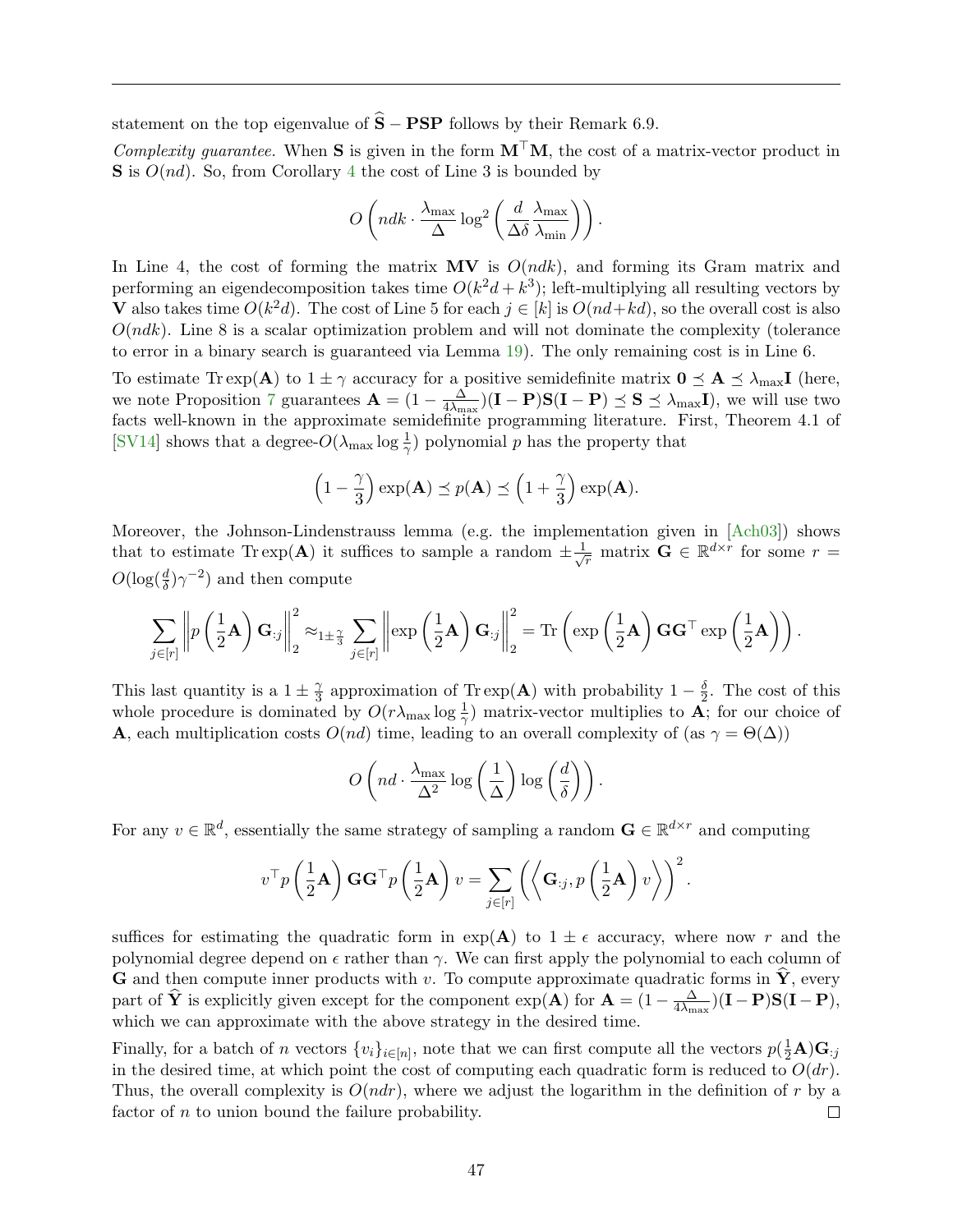We now provide the helper Lemma [19,](#page-49-0) which we remark crucially improves the error analysis in Section 7.3 of [\[CMY20\]](#page-52-1) by a factor of k, allowing us to avoid an additional poly $(k)$  dependence.

<span id="page-49-0"></span>**Lemma 19.** Let  $\gamma \in (0,1)$ ,  $k \in [d]$ . Given nonnegative  $\{\alpha_j\}_{j \in [d]}$  sorted with  $\alpha_1 \geq \ldots \geq \alpha_d$ , let  $T := \sum_{j \notin [k]} \alpha_j$ , and let  $T \in [(1 - \gamma)T, (1 + \gamma)T]$ . Define  $\sigma$  and  $\widehat{\sigma}$  to be fixed points of

$$
k\sigma = \sum_{j \in [k]} \min(\sigma, \alpha_j) + T, k\hat{\sigma} = \sum_{j \in [k]} \min(\hat{\sigma}, \alpha_j) + \hat{T}.
$$

Then, we have

$$
\sum_{j\in[d]}\left|\frac{k\min(\sigma,\alpha_j)}{\sum_{i\in[k]}\min(\sigma,\alpha_i)+T}-\frac{k\min(\widehat{\sigma},\alpha_j)}{\sum_{i\in[k]}\min(\widehat{\sigma},\alpha_i)+\widehat{T}}\right|\leq 3k\gamma.
$$

*Proof.* We first comment briefly on the existence of  $\sigma$ ,  $\hat{\sigma}$ . Note that in the setting of the lemma,

$$
f(\widehat{\sigma}) := \frac{\widehat{\sigma}}{\sum_{i \in [k]} \min(\widehat{\sigma}, \alpha_i) + \widehat{T}}
$$

is an increasing, continuous function of  $\hat{\sigma}$  in the range  $[0, \infty)$  which satisfies  $f(0) = 0$  and  $f(\infty) = \infty$ , so there must be a unique  $\hat{\sigma}$  satisfying  $f(\hat{\sigma}) = \frac{1}{k}$ . Existence of  $\sigma$  is proven similarly. Next, we claim

<span id="page-49-1"></span> $\hat{\sigma} \in [(1 - \gamma)\sigma, (1 + \gamma)\sigma].$  (40)

.

By our earlier argument, it suffices to show that  $f((1 + \gamma)\sigma) \geq \frac{1}{k}$  $\frac{1}{k}$  and  $f((1 - \gamma)\sigma) \leq \frac{1}{k}$  $\frac{1}{k}$ , so that an appeal to continuity and monotonicity of  $f$  yields  $(40)$ . To see the former bound, note that

$$
f((1+\gamma)\sigma) = \frac{(1+\gamma)\sigma}{\sum_{i\in[k]} \min((1+\gamma)\sigma, \alpha_i) + \widehat{T}}
$$
  
\n
$$
\geq \frac{(1+\gamma)\sigma}{(1+\gamma)\sum_{i\in[k]} \min(\sigma, \alpha_i) + (1+\gamma)T}
$$
  
\n
$$
= \frac{\sigma}{\sum_{i\in[k]} \min(\sigma, \alpha_i) + T} = \frac{1}{k}.
$$

The last equality used the definition of  $\sigma$ ; the only inequality used  $\hat{T} \leq (1 + \gamma)T$  by assumption, and  $\min((1+\gamma)\sigma, \alpha_i) \leq \min((1+\gamma)\sigma, (1+\gamma)\alpha_i) = (1+\gamma)\min(\sigma, \alpha_i)$ . Similarly,

$$
f((1 - \gamma)\sigma) = \frac{(1 - \gamma)\sigma}{\sum_{i \in [k]} \min((1 - \gamma)\sigma, \alpha_i) + \widehat{T}}
$$
  

$$
\leq \frac{(1 - \gamma)\sigma}{(1 - \gamma)\sum_{i \in [k]} \min(\sigma, \alpha_i) + (1 - \gamma)T} = \frac{1}{k}
$$

Here we used  $(1-\gamma)\min(\sigma,\alpha_i) \leq \min((1-\gamma)\sigma,\alpha_i)$ . Now, we claim  $(40)$  implies that for all  $j \in [d]$ ,

<span id="page-49-2"></span>
$$
\left| \frac{\min(\sigma, \alpha_j)}{\sum_{i \in [k]} \min(\sigma, \alpha_i) + T} - \frac{\min(\widehat{\sigma}, \alpha_j)}{\sum_{i \in [k]} \min(\widehat{\sigma}, \alpha_i) + \widehat{T}} \right| \le \frac{3\gamma \min(\sigma, \alpha_j)}{\sum_{i \in [k]} \min(\sigma, \alpha_i) + T}.
$$
(41)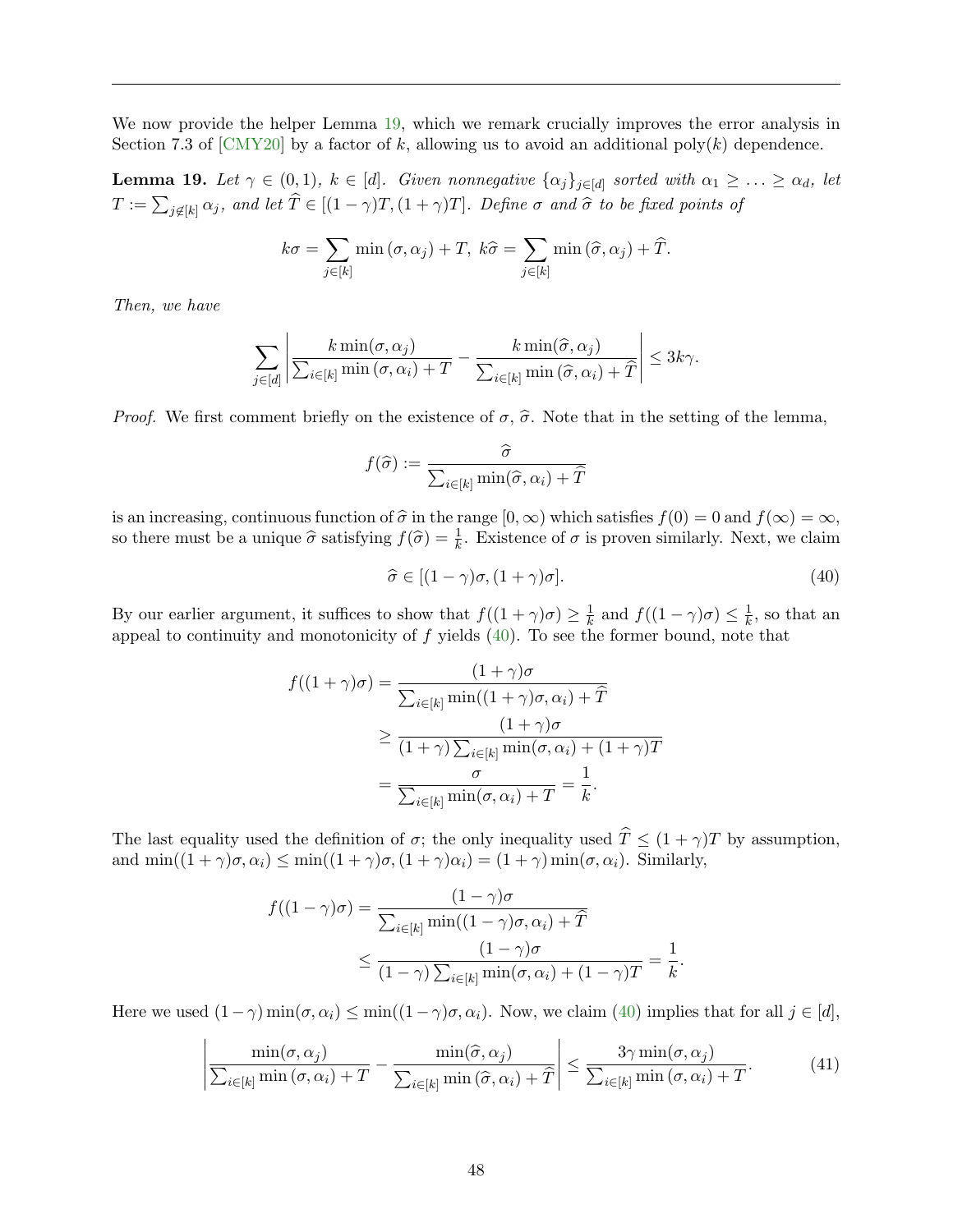To see this, we may upper and lower bound for each  $j \in [d]$ ,

<span id="page-50-3"></span>
$$
(1 - \gamma) \min(\sigma, \alpha_j) \le \min(\hat{\sigma}, \alpha_j) \le (1 + \gamma) \min(\sigma, \alpha_j)
$$
  
\n
$$
\implies (1 - \gamma) \left( \sum_{i \in [k]} \min(\sigma, \alpha_i) + T \right) \le \sum_{i \in [k]} \min(\hat{\sigma}, \alpha_i) + \hat{T} \le (1 + \gamma) \left( \sum_{i \in [k]} \min(\sigma, \alpha_i) + T \right) (42)
$$
  
\n
$$
\implies \frac{(1 - 3\gamma) \min(\sigma, \alpha_j)}{\sum_{i \in [k]} \min(\sigma, \alpha_i) + T} \le \frac{\min(\hat{\sigma}, \alpha_j)}{\sum_{i \in [k]} \min(\hat{\sigma}, \alpha_i) + T} \le \frac{(1 + 3\gamma) \min(\sigma, \alpha_j)}{\sum_{i \in [k]} \min(\sigma, \alpha_i) + T}.
$$

This yields [\(41\)](#page-49-2), which upon summing and using that  $min(\sigma, \alpha_j) = \alpha_j$  for all  $j \notin [k]$ , and the definition of  $T$ , yields the final conclusion after multiplying by  $k$ .  $\Box$ 

We additionally state one helper guarantee on the properties of  $\hat{Y}$ .

<span id="page-50-1"></span>**Lemma 20.** With probability at least  $1 - \delta$ , the output  $\hat{\mathbf{Y}}$  of Algorithm [12](#page-46-2) satisfies

$$
\left\|\widehat{\mathbf{Y}}\right\|_{\text{tr}} \leq \left(1 + \frac{\Delta}{2}\right)k, \left\|\widehat{\mathbf{Y}}\right\|_{\text{op}} \leq 1 + \frac{\Delta}{2}
$$

*Proof.* By the definition of  $\nabla r^*$ , we have that  $\nabla r^*(\hat{\mathbf{S}}) \in \mathcal{Y}$  so has operator norm at most 1 and trace norm at most  $k$ . For the first conclusion,  $(36)$  implies

$$
\left\| \widehat{\mathbf{Y}} \right\|_{\text{tr}} \leq \left\| \nabla r^*(\widehat{\mathbf{S}}) \right\|_{\text{tr}} + \frac{k\Delta}{2}.
$$

For the second conclusion,  $(42)$  and the operator norm bound on  $\mathcal Y$  imply

$$
\lambda_{\max}\left(\widehat{\mathbf{Y}}\right) \leq \left(1+3\gamma\right)\lambda_{\max}\left(\nabla r^*(\widehat{\mathbf{S}})\right) \leq 1+\frac{\Delta}{2}.
$$

.

 $\Box$ 

Finally, we state our complete algorithm, an approximate version of the KFMMW method.

Algorithm 13 ApproxKFMMW $(k, {\{G_t\}_{0 \leq t \leq T}}, \eta, \Delta, \delta)$ 

<span id="page-50-2"></span>1: **Input:** Gain matrices  $\{G_t\}_{0\leq t\leq T}$ , step size  $\eta > 0$ , accuracy  $\Delta \in (0,1)$ ,  $\delta \in (0,1)$ 2:  $\mathbf{Y}_0 \leftarrow \frac{k}{d}\mathbf{I}, \, \mathbf{S}_0 \leftarrow \nabla r(\mathbf{Y}_0) = \log(\frac{k}{d})\mathbf{I}$ 3: for  $0 \leq t < T$  do 4:  $\mathbf{S}_{t+1} \leftarrow \mathbf{S}_t + \eta \mathbf{G}_t$ 5:  $\widehat{\mathbf{Y}}_{t+1} \leftarrow \mathsf{ApproxProject}(\mathbf{S}_{t+1} + (1 + \log(\frac{d}{k}))\mathbf{I}, t+2, 1, k, \Delta, \frac{\delta}{T})$  $\frac{\delta}{T})$ 6: end for

<span id="page-50-0"></span>**Corollary 4.** Suppose the input gain matrices to Algorithm [13](#page-50-2) satisfy the bound, for all  $t \geq 0$ ,

$$
0 \preceq \eta \mathbf{G}_t \preceq \frac{1}{2} \mathbf{I}.
$$

Further, suppose that the  $\{G_t\}_{t\geq 0}$  are weakly decreasing in Loewner order. With probability  $1-\delta$ ,

$$
\|\mathbf{G}_T\|_k \leq \frac{2}{T} \sum_{t=0}^{T-1} \left\langle \mathbf{G}_t, \widehat{\mathbf{Y}}_t \right\rangle + \frac{k \log d}{\eta T} + \frac{k\Delta}{\eta}.
$$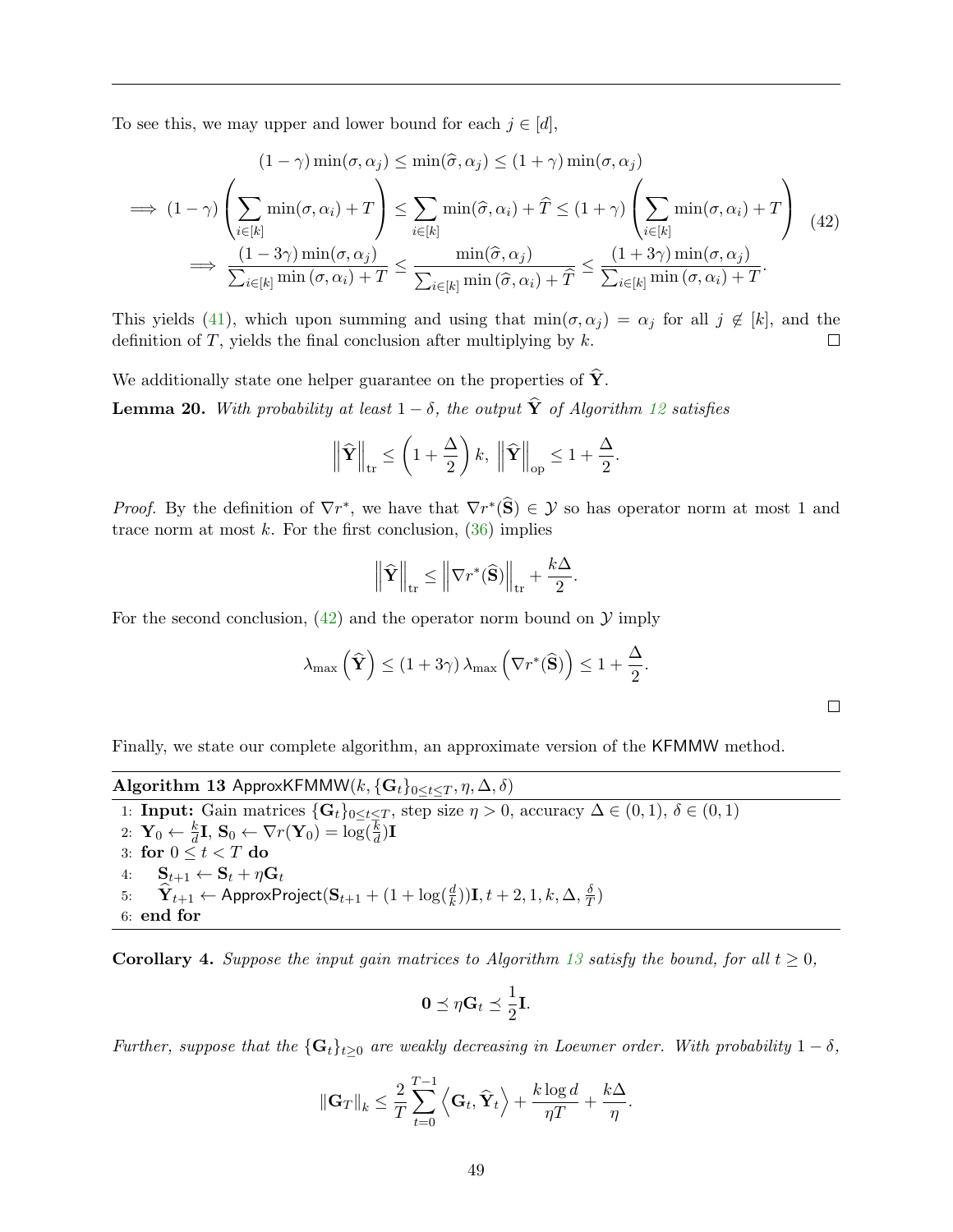The complexity of Algorithm [13](#page-50-2) is

$$
O\left(ndk\cdot \frac{T^2}{\Delta^2}\log^2\left(\frac{dT}{\Delta\delta}\right)\right),\,
$$

and the cost of providing  $(1 \pm \epsilon)$ -approximate access to quadratic forms for any fixed n vectors  $\{v_i\}_{i\in[n]}\subset\mathbb{R}^d$  through any  $\hat{\mathbf{Y}}_t$  for any  $\epsilon\in(0,1)$ , with failure probability at most  $\delta$ , is

$$
O\left(nd \cdot \frac{T}{\epsilon} \log\left(\frac{1}{\epsilon}\right) \log\left(\frac{nd}{\delta}\right)\right).
$$

Proof. We claim first that it suffices to show that the conclusion of Proposition [8](#page-46-1) holds in each iteration t. To see why this is enough, matrix Hölder on the conclusion of Proposition  $6$  yields

$$
\langle \mathbf{G}_{t}, \mathbf{Y}_{t} \rangle \leq \left\langle \mathbf{G}_{t}, \hat{\mathbf{Y}}_{t} \right\rangle + \|\mathbf{G}_{t}\|_{op} \left\| \hat{\mathbf{Y}}_{t} - \mathbf{Y}_{t} \right\|_{tr} \leq \left\langle \mathbf{G}_{t}, \hat{\mathbf{Y}}_{t} \right\rangle + k\Delta \|\mathbf{G}_{t}\|_{op} \leq \left\langle \mathbf{G}_{t}, \hat{\mathbf{Y}}_{t} \right\rangle + \frac{k\Delta}{2\eta}
$$

$$
\implies \frac{1}{T} \sum_{t=0}^{T-1} \left\langle \mathbf{G}_{t}, \mathbf{U} \right\rangle \leq \frac{2}{T} \sum_{t=0}^{T-1} \left\langle \mathbf{G}_{t}, \hat{\mathbf{Y}}_{t} \right\rangle + \frac{k \log d}{\eta T} + \frac{k\Delta}{\eta}.
$$

In the last inequality in the first line, we used the assumption that  $\eta \mathbf{G} \preceq \frac{1}{2}$  $\frac{1}{2}$ **I**. Supremizing over U, and using monotonicity of the gain matrices, yields the conclusion. Next, we prove that calling ApproxProject is valid. Note  $\nabla r^*$  is invariant under shifts by the identity, so it suffices to first shift  $\mathbf{S}_0$  to be I and hence  $\lambda_{\min} = 1$  is a valid bound. Since for all  $t \geq 0$ , the change in  $\mathbf{S}_t$  (i.e.  $\eta \mathbf{G}_t$ ) is positive semidefinite and bounded by **I**, we can set  $\lambda_{\text{max}} = t + 2$  in the call. Finally, the failure probability comes from a union bound over all iterations, and the overall complexity is T times the cost of a single ApproxProject operation, given by Proposition [8.](#page-46-1)  $\Box$ 

#### Acknowledgments

We thank Morris Yau for clarifying conversations about the prior work [\[CMY20\]](#page-52-1). Ilias Diakonikolas is supported by NSF Award CCF-1652862 (CAREER), a Sloan Research Fellowship, and a DARPA Learning with Less Labels (LwLL) grant. Daniel Kane is supported by NSF CAREER Award ID 1553288 and a Sloan fellowship. Kevin Tian is supported by NSF CAREER Award CCF-1844855 and NSF Grant CCF-1955039.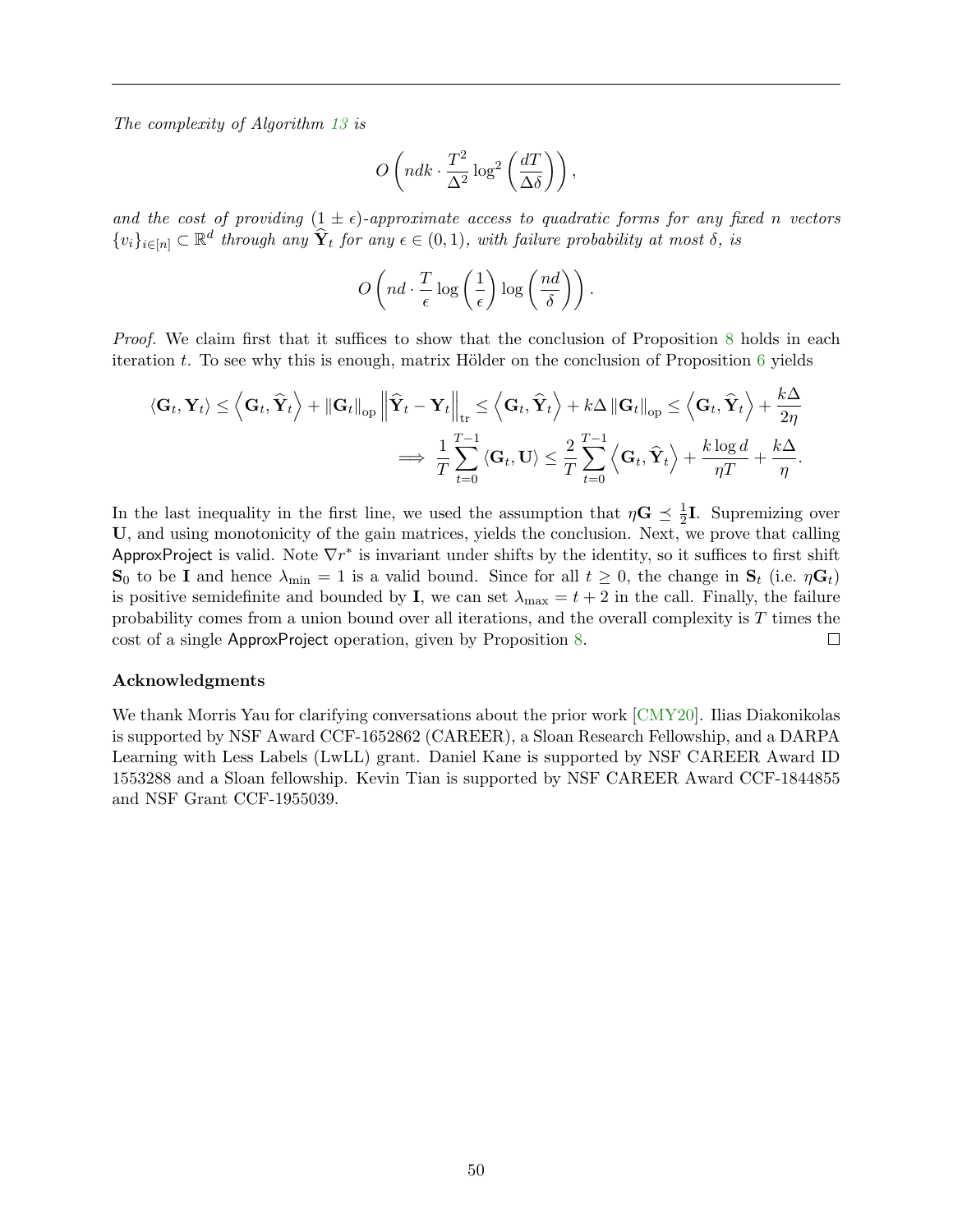## References

<span id="page-52-14"></span><span id="page-52-13"></span><span id="page-52-12"></span><span id="page-52-11"></span><span id="page-52-10"></span><span id="page-52-9"></span><span id="page-52-8"></span><span id="page-52-7"></span><span id="page-52-6"></span><span id="page-52-5"></span><span id="page-52-4"></span><span id="page-52-3"></span><span id="page-52-2"></span><span id="page-52-1"></span><span id="page-52-0"></span>

| [Ach03]  | Dimitris Achlioptas. Database-friendly random projections: Johnson-lindenstrauss<br>with binary coins. J. Comput. Syst. Sci., $66(4):671-687$ , 2003. 6.4, A                                                                                                                                               |
|----------|------------------------------------------------------------------------------------------------------------------------------------------------------------------------------------------------------------------------------------------------------------------------------------------------------------|
| [AK05]   | Sanjeev Arora and Ravi Kannan. Learning mixtures of separated nonspherical gaus-<br>sians. The Annals of Applied Probability, $15(1A):69-92$ , $2005.1$                                                                                                                                                    |
| [AM05]   | Dimitris Achlioptas and Frank McSherry. On spectral learning of mixtures of distribu-<br>tions. In International Conference on Computational Learning Theory, pages 458–469.<br>Springer, 2005. 1                                                                                                          |
| [Ans60]  | Frank J Anscombe. Rejection of outliers. Technometrics, $2(2):123-146$ , 1960. 1, 1.2                                                                                                                                                                                                                      |
| [BBV08]  | Maria-Florina Balcan, Avrim Blum, and Santosh Vempala. A discriminative frame-<br>work for clustering via similarity functions. In Proceedings of the fortieth annual ACM<br>symposium on Theory of computing, pages 671–680, 2008. 1.2                                                                    |
| [BDLS17] | Sivaraman Balakrishnan, Simon S Du, Jerry Li, and Aarti Singh. Computationally ef-<br>ficient robust sparse estimation in high dimensions. In Conference on Learning Theory,<br>pages 169–212, 2017. 1.2                                                                                                   |
| [BK20]   | Ainesh Bakshi and Pravesh Kothari. List-decodable subspace recovery via sum-of-<br>squares. $arXiv$ preprint $arXiv:2002.05139$ , 2020. 1.2                                                                                                                                                                |
| [CDG19]  | Yu Cheng, Ilias Diakonikolas, and Rong Ge. High-dimensional robust mean estimation<br>in nearly-linear time. In Proceedings of the Thirtieth Annual ACM-SIAM Symposium<br>on Discrete Algorithms, pages 2755–2771. SIAM, 2019. 1, 1.1, 1.2                                                                 |
| [CDGW19] | Yu Cheng, Ilias Diakonikolas, Rong Ge, and David P Woodruff. Faster algorithms for<br>high-dimensional robust covariance estimation. In Conference on Learning Theory,<br>pages 727–757, 2019. 1                                                                                                           |
| [CDKS18] | Yu Cheng, Ilias Diakonikolas, Daniel Kane, and Alistair Stewart. Robust learning<br>of fixed-structure bayesian networks. In Advances in Neural Information Processing<br><i>Systems</i> , pages 10283-10295, 2018. 1.2                                                                                    |
| [CDST19] | Yair Carmon, John C. Duchi, Aaron Sidford, and Kevin Tian. A rank-1 sketch for<br>matrix multiplicative weights. In Conference on Learning Theory, COLT 2019, 25-28<br>June 2019, Phoenix, AZ, USA, pages 589–623, 2019. 1.3, 6.2                                                                          |
| [CMY20]  | Yeshwanth Cherapanamjeri, Sidhanth Mohanty, and Morris Yau. List decodable mean<br>estimation in nearly linear time. In $61st$ IEEE Annual Symposium on Foundations of<br>Computer Science, FOCS 2020, 2020. (document), 1, 1, 1.1, 1.2, 1.3, 3, 3.1, 6.1, 4,<br>6.3, 6.3, 3, 6.3, 3, 6.4, 6.4, B, 1, 2, B |
| [CSV17]  | Moses Charikar, Jacob Steinhardt, and Gregory Valiant. Learning from untrusted<br>data. In Proceedings of the 49th Annual ACM SIGACT Symposium on Theory of<br>Computing, STOC 2017, Montreal, QC, Canada, June 19-23, 2017, pages 47-60,<br>2017. (document), $1, 1, 1.2, 1$                              |
| [Das99]  | Sanjoy Dasgupta. Learning mixtures of gaussians. In $40th$ Annual Symposium on<br>Foundations of Computer Science (Cat. No. 99CB37039), pages 634–644. IEEE, 1999.<br>1                                                                                                                                    |
| [DHL19]  | Yihe Dong, Samuel B. Hopkins, and Jerry Li. Quantum entropy scoring for fast robust<br>mean estimation and improved outlier detection. In Advances in Neural Information<br>Processing Systems 32: Annual Conference on Neural Information Processing Systems                                              |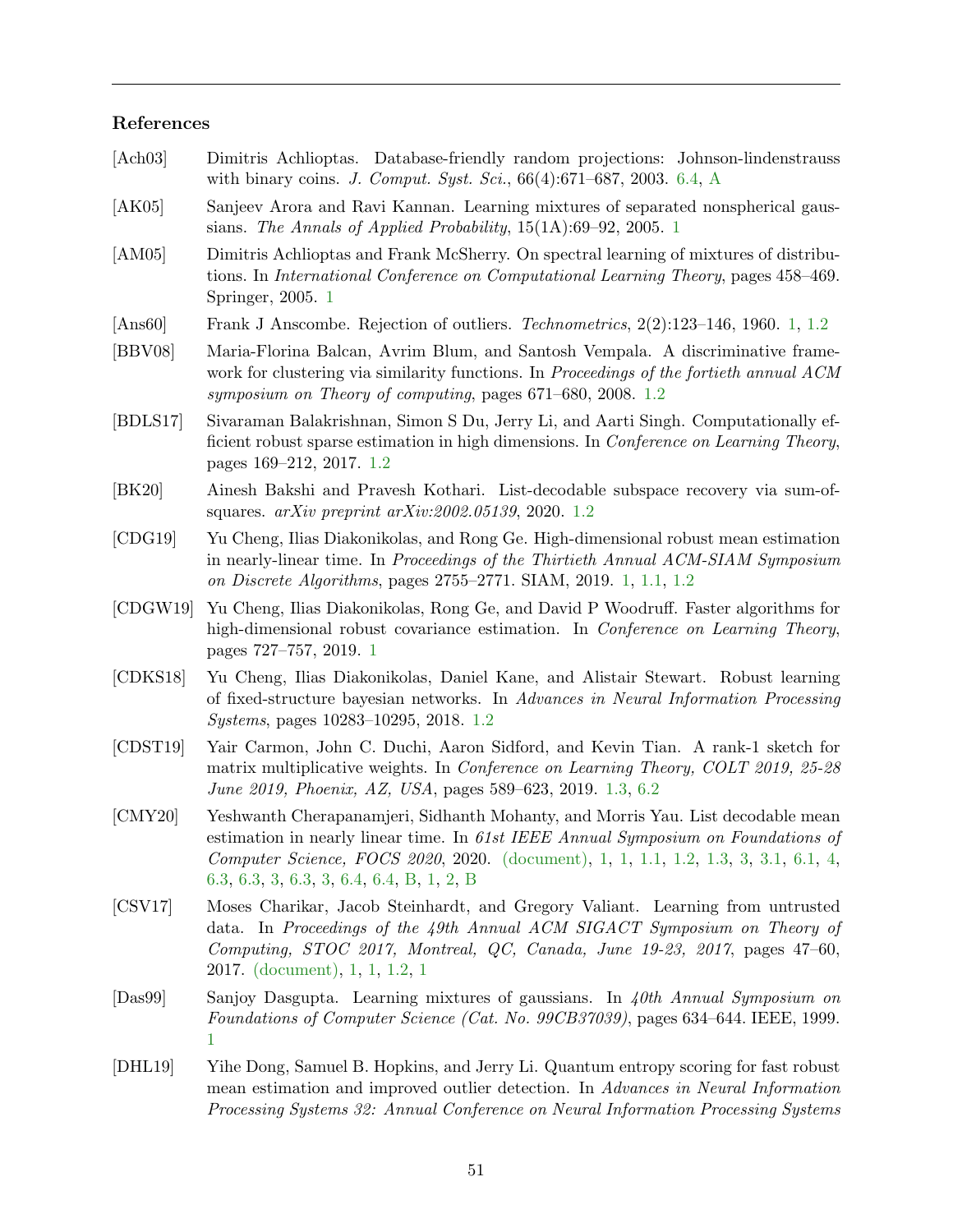2019, NeurIPS 2019, 8-14 December 2019, Vancouver, BC, Canada, pages 6065–6075, 2019. [1,](#page-2-0) [1.1,](#page-4-0) [1.3,](#page-7-0) [1.3,](#page-9-1) [1.3](#page-11-1)

- <span id="page-53-11"></span>[DK19] Ilias Diakonikolas and Daniel M Kane. Recent advances in algorithmic highdimensional robust statistics.  $arXiv$  preprint  $arXiv:1911.05911$ , 2019. [1.2](#page-6-0)
- <span id="page-53-2"></span>[DKK+17] Ilias Diakonikolas, Gautam Kamath, Daniel M. Kane, Jerry Li, Ankur Moitra, and Alistair Stewart. Being robust (in high dimensions) can be practical. In *Proceedings of* the 34th International Conference on Machine Learning, ICML 2017, Sydney, NSW, Australia, 6-11 August 2017, pages 999–1008, 2017. [1,](#page-2-0) [1.1,](#page-4-0) [1.2,](#page-6-0) [1.3,](#page-7-0) [3.1](#page-14-5)
- <span id="page-53-1"></span>[DKK+19a] Ilias Diakonikolas, Gautam Kamath, Daniel Kane, Jerry Li, Ankur Moitra, and Alistair Stewart. Robust estimators in high-dimensions without the computational intractability. SIAM Journal on Computing, 48(2):742–864, 2019. [1,](#page-2-0) [1.1,](#page-4-0) [1.2](#page-6-0)
- <span id="page-53-10"></span>[DKK+19b] Ilias Diakonikolas, Gautam Kamath, Daniel Kane, Jerry Li, Jacob Steinhardt, and Alistair Stewart. Sever: A robust meta-algorithm for stochastic optimization. In International Conference on Machine Learning, pages 1596–1606, 2019. [1.2](#page-6-0)
- <span id="page-53-8"></span>[DKK+19c] Ilias Diakonikolas, Daniel Kane, Sushrut Karmalkar, Eric Price, and Alistair Stewart. Outlier-robust high-dimensional sparse estimation via iterative filtering. In Hanna M. Wallach, Hugo Larochelle, Alina Beygelzimer, Florence d'Alché-Buc, Emily B. Fox, and Roman Garnett, editors, Advances in Neural Information Processing Systems 32: Annual Conference on Neural Information Processing Systems 2019, NeurIPS 2019, pages 10688–10699, 2019. [1.2](#page-6-0)
- <span id="page-53-0"></span>[DKK20] Ilias Diakonikolas, Daniel Kane, and Daniel Kongsgaard. List-decodable mean estimation via iterative multi-filtering. In Advances in Neural Information Processing Systems 33: Annual Conference on Neural Information Processing Systems 2020, NeurIPS 2020, December 6-12, 2020, virtual, 2020. [\(document\),](#page-0-1) [1,](#page-2-0) [1,](#page-4-0) [1.1,](#page-4-0) [1.2,](#page-6-0) [5.1](#page-30-1)
- <span id="page-53-6"></span>[DKS17] Ilias Diakonikolas, Daniel M Kane, and Alistair Stewart. Statistical query lower bounds for robust estimation of high-dimensional gaussians and gaussian mixtures. In 2017 IEEE 58th Annual Symposium on Foundations of Computer Science (FOCS), pages 73–84. IEEE, 2017. [1](#page-2-0)
- <span id="page-53-5"></span>[DKS18] Ilias Diakonikolas, Daniel M. Kane, and Alistair Stewart. List-decodable robust mean estimation and learning mixtures of spherical gaussians. In *Proceedings of the 50th An*nual ACM SIGACT Symposium on Theory of Computing, STOC 2018, Los Angeles, CA, USA, June 25-29, 2018, pages 1047–1060, 2018. [1,](#page-2-0) [1.1,](#page-3-1) [1,](#page-4-0) [1.1,](#page-4-0) [1.2,](#page-6-0) [2.3](#page-13-1)
- <span id="page-53-9"></span>[DKS19] Ilias Diakonikolas, Weihao Kong, and Alistair Stewart. Efficient algorithms and lower bounds for robust linear regression. In Timothy M. Chan, editor, Proceedings of the Thirtieth Annual ACM-SIAM Symposium on Discrete Algorithms, SODA 2019, pages 2745–2754. SIAM, 2019. [1.2](#page-6-0)
- <span id="page-53-3"></span>[DS07] Sanjoy Dasgupta and Leonard Schulman. A probabilistic analysis of em for mixtures of separated, spherical gaussians. Journal of Machine Learning Research, 8(Feb):203– 226, 2007. [1](#page-2-0)
- <span id="page-53-4"></span>[HL18] Samuel B Hopkins and Jerry Li. Mixture models, robustness, and sum of squares proofs. In Proceedings of the 50th Annual ACM SIGACT Symposium on Theory of Computing, pages 1021–1034, 2018. [1,](#page-2-0) [1.2](#page-6-0)
- <span id="page-53-7"></span>[HL19] Samuel B Hopkins and Jerry Li. How hard is robust mean estimation? In Conference on Learning Theory, pages 1649–1682, 2019. [1](#page-2-0)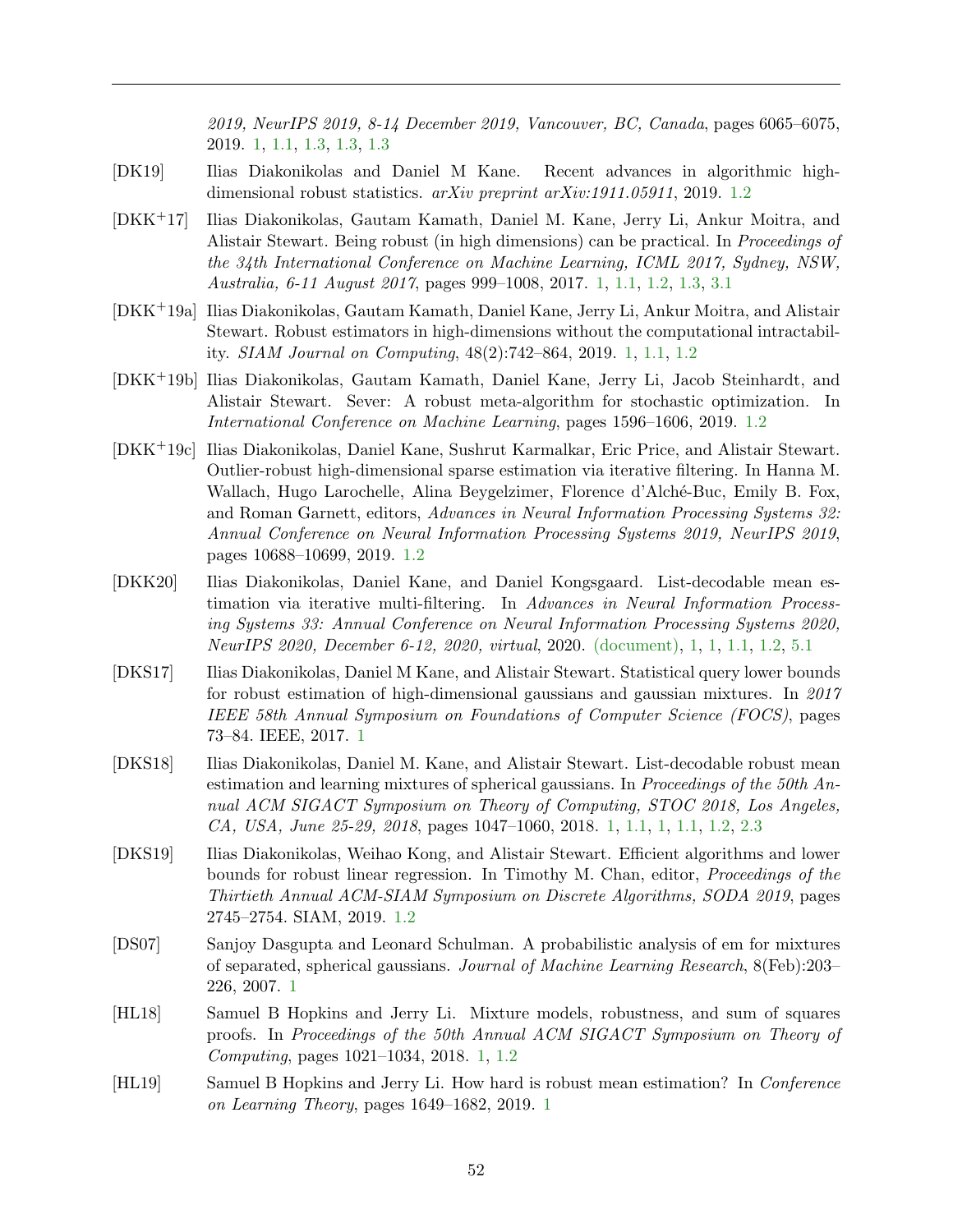- <span id="page-54-0"></span>[Hub64] Peter J Huber. Robust estimation of a location parameter. The Annals of Mathematical Statistics, 35(1):73–101, 1964. [1,](#page-2-0) [1.2](#page-6-0)
- <span id="page-54-6"></span>[Hub04] Peter J Huber. Robust statistics, volume 523. John Wiley & Sons, 2004. [1.2](#page-6-0)
- <span id="page-54-12"></span>[JLL+20] Arun Jambulapati, Yin Tat Lee, Jerry Li, Swati Padmanabhan, and Kevin Tian. Positive semidefinite programming: mixed, parallel, and width-independent. In Proccedings of the 52nd Annual ACM SIGACT Symposium on Theory of Computing, STOC 2020, Chicago, IL, USA, June 22-26, 2020, pages 789–802, 2020. [1.3,](#page-9-1) [6.2,](#page-37-0) [6.2](#page-40-0)
- <span id="page-54-5"></span>[JLT20] Arun Jambulapati, Jerry Li, and Kevin Tian. Robust sub-gaussian principal component analysis and width-independent schatten packing. In Advances in Neural Information Processing Systems 33: Annual Conference on Neural Information Processing Systems 2020, NeurIPS 2020, December 6-12, 2020, virtual, 2020. [1](#page-2-0)
- <span id="page-54-10"></span>[KKK19] Sushrut Karmalkar, Adam Klivans, and Pravesh Kothari. List-decodable linear regression. In Advances in Neural Information Processing Systems, pages 7425–7434, 2019. [1.2](#page-6-0)
- <span id="page-54-7"></span>[KKM18] Adam Klivans, Pravesh K Kothari, and Raghu Meka. Efficient algorithms for outlierrobust regression. In Conference On Learning Theory, pages 1420–1430, 2018. [1.2](#page-6-0)
- <span id="page-54-2"></span>[KSS18] Pravesh K Kothari, Jacob Steinhardt, and David Steurer. Robust moment estimation and improved clustering via sum of squares. In Proceedings of the 50th Annual ACM SIGACT Symposium on Theory of Computing, pages 1035–1046, 2018. [1,](#page-2-0) [1.2](#page-6-0)
- <span id="page-54-13"></span>[Lew96] Adrian Lewis. Convex analysis on the hermitian matrices. *SIAM Journal on Opti*mization, 6(0):164–177, 1996. [6.2,](#page-38-1) [6.2,](#page-38-3) [6.2](#page-40-1)
- <span id="page-54-9"></span>[Li18] Jerry Zheng Li. Principled approaches to robust machine learning and beyond. PhD thesis, Massachusetts Institute of Technology, 2018. [1.2,](#page-6-0) [1.3,](#page-7-0) [3.1](#page-14-5)
- <span id="page-54-15"></span>[LM00] Béatrice Laurent and Pascal Massart. Adaptive estimation of a quadratic functional by model selection. The Annals of Statistics, 28(5):1302–1338, 2000. [6.3,](#page-42-3) [6.3](#page-43-0)
- <span id="page-54-1"></span>[LRV16] Kevin A Lai, Anup B Rao, and Santosh Vempala. Agnostic estimation of mean and covariance. In 2016 IEEE 57th Annual Symposium on Foundations of Computer Science (FOCS), pages 665–674. IEEE, 2016. [1,](#page-2-0) [1.2](#page-6-0)
- <span id="page-54-14"></span>[LS01] Adrian Lewis and Hristo S. Sendov. Twice differentiable spectral functions. SIAM Journal on Matrix Analysis and Applications, 23(0):368–386, 2001. [6.2,](#page-38-3) [6.2,](#page-39-0) [6.2](#page-40-2)
- <span id="page-54-4"></span>[LY20] Jerry Li and Guanghao Ye. Robust gaussian covariance estimation in nearly-matrix multiplication time. In Advances in Neural Information Processing Systems 33: Annual Conference on Neural Information Processing Systems 2020, NeurIPS 2020, December 6-12, 2020, virtual, 2020. [1](#page-2-0)
- <span id="page-54-11"></span>[MM15] Cameron Musco and Christopher Musco. Randomized block krylov methods for stronger and faster approximate singular value decomposition. In Advances in Neural Information Processing Systems 28: Annual Conference on Neural Information Processing Systems 2015, December 7-12, 2015, Montreal, Quebec, Canada, pages 1396–1404, 2015. [1.3,](#page-9-1) [2,](#page-18-1) [6.4](#page-47-2)
- <span id="page-54-3"></span>[MV18] Michela Meister and Gregory Valiant. A data prism: Semi-verified learning in the small-alpha regime. In *Conference On Learning Theory*, pages 1530–1546. PMLR, 2018. [1](#page-2-0)
- <span id="page-54-8"></span>[PSBR18] Adarsh Prasad, Arun Sai Suggala, Sivaraman Balakrishnan, and Pradeep Ravikumar. Robust estimation via robust gradient estimation. arXiv preprint arXiv:1802.06485, 2018. [1.2](#page-6-0)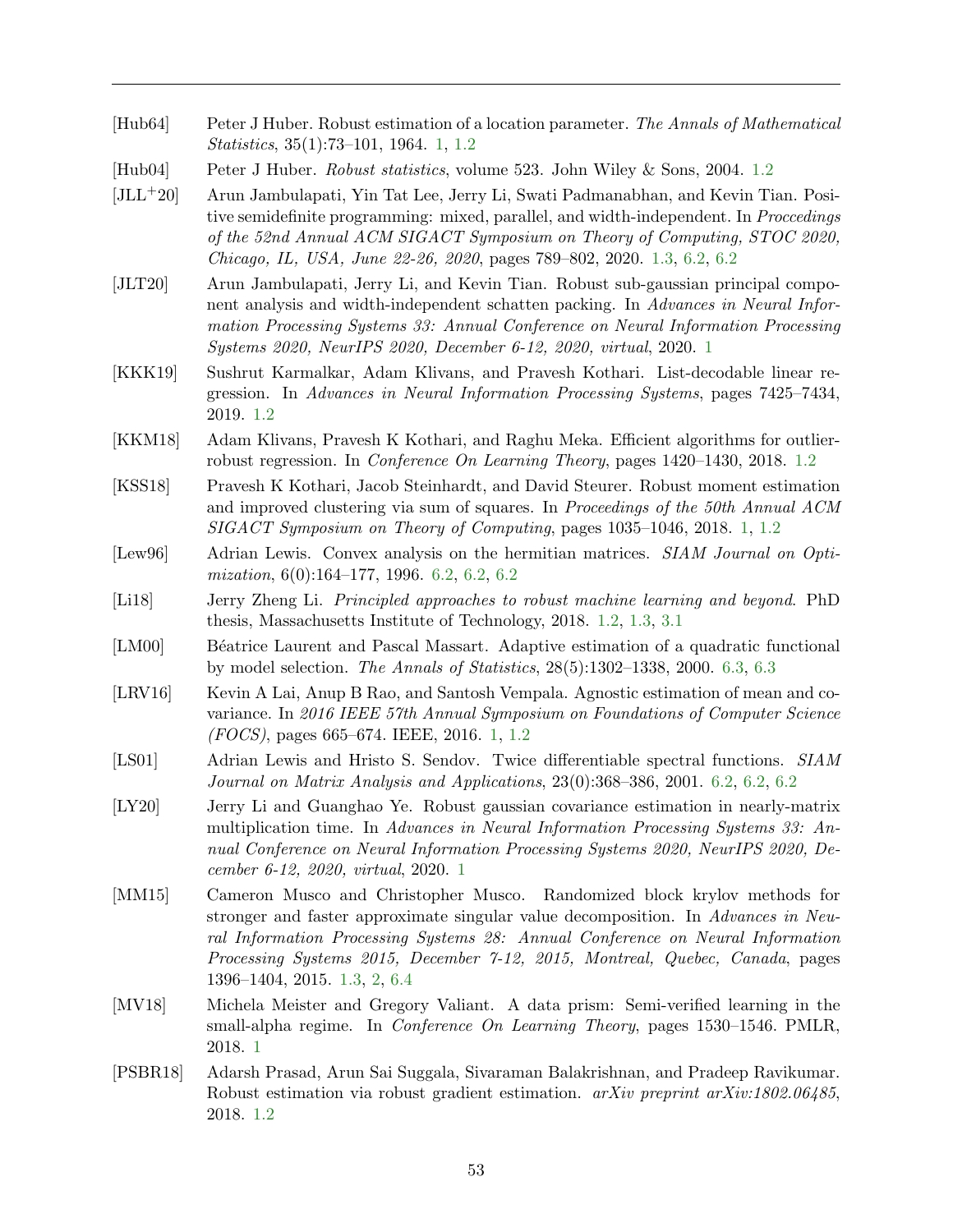<span id="page-55-12"></span><span id="page-55-11"></span><span id="page-55-10"></span><span id="page-55-9"></span><span id="page-55-8"></span><span id="page-55-7"></span><span id="page-55-6"></span><span id="page-55-5"></span><span id="page-55-4"></span><span id="page-55-3"></span><span id="page-55-2"></span><span id="page-55-1"></span><span id="page-55-0"></span>

| [RV09]                     | Mark Rudelson and Roman Vershynin. The smallest singular value of a random rectan-<br>gular matrix. Communications on Pure and Applied Mathematics, $62(12):1707-1739$ ,<br>2009. 6.3, 6.3                                                                                                                             |
|----------------------------|------------------------------------------------------------------------------------------------------------------------------------------------------------------------------------------------------------------------------------------------------------------------------------------------------------------------|
| $\left[\text{RV}17\right]$ | Oded Regev and Aravindan Vijayaraghavan. On learning mixtures of well-separated<br>gaussians. In 2017 IEEE 58th Annual Symposium on Foundations of Computer Science<br>$(FOCS)$ , pages 85–96. IEEE, 2017. 1                                                                                                           |
| [RY20]                     | Prasad Raghavendra and Morris Yau. List decodable learning via sum of squares. In<br>Proceedings of the Fourteenth Annual ACM-SIAM Symposium on Discrete Algorithms,<br>pages 161–180. SIAM, 2020. 1.2                                                                                                                 |
| [Sha07]                    | Shai Shalev-Shwartz. Online learning: Theory, algorithms, and applications. PhD<br>thesis, Hebrew University, $2007.6.2, 6.4$                                                                                                                                                                                          |
| [Ste18]                    | Jacob Steinhardt. Robust Learning: Information Theory and Algorithms. PhD thesis,<br>Stanford University, 2018. 1.1, 1.2, 1.3, 3.1                                                                                                                                                                                     |
| [SV14]                     | Sushant Sachdeva and Nisheeth K. Vishnoi. Faster algorithms via approximation<br>theory. Foundations and Trends in Theoretical Computer Science, $9(2):125-210$ , $2014$ .<br>6.4                                                                                                                                      |
| [SVC16]                    | Jacob Steinhardt, Gregory Valiant, and Moses Charikar. Avoiding imposters and<br>delinquents: Adversarial crowdsourcing and peer prediction. In Advances in Neural<br><i>Information Processing Systems, pages 4439-4447, 2016.</i> 1                                                                                  |
| [TLM18]                    | Brandon Tran, Jerry Li, and Aleksander Madry. Spectral signatures in backdoor<br>attacks. In Advances in Neural Information Processing Systems, pages 8000–8010,<br>2018. 1.2                                                                                                                                          |
| [Tuk60]                    | John W Tukey. A survey of sampling from contaminated distributions. Contributions<br>to probability and statistics, pages $448-485$ , 1960. 1, 1.2                                                                                                                                                                     |
| $[\text{Tuk}75]$           | John W. Tukey. Mathematics and the picturing of data. In Proceedings of the In-<br><i>ternational Congress of Mathematicians, Vancouver, 1975, volume 2, pages 523–531,</i><br>1975. 1, 1.2                                                                                                                            |
| [VW04]                     | Santosh Vempala and Grant Wang. A spectral algorithm for learning mixture models.<br>Journal of Computer and System Sciences, 68(4):841-860, 2004. 1                                                                                                                                                                   |
| [Yu13]                     | Yao-Liang Yu. The strong convexity of von neumann's entropy. http://www.cs.cmu.<br>edu/~yaoliang/mynotes/sc.pdf, 2013. 6.1                                                                                                                                                                                             |
| [ZLO15]                    | Zeyuan Allen Zhu, Zhenyu Liao, and Lorenzo Orecchia. Spectral sparsification and<br>regret minimization beyond matrix multiplicative updates. In Proceedings of the Forty-<br>Seventh Annual ACM on Symposium on Theory of Computing, STOC 2015, Portland,<br>OR, USA, June 14-17, 2015, pages 237-245, 2015. 1.1, 6.1 |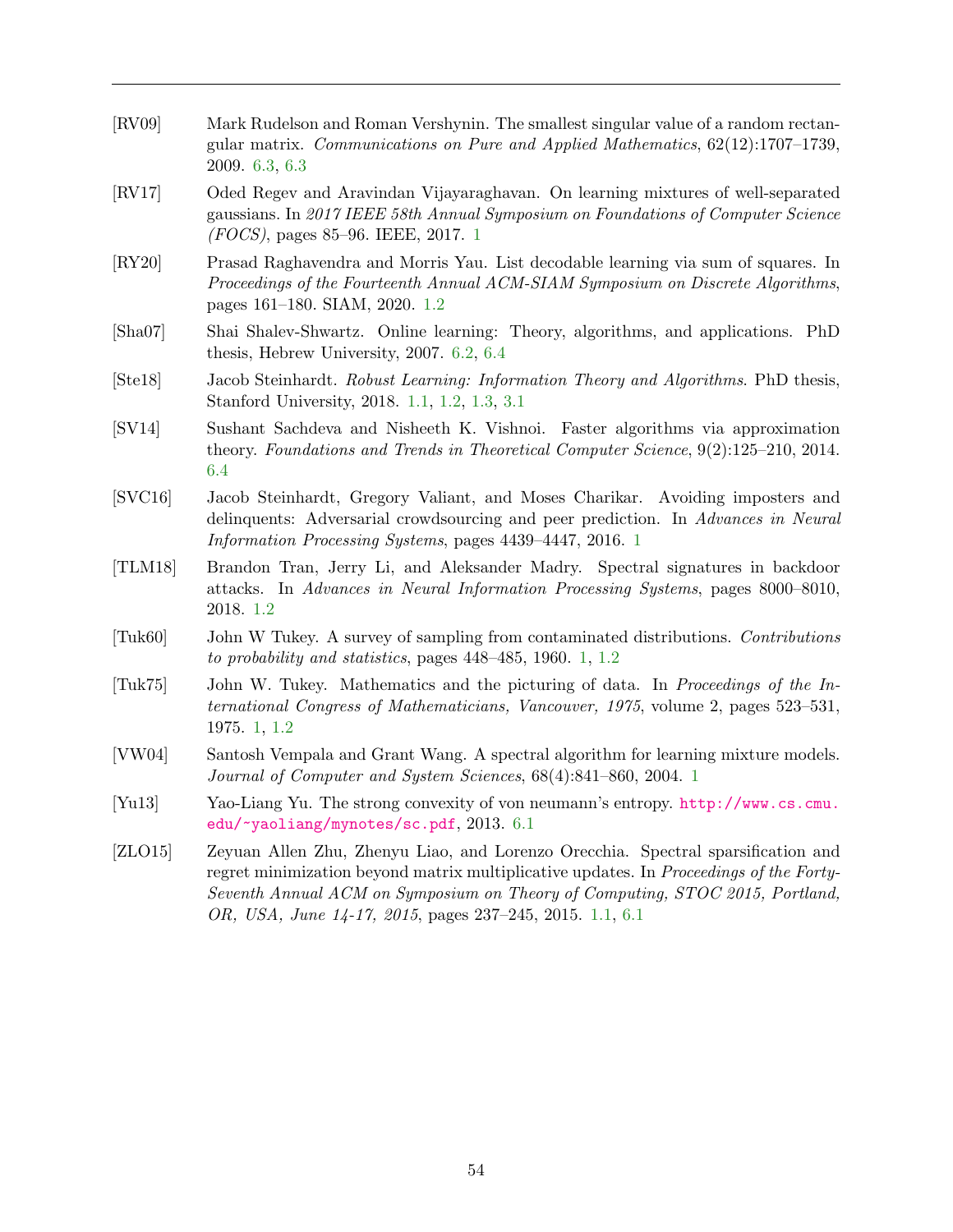## <span id="page-56-0"></span>A List-decodable mean estimation for  $\alpha^{-1} = \Omega(d)$

We give a simple algorithm for list-decodable mean estimation in the regime  $\alpha^{-1} = \Omega(d)$ .

## Algorithm 14 SamplePostProcess $(T, \delta)$

<span id="page-56-2"></span>1: Input:  $T \subset \mathbb{R}^d$  with  $|T| = n$  satisfying Assumption [1,](#page-14-2)  $\alpha \leq \frac{1}{Cd}$  for a universal constant C,  $\delta \in (0,1)$ 2: **Output:**  $L \subset \mathbb{R}^d$  with  $|L| \leq \frac{3}{\alpha}$  satisfying [\(8\)](#page-14-6) with probability  $\geq 1 - \delta$ 3:  $N \leftarrow \left[\frac{36 \log(2/\delta)}{\alpha}\right]$  $\frac{\mathrm{g}(2/\delta)}{\alpha}$ 4:  $L \leftarrow \{X_i\}_{i \in [N]}$ , where each  $X_i$  is an independent uniform sample from T 5:  $\mathbf{G} \in \mathbb{R}^{d \times c} \leftarrow$  entrywise  $\pm \frac{1}{\sqrt{d}}$  $\overline{c}$  uniformly at random, for  $c = \Theta(\log(\frac{1}{\alpha\delta}))$ 6: Let L be a maximal subset of  $\widetilde{L}$  such that for each  $X_i \in L$ ,  $||\mathbf{G}^\top (X_i - X_j)||$ 2  $\frac{2}{2} \leq 8.8d$  for at least  $\alpha N$  $\frac{dN}{3}$  of the  $X_j \in \widetilde{L}$ , and  $\left\| \mathbf{G}^\top (X_i - X_j) \right\|$ 2  $\frac{2}{2} \geq 35.2d, \,\forall X_j \in L$ 

7: return L

<span id="page-56-3"></span>Proposition 9. Algorithm [14,](#page-56-2) SamplePostProcess, meets its output specifications in runtime

$$
O\left(\frac{1}{\alpha^2}\log^4\left(\frac{1}{\alpha\delta}\right)\right).
$$

*Proof.* It is straightforward by Assumption [1](#page-14-2) (cf. correctness proof of Theorem [3\)](#page-20-0) that at least  $\frac{\alpha n}{2}$ of the points  $X_i \in T$  satisfy

<span id="page-56-1"></span>
$$
||X_i - \mu^*||_2^2 \le 2d. \tag{43}
$$

For each  $i \in [N]$  indexing the set  $\overline{L}$ , let  $E_i$  be the event that  $X_i$  satisfies the bound [\(43\)](#page-56-1); each of these events is an independent Bernoulli variable with mean at least  $\frac{\alpha}{2}$ . Thus, by applying a Chernoff bound, with probability at least  $1-\frac{\delta}{2}$  $\frac{\delta}{2}$ , at least  $\frac{\alpha N}{3}$  of the points in  $\tilde{L}$  satisfy [\(43\)](#page-56-1). Next, by the Johnson-Lindenstrauss lemma of  $[Ach\overset{\sim}{0}3]$ , for a sufficiently large dimensionality c, with probability at least  $1-\frac{\delta}{2}$  $\frac{\delta}{2}$ , all of the  $\left\| \mathbf{G}^{\top}(X_i - X_j) \right\|$ 2  $\frac{2}{2}$  are within a 1.1 factor of the corresponding  $||X_i - X_j||_2^2$ 2 . Condition on both of these events for the remainder of the proof.

By definition of the greedy process in Line 6, we have the output size guarantee, since each element of  $\tilde{L}$  is associated with a (disjoint) cluster of  $\frac{\alpha N}{3}$  points, by the separation property. So, for correctness, it suffices to prove that [\(8\)](#page-14-6) is met for a universal constant (depending on C). Call  $\widetilde{S}$ the set of points in T satisfying [\(43\)](#page-56-1). If any point in S is chosen in L, then indeed

$$
||X_i - \mu^*||_2^2 \le 2d \le \frac{2}{C\alpha},
$$

so [\(8\)](#page-14-6) is met with constant  $\sqrt{\frac{2}{C}}$  $\frac{2}{C}$ . Further, observe that the only thing preventing any point in S from being chosen is the separation condition for  $L$ . This is because by triangle inequality and the definition [\(43\)](#page-56-1), any pair of points  $X_i, X_j \in \tilde{S}$  satisfies  $||X_i - X_j||_2^2 \leq \tilde{S}d$ , so after multiplication by  $\mathbf{G}^{\top}$  they pass the clustering requirement. Thus, suppose no point in  $\widetilde{S}$  is in L. For any  $X_i \in \widetilde{S} \cup \widetilde{L}$ . this implies there exists a  $X_j \in L$  with

$$
\left\| \mathbf{G}^{\top} \left( X_i - X_j \right) \right\|_2^2 \le 35.2d \implies \| X_i - X_j \|_2^2 \le 40d.
$$